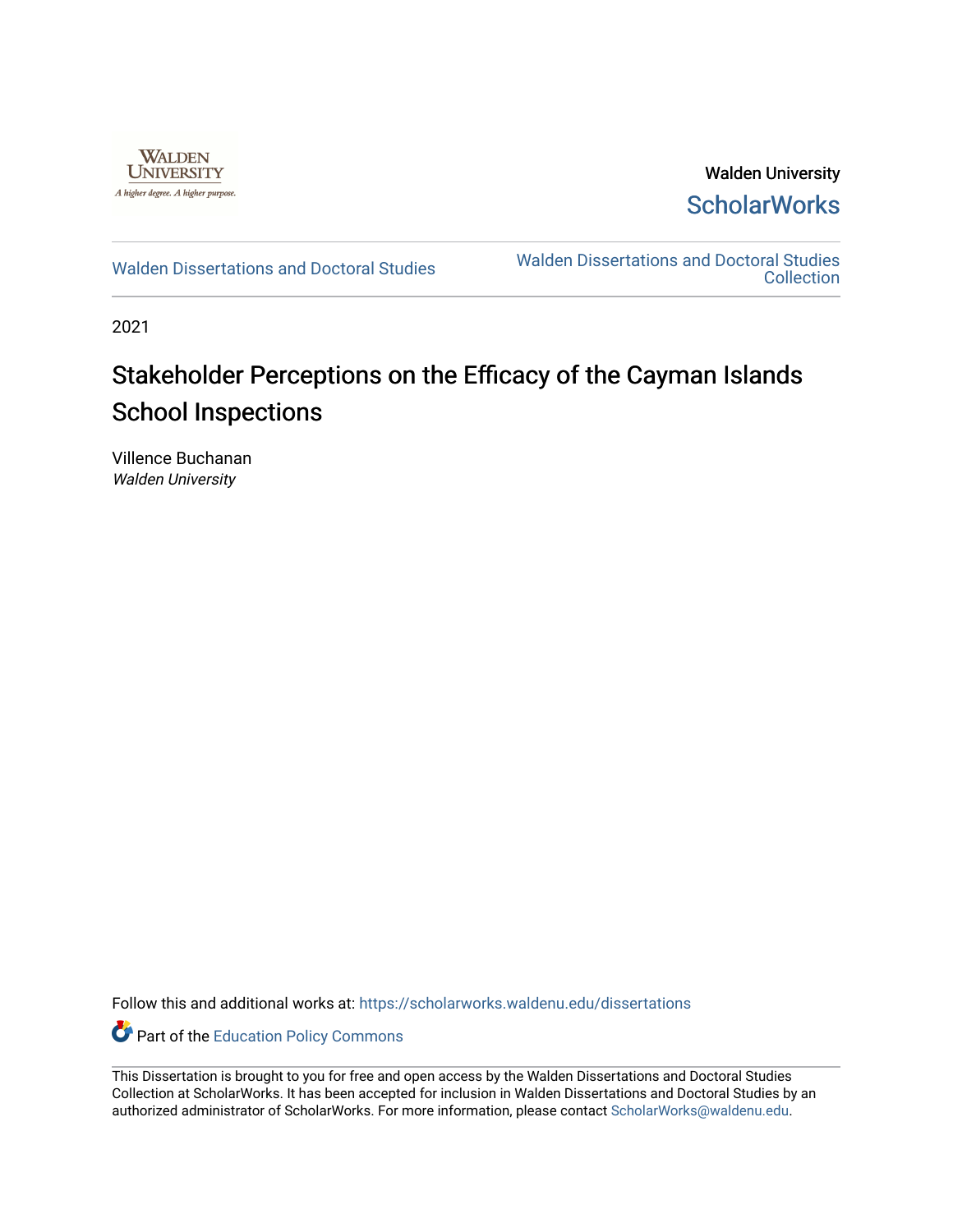# Walden University

College of Education

This is to certify that the doctoral dissertation by

Villence Buchanan

has been found to be complete and satisfactory in all respects, and that any and all revisions required by the review committee have been made.

Review Committee Dr. Leslie VanGelder, Committee Chairperson, Education Faculty Dr. Nicolae Nistor, Committee Member, Education Faculty Dr. Cleveland Hayes, University Reviewer, Education Faculty

> Chief Academic Officer and Provost Sue Subocz, Ph.D.

> > Walden University 2021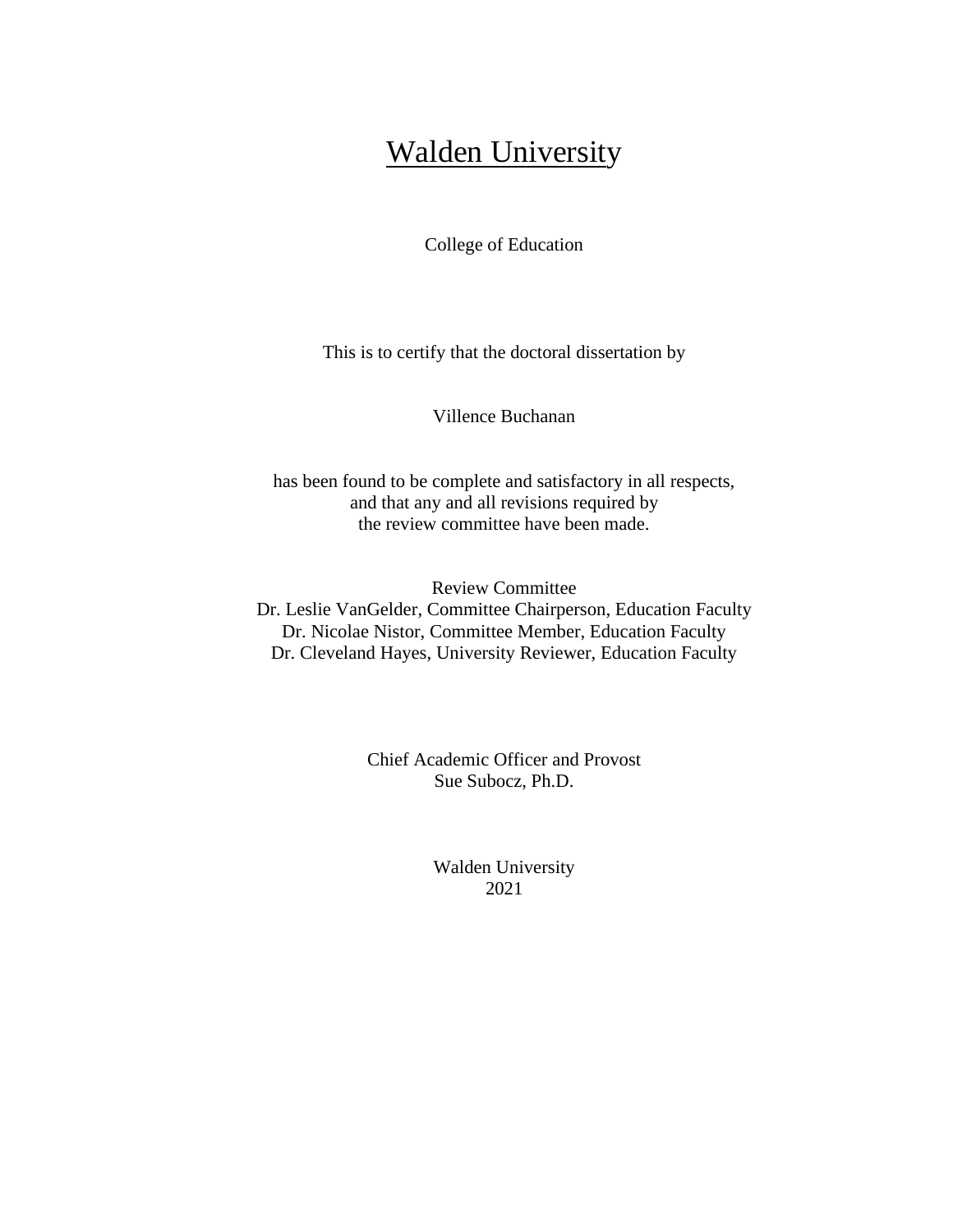Abstract

Stakeholder Perceptions on the Efficacy of the Cayman Islands School Inspections

by

Villence Buchanan

Dissertation Submitted in Partial Fulfillment

of the Requirements for the Degree of

Doctor of Philosophy

Education

Walden University

August 2021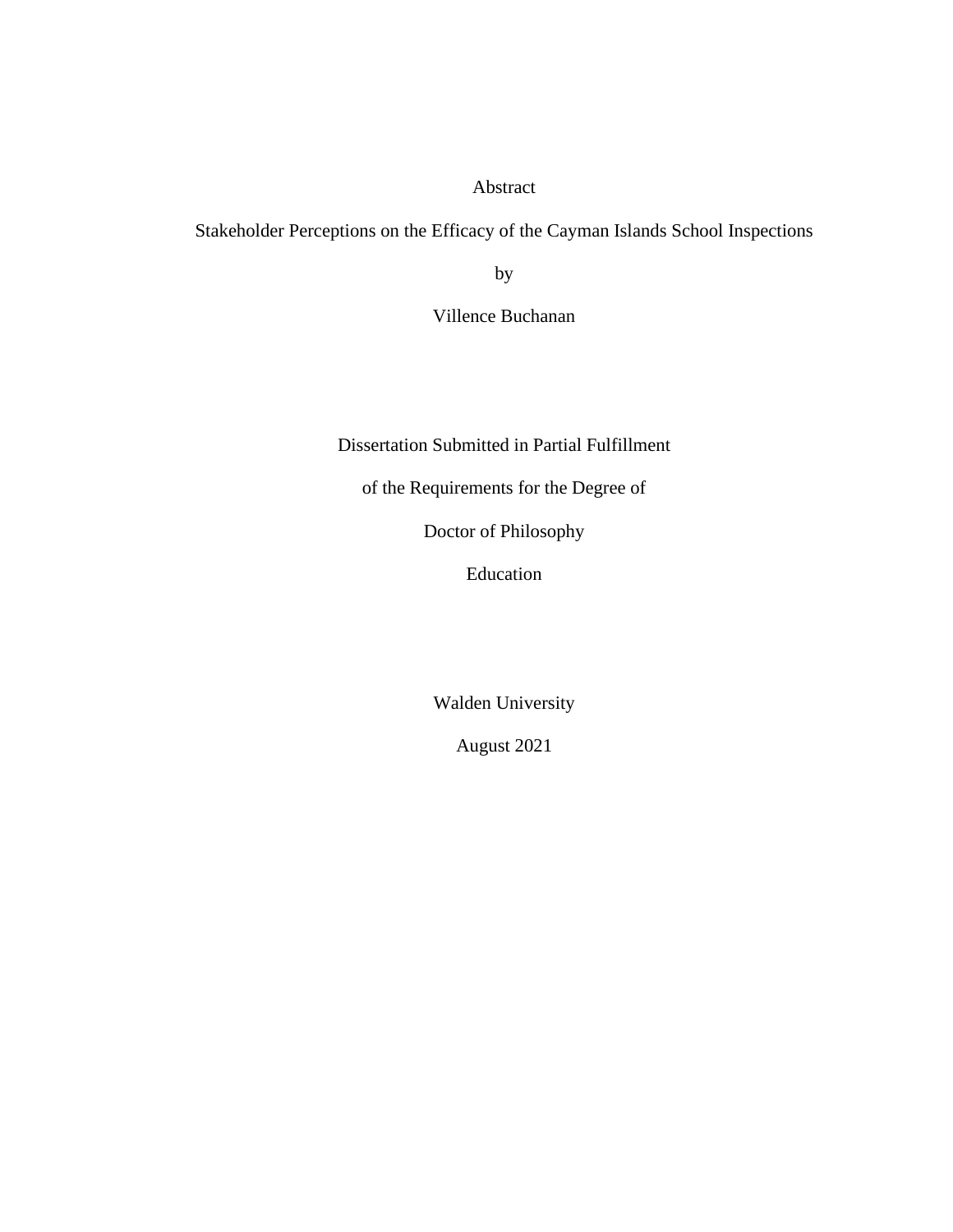Abstract

Educators and community members in the Cayman Islands are subjected to school inspections that are based on the United Kingdom model for inspecting schools. This model has not been tested to determine its appropriateness for use in a Caribbean education setting. The purpose of this study was to explore the perceptions of educators and community members on the efficacy of the Cayman Islands school inspections in relation to perceptions of inspection procedures, demographic relevance, and student progress and achievement. The conceptual framework was based on Ehren's school inspection theory and Quintelier's model to analyze the perceptions and experiences of educators during school inspections. Data from interviews with three educators and three noneducators were collected, analyzed, and coded to identify themes and patterns. The study revealed that educators in the Cayman Islands perceived school inspections to be stressful and inconsistent. Educators reported that inspectors lacked the necessary demographic knowledge that would allow them to contextualize their inspection findings. Noneducators thought that the inspections were useful in providing information when choosing schools. Stakeholders did not perceive a connection between the Cayman Islands school inspections and improved student progress and achievement. Findings may help to inform decisions on improving school inspection practices in the Cayman Islands.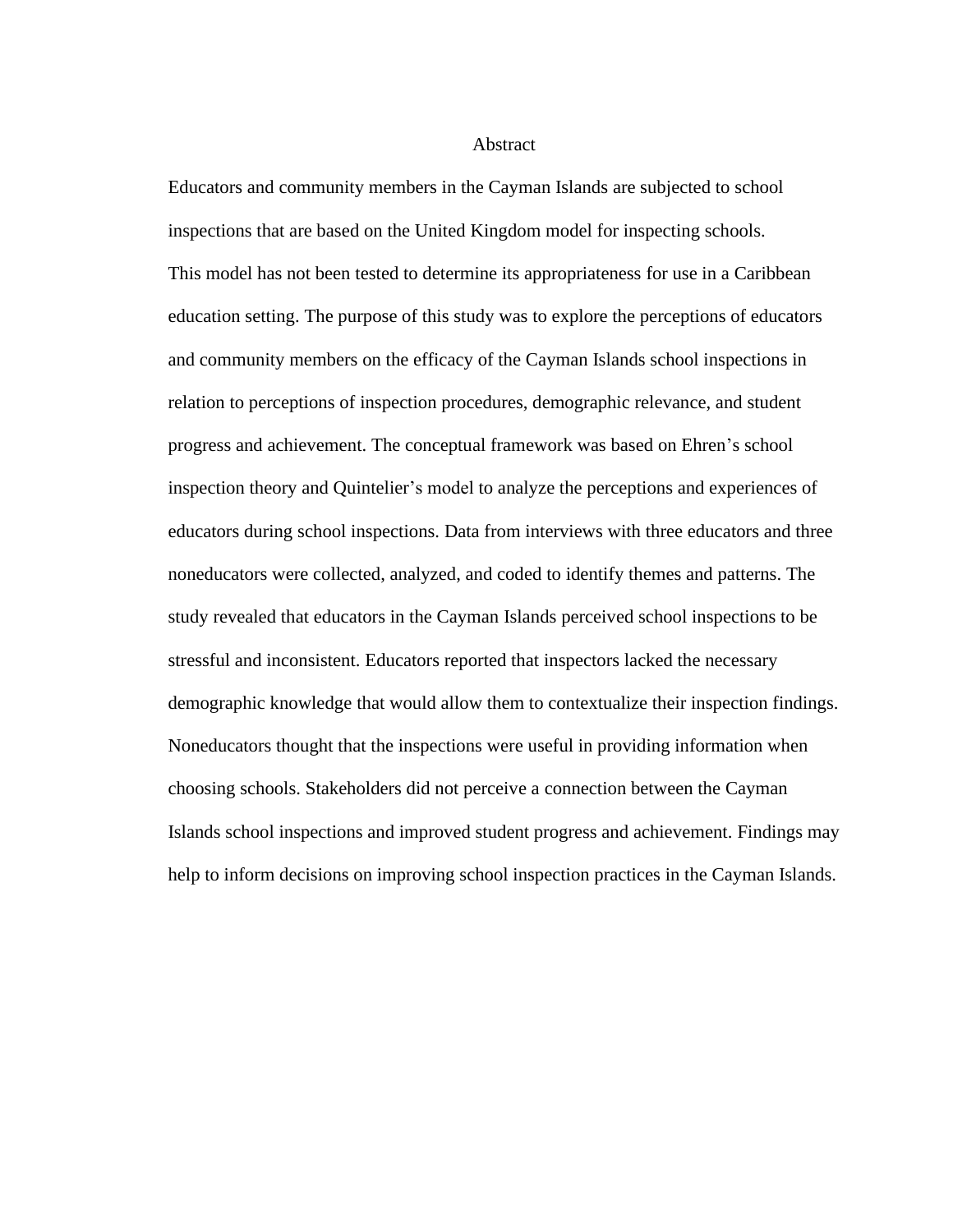# Stakeholder Perceptions on the Efficacy of the Cayman Islands School Inspections

by

Villence Buchanan

Dissertation Submitted in Partial Fulfillment

of the Requirements for the Degree of

Doctor of Philosophy

Education

Walden University

August 2021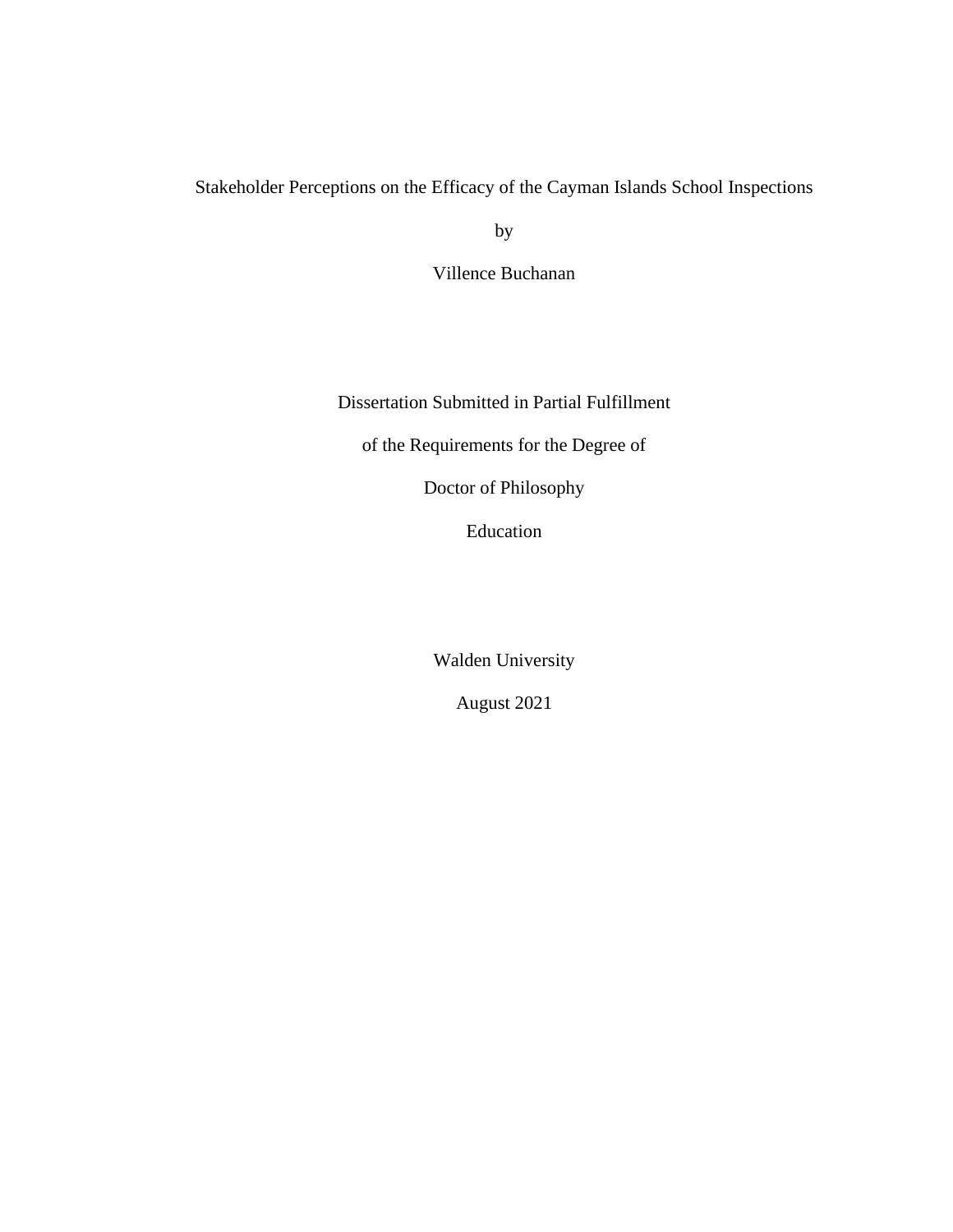# Dedication

This research is dedicated to the people of the Cayman Islands. To the educators who work tirelessly and assist our children to achieve their full potential, helping them to develop the skills necessary to compete globally. To the community members who recognize the importance of supporting the education system and preserving a culture of care for the individual and the environment.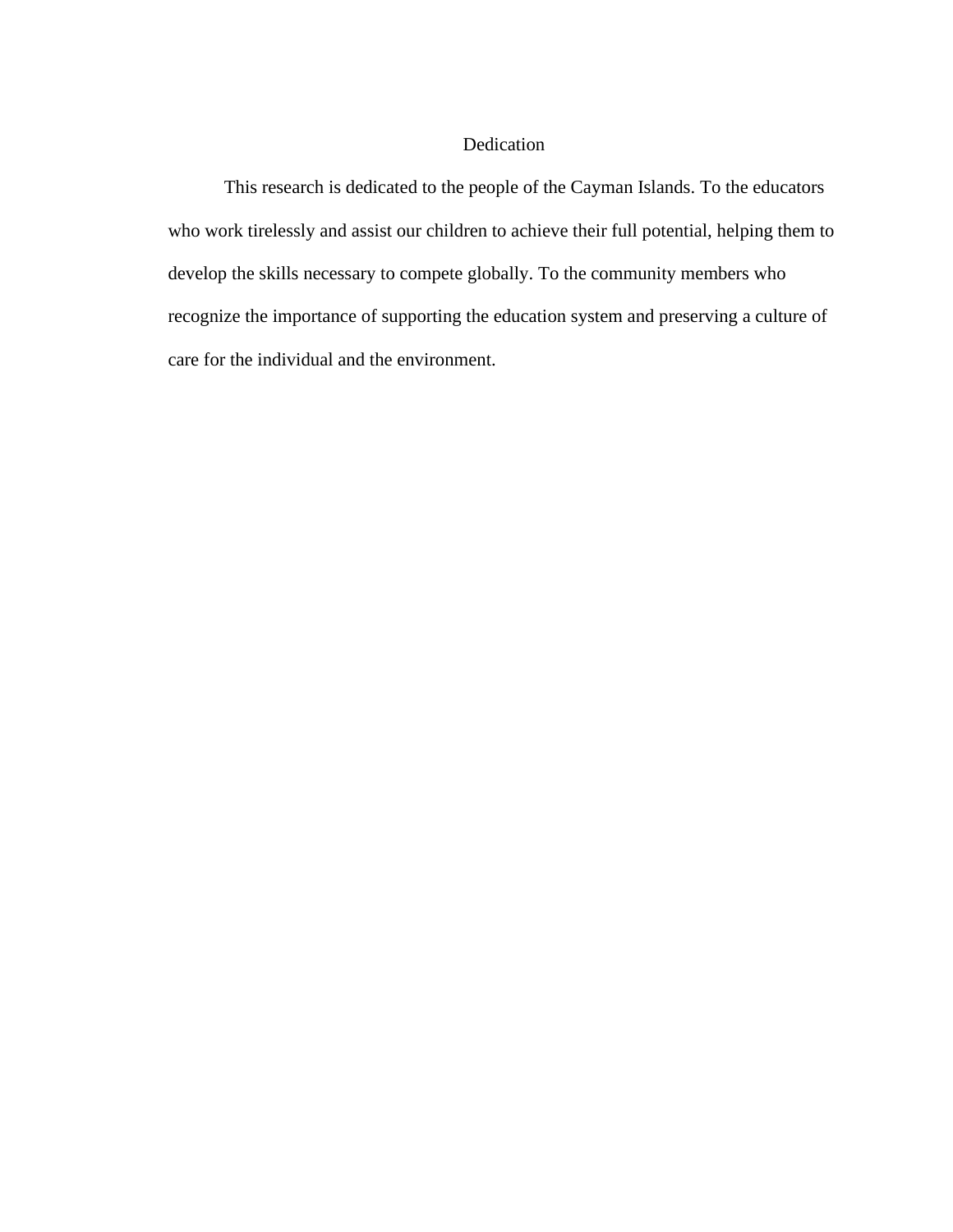# Acknowledgments

Thank you to my phenomenal committee chair, Dr Leslie VanGelder, and my highly skilled methodologist, Dr. Nicolae Nistor, for patiently guiding me through to the completion of this research. Their assistance was invaluable.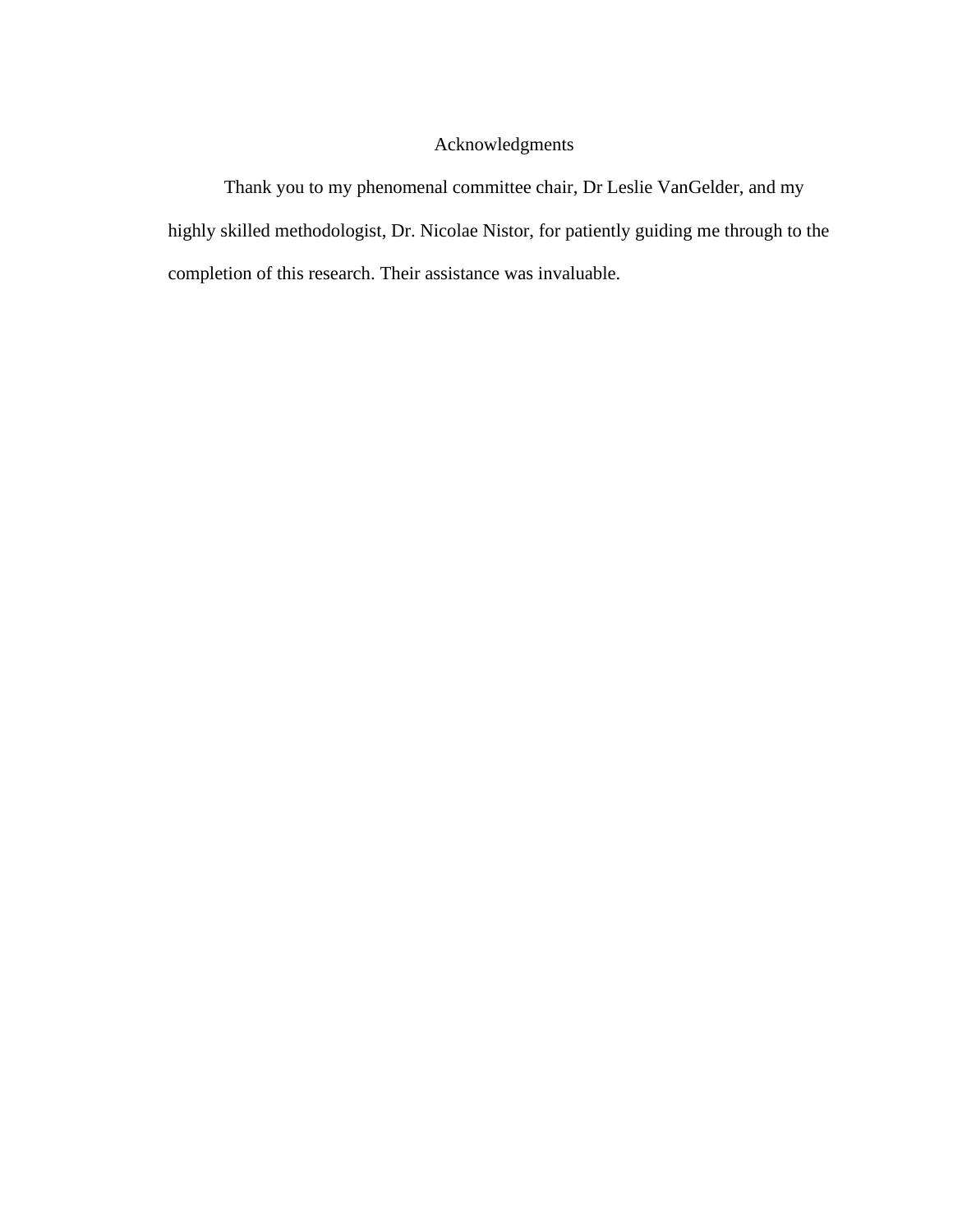# Table of Contents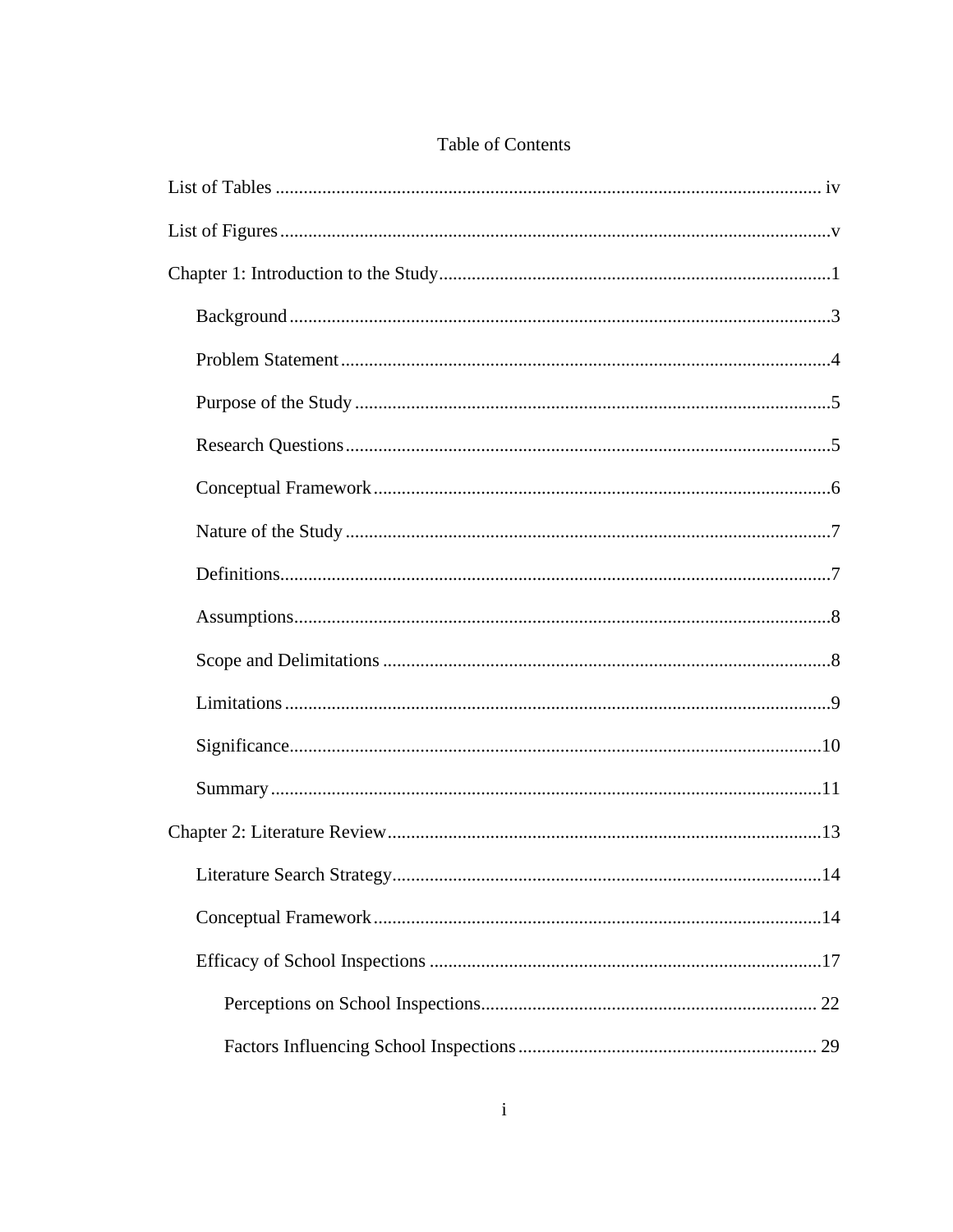| Procedures for Recruitment, Participation, and Data Collection  48 |  |
|--------------------------------------------------------------------|--|
|                                                                    |  |
|                                                                    |  |
|                                                                    |  |
|                                                                    |  |
|                                                                    |  |
|                                                                    |  |
|                                                                    |  |
|                                                                    |  |
|                                                                    |  |
|                                                                    |  |
|                                                                    |  |
|                                                                    |  |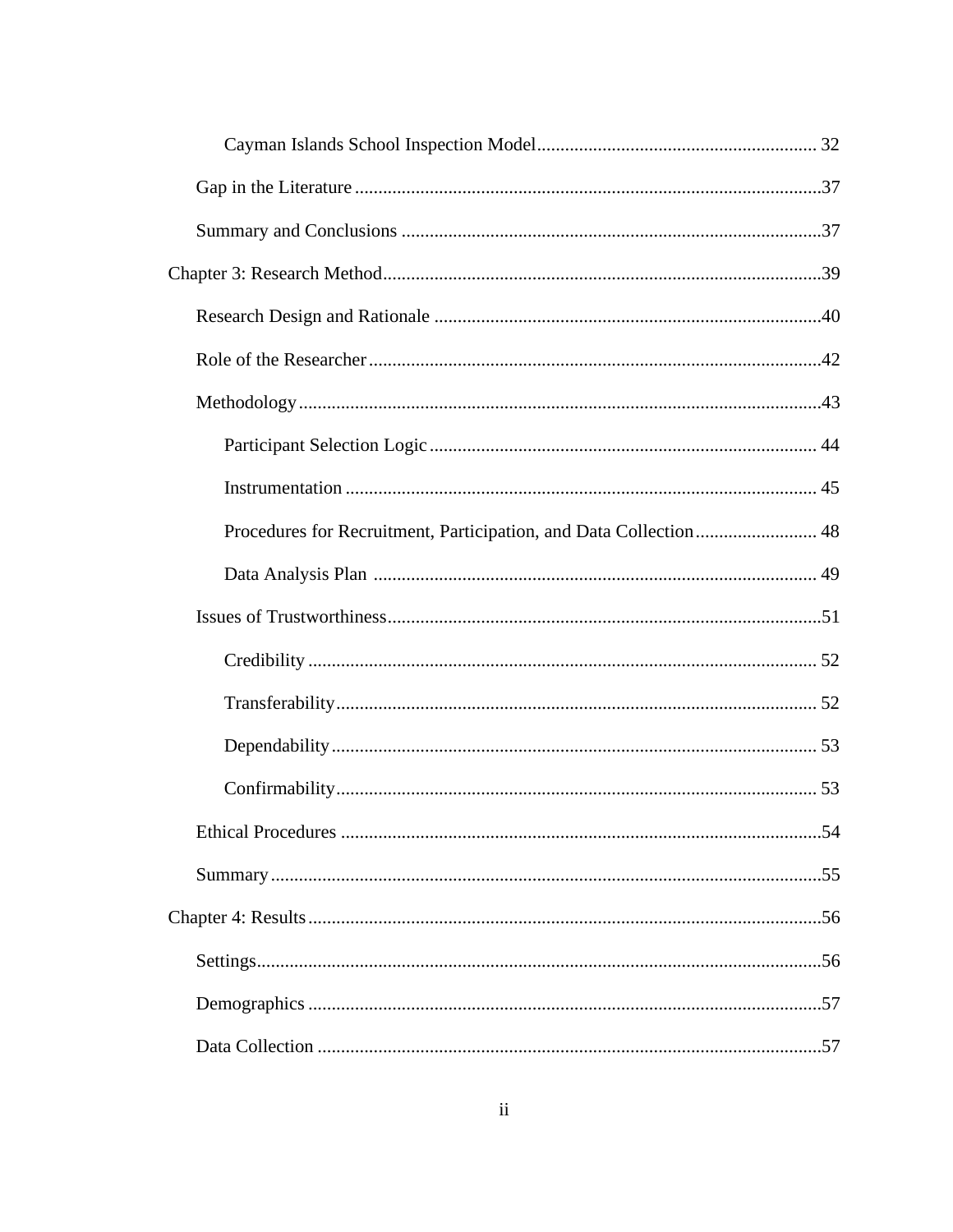| Theme 1: Relevance and Reliability of the Cayman Islands School |  |
|-----------------------------------------------------------------|--|
|                                                                 |  |
|                                                                 |  |
|                                                                 |  |
|                                                                 |  |
|                                                                 |  |
|                                                                 |  |
|                                                                 |  |
|                                                                 |  |
|                                                                 |  |
|                                                                 |  |
|                                                                 |  |
|                                                                 |  |
|                                                                 |  |
|                                                                 |  |
|                                                                 |  |
|                                                                 |  |
|                                                                 |  |
|                                                                 |  |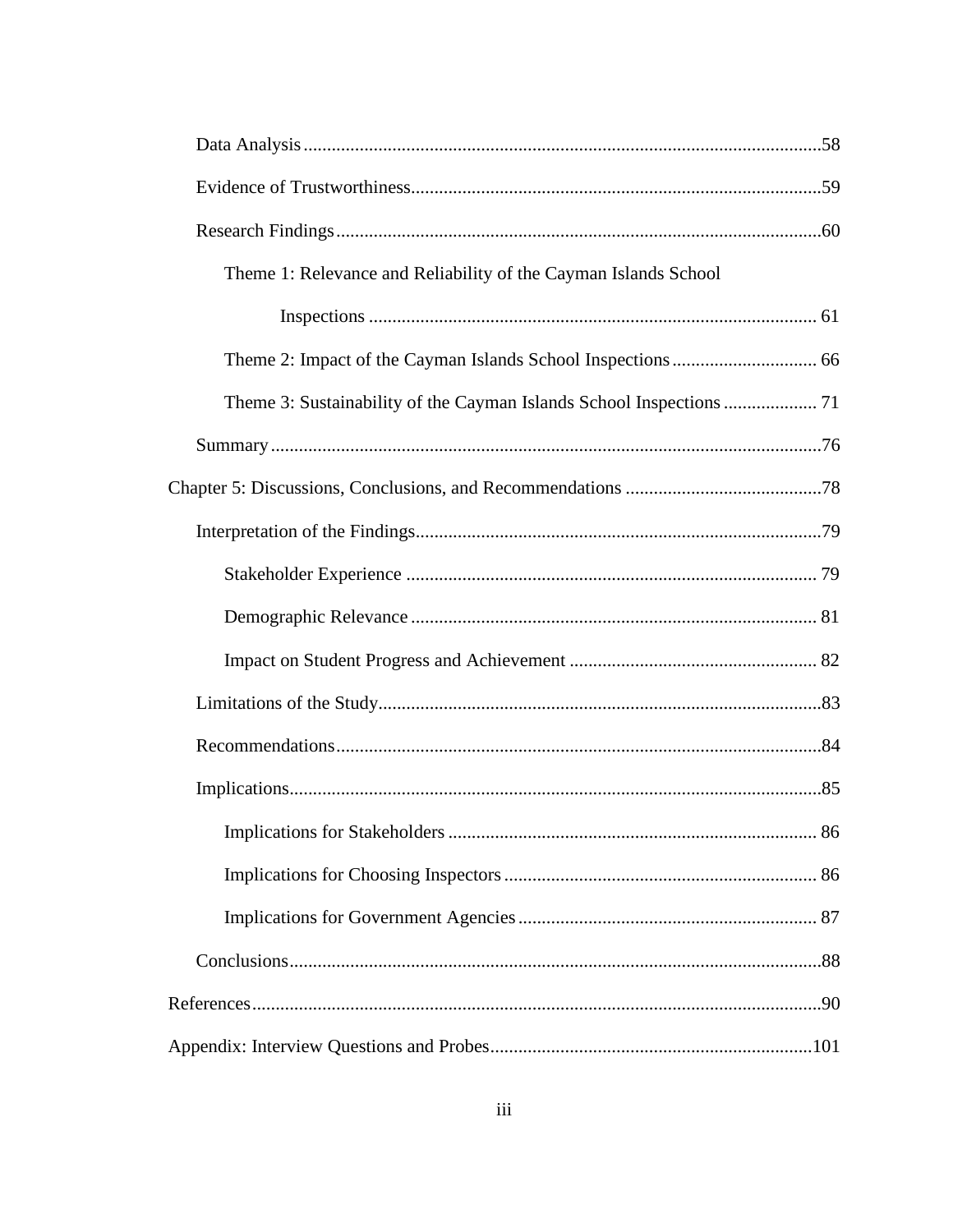# List of Tables

<span id="page-10-0"></span>

| Table 1. Demographic Summary of Interview Participants Showing Number of |  |
|--------------------------------------------------------------------------|--|
|                                                                          |  |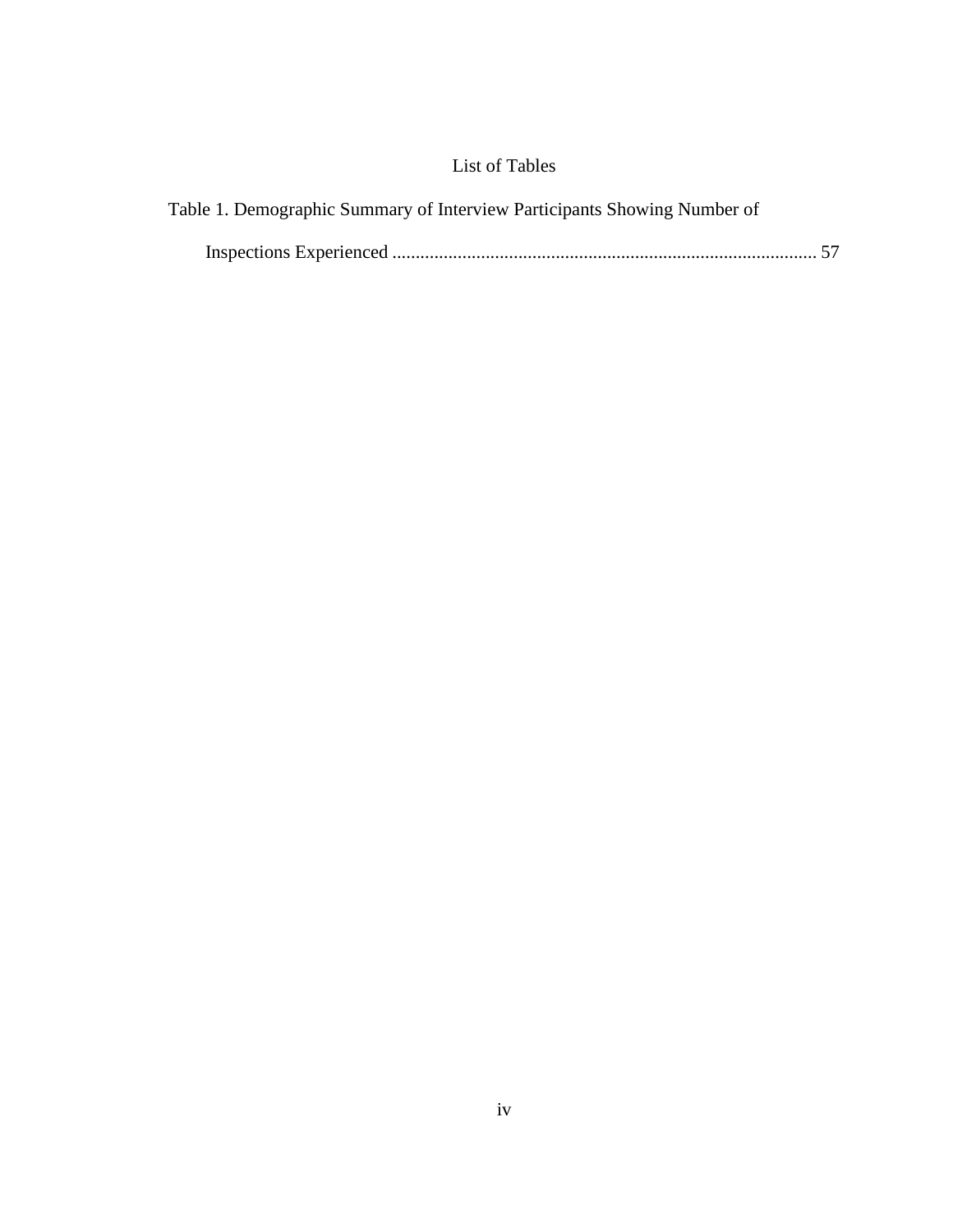# List of Figures

<span id="page-11-0"></span>

| Figure 1. Conceptual Model for Perceptions on the Efficacy of the Cayman Islands    |  |
|-------------------------------------------------------------------------------------|--|
|                                                                                     |  |
| Figure 2. Summary of Stakeholder Views and Experiences on the Cayman Islands School |  |
|                                                                                     |  |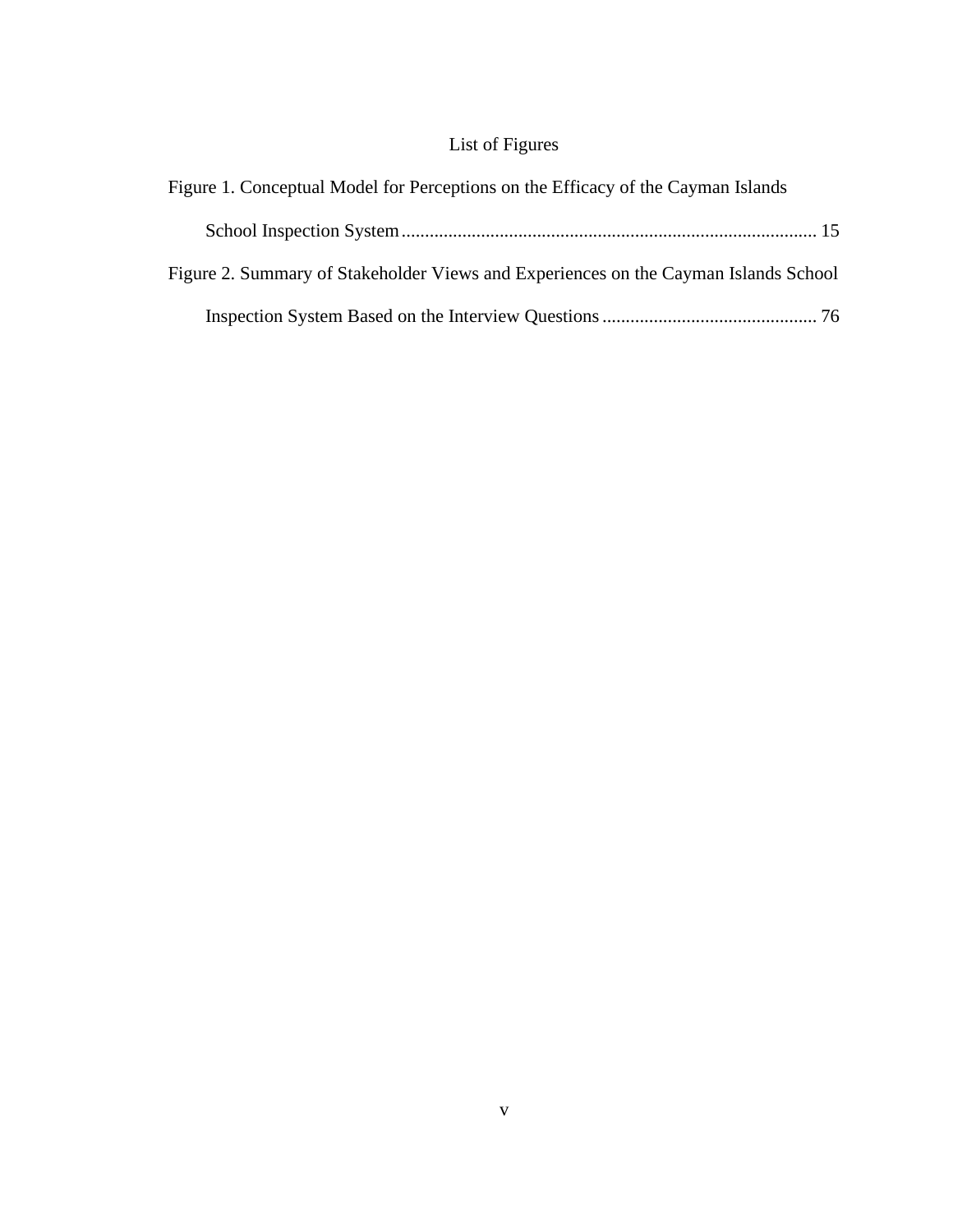# Chapter 1: Introduction to the Study

<span id="page-12-0"></span>In the Cayman Islands, the school inspection system has evolved during the past decade and as a result has created unique challenges within the Cayman Islands school systems that have so far not been addressed by independent research. The purpose of this study was to explore the perceptions of educators and community members on the efficacy of the new protocols for inspections as a determinant of their relevance and usefulness to the local community. School inspections provide a means for evaluating the performance of all schools in the Cayman Islands. The Office of Education Standards (OES) was established in 2018 to measure the success of schools using several predetermined factors based on research, to drive education reform in the Cayman Islands. The aim was to establish a world-class education system that would allow students to develop the social and interpersonal skills required to become positive contributors to the local community and the world at large. Academic achievement and personal development of students were used as an indicator of school effectiveness and continue to form the basis of the seven standards outlined by the OES (Cayman Islands Government, 2018). The inspection framework is based on the system used in the United Kingdom (UK) with judgments organized using a 4-point scale ranging from *weak* to *outstanding* with full details of findings and final judgments posted in the local press and on the government website.

Although the definition of *school inspection* varies across different jurisdictions, the definition used in this study referred to the UK-style school inspections that are designed to measure the effectiveness of schools based on the quality of teaching and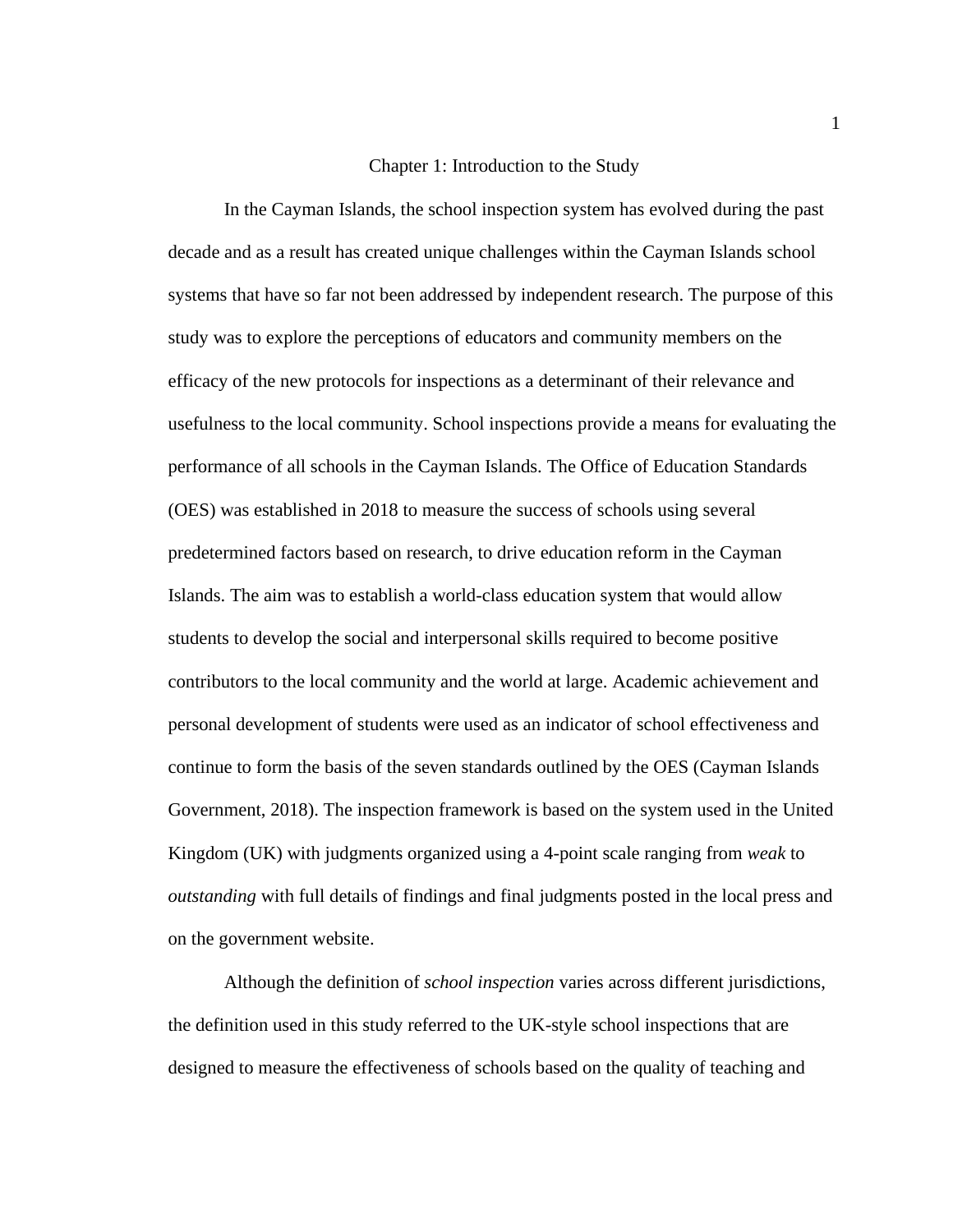learning, curriculum choice, student performance, safety, and provision for personal and social development (see Cayman Islands Government, 2018). According to Courtney (2016) and Dijkstra et al. (2017), the goal of school inspections is to improve the quality of education offered in schools by using inspectors to monitor the provisions for guaranteeing successful student academic and social advancement. School inspections are viewed as a useful device for examining schools and identifying areas for growth and development in many education systems.

Despite the lack of research on this topic in the Cayman Islands, there are several similar examples existing in the literature. In Belgium, Quintelier et al. (2019) focused on the perceptions of teachers during school inspections and noted that they experienced a range of differing emotions depending on how the inspections were conducted. Additionally, Jones et al. (2017) revealed that the nature of educator perceptions on the inspection process can lead to negative unintended consequences that undermine the process.

In the current study, the views of educators and community members were used to judge the efficacy of the local Cayman Islands school inspection system. The first chapter of this study presents the foundational aspects of the research and provides justification for the literature and research method used in the investigation. Each section is organized to provide relevant information to contextualize the study and address the research questions. The final section of this chapter explains the significance of the study by highlighting its impact on social change in the Cayman Islands.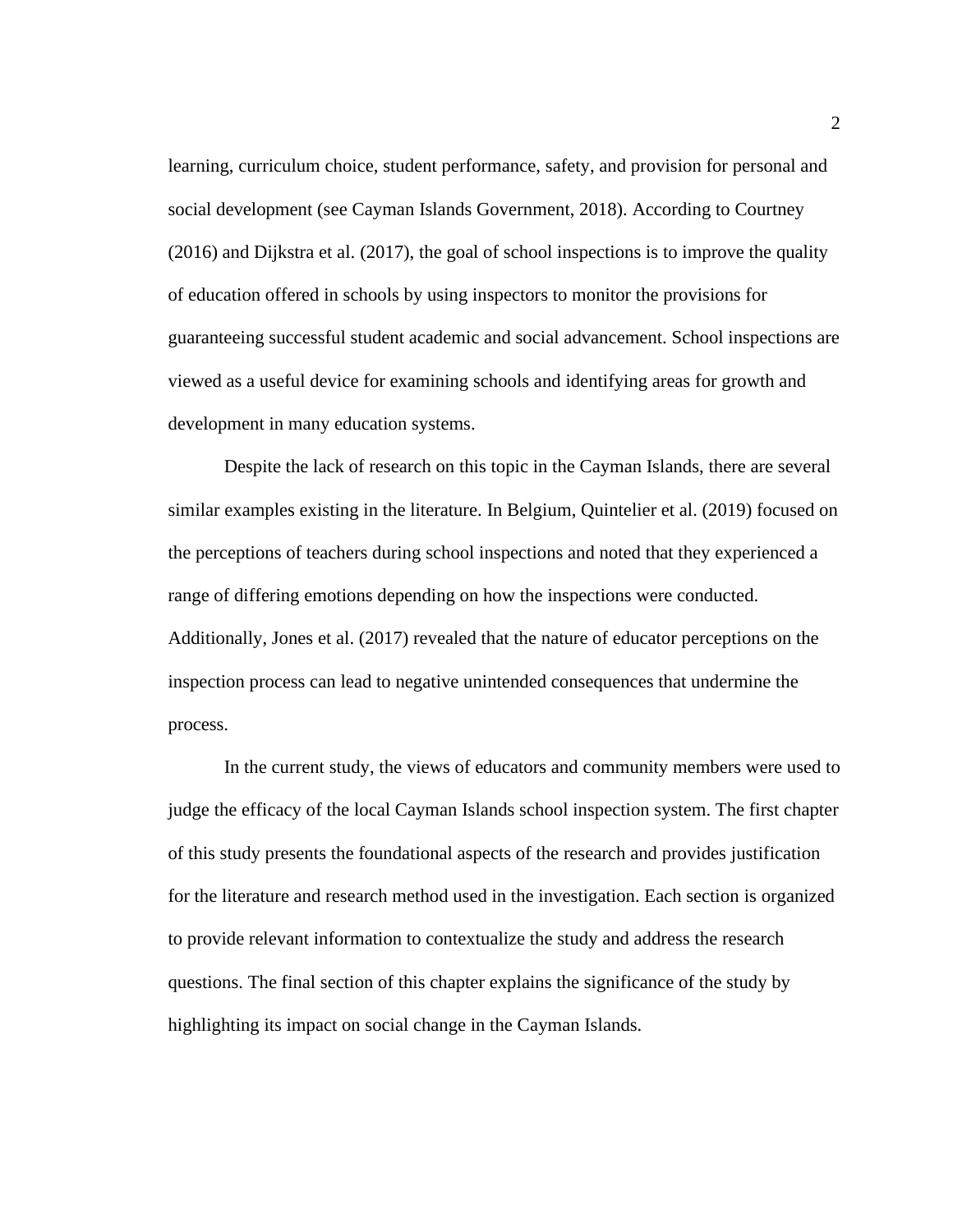### **Background**

<span id="page-14-0"></span>The Cayman Islands is a British Overseas Territory governed by the UK but has differences in its educational system in curriculum structure and cultural paradigms (Cayman Islands Government, 2018). During the past 15 years, Cayman Islands schools have been subjected to several occasional, informal school evaluation inspections that have been conducted by local teachers and education professionals. In 2015, a team of inspectors from the UK were invited to conduct an appraisal of the efficacy of the islands' high schools. In 2017, the Cayman Islands Ministry of Education (MOE) in conjunction with an inspector from the UK's Office for Standards in Education (Ofsted) joined forces to create the OES and was given the task of performing regular evaluations of all the schools in the Cayman Islands (see Cayman Islands Government, 2018). The islands' population has expanded over the past decade, and there has been greater accountability for student progress in all schools (Cayman Islands Government: OES Framework, 2020).

School evaluations, known as inspections in the Cayman Islands, are based on the UK system for evaluating the performance of schools in accordance with the Cayman Islands Education Law (2016). The inspector's role is to verify that an education institution is adequately catering to the care and education of all students. Information is collected and used to make judgments on the effectiveness of the practices in schools based on the creation of a safe, supportive learning environment; quality of teaching and learning; student achievement in specific areas of learning; breadth and depth of the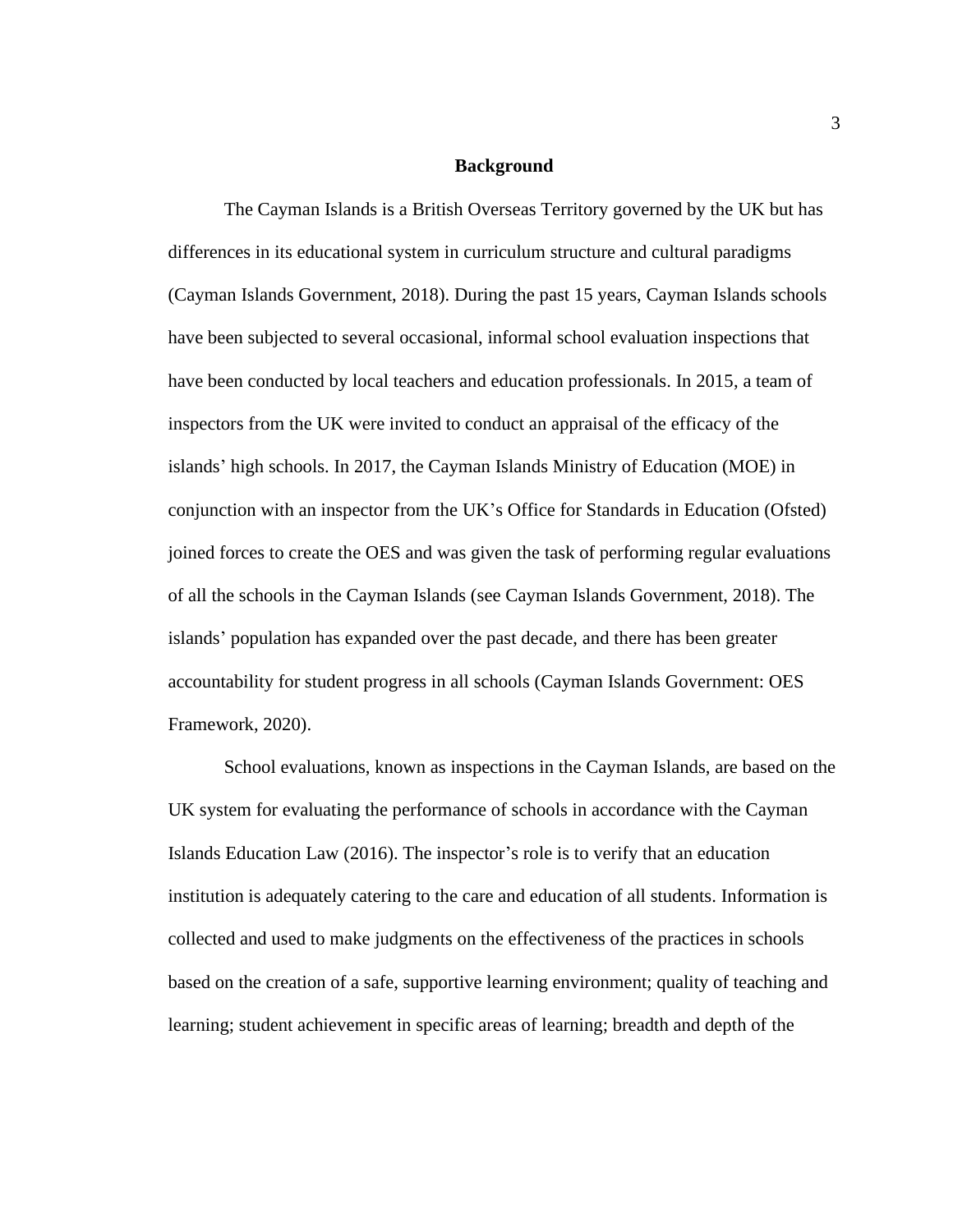curriculum; and provision for students' personal and social development (Cayman Islands Government, 2018).

Although not specifically focused on the Cayman Islands, Ehren and Visscher (2006) reported on the negative impact of school inspections on the health and welfare of teachers in other countries. More recently, Elton and Male (2015) investigated the effect on a community of primary school teachers whose school was reported to have failed an inspection. Many teachers report feeling stressed and overwhelmed by regular school inspections, and there is evidence to suggest that this does not result in positive outcomes for students (Hopkins et al., 2016). There is also the question of the appropriateness of publishing negative inspection findings in the local media in a small, closely interlinked community where perceptions are thought to be reality.

#### **Problem Statement**

<span id="page-15-0"></span>The Cayman Islands teaching population consists mainly of expatriate teachers who are recruited from other Caribbean islands. Unless the teachers have experience working in the UK, they have not been exposed to UK-style school inspections. The fact that the Cayman Islands has chosen to adopt the UK policy on school inspections creates a situation that is very different from the application of such policies in large urban school districts in the UK even though the protocols are the same. The cultural norms and expectations in the small Cayman Islands community could mean that the perceptions of teachers and community members on UK-style Ofsted inspections do not concur with the current research available that was conducted in the UK and focused on their schools and colleges. The problem the current study addressed was the lack of available information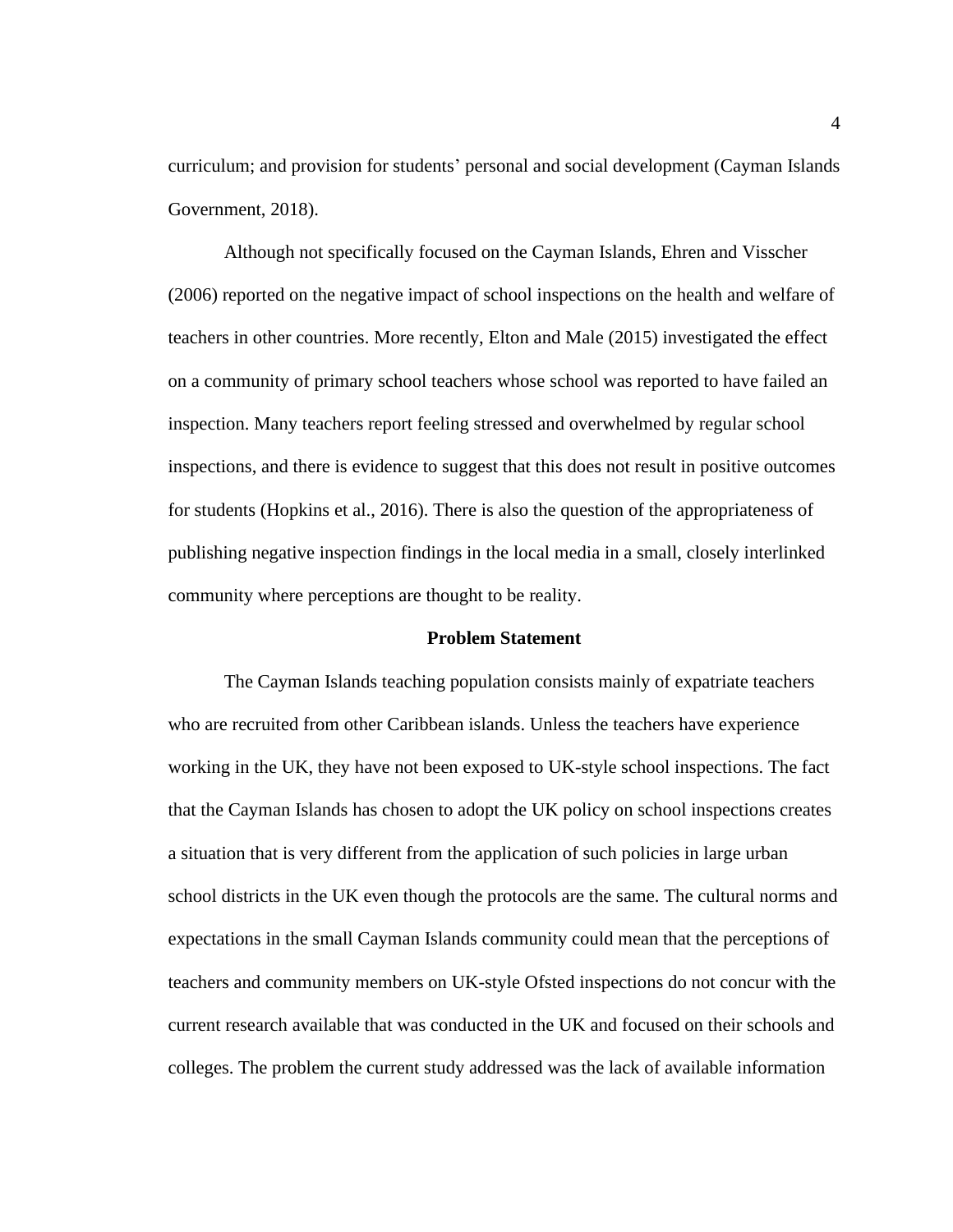on how the UK-style inspection system is perceived by Cayman Island educators and community members. Such information is essential in determining the relevance of adopting the UK-style inspection system in the Cayman Islands with a view toward determining whether it should remain in its current iteration or be amended to increase its significance to this demographic. No research was identified that addressed the subject of school inspections in the Cayman Islands.

## **Purpose of the Study**

<span id="page-16-0"></span>The purpose of this basic qualitative study was to explore the perceptions of educators (teachers and administrators) and community members regarding the efficacy of the UK-style Ofsted school inspections in the Cayman Islands. The study focused on the experience and attitude of educators and community members in the Cayman Islands who have been involved in local school inspections. Data were gathered from post inspection interviews and were analyzed to determine how local school inspections are perceived by educators and community members as a tool to improve the quality of education as outlined by the MOE's OES (see Cayman Islands Government, 2018).

#### **Research Questions**

- <span id="page-16-1"></span>1. How do educators in the Cayman Islands perceive school inspections in relation to demographic relevance, the quality of the inspection process, and student progress and achievement?
- 2. How do community members perceive school inspections in the Cayman Islands in relation to demographic relevance, the quality of the inspection process, and student progress and achievement?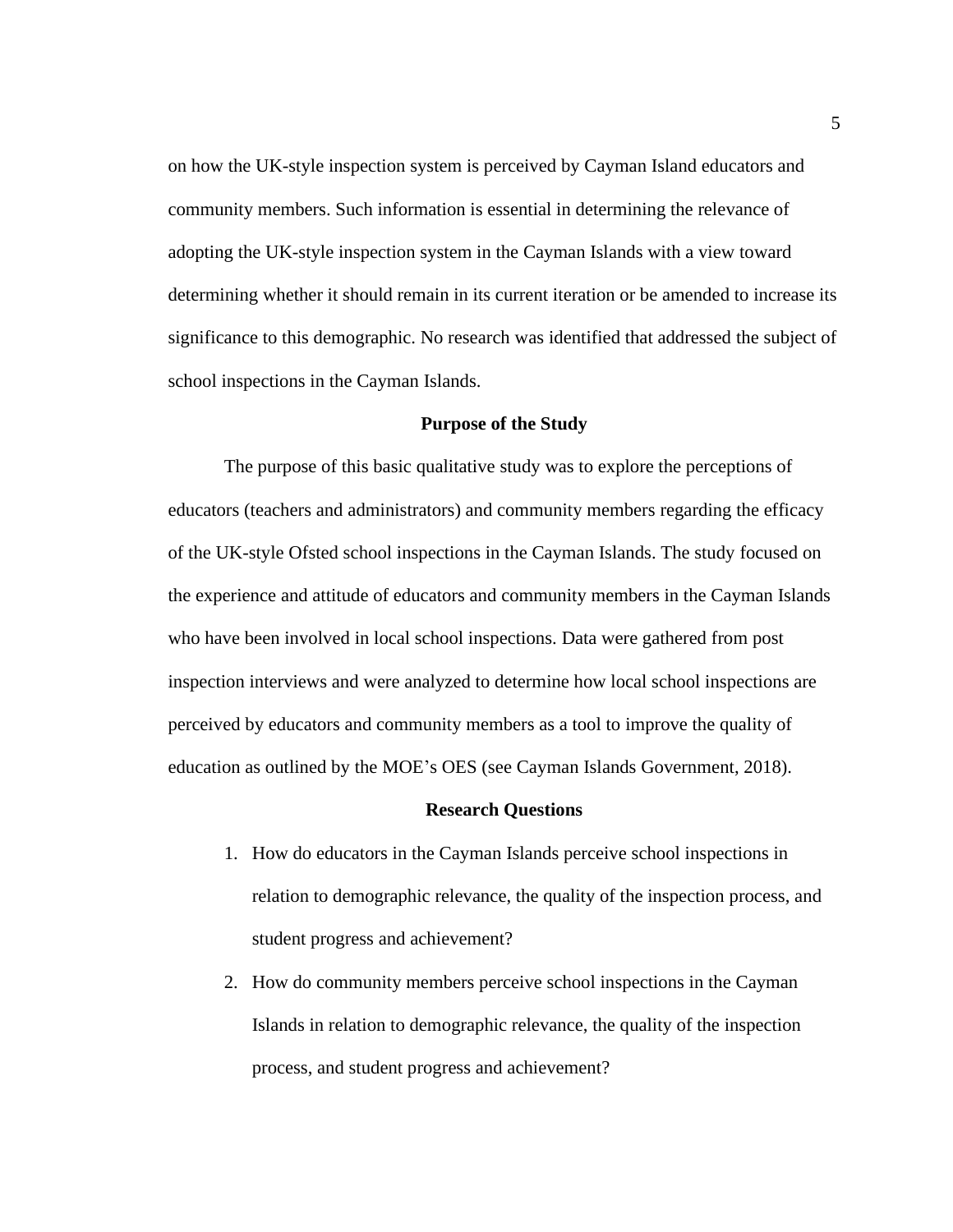#### **Conceptual Framework**

<span id="page-17-0"></span>The conceptual framework for this study was the research conducted by Ehren et al. (2013) and Ehren and Visscher (2006) on the impact of school inspections on school improvement. The framework describes the aspects of school inspections including the frequency, approaches, and handling of results. The school inspection theory states that school inspectors have an expectation that school inspection can be used as a tool for improving the quality of education in all schools (Ehren et al., 2013). The theoretical model was built using literature outlining a variety of school improvement interventions and inspection methods used to enhance education systems across Europe.

The framework developed by Ehren et al. (2013) emphasizes the need for more empirical research in this area. Ehren et al. noted that although school inspections were widely used as a tool to drive school improvement, the research available to judge the impact of the various approaches was lacking. Ehren et al.'s framework was refined with the use of reconstructed program theories to determine the assumptions of school inspectors on the causal mechanisms for improving teaching and learning within schools prior to beginning the inspection process. The research strategies also included interviews with inspectors and document analysis (Ehren et al., 2013). The framework offers three mechanisms whereby school inspections are expected to effect positive change within education systems. A series of summarized mechanisms provided the framework on which the current study was based, with the necessary adjustments to make the study specific to exploring the perceptions on efficacy of school inspections in the Cayman Islands.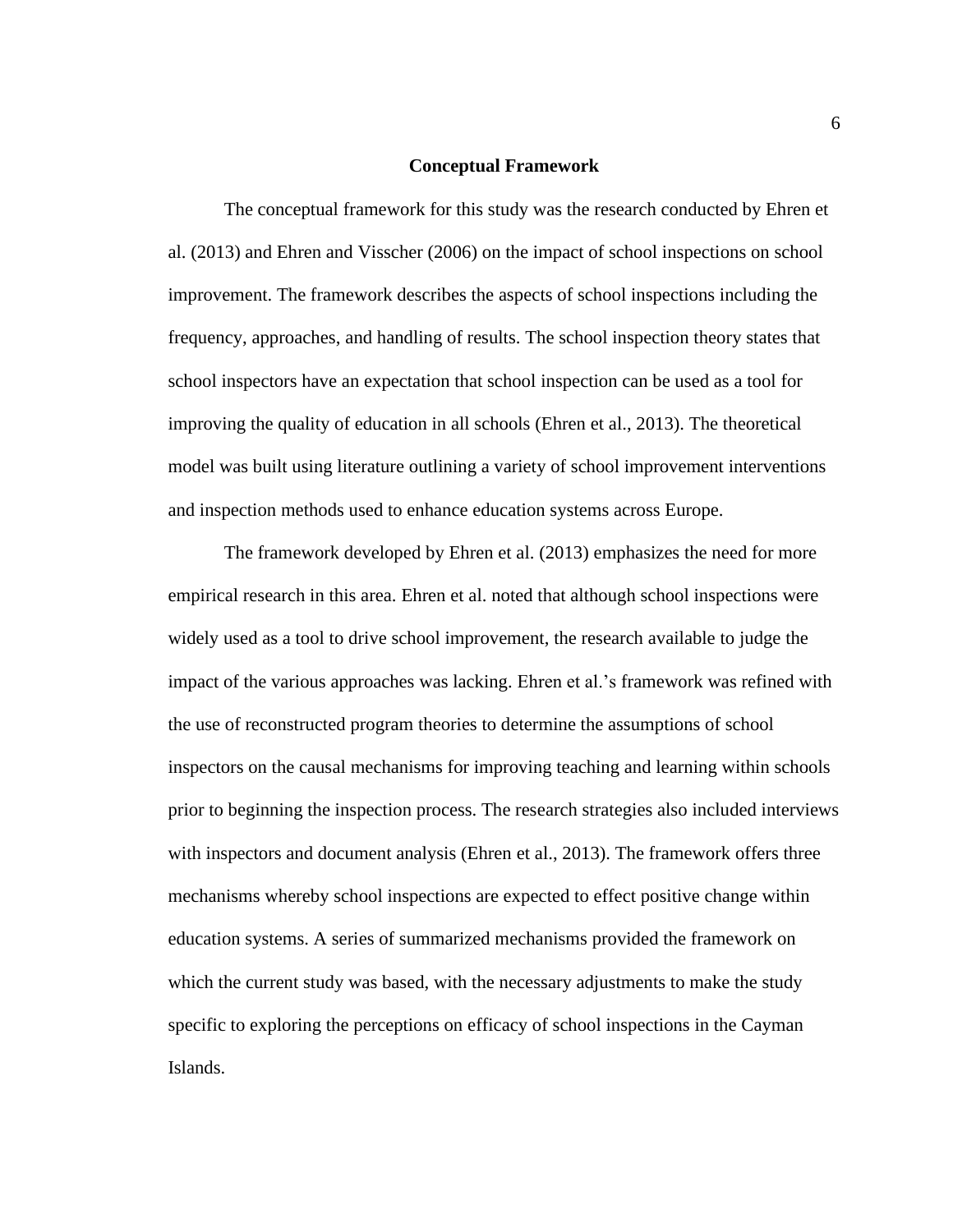# **Nature of the Study**

<span id="page-18-0"></span>I used a basic qualitative design that was consistent with the methods used for gathering data required to evaluate perceptions of individuals on the efficacy of school inspections in the Cayman Islands. Focusing on the experiences of community members and educators during the inspection process was consistent with the framework described by Ehren et al. (2013). The current study provided data on how educators and community members perceive the inspection processes and outcomes. Interviews were arranged via email and telephone and conducted face-to-face in person or virtually over a 2-week period with participants who had experienced at least one school inspection in the Cayman Islands. Because the school inspections take place at various times during the academic year, the participants were asked to confirm that they had inspection experience prior to being interviewed. The qualitative analysis provided adequate data for evaluating the perceptions of educators and community members on the efficacy of the Cayman Islands school inspections.

## **Definitions**

<span id="page-18-1"></span>*Department of Education Services (DES)*: Operational arm of the MOE that works directly with schools in the Cayman Islands (Cayman Islands Government, 2018).

*Inspection report*: A comprehensive statement produced by inspectors to provide an account of their findings (Ofsted, 2020).

*Ministry of Education (MOE)*: The government entity responsible for all Cayman Islands schools (Cayman Islands Government, 2018).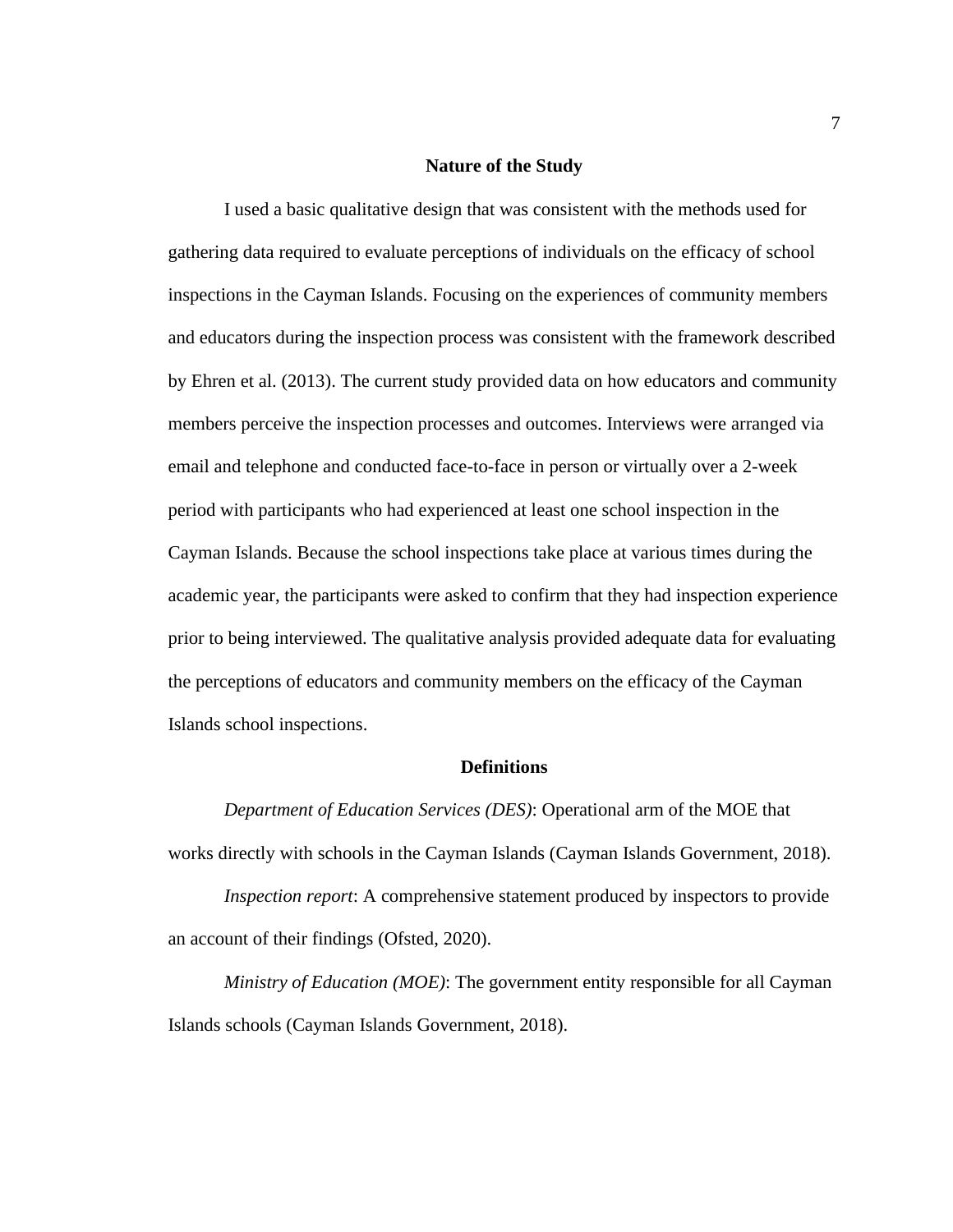*Office for Standards in Education (Ofsted)*: The government entity responsible for school inspections in the UK (Ofsted, 2020).

*Office of Education Standards (OES)*: The government entity responsible for school inspections in the Cayman Islands (Cayman Islands Government, 2018).

*School inspection*: An evaluation system whereby schools are appraised with judgments based on the overall quality of education (Ehren et al., 2013).

*School inspector*: An individual, usually employed by a government agency, tasked with visiting education institutions to judge the quality of education (Ofsted, 2020).

# **Assumptions**

- <span id="page-19-0"></span>1. Participants would be honest and unbiased when providing feedback in their interviews.
- 2. Exposure to only one inspection cycle would be adequate for participants to be considered as having comment-worthy experience of the process.
- 3. Research on the experience of European educators during school inspections could be used as a basis for comparing the perceptions of Cayman Island educators and community members.

#### **Scope and Delimitations**

<span id="page-19-1"></span>This inquiry was designed to address the perceptions of educators and community members on the efficacy of school inspections in the Cayman Islands with a view toward understanding the relevance of applying UK-style inspection practices to Cayman Islands schools. Because educators are directly impacted by the inspection process, their views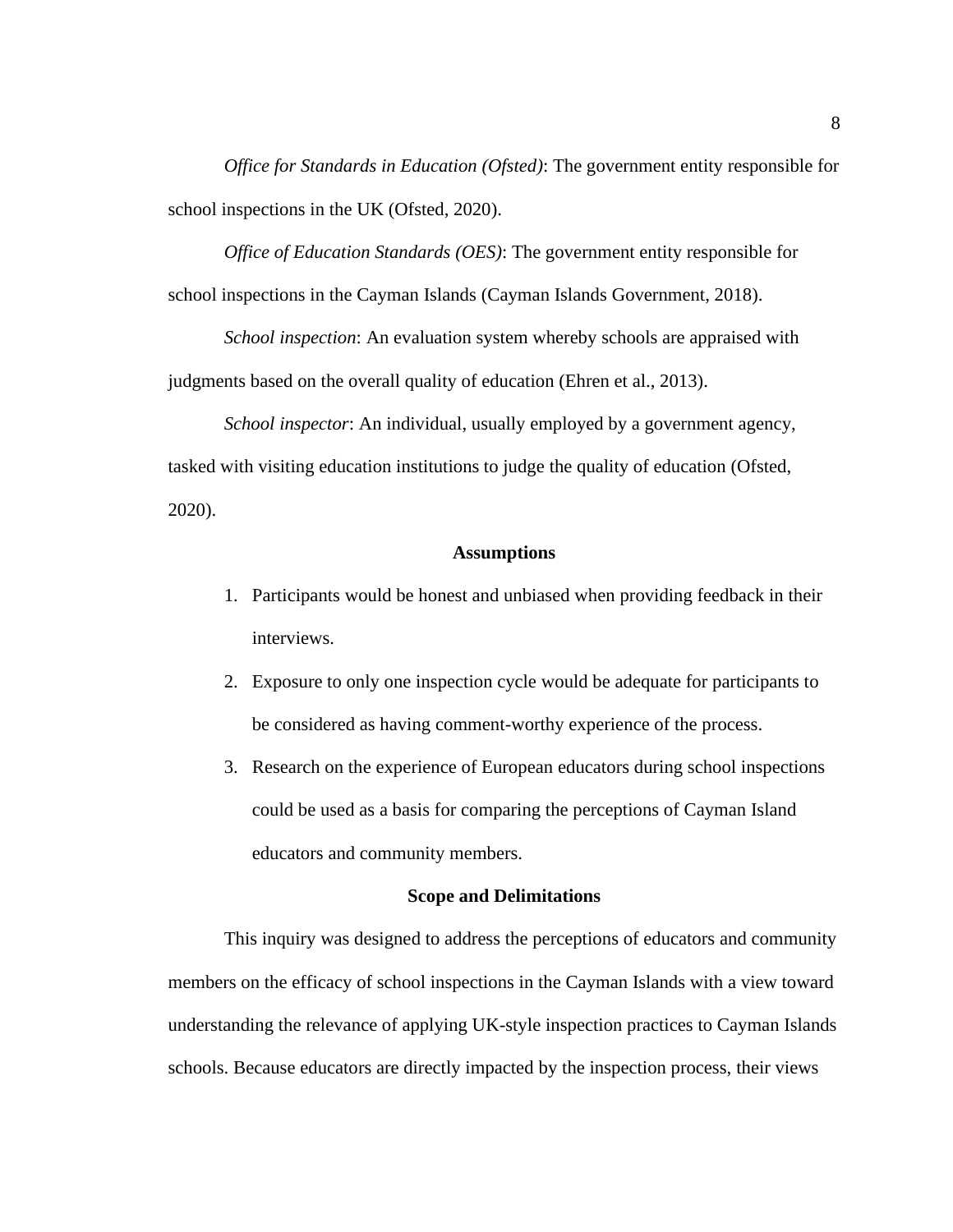and experiences were an important starting point in the research process. The views of community members provided breadth to the study because they are privy to the reported findings and use the inspection reports to judge the performance of schools on the island. Community members' perceptions of the inspection process could help to inform future studies aimed at analyzing the school inspection process in the Cayman Islands.

This enquiry was based on the views of three secondary school educators and three community members who were not associated with the Cayman Islands MOE. Purposive sampling was used to select 10 teachers and 10 community members for interviews. The research sample of three from each stakeholder category was then randomly chosen from the group of 20 adults 18–65 years of age.

The findings from this research could be transferred to future studies by providing insight into the Cayman Islands school inspection process. This insight could serve as a first step toward gathering information on how the process is perceived in this jurisdiction compared to the UK. The regional specificity of the findings could provide new information to be used to improve the inspection process in the future.

#### **Limitations**

<span id="page-20-0"></span>The small participant pool meant that there was little variation in the sample size selected for interviews. Therefore, the study focused on depth rather than breath of information during data collection. Educators were selected from two government high schools and one private school. This limited the study in that views were not as varied as they might have been had the selection included a wider cross section of stakeholders. A second limitation was the lack of regionally specific research on school inspections. The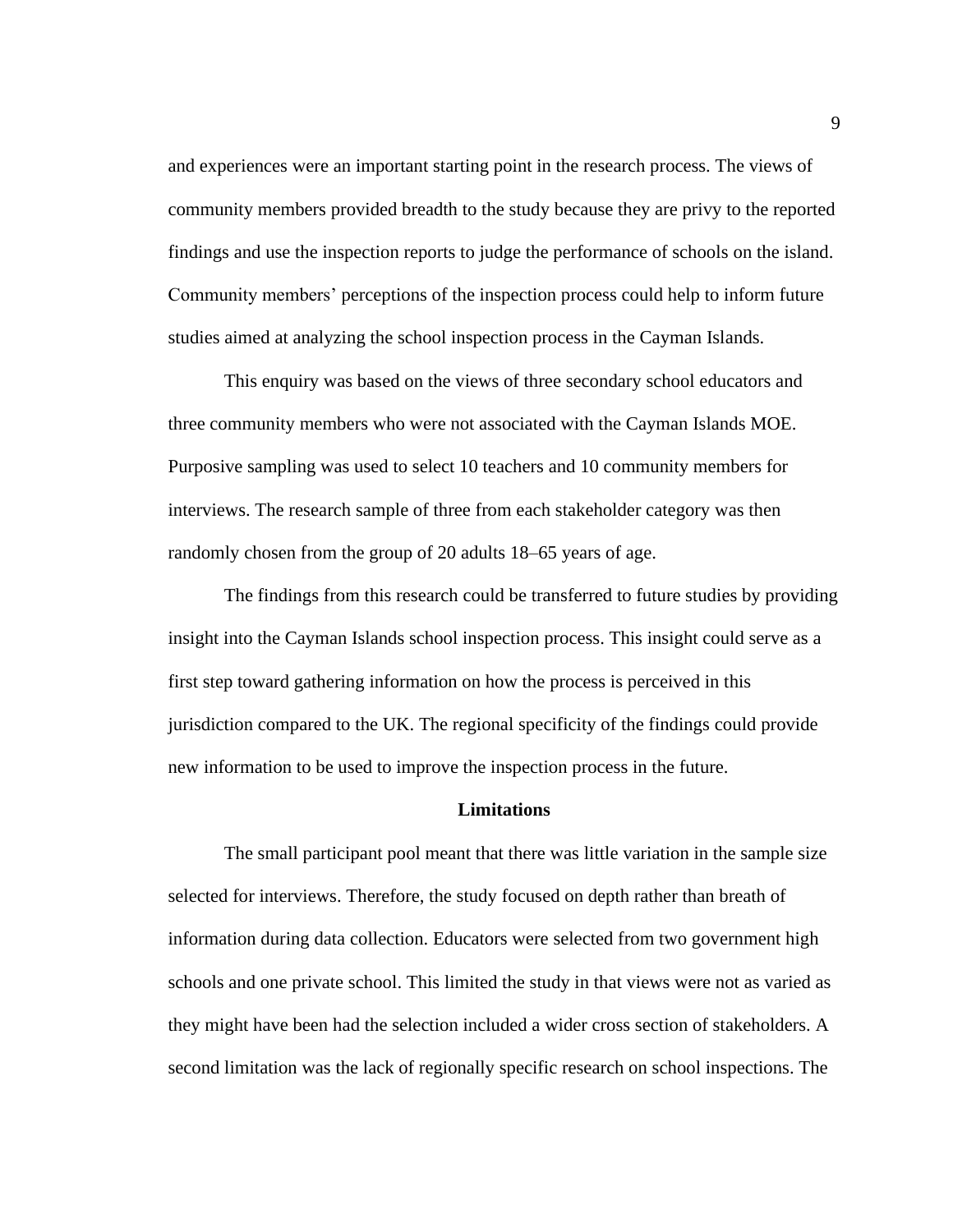gap identified was determined from research in non-Caribbean jurisdictions and was applied to the small Cayman Islands community.

The fact that only educators and community members were included in this study limited the prospects for triangulation. The inclusion of data from interviews with students and inspectors could have offered the opportunity to compare the views of an additional set of individuals who are directly affected by or involved in the school inspections process. The opportunity to compare and contrast the views of two sets of stakeholders who were exposed to identical interview questions would have offered a form of environmental triangulation as described by Stahl and King (2020).

Although the results of this study could affect social change in the Cayman Islands, this is a small jurisdiction within the wider Caribbean setting. For greater clarity and cross-referencing, regional research should be conducted to provide clarity on the efficacy of school inspections across the wider Caribbean region. In addition, the study focused on a relatively recent phenomenon using participants with limited experience of the inspection process. Additional research could be conducted after the completion of several years of inspection cycles, allowing this study to form the basis for continued research.

#### **Significance**

<span id="page-21-0"></span>This research filled a gap in understanding how the Cayman Islands education system is impacted by school inspections that use assessment criteria and policies that are borrowed from the UK. This research was unique because it addressed the cultural and social implications of using UK school inspection standards to measure the performance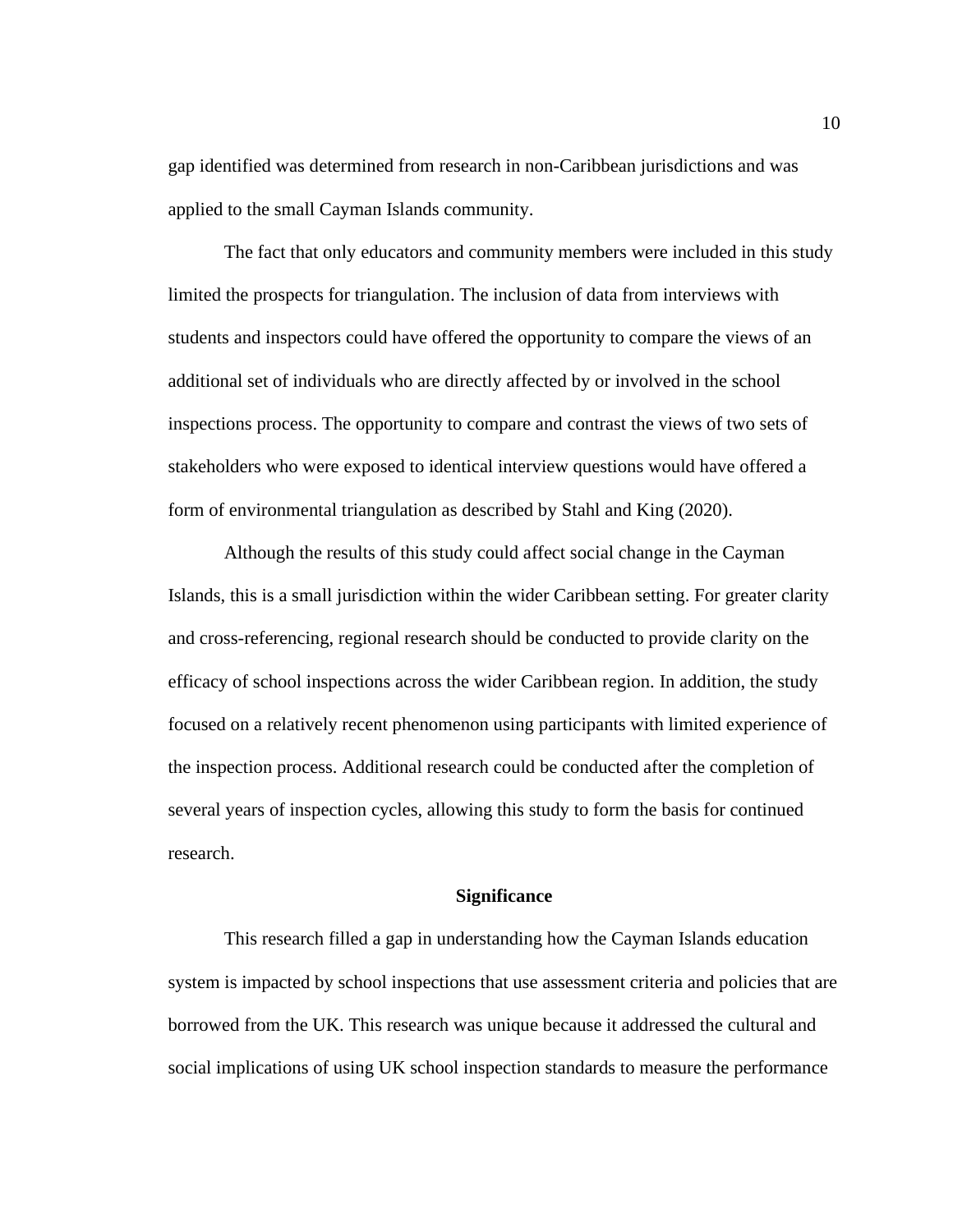of schools in the Cayman Islands. There was no prior research available that addressed the perceptions of educators and community members on school inspections in this jurisdiction. This study provided an understanding of how school inspections are perceived by educators and community members and could have implications for other colonial sites where the UK inspection system is applied. The data obtained provided an indication of whether the individuals interviewed consider the new OES inspection system to be relevant and effective when appraising schools in the Cayman Islands. Insight from this study could aid the Cayman Islands MOE and OES in tailoring the inspection process so that it is better suited to benefit schools and individuals in the local context. The study may produce positive social change in the Cayman Islands by providing information that assists with assessing the validity of the Cayman Island school inspection protocols. The findings may assist the MOE in formulating policies that are relevant and specific to this demographic and creating new rules governing the frequency, nature, and reporting of school inspections in the Cayman Islands.

#### **Summary**

<span id="page-22-0"></span>School inspections provide a means whereby the quality of education and provision for students can be evaluated in all educational institutions within the Cayman Islands. Prior to this study, no research had been identified to investigate the perceptions of educators and community members on the local inspection system that is modeled on the UK Ofsted inspection practices. To understand the impact of the inspection system and its usefulness to the Cayman Islands, I interviewed educators and community members and recorded their perceptions to determine whether the inspection system is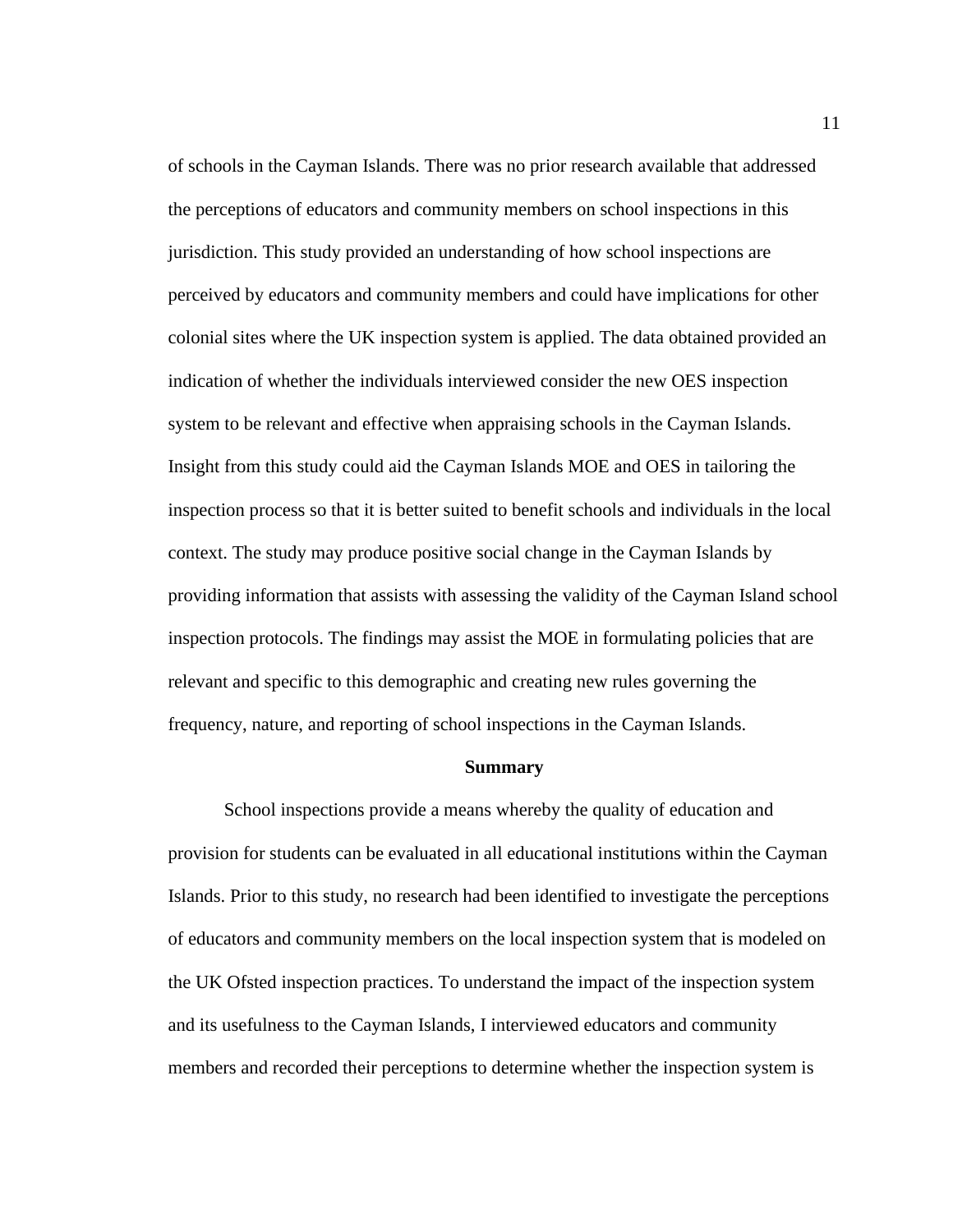considered effective and appropriate for the local demographic and whether the system could be improved for the benefit of the community and local education institutions.

The literature review in Chapter 2 provides a synthesis of recent research on school inspections, including information on how school inspections are perceived by educators. No prior research was identified that focused on the perceptions of community members, and this appeared to be an underexplored area. The literature search strategy is described to provide the opportunity for contextual replication of the study in the future. Articles were chosen based on their reference to modern school inspection systems that are comparable to the Cayman Islands model. The chapter concludes with a discussion of the research gap that helped to justify the need for this study.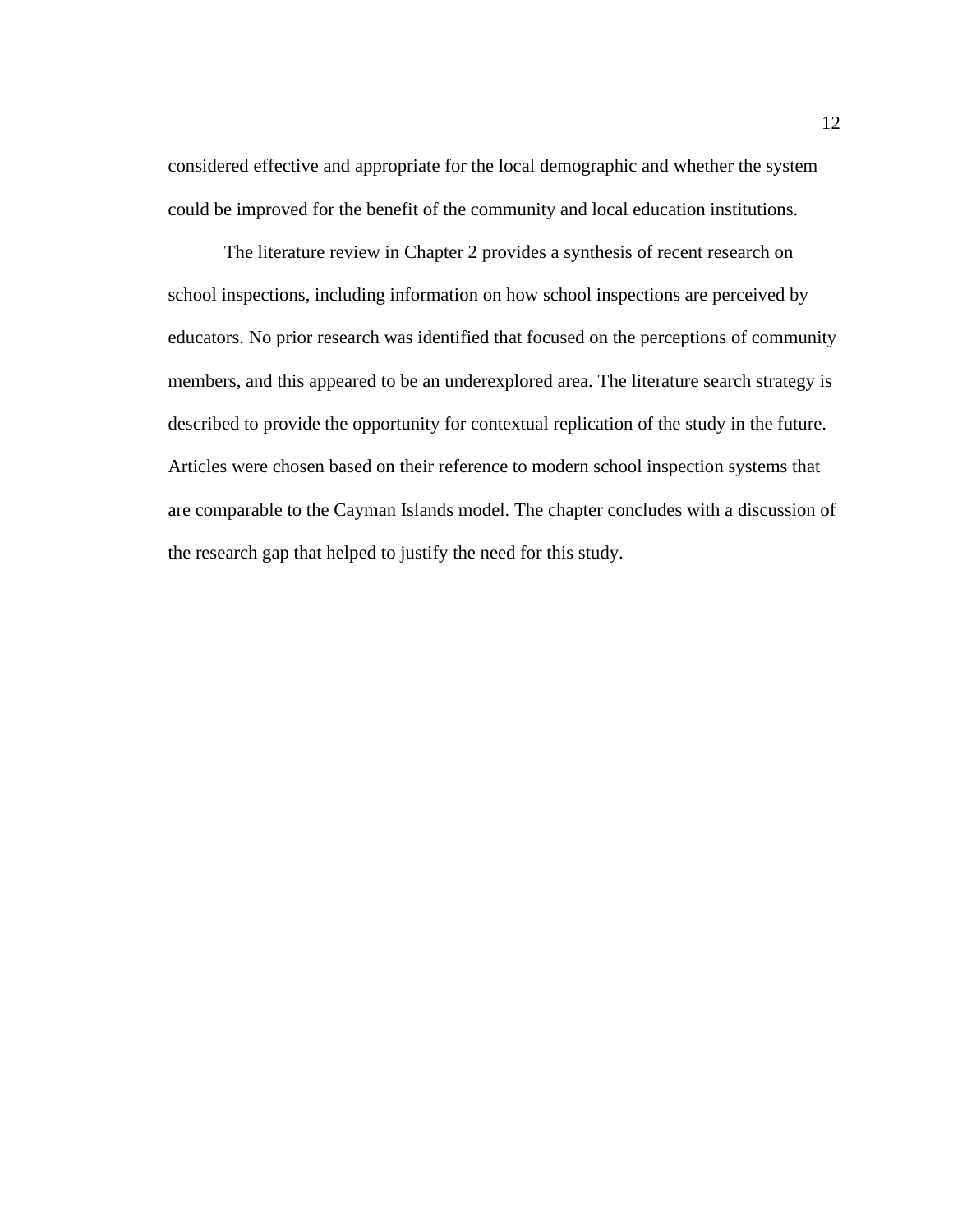# Chapter 2: Literature Review

<span id="page-24-0"></span>The purpose of this enquiry was to examine the perceptions of educators and community members on the efficacy of school inspections in the Cayman Islands. The problem this research addressed was the lack of credible research-based information on the efficacy of the Cayman Islands school inspection system. The current inspection framework affects the lives of educators, students, and community members because inspection reports determine how schools are perceived and compared in both the government and the private sector. No research was discovered that focused on the perceptions of educators and community members in this geographic region. The purpose of this study was to collect, collate, and analyze data on the perceptions of educators and community members on the efficacy of the school inspection model used in the Cayman Islands. In this literature review, several areas are addressed to present information that was used to justify the need for this study.

Using the search terms *school inspections* and *educator perceptions of school inspections* in the primary literature search yielded a wide range of articles that served as a baseline. The broad category search indicated that several researchers realized the lack of empirical information available regarding educators' perceptions of school inspections. The search also revealed the lack of research on school inspection in the Caribbean region and specifically the Cayman Islands. Few studies focused on the views of educators and community stakeholders on the efficacy of school inspection systems, and none focused on schools in the Cayman Islands. On discovering this gap in research, I extended the search to include information on inspection policies and frameworks that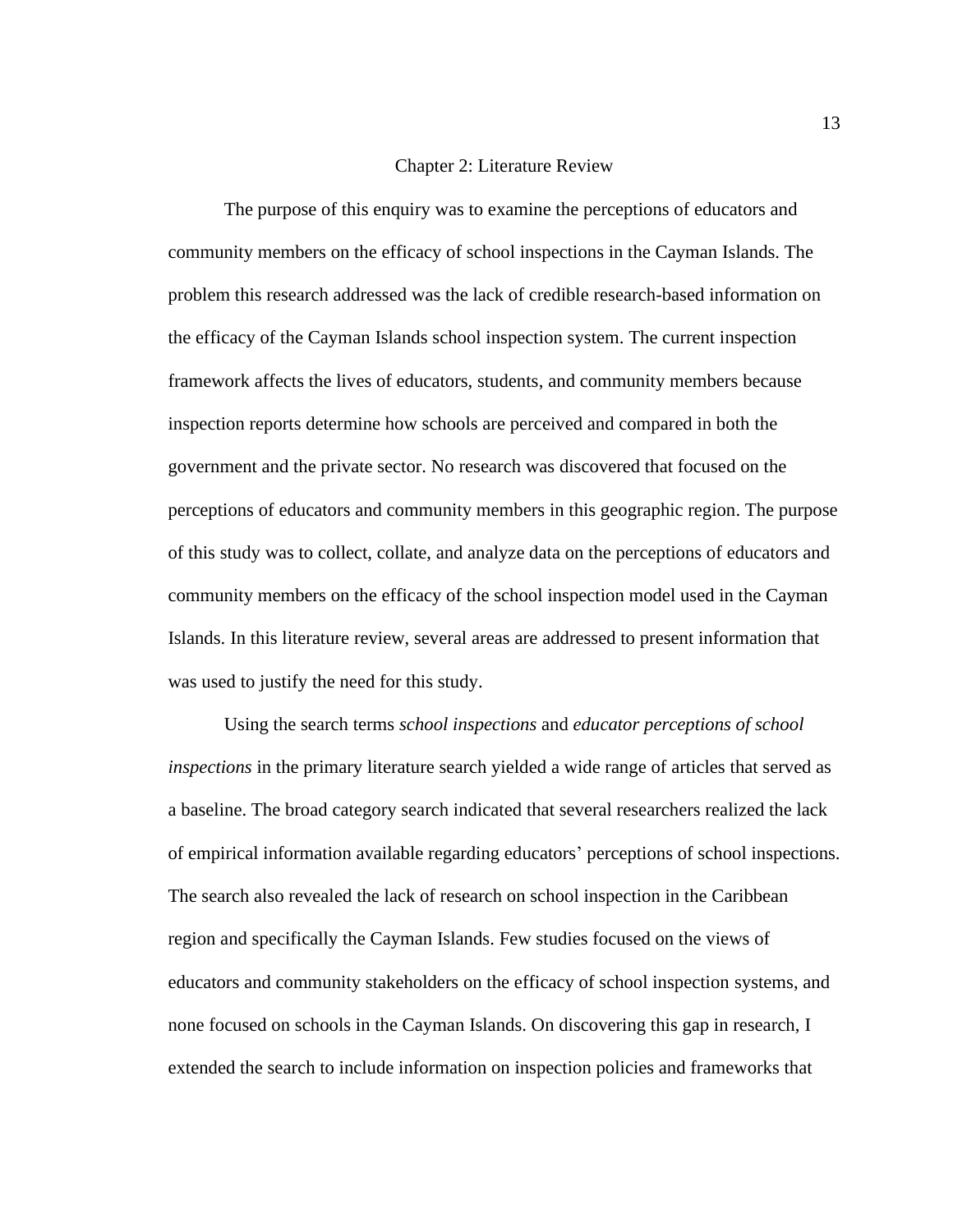governed the inspection process in different jurisdictions and the impact on educators and communities.

# **Literature Search Strategy**

<span id="page-25-0"></span>Several library databases and search engines were accessed for this study. Walden University's library portal was used to identify recent peer-reviewed articles on school inspections. In addition, SAGE, ERIC, Education Resources Complete, and Google Scholar were used to provide additional and regionally specific articles. The key search term combinations were as follows: *school inspections*, *European school inspection models*, *UK school inspections*, *Cayman Islands school inspections*, *Office of Education Standards (OES)*, *Caribbean school inspections*, *educator's views on school inspections*, *community perceptions on school inspections*, *stakeholder views on school inspections*, *impact of school inspections*, *views on the efficacy of school inspections*, *how do school inspections affect teachers*, and *school inspections and global education systems*.

The search terms were constantly evolving and revised based on the literature that was discovered. The searches focused on general school inspections initially and then specifically on the Caribbean region to discover existing culturally significant research. The search parameters were defined to ensure that articles were published within the 5 year limit.

#### **Conceptual Framework**

<span id="page-25-1"></span>This research addressed the perceptions of educators and community members on the efficacy of school inspections in the Cayman Islands. The basis of the conceptual framework was derived from the model created by Ehren et al. (2013) that focuses on the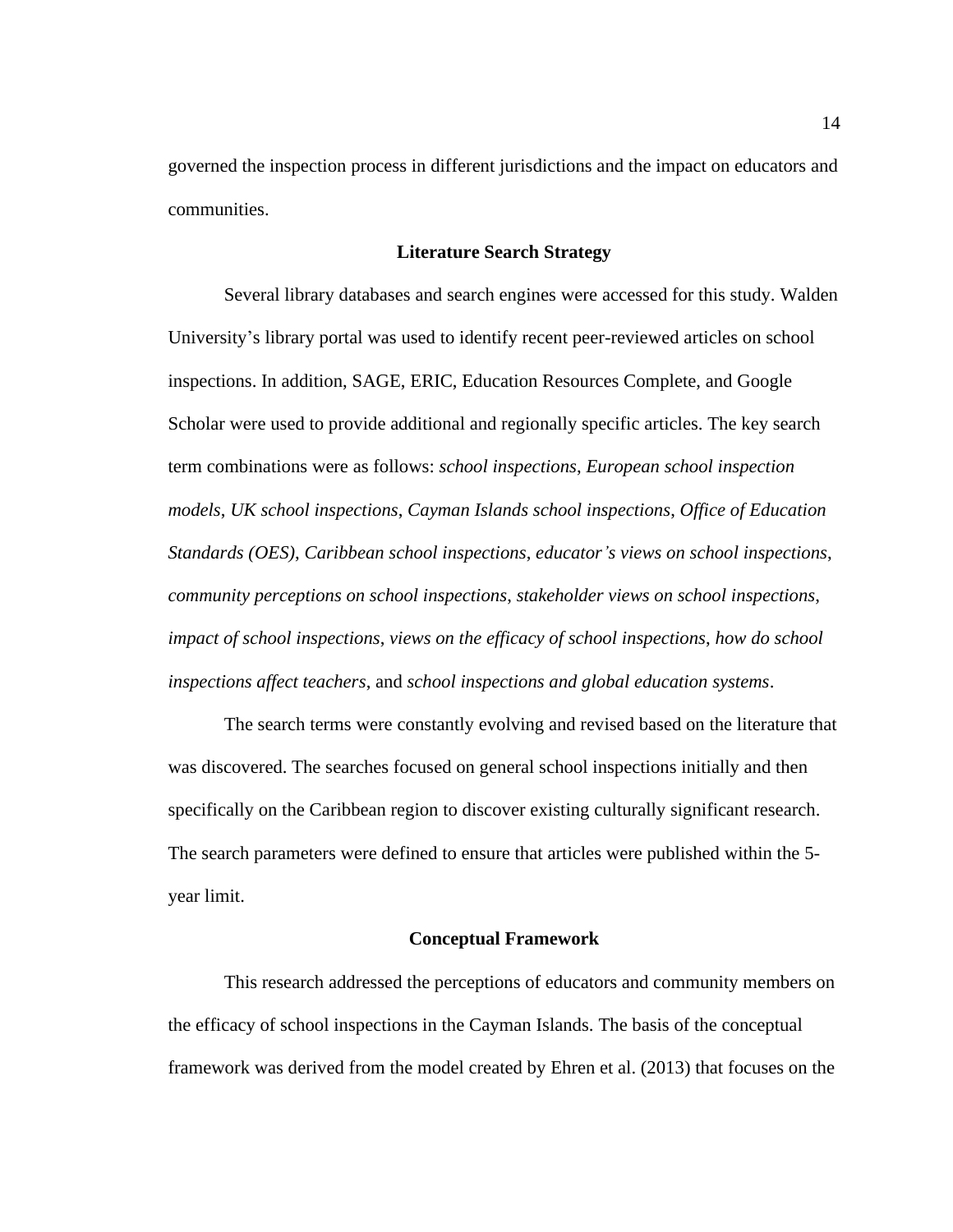expected outcomes of school inspectors during a school inspection. The theory states that school inspectors anticipate that schools will improve because of inspections. The model gives a framework for the intended effects of school inspections. The outline of the conceptual framework created by Ehren et al. and adapted for this study is shown in Figure 1. The model conceptualizes the inspection process as it relates to the perceptions of stakeholders linked to demographic relevance, quality of the inspection process, and impact on student progress and achievement.

# <span id="page-26-0"></span>**Figure 1**





*Note*. Adapted from the models used by Ehren et al. (2013) and Quintelier et al. (2019).

School inspections are widely used in European education systems to control the quality of their education product, and teacher evaluations are common across all European countries (Organisation for Economic Cooperation and Development, 2019).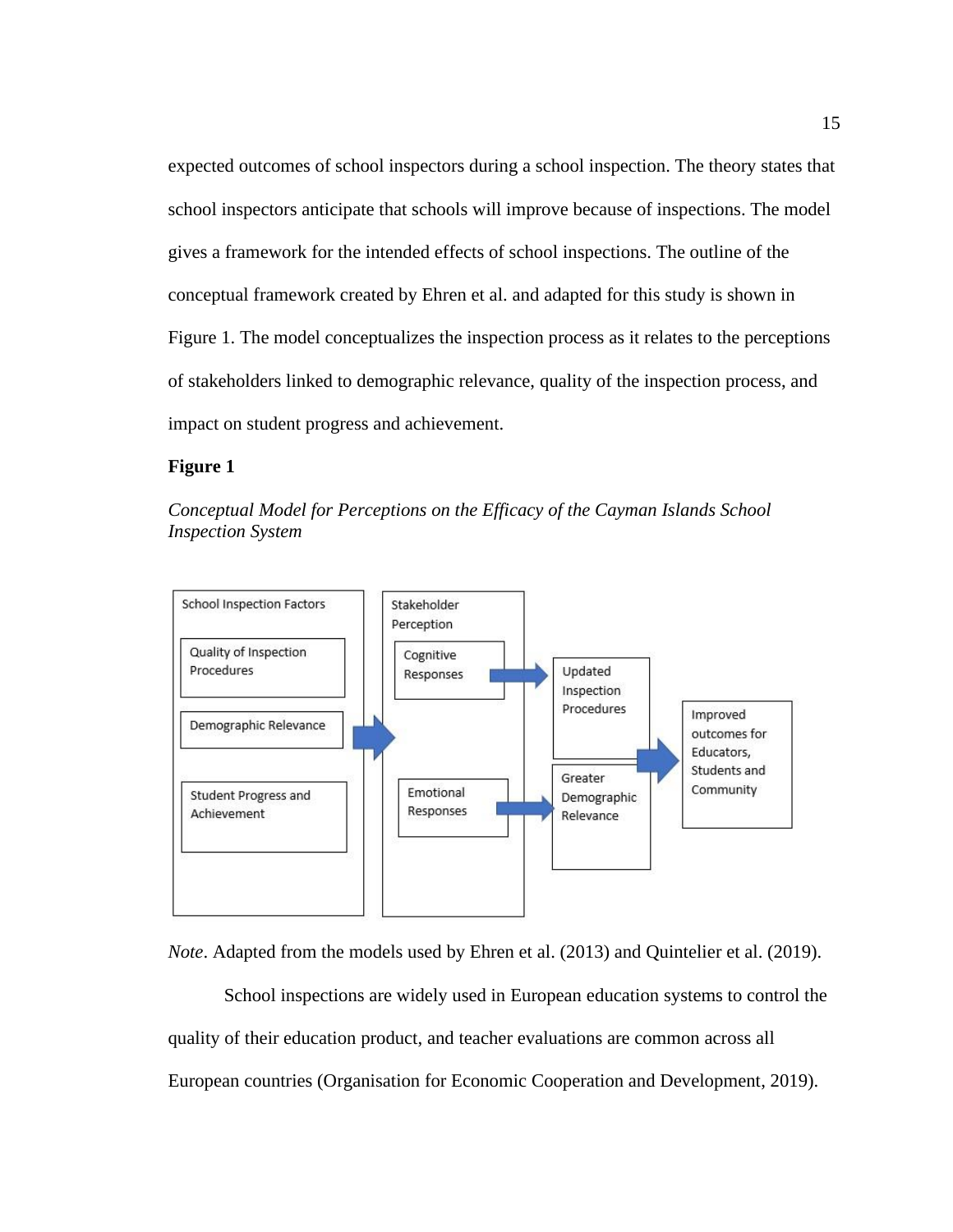Regular school inspections provide a way of measuring the effectiveness of schools (Ehren et al., 2013). The framework used by inspectors as a guide for inspecting schools serves as a tool for holding schools accountable in a "transparent and comparable manner" (Ehren & Shackleton, 2016, p. 13).

Despite the lack of research available on the efficacy and most effective approaches of school inspections, Ehren et al. (2013) were able to use the available literature to provide a framework of how inspections are conducted in several European countries. In addition, Ehren et al. used data from interviews to construct program theories designed to link school inspections to their intended outcomes. Because Ehren et al.'s studies were conducted on European countries, the information does not specifically relate to the Cayman Islands demographic. No research was discovered that focused on the perceptions of stakeholders on school inspections, and therefore research on this phenomenon was unique to the Cayman Islands.

Because the current study addressed a gap in the research, using the framework developed by Ehren et al. (2013) provided the basis for a model to conceptualize how school inspections in the Cayman Islands would be perceived by the target participants in the study. Additionally, the approach used by Quintelier et al. (2019) provided a framework for analyzing the perceptions of educators on school inspections by focusing on their emotional and cognitive responses. Quintelier et al. categorized the negative consequences of school inspections using a conceptual model for feedback during an inspection cycle. Each theory played a role in guiding the literature review by providing a platform and focus for further research.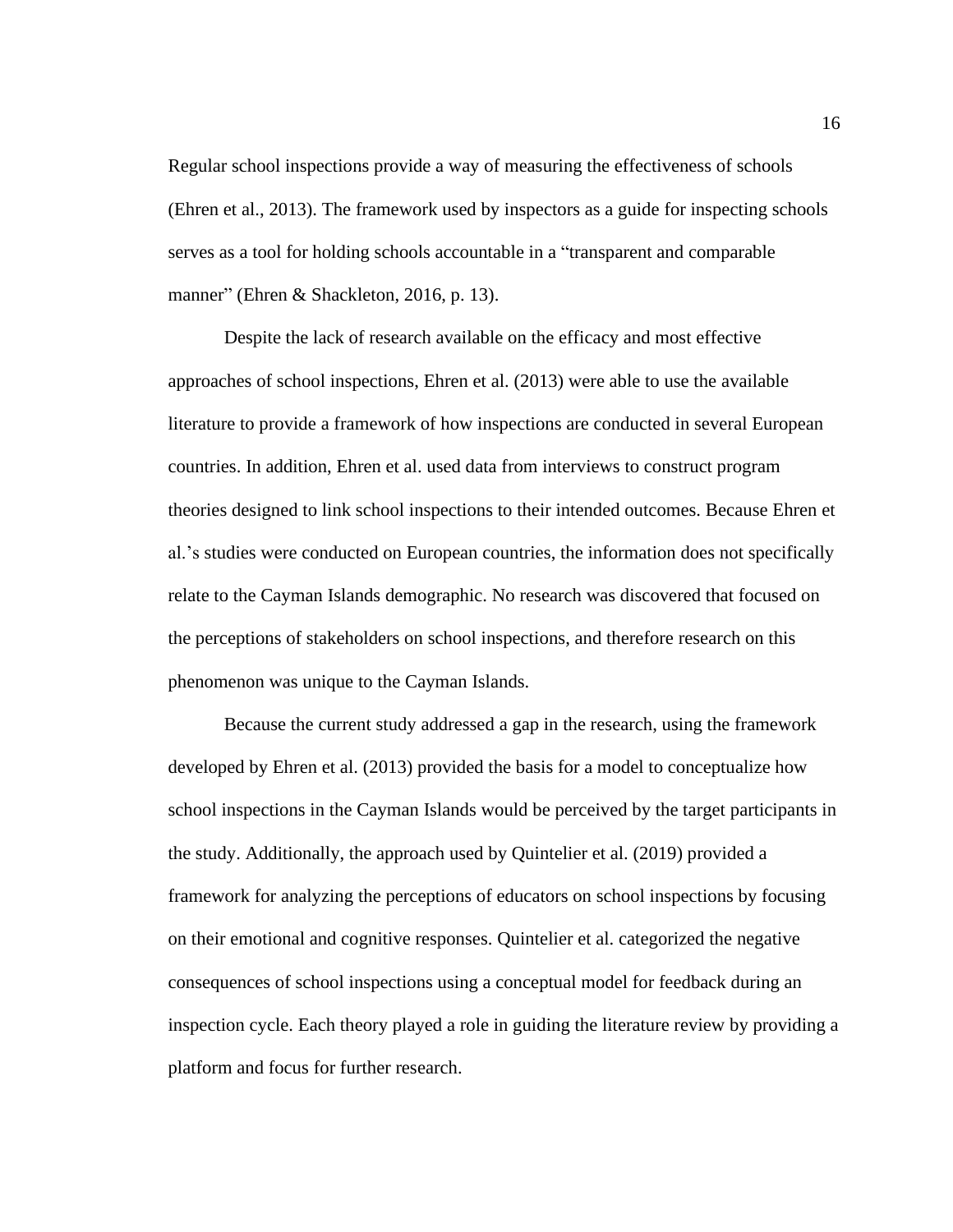In the sections in the literature review, I explore studies related to the efficacy of school inspections and provide insight on how other researchers in the discipline of education have approached the problem, with specific focus on the strengths and weaknesses of their approaches. Factors influencing school inspections are discussed, and the Cayman Islands school inspection model is outlined. The literature was used to justify the rationale for the selection of participants and for using the perceptions of educators and community members as a foundation for the study in the Cayman Islands.

#### **Efficacy of School Inspections**

<span id="page-28-0"></span>School inspections are used across the world to ensure the maintenance of high standards within education systems. Although the term "school inspections" is commonly used in Commonwealth countries, in the United States they are referred to as "school evaluations." However, the concept is the same where inspectors or evaluators monitor the provisions for student success and social development and give advice to educators for improving schools (Courtney, 2016; Dijkstra et al., 2017). The introduction of mass public schooling in the 19th century led to the requirement for schools and other governmental agencies to comply with mandated programs and rules that were used to highlight deficiencies that needed to be addressed (Brown et al., 2016). With the increased perception of education as a measure of economic success, countries across the world have introduced school inspections in recent decades (Fahey et al., 2019).

School reform and interventions have been fueled by reports from international bodies such as the Organisation for Economic Cooperation and Development and the publication of comparative analyses of global education systems by the Programme for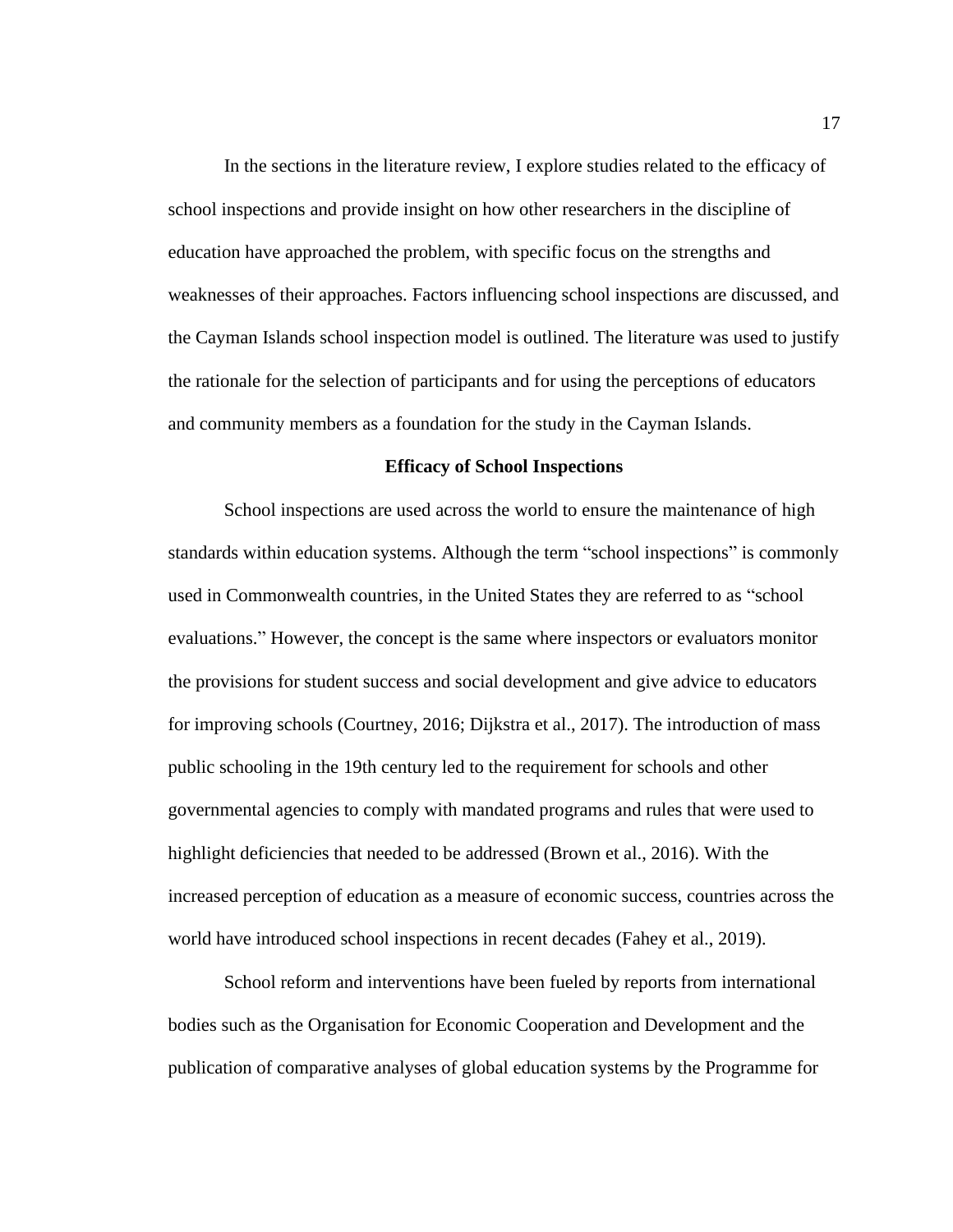International Student Assessment. The goal is to improve student performance leading to enhanced educational outcomes in educational institutions. The Ofsted school inspection system was developed in the UK in 1992 replacing Her Majesty's Inspector of Schools and was designed to regulate all UK education and training centers. The government mandated that all UK schools would be inspected every 4 years and reports would be published for all stakeholders. The reports included league tables that were developed and published to compare schools based on inspections outcomes (Waterman, 2014).

In Europe, the changing social and economic climate has resulted in changes in school inspection systems. Two major approaches to school inspections now exist. The first is a high-stakes sanctions-oriented approach, and the second is a low-stakes advisor style. The rigor of the inspections is dictated by the form and frequency of the inspection visits, powers of sanctions imposed, the governance arrangements and the action planning required for improvement, and the level of emphasis on self-evaluation and the availability of support services for schools (Simeonova et al., 2020). Research has revealed that careful analysis of these systems to determine where schools fall on the continuum reveals a way forward in finding a best-fit model for schools in Europe (Simeonova et al., 2020).

The introduction of Ofsted in the UK changed the way that schools operated as school leaders used inspection reports to drive school improvement. However, UK educators are now becoming more aware of the need for alternative approaches to school assessment and improvement, and have suggested that schools use internal selfevaluation as part of the inspection process. This model replicates modern school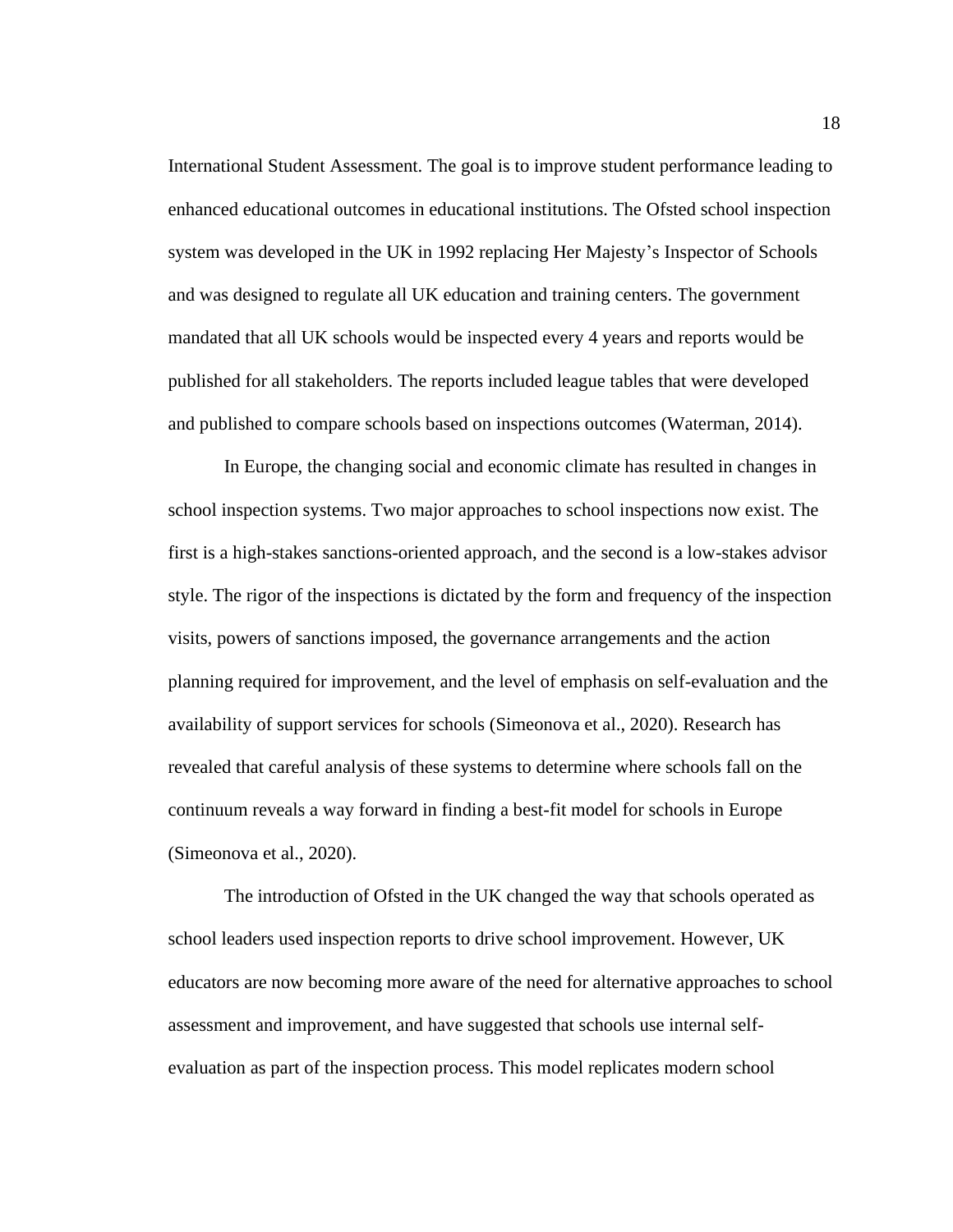inspections processes in progressive European countries where there is a greater emphasis on internal self-evaluation and educators are actively involved in the school inspection process (Ferguson et al., 2000).

The benefits of self-evaluation were reported in research conducted by Kurum and Cinkir (2019) who developed a school self-evaluation model to support the development of public secondary schools. Kurum and Cinkir noted that for the model to be successfully implemented, teachers and administrators would need additional training on statistical analysis, research, and report writing. The model is designed with six stages; four are dedicated to self-evaluation and two to development and maintenance. Each stage has a specific focus to assist schools with preparation, planning, implementation, evaluation, monitoring, and reviewing. Also, consideration is given to "administration and leadership, education-training process, school-family-community cooperation, school health and safety, relations and communication at school and professional development" (Kurum & Cinkir, 2019, p.254). This self-evaluation model serves as a beneficial tool for use in schools where an improved self-evaluation instrument is needed as part of the school inspection process.

Badri et al. (2016) developed a school inspection system using an analytic hierarchy process (AHP) model to generate weighted inspection criteria. Badri et al. selected a sample of schools to compare outputs and validate their model. Their framework enabled school leaders to address recognized challenges within their institution in comparison to other schools and to establish a performance ranking while recognizing the factors for improvement that need to be addressed immediately. The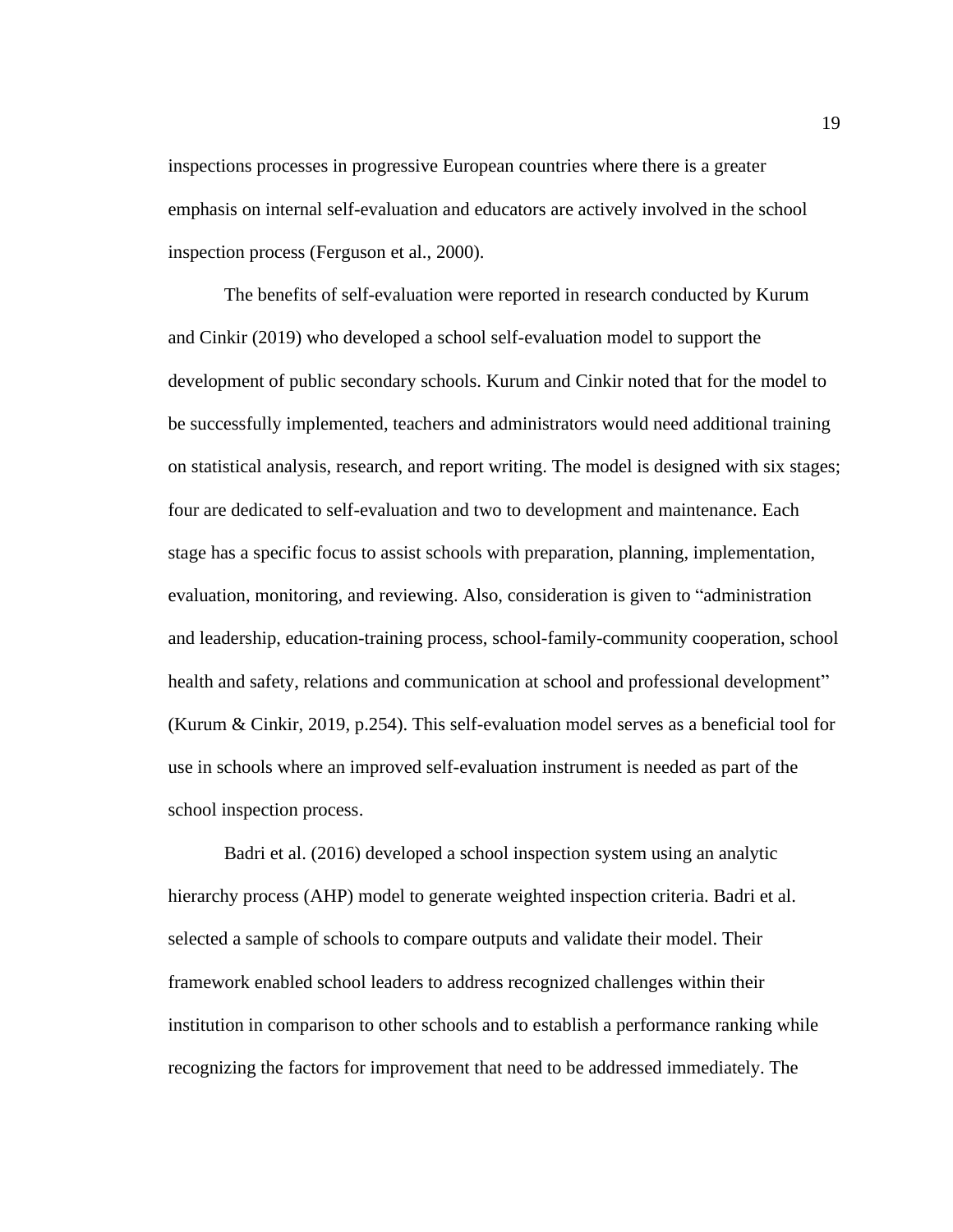AHP model was thought to be successful because it enabled some degree of selfevaluation and allowed inspectors to base their decisions on both subjective and objective factors as a measure of school quality. The AHP was also found to reduce bias in making decisions during school inspections and provide more systematic evaluations of the school's performance (Badri et al., 2017). Badri et al. concluded that the AHP model was a sustainable plan that could be used to improve the school inspection process in other jurisdictions because the model is transferrable to other education systems.

Several researchers investigated the impact of school inspections to determine their efficacy. Cunningham (2019) investigated school inspections in Western Australia with a view toward revealing additional information on the Expert Review Group (ERG), which is a team of bureaucrats tasked with inspecting the quality and standards of local government schools. Cunningham's research provided an example of how policies can be developed by agencies and used to target schools on a risk-based model. The ERG only targets schools that are operating below the expected standards of what is considered adequate performance. The data collected by Cunningham were unique because this phenomenon had not been previously researched. Similarly, the current study on the Cayman Islands inspection system aimed to provide new information on the work and influence of the OES in the Cayman Islands.

Cunningham (2019) discovered that in the first decade of operation, there was no evidence identified to indicate that the ERG inspections led to an improvement in school performance. However, Cunningham did not provide the relevant information to indicate possible reasons for the lack of efficacy of the ERG. Further studies that included the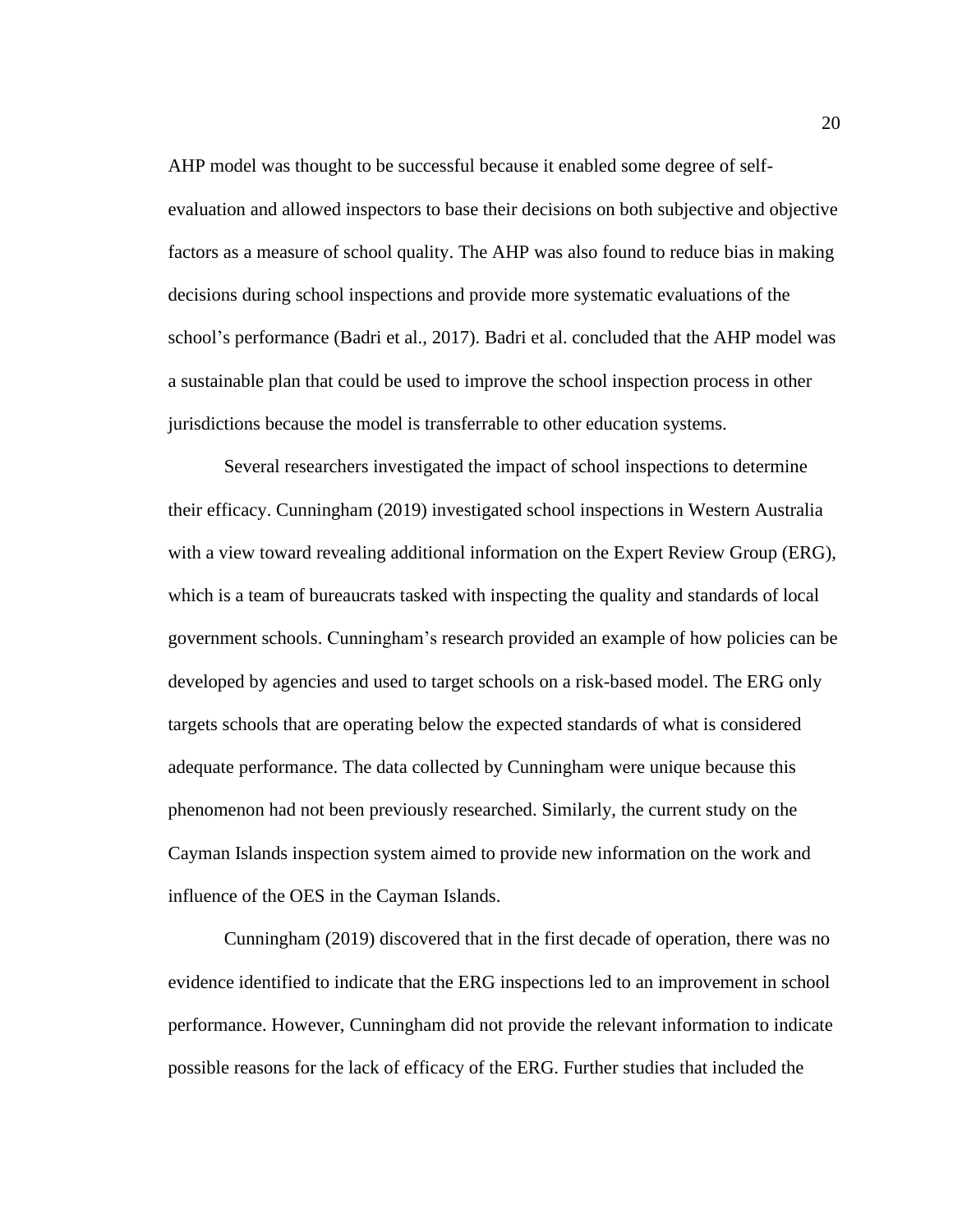views of educators, students, and other stakeholders could prove useful in determining why the efforts of the ERG did not have the desired impact.

Kemethofer et al. (2017) compared the effects of school inspections in Austria and Sweden. Kemethofer et al. reported on the lack of empirical evidence and inconsistent results obtained by researchers on the impact of school inspection and gathered evidence on the newly adapted evidence-based national inspection model in both countries. The cross-sectional data revealed that the low-stakes approach in Austria, which did not link consequences to inspection outcomes, was given more positive feedback from educators than the high-stakes system in Sweden where results were linked to sanctions and even financial penalties. Data from both countries revealed that school inspections had a small to medium positive impact on school effectiveness.

Hofer et al. (2020) released research on evaluating the effectiveness of school inspections. Their systematic approach spanned a 30-year period of international research. Hofer et al. highlighted the importance of school inspections in enforcing policy-related functions within school but found no strong evidence of the positive effects of the inspections in long-term school improvement. There is evidence to suggest that factors such as the geographical location of schools, access to financing, and inspector workload have a greater impact on long-term outcomes for schools being evaluated by school inspectors (Busingye, 2020).

These Eurocentric articles, although providing useful information on school inspection, are not specific to the Caribbean and do not address school inspection issues in the Cayman Islands. Leo-Rhynie, (2018) documented the urgent need to "reimagine"

21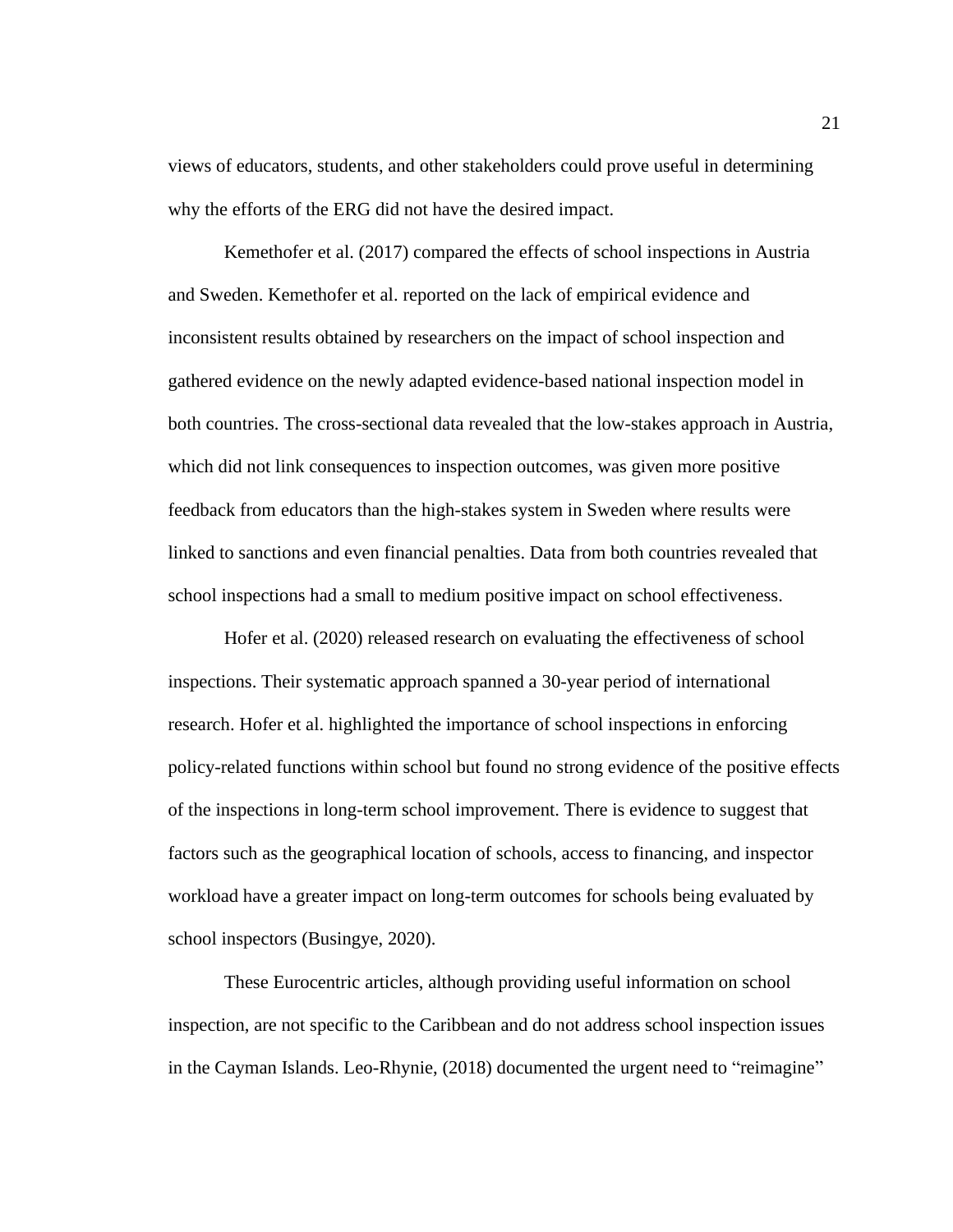the Caribbean education system by using education policies that are specific to the local demographic and will encourage sustainable development and inclusiveness. Leo-Rhynie's vision is to have a self-governing system where local schools are judged using criteria that are developed by local educators and policy makers.

## <span id="page-33-0"></span>**Perceptions on School Inspections**

Inspections are important for determining the quality of education and areas for improvement for schools and education systems (Şahin, 2017). Modern school inspections are intended to aid educators in a collaborative approach to evaluating schools. Educators play a pivotal role in school improvement and their collective efficacy beliefs can influence the power of school inspections to achieve positive change in education institutions (Schweinberger et al., 2017). Studies have revealed significant correlation but, in some instances, overlapping and even contradictory views on the perceptions of educators and inspectors on school inspections (Sahin, 2017).

Jones, et al. (2017) reported on the unintended consequences of school inspections. Many researchers have focused on the impact of accountability systems such as school inspections and noted unintended (often negative) side effects of such activities. In the case of school inspections, the negative effects can often offset the intended positive effects. Jones et al. (2017) conducted a European comparative study and collected empirical evidence from surveys to measure the unintended consequences of school inspections. Jones et al. found that the main cause of unintended consequences was linked to accountability pressures and the demands to do well and receive a positive inspection report. A key factor for increased pressure was correlated to the refocusing and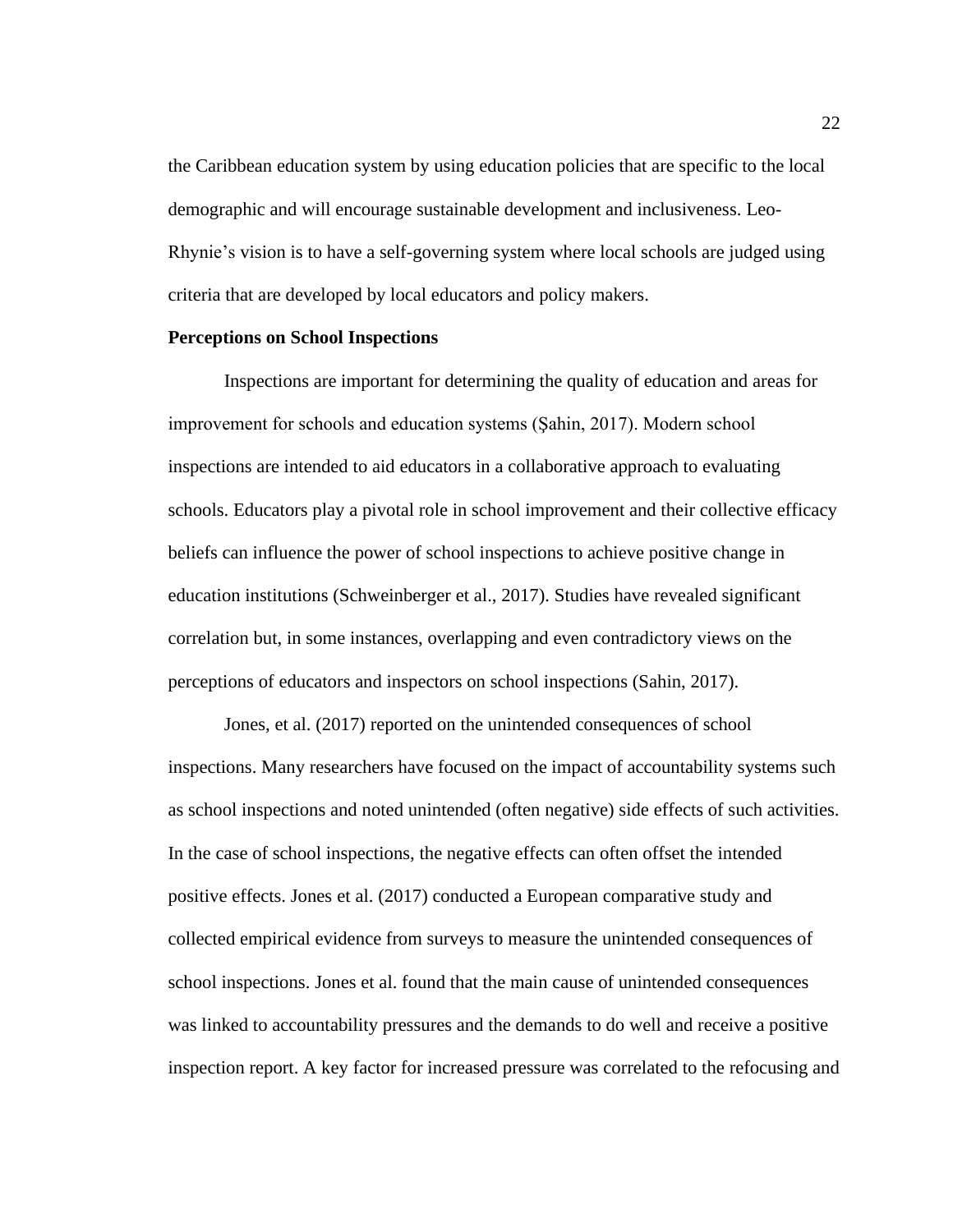narrowing of instructional strategies in delivering the curriculum. Another key reported factor leading to educator anxieties was the misrepresentation of school in data submitted to the inspectors and the subsequent requirement for justification. Educators perceive the inspection process as judgmental and designed to highlight deficiencies in preference to successes (Jones et al., 2017). The necessity for educators to understand and effectively manage data that is required during the school inspection process was highlighted by O'Brien et al. (2019). Their research revealed that teachers did not acknowledge that the use of data to drive school improvement was their responsibility. It was revealed that effective training led to improved attitudes towards capacity and data use. Penninckx (2017) reasoned that many of the unintended consequences of school inspections can be alleviated when inspectors adopt a guided development-oriented approach allowing schools to self-assess and self-evaluate.

The research of Hofer et al. (2020) revealed that when educators had an optimistic perception of the quality of inspections, the inspectors were well received and the inspection process more effective. Other influences on the efficacy of inspections came from attitudes towards its effectiveness and pressures around accountability. Hofer et al. used a systematic literature search and coded many inferential statistical studies on school inspections. A systematic review was also used to analyze the findings. Their most significant effect was the perceived accountability pressures and lack of confidence in inspection protocols, especially when the inspection report focused on deficiencies caused by inadequate resourcing due to a lack of funding (Severs, 2019).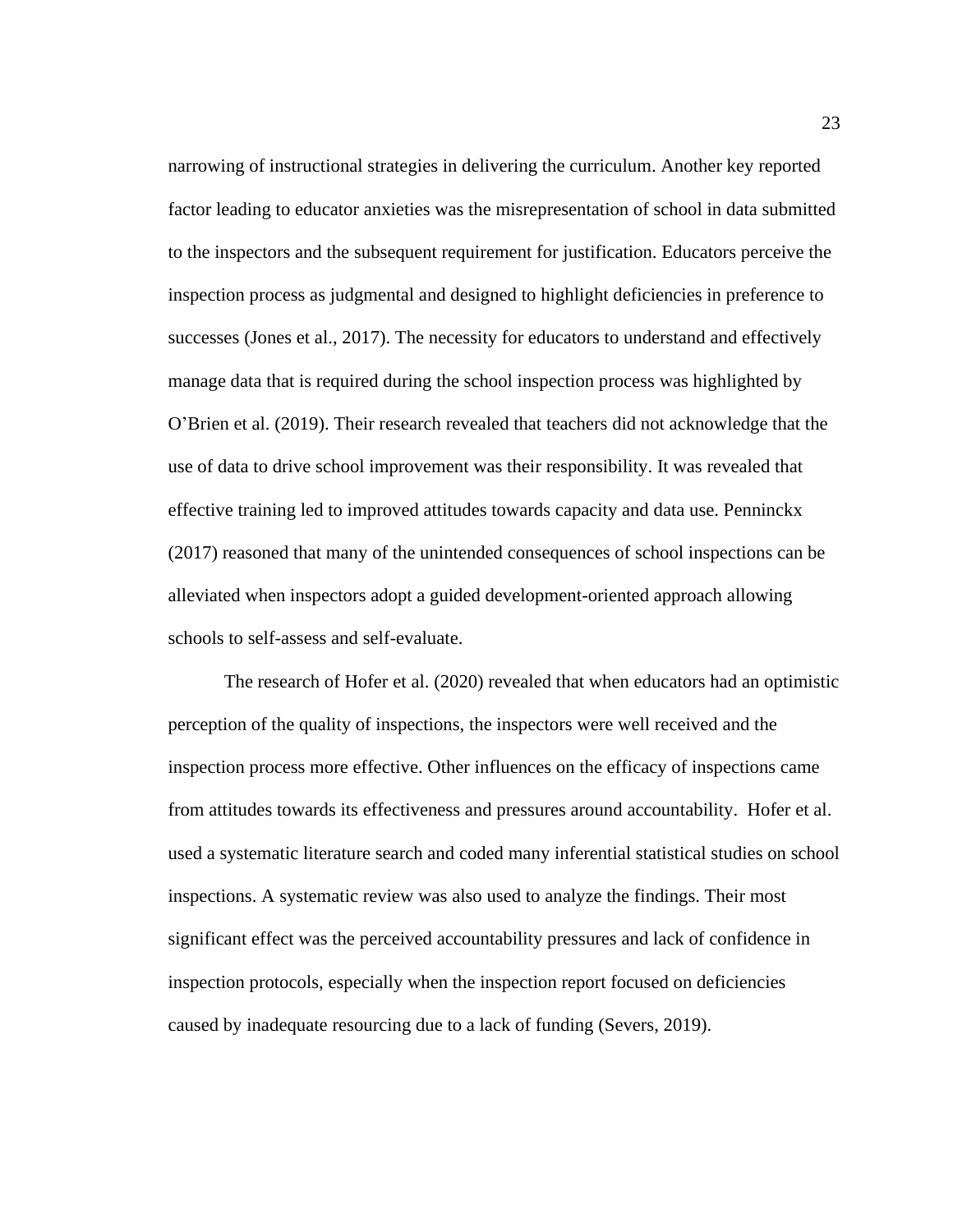These findings could be used to compare the perceptions of educators in the Cayman Islands, specifically those in leadership positions where accountability is often greater. Also, when educators perceive that external evaluations are recommending reforms to the education system as a matter of formality rather than necessity, it has a negative effect on their willingness to engage with the inspection process (Röbken et al., 2019). Allowing educators to become members of inspection teams was shown to improve perceptions of the process and increase a sense of ownership while reducing stresses related to accountability pressures (Sahlén et al., 2020).

As with the studies conducted by Hofer et al. (2020), the concept of educator perceptions of accountability resulting from school inspections was explored by Behnke and Steins (2017) who focused on the reactions of school principals on receiving feedback from school inspectors. Their longitudinal study presented the results on the attitudes of fifty principals before and after a school inspection to assess their perceptions and explore the underlying reasons for changes in attitude pre-and post-inspection. This mixed-methods research emphasized the implications for using school inspection feedback as an instrument to drive school improvement. Diversity in the socio-economic status of schools can result in disparities in the potential for post-inspection development and consequently affect how educators in disadvantaged schools perceive the inspection process and outcomes (Courtney, 2016).

Ehren et al. (2017) found that many school inspection frameworks were based on examples from countries with high income and that the studies on their success and approaches implemented were based on wealthy countries. As with the case in the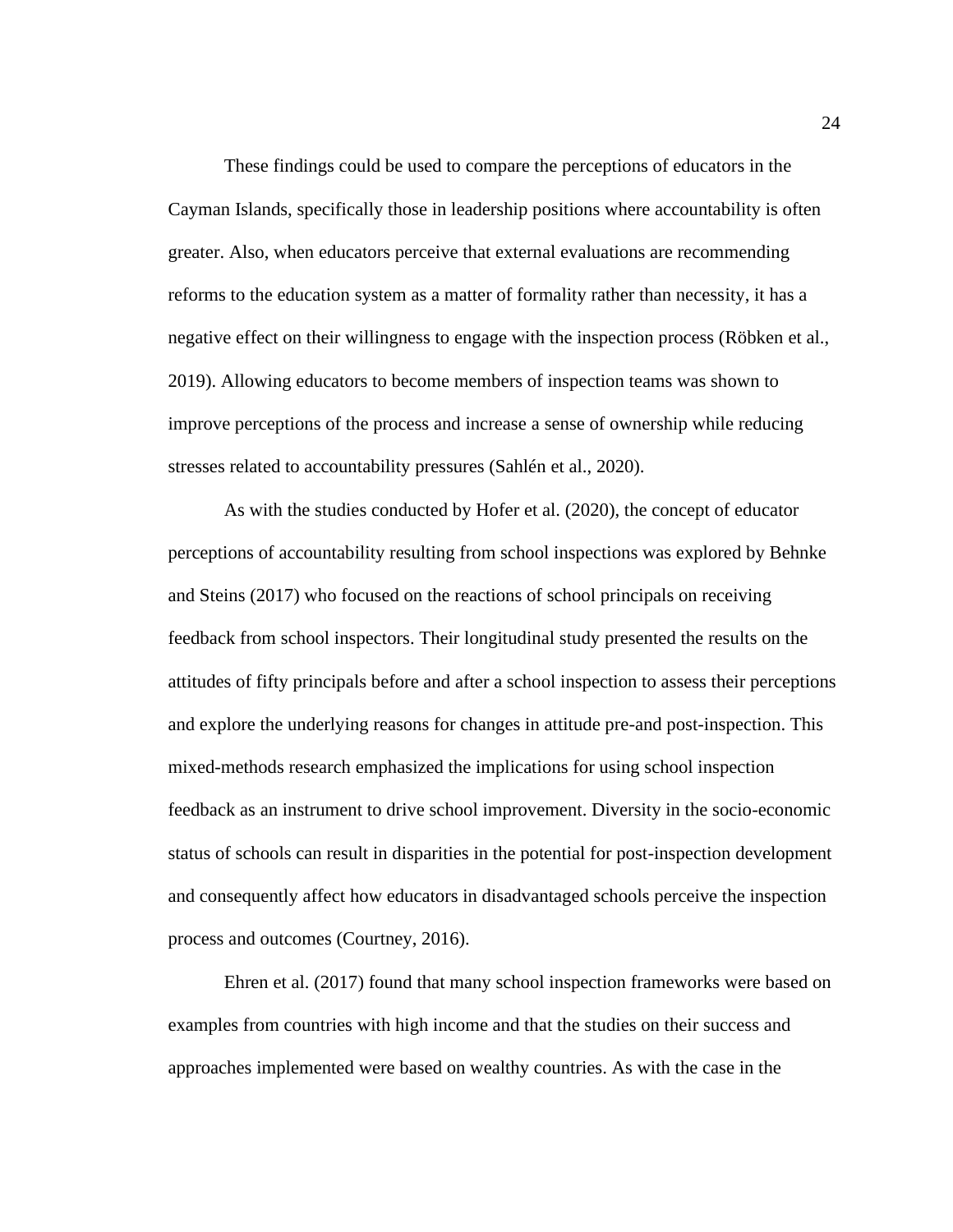Cayman Islands, the inspection model is based on the UK inspection system that does not reflect the cultural paradigms of the local population and therefore not easily transferred to the Cayman Islands setting. The difference in governance, policies and accountability systems can affect the mechanism of impact of inspections and school outcomes (Ehren et al., 2017). However, Forestier et al. (2016) demonstrated that adopting education policies from other regions can be successful when consideration is given to their amalgamation with local cultural norms and expectations.

The impact of inspections on teacher's emotional wellbeing is explored in the mixed methods study by Quintelier et al. (2019). They noted that emotions of surprise and joy were frequently reported amongst educators and that joy was reported when inspectors offered constructive communication and demonstrated a positive attitude during the inspection process. When inspectors were unfriendly and critical, feelings of sadness and anger were reported by educators. In some instances, teachers exhibited an indifference to the inspection process when they felt they had no control over the outcome (Houseman, 2018).

A note-worthy discovery from the research by Quintelier et al. (2019), is that perceptions of transparency about the inspection process was reported to foster greater trust and understanding between participants. Although the study resulted in an incomplete view of educator emotions, it was significant in that it focused on the perceptions of educators during an inspection process and found there was a lack of evidence for positive emotions amongst the educators. Additionally, the researchers studied the cognitive responses of educators by conducting surveys that were analyzed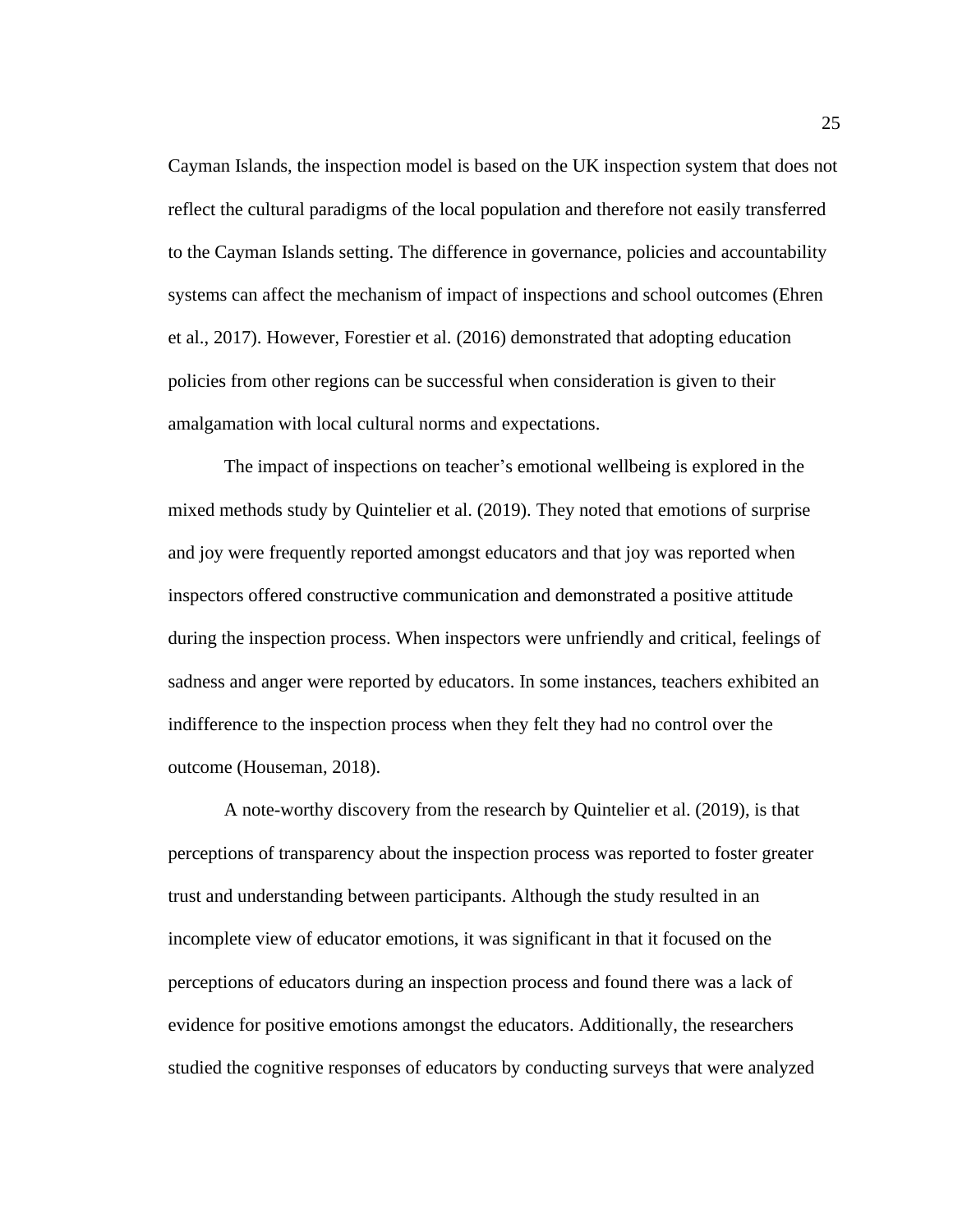using a multi-level analysis, revealing that a transparent, constructive, and friendly approach, generally resulted in positive perceptions of school inspections. However, teachers in inspected schools are sometimes resistant to accepting feedback from inspectors on strategies to improve teaching and learning processes. The resistance is often associated with negative perceptions of the inspector's credibility (Quintelier et al., 2018). This resistance is often futile as some teachers regard themselves as powerless to change the school inspection procedures. They mostly perceive school inspections as an instrument of control, even though their perceptions are regarded as essential to achieving change and improving the inspection process (Steins et al., 2020).

The phenomenological study conducted by Ceylan and Can (2019) revealed that teachers felt more at ease when classroom inspections were conducted by their school principal. The researchers studied a small group of teachers and used semi-structured interviews to gather data on their experiences during evaluative classroom observation conducted by school principals. Teachers appreciated the process and felt motivated to embrace the responsibility of planning and preparing effective lessons. In contrast to the perceptions of teachers to external inspectors, teachers felt that the internal evaluations had an element of unfairness due to favoritism expressed by the perceived bias of the evaluator (Ceylan and Can, 2019).

In similar research performed by Sahan (2018), the skills of school principals were evaluated. The data indicated that school principals were able to fairly judge the teaching ability of their staff. The opinions of the principals were obtained using a behavior scale. The principals reported feeling some ambiguity regarding the inspection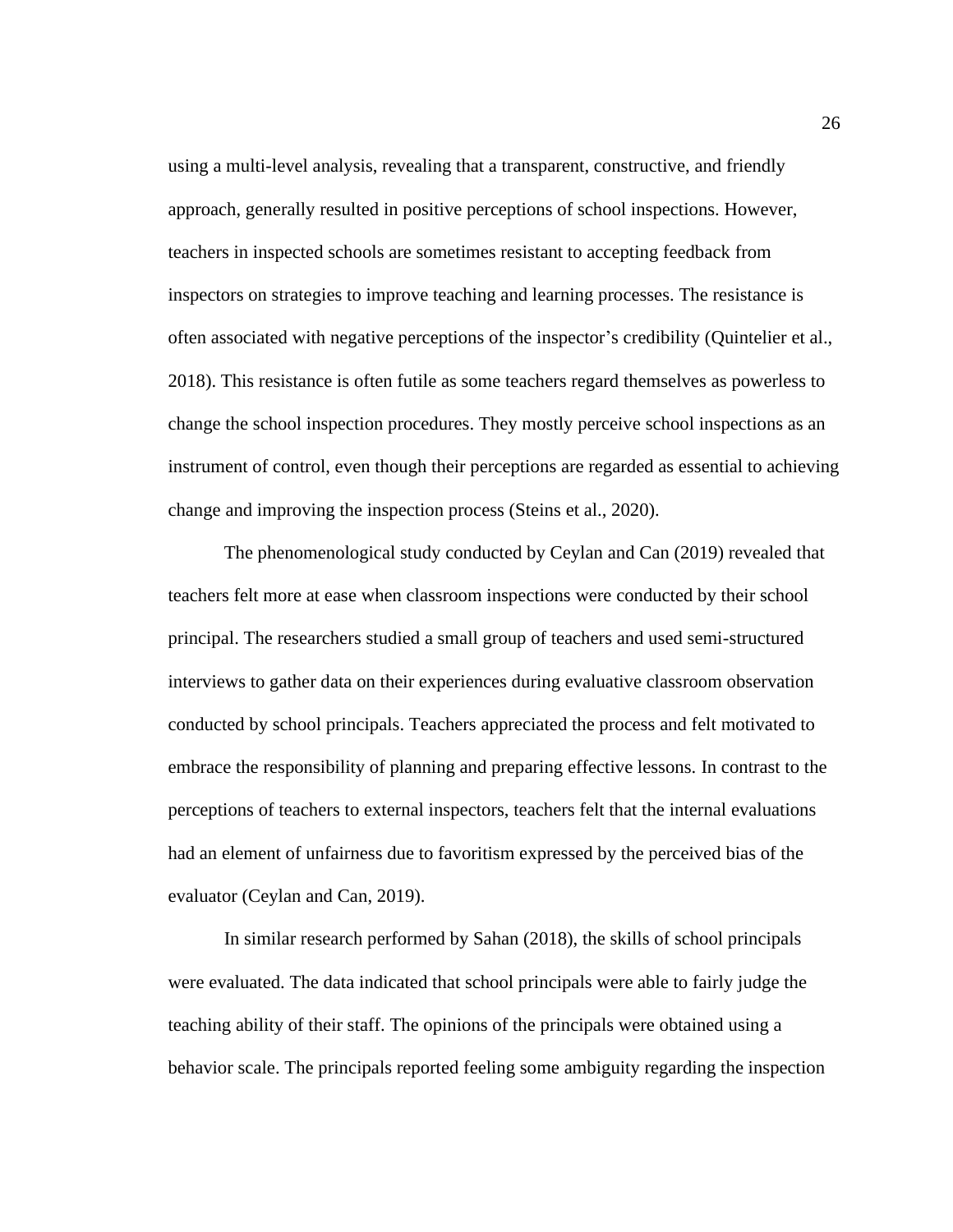process and were of the opinion the process should include external inspectors and allow input from all stakeholders. They also felt that the inspection process should be fair and objective while focusing on positives with agreed sanctions to ensure improvement (Sahan, 2018).

Hopkins et al. (2016) reported similar findings to Ceylan and Can (2019). They used interview data to evaluate the perceptions of teachers on how their teaching is assessed by inspectors. They compared and contrasted school internal self-evaluation with external evaluations conducted by inspectors. Their findings agreed with previous research indicating that educators generally had negative experiences with external evaluations from school inspections. In this study, the use of drawings in addition to semi-structured interviews, provided an effective tool for extracting valuable data on how teachers were thinking and feeling (Hopkins et al., 2016). Despite the negative perceptions of teachers in some instances, there is tangible evidence to indicate that when teachers and inspectors work together towards improving specific students' outputs, they can achieve success. Mampane (2020) reported that school inspections can succeed and provide opportunities for lasting growth and development in learners when there is government and stakeholder involvement to ensure regulation of the inspection process.

Bitan et al. (2015) assessed the attitudes of high school principals by examining the contents of statements obtained from interview data in their qualitative study. They found that less than fifty percent of participants had positive attitudes towards the school inspections and that the most negative criticisms were based on the perceptions of an increased workload resulting from the inspection process. Bitan et al. also reported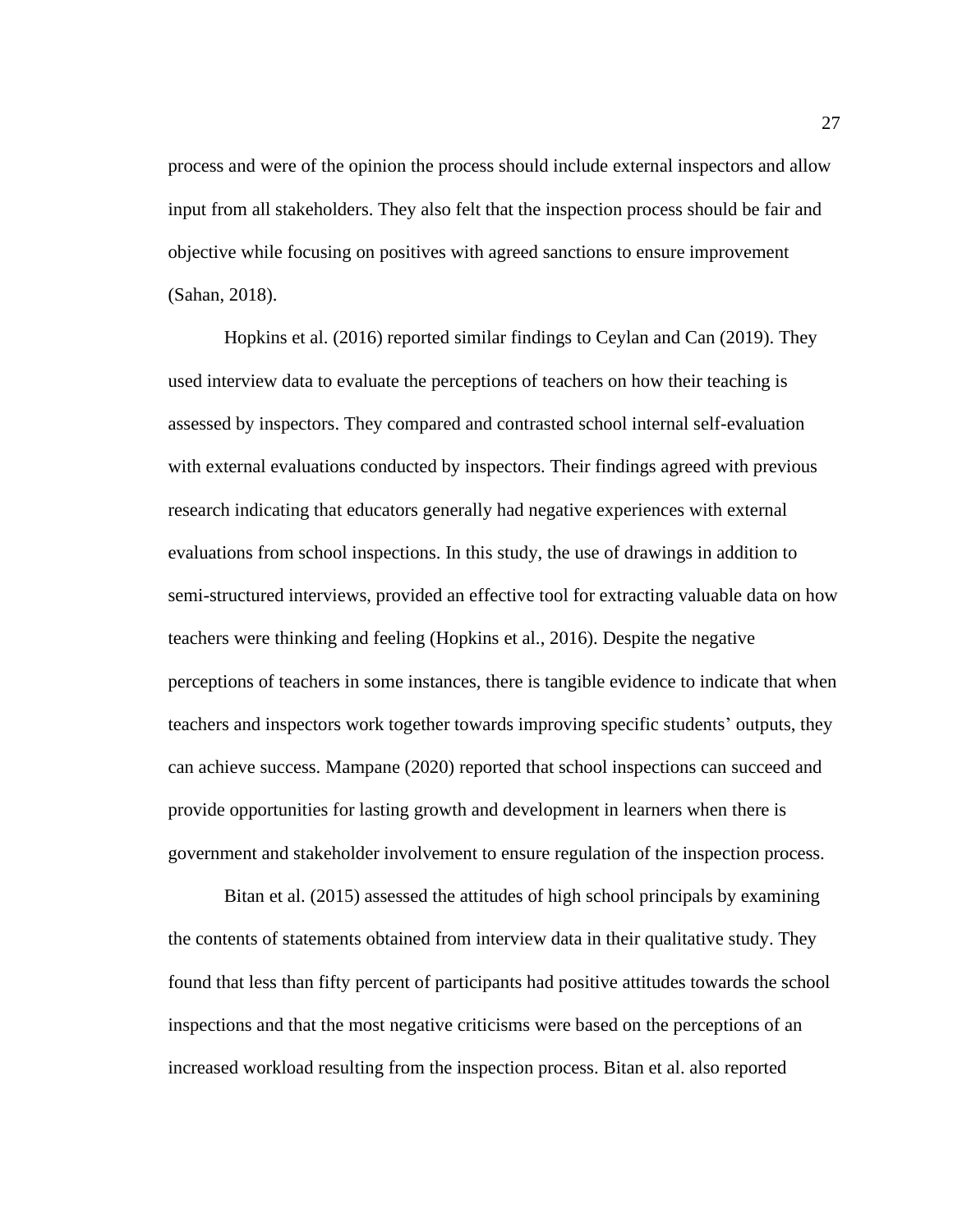increased stress levels and a host of practical problems from a social psychological perspective. Gaertner et al. (2014) performed a school-level longitudinal control-group study that revealed school inspections had a comparatively low impact on the aspects of school quality measured in the study. They reported that educator perceptions of the school quality were unchanged irrespective of the school inspection process.

Conversely, research conducted by Hall (2017) suggests that inspectors can function as change agents and that when schools cooperate and embrace the process, school inspections can lead to school improvement. However, negative inspection findings can have a detrimental effect on psychological wellbeing of educators involved in the process. Elton & Male (2015) found that when schools are placed on Special Measures due to an unsatisfactory inspection result, educators felt more pressure to meet the demands for improvement.

In a Chinese analysis conducted by Zheng (2020), the perceptions of stakeholders on school inspections were examined. His mixed methods design included educators form rural and urban areas. He found that educators and other stakeholders perceived the inspection process to be heavily centered on academic standards at the expense of focusing on the rounded development of students. Stakeholders wanted the inspection process to be improved with reduced attention on examination results and increased focus on personal and social student development factors to judge school quality. The Cayman Islands school inspection framework uses a combination of academic and non-academic factors to judge the quality of education (Cayman Islands Government, 2018).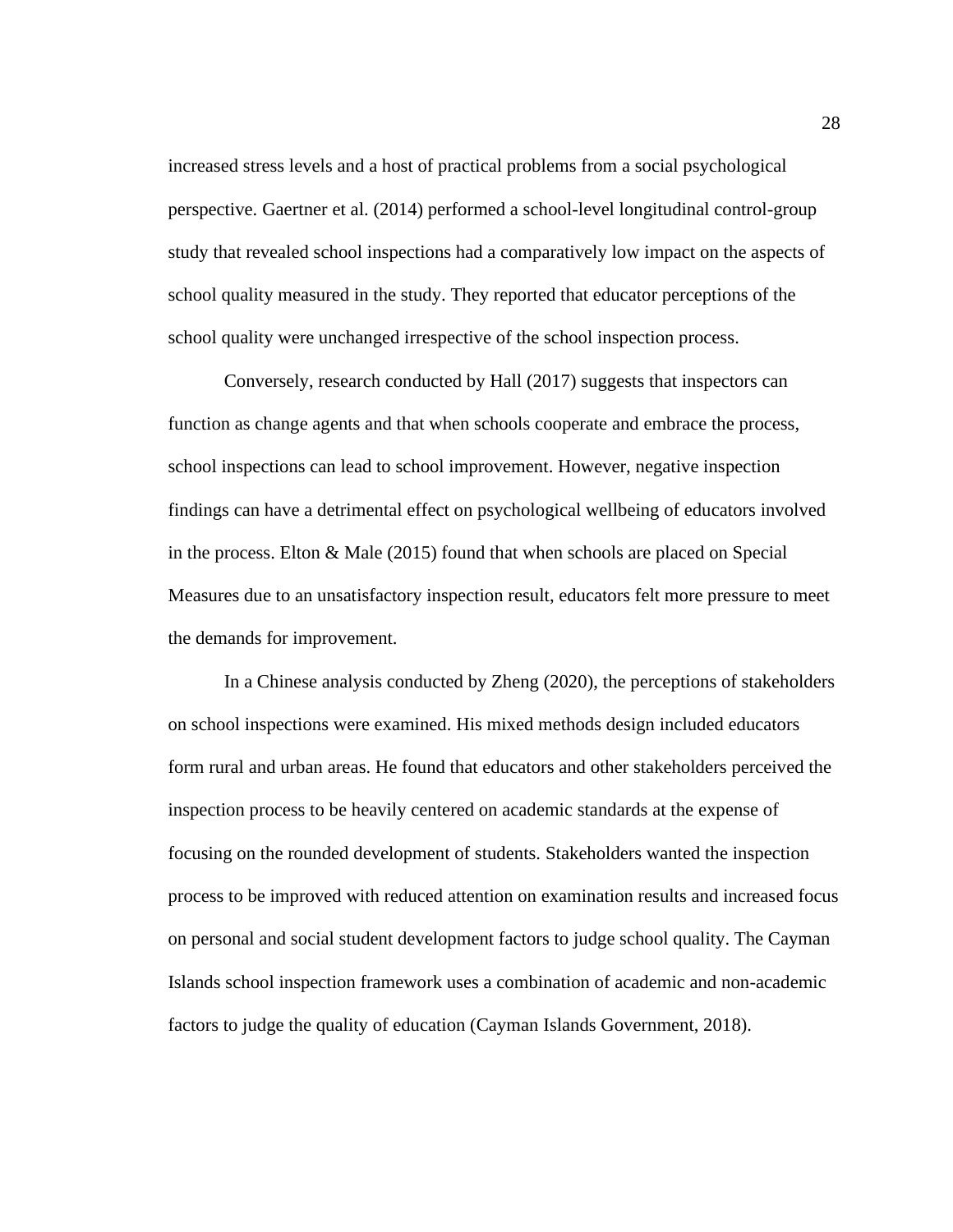## **Factors Influencing School Inspections**

In the Cayman Islands, school inspection reports are published on the government website for the use of a variety of stakeholders. Parents use the inspection reports as a guide when choosing schools for their children. This places increased pressures on educators to put strategies in place for areas of school improvement emphasized by the report. Altrichter and Kemethofer (2015) presented research findings on the relationship between educator accountability and inspection outcomes. Their research was based on the premise that European school inspections provide a foundation for "evidence-based governance" and can lead to improvement in education systems. Altrichter and Kemethofer focused on the perceived accountability pressures of educators relating to school inspections to better understand the inspection system. Analysis of the online data survey findings revealed that school leaders who reported feelings of "accountability pressure" were more receptive to the quality indicators for school improvement shared by the inspectors. Also, they were found to be more proactive at meeting the demands and expectations for school improvement and demonstrated greater sensitivity to the reactions of stakeholders towards the inspection report. Some school leaders are unable to tolerate the pressures associated with school inspection accountability and choose not to cooperate with the process, some feeling strongly enough to step down from leadership positions (Dorrell, 2019)

Behnke and Steins (2017) reported similar findings to those described by Altrichter and Kemethofer (2015) with a study based on the attitudes of German principals on receiving feedback from school inspectors. They found that school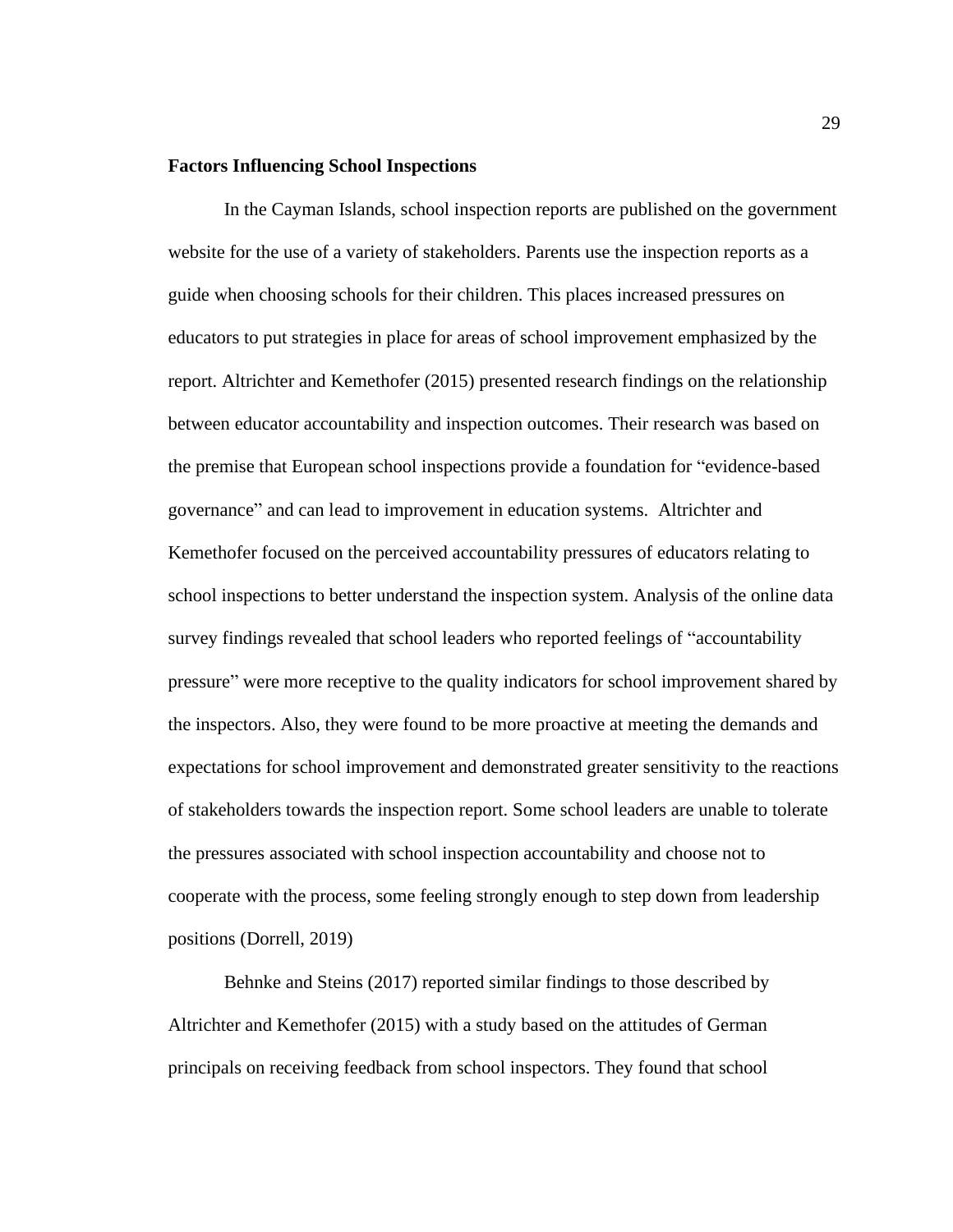principals who initially had a positive attitude towards the inspection process, tended to maintain a positive opinion if the process was perceived to be fair and equitable and interactions with inspectors were reported as positive. The research revealed that none of the principals in the sample reported a neutral attitude, all had attitudes that were either positive or negative. Their findings support the argument for a shift in the role of school inspections where inspectors are viewed as a "critical friend" offering guidance while educators are empowered to self-assess and determine the way forward for school improvement (Bonnisseau, 2020).

Several researchers have reported on the importance of the involvement of educators in the school inspection process so that the task of developing a targeted school improvement plan is school led. Brady (2016) reported on the process of school selfevaluation that is now a part of inspection models across the globe. The requirement for schools to self-evaluate prior to a formal inspection helps to increase the level of educator and school autonomy resulting in a greater perception of ownership and accountability (Bonnisseau, 2020; Brady, 2016). The process of self-evaluation has been shown to assist educators with identifying the strengths and weaknesses in their schools but the associated demands on time and the effort required to produce the evaluation in preparation for external inspections has been shown to have detrimental effects. Brady (2016) argued that using externally imposed criteria for self-evaluation had a detrimental effect on the way educators assessed their performance and school.

Current research has highlighted successes in approaches to school inspections that combine internal self-evaluation with elements of the external inspection criteria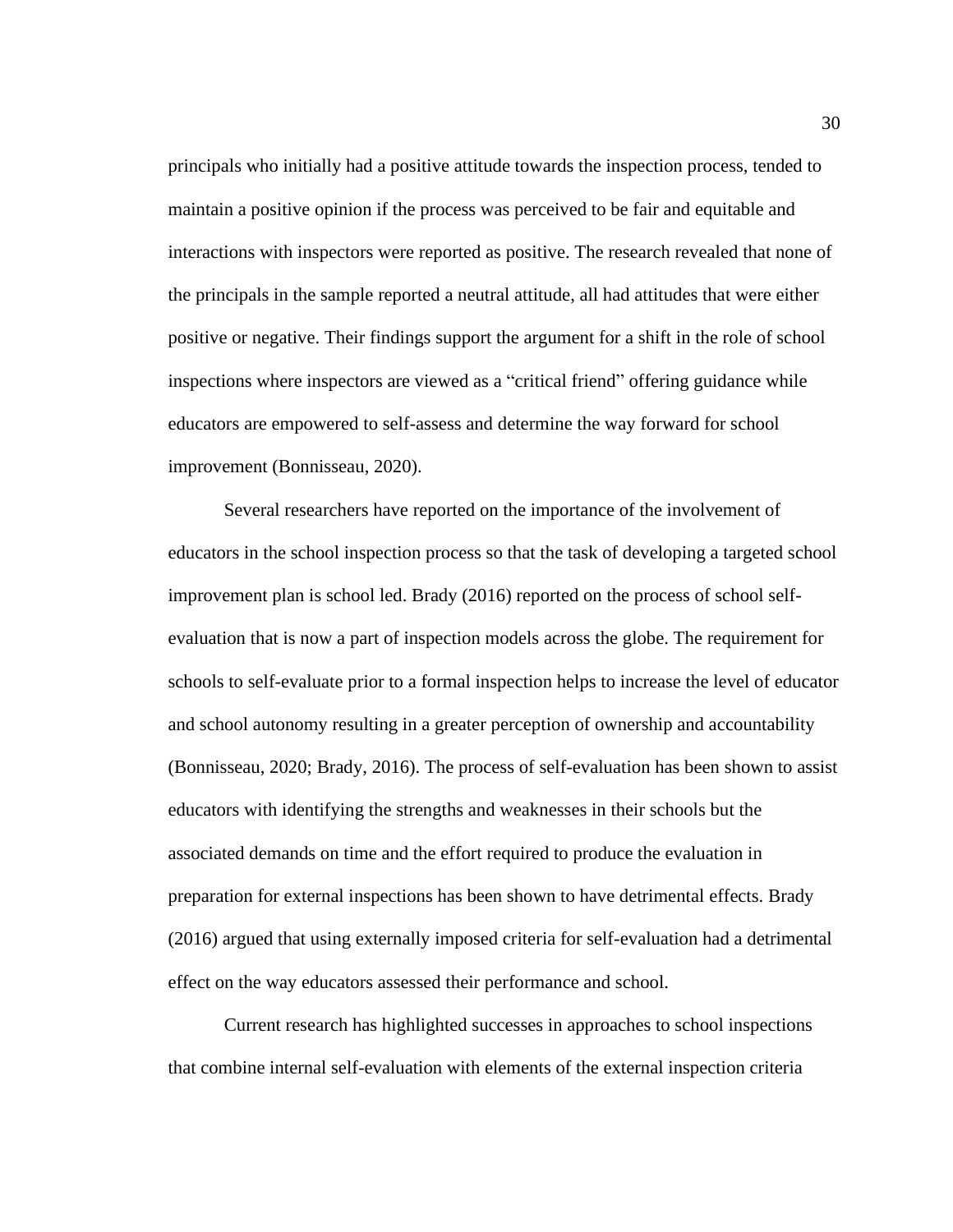(Brown et al. 2020). This study also focuses on the role of students and parents in the inspection process. Brown et al. explored literature concentrating on school inspections from a range of countries on the involvement of stakeholders in the inspection process. They determined that the evolution of stakeholder involvement in the school inspection process has been positively received by schools and there was no of evidence teacher apprehension or resistance.

By way of contrast, it was determined that a lack of involvement of stakeholders and placing additional stresses on educators can have a detrimental effect on school inspection outcomes (Fahey et al., 2019). The rigorous nature of some school inspections that focus on externally determined criteria for quality and accountability for improvement, can lead to increased levels of stress and reduce educator motivation and willingness to engage with the process (Fahey et al., 2019). Also, the procedures used by inspectors to form the final judgement was shown to be inconsistent in some instances. Dedering and Sowada (2017) conducted research on how teams of school inspectors reach their final judgement on schools. They focused on the evaluation framework used by the inspectors, choice of team members, the approach during evaluation and the procedures for giving feedback to schools. Their research revealed that inspectors working as a team to reach a consensus might not be the most effective approach to arriving at a final judgement on schools.

When educators are involved in the inspection process using self-evaluation as a basis for inspection findings, the results are more meaningful and more likely to lead to school improvement (Bonnisseau, 2020; Brown et al., 2020)). Ehren and Visscher (2006)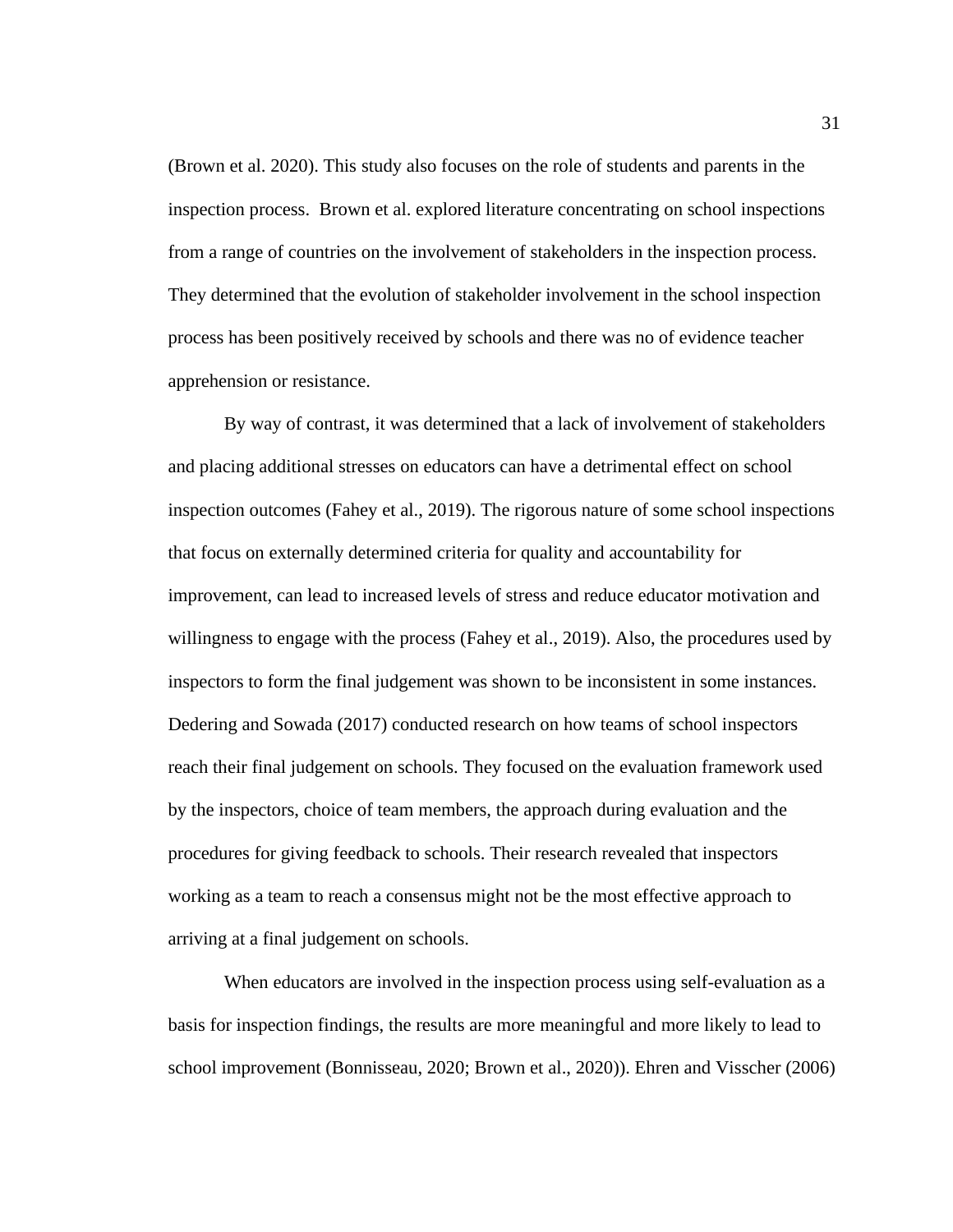described two types of inspection strategies that can be used to inspect schools. They found that schools with low innovation capacity and few external impulses benefited from a direct approach where inspectors clearly defined the weaknesses and areas for improvement. Schools with high innovation capacity and strong external impulses were better served by a more reserved approach from inspectors which allowed for more open discussions and dialogue between educators and inspectors.

### **Cayman Islands School Inspection Model**

In the Caribbean, evaluations and classroom observations have been the norm for many years, forming a part of education policies for continual development of educators (Engel et al., 2014). Teachers in all Cayman Islands schools are subjected to regular classroom observations to judge the quality of teaching and learning. These observations are usually conducted by senior educators and school leaders. Judgements are made using a four-point scoring system that is recorded and forms part of the teacher's Performance Management overall score. In 2017, the government decided to formalize the process of regular school inspections to assist all schools on the Islands to improve in line with international standards (Price et al., 2020). The Office of Education Standards (OES) was established "to promote the raising of standards of achievement in schools and early childhood care and education centers in the Cayman Islands" (see Cayman Islands Government, 2018). The OES in consultation with the Education Council created a framework of standards used to measure the quality of educational institutions within the Cayman Islands. In 2018, the Ministry of Education (MOE) and OES mandated that all educational institutions would be inspected every two years with the advice that all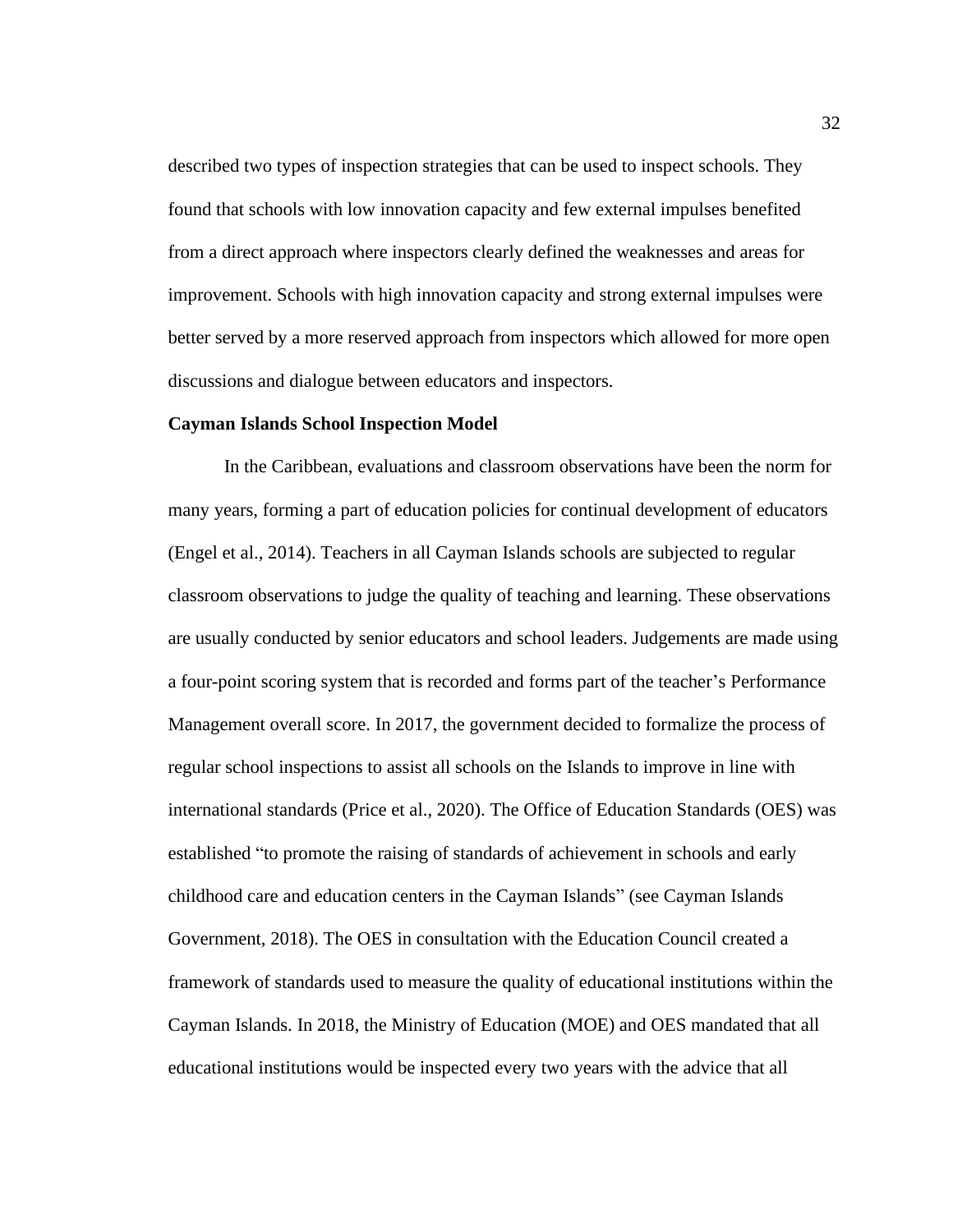inspectors were charged with ensuring high standards of education are achieved and maintained by all Cayman Islands schools.

The shift in the regularity of school inspections represented an addendum to the 2016 Education Law mandating the inspection of all educational institutions at least once every four years (Cayman Islands Government, 2018). Although not aligned with the UK Ofsted inspection framework, the increase in the regularity of inspections was accepted by educators and community members and welcomed as a vehicle for improving the quality of education in public and private schools within the Cayman Islands. The introduction of regular school inspections is now used in conjunction with the established system of classroom observations. Research indicates that follow-up classroom observations in the wake of school inspections have no significant effect on teacher performance (Wagner, 2020). The Education Council believed that increasing the frequency and rigor of the school inspection process would raise achievement levels across the board by ensuring access to quality academic and Technical Vocational Education and Training (TVET) that would better prepare students to secure employment or move on to tertiary education (Cayman Islands Government, 2018).

The Cayman Islands School Inspection Framework created by the OES was designed to evaluate school performance in the areas of students' achievement; personal and social development; the quality of teaching; the curriculum; leadership; health and safety, and support (Cayman Islands Government, OES Framework, 2018). The team of inspectors are tasked with visiting educational institutions to observe, evaluate, and make a judgement on school performance and give guidance for improvement. They are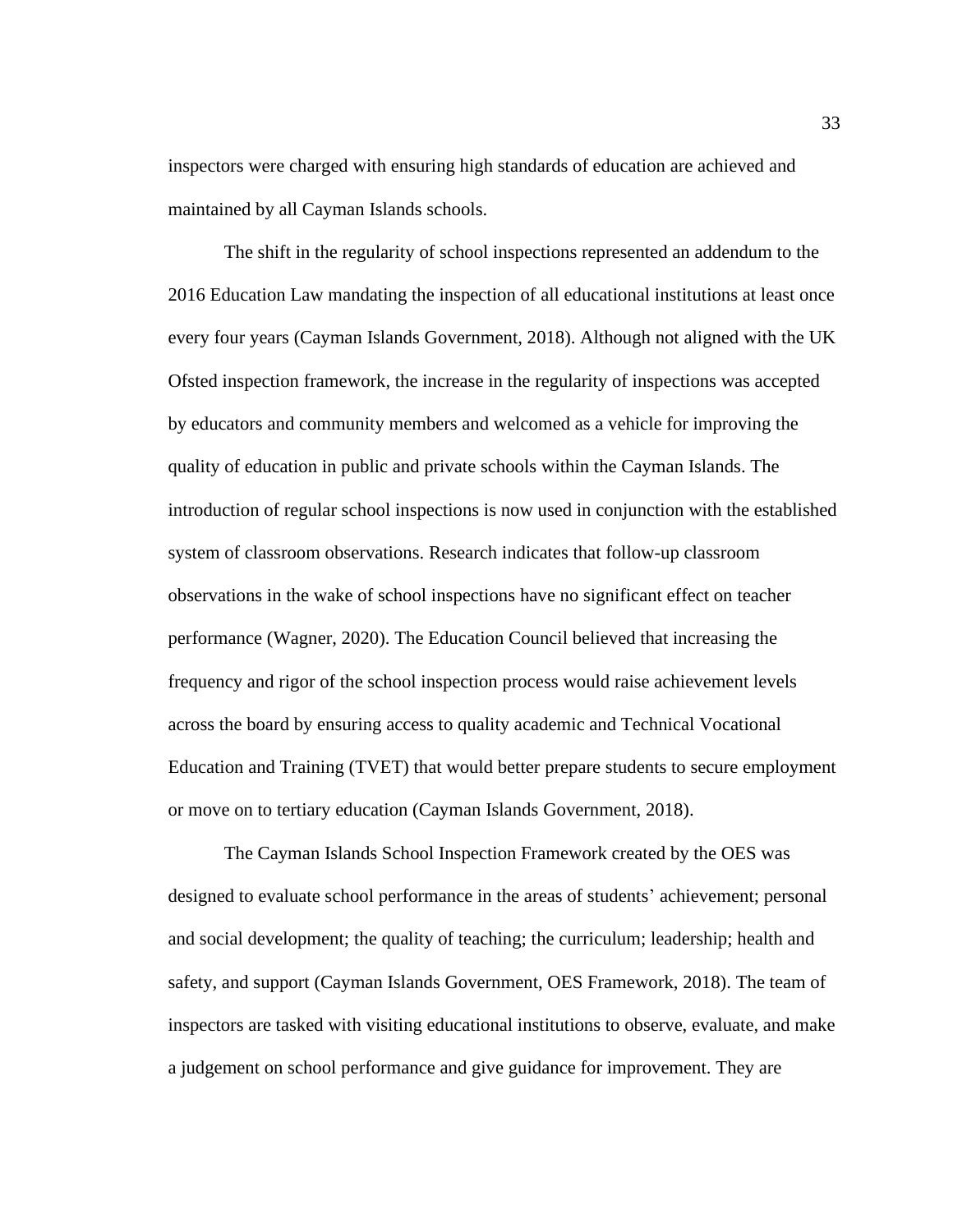expected to hold educators accountable for school improvement but also to offer guidance based on actions deemed necessary for the institutions to meet the Office of Education school inspection standards.

Educational institutions are given notice three weeks prior to the visit of the inspection team. School leaders are required to submit a self-evaluation pre-inspection form that details the strengths of the schools and recognized areas for development. School data is requested on student performance, behavior management, staffing and any established support mechanisms. On receiving this information, the inspectors send surveys to teachers, parents, and students to gather data on their perceptions of how the school is performing. The data from the pre-inspection surveys are included in the final inspection which publishes the final judgement using a four-point scale. The OES Framework outlines the criteria for judging schools using a rubric. A score of "excellent" represents a school with exceptionally high quality of performance and practice; "good" indicates that the expected minimum level of performance has been achieved which is expected of every Cayman Island private and public school; a "satisfactory" score means that the minimum level of quality required for the Cayman Islands has been achieved with key aspects of performance and practice met; and a judgement of "weak" is passed on any school that fails to meet the basic standard of performance. Weak schools are required to take urgent measure to improve areas of concern in performance and practice and are inspected with greater frequency (usually twice per year).

School Inspectors in the Cayman Islands use seven Quality Indicators to judge the performance of schools: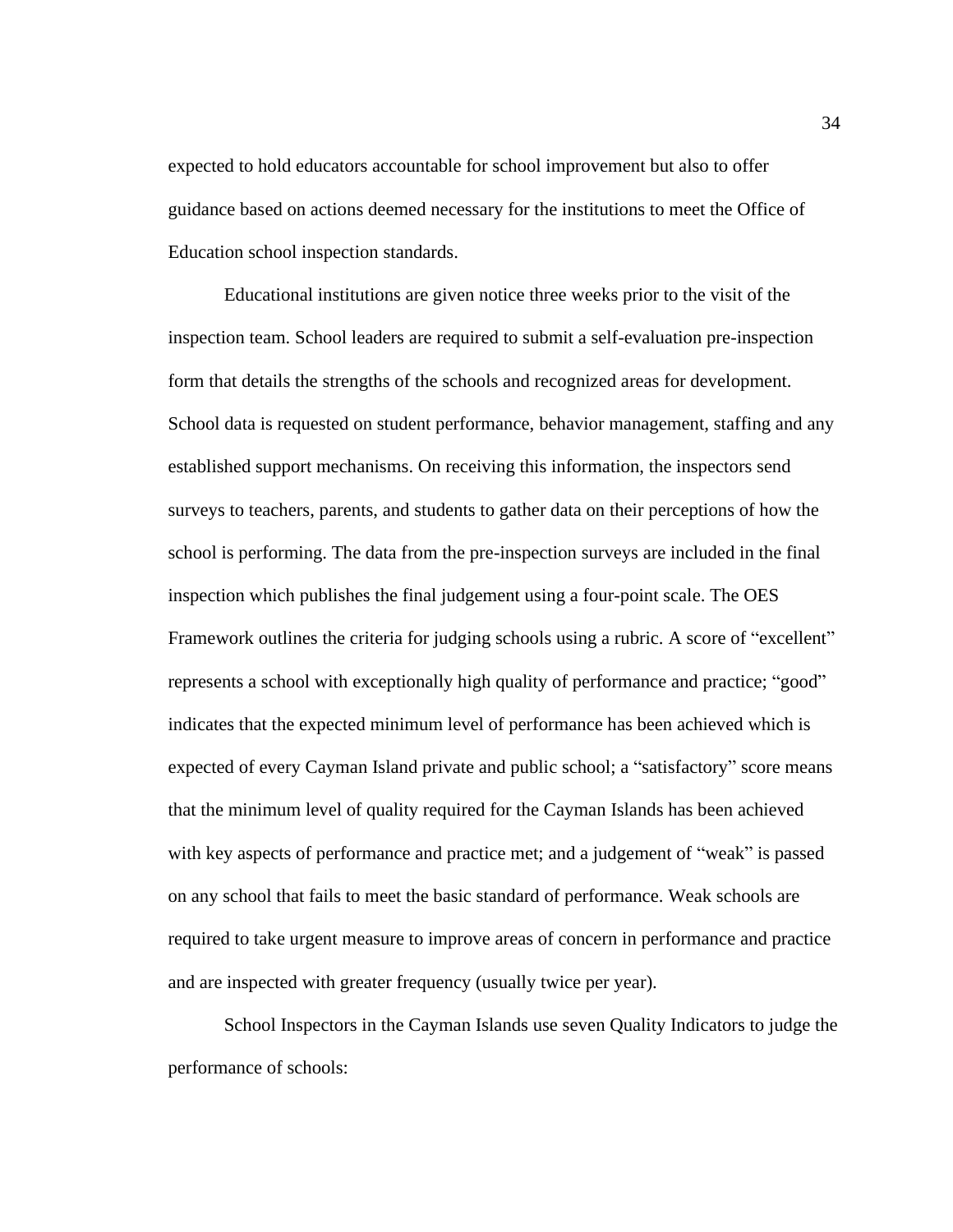- The first is attainment in the core subjects of English, Mathematics, and Science in relation to international standards, and includes a measure of progress over time.
- The second is positive behavior for good learning and civic and environmental understanding.
- Third is teaching, learning and assessment.
- Fourth is curriculum quality.
- Fifth looks at the provision for health and safety, support, and guidance.
- The sixth focuses on leadership and links with parents and the community.
- The seventh on self-evaluation and improvement planning

(Cayman Islands Government, 2018).

The Cayman Island school inspection framework shares many similarities with models used in the UK and across Europe as instruments for quality assurance and school development (Dedering and Sowada, 2017). The design aims to measure the school's academic performance while judging its ability to facilitate positive social outcomes with a focus on community attitudes, health and safety and the school's ability to produce a well-rounded citizen (Dijkstra et al., 2017). As a UK Oversees Territory, the Cayman Islands government chose to adopt policies on school inspection that have been established for many years. The need for Cayman Islands schools to improve and innovate has been a driving force for education policymakers in the region. School inspections are expected to encourage continuous school improvement by alerting educators to the need for change and progress. Ehren and Shackleton (2016) used random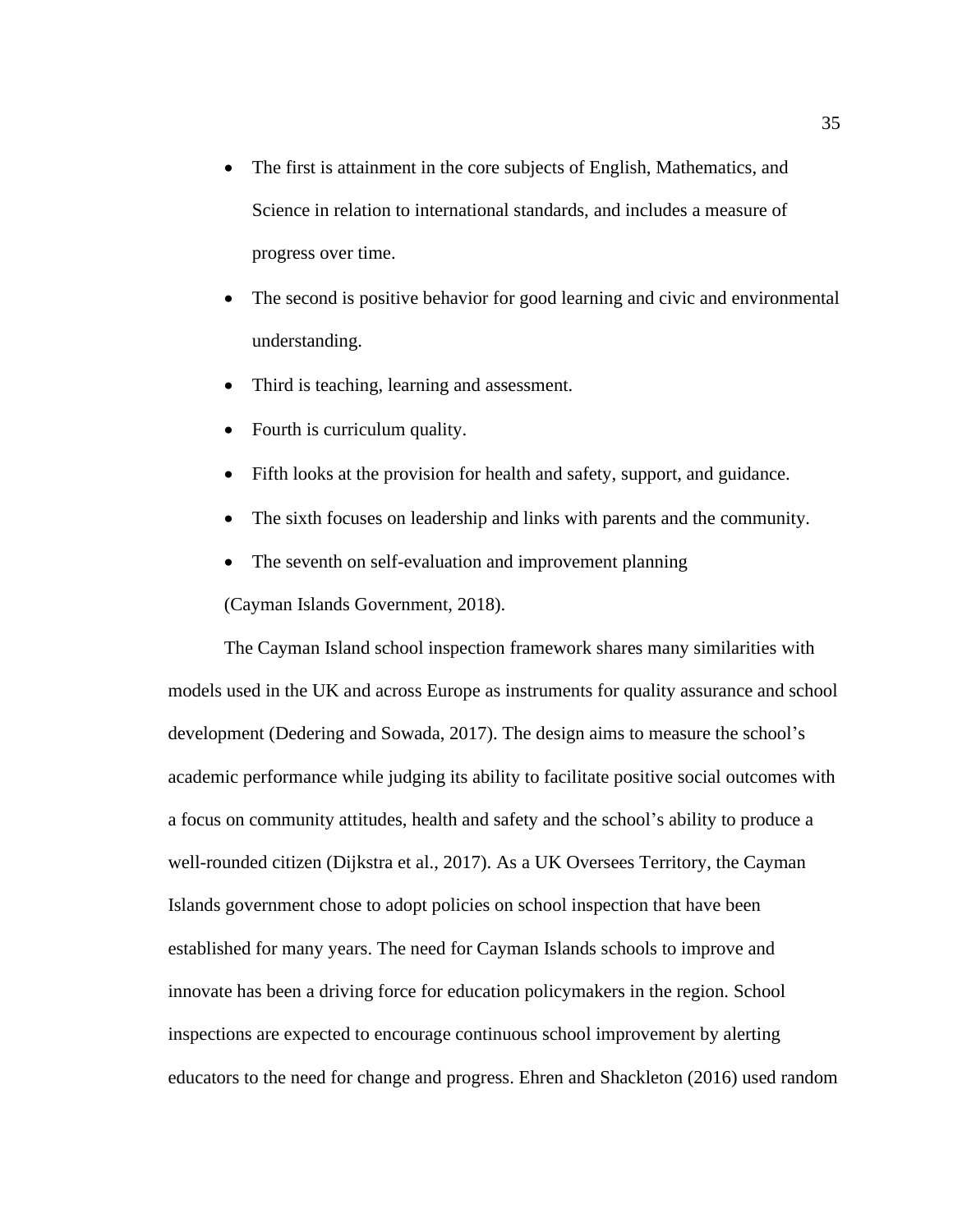effects models and a longitudinal path model to better understand the impact of school inspection on school improvement. They discovered that inspection systems using similar frameworks revealed that school inspections had an impact on principals but less so on teachers.

Additionally, they found that the impact on school improvement and student achievement was limited. Their study reported a lack of correlation between setting expectations, accepting feedback, and actions to improve the school. They concluded that the impact of school inspections was not linear but operated through cyclical change processes (Ehren & Shackleton, 2016). Hall (2018) provided an example of an inspection policy framework in Norway showing its evolution from a system of control and support with forced compliance, to one of self-assessment and evaluation with optional support. The recommendation is that school inspections focus on dynamic relations and policy enactment processes when considering reformations. When educators are the driving force behind the creation of school inspection policies and frameworks, the collective efficacy beliefs and the perceived acquisition of knowledge gained can lead to them being more supportive of the process (Schweinberger et al., 2017). Comparable research conducted by Segerholm  $\&$  Hult (2018) revealed that it is possible for educators to learn compliance. This was discovered from interview data revealing diverse emotions provoked by the inspection processes in European schools.

The Cayman Islands inspection system could potentially benefit from a decentralized model which allows schools to network and collaborate for improved education quality. Janssens and Ehren (2016) propose that allowing schools to form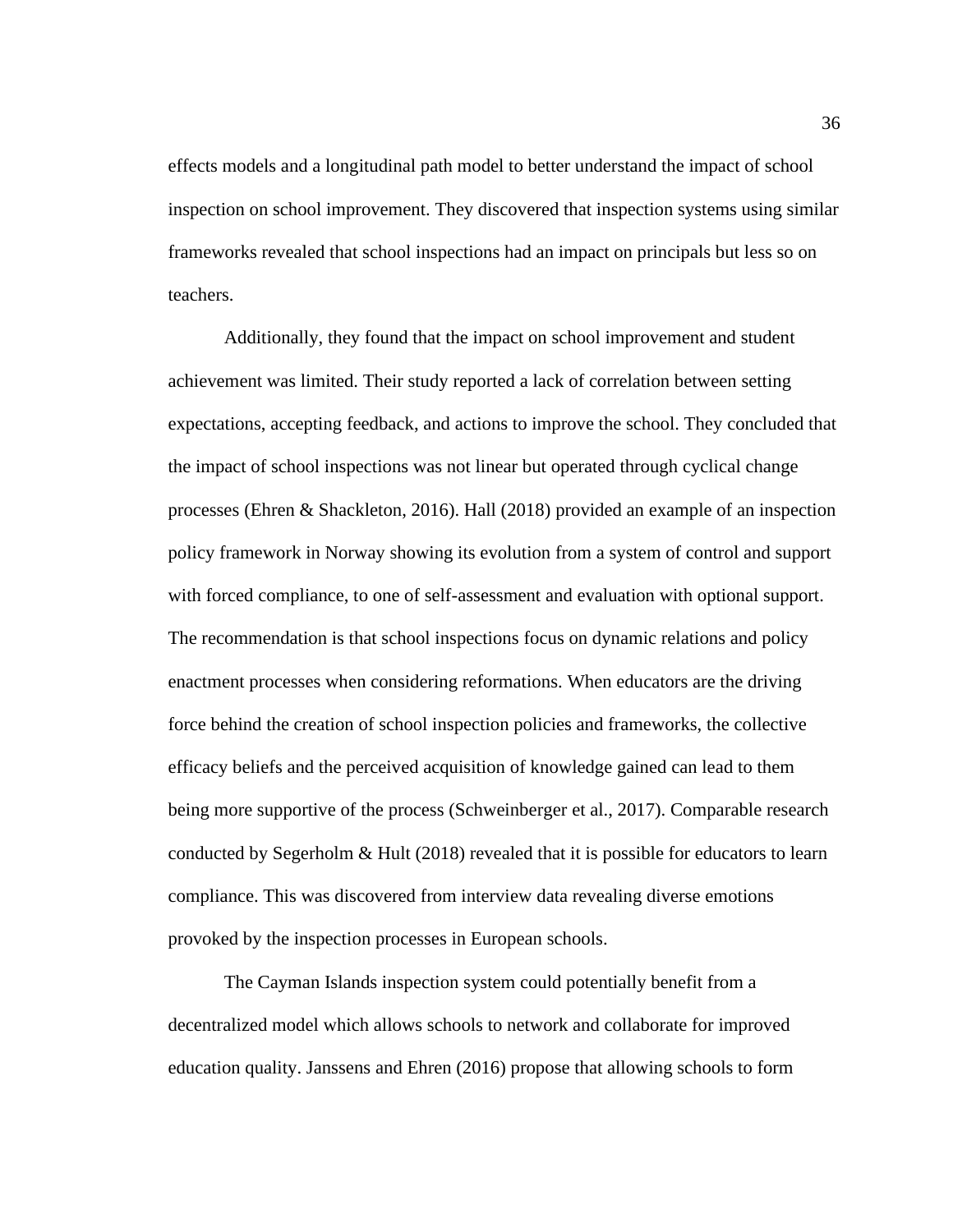networks and viewing them as a social system can result in a shift in the relationship between Education Inspectorates and schools. They advise inspectorates to improve their performance by providing feedback to all network members beginning with an evaluation of the network and feedback strategy. This represents a move towards self-evaluation and educators having greater control of the school inspection process.

### **Gap in the Literature**

These research findings highlighted the need for additional studies on school inspection practices, particularly in the Caribbean region, including the Cayman Islands. Based on a review of current literature, there was limited information to indicate how educators in the Cayman Islands perceived the current school inspection system. Information on the perceptions of community members had not been explored in any of the available research. No prior research studies were identified that examined the area of educator or community perceptions on school inspections in the Cayman Islands. Although research on the perceptions of educators existed for other jurisdictions, none was identified that focused on the perceptions of community members who were noneducators.

### **Summary and Conclusions**

The literature review revealed the impact of school inspections on the functioning of educators within educational settings. The frequency and nature of the inspections in conjunction with the expectations of the inspectors determines their efficacy. When educators were involved in the process and given the opportunity to self-assess and regulate the procedures, the inspection process was better received. Accountability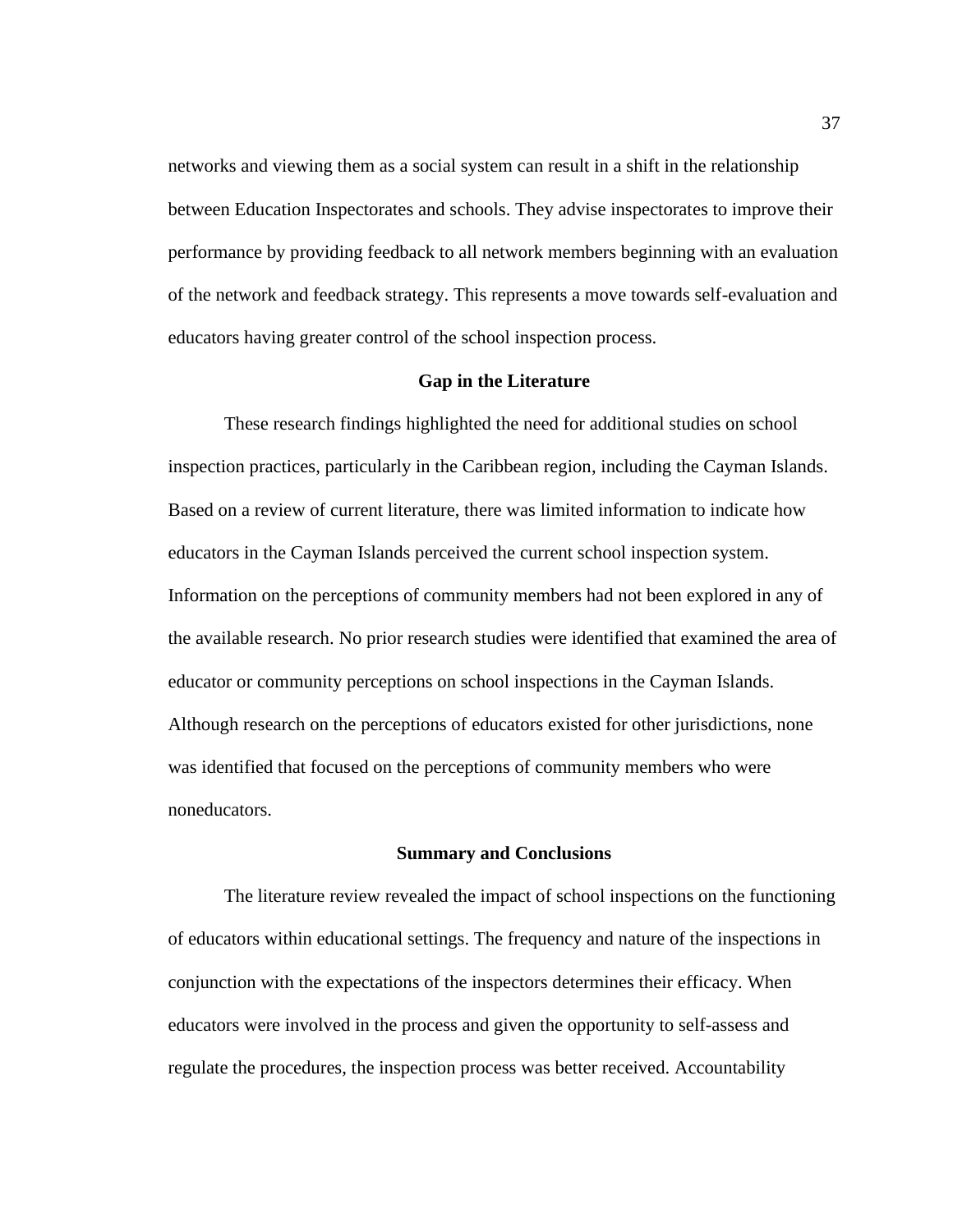pressures coupled with a lack of resources within education settings, creates a negative view of inspections that stagnates progress within schools. The impact of school inspections on local communities was not known as no previously existing literature was discovered that focused on this aspect of inspections. This study obtained information on the perceptions of community members in addition to educators, thus filling a gap in the literature and extending knowledge on how school inspections are viewed by both groups of stakeholders in the Cayman Islands. In Chapter 3, the research design and rationale are outlined and approaches to methodology and instrumentation described.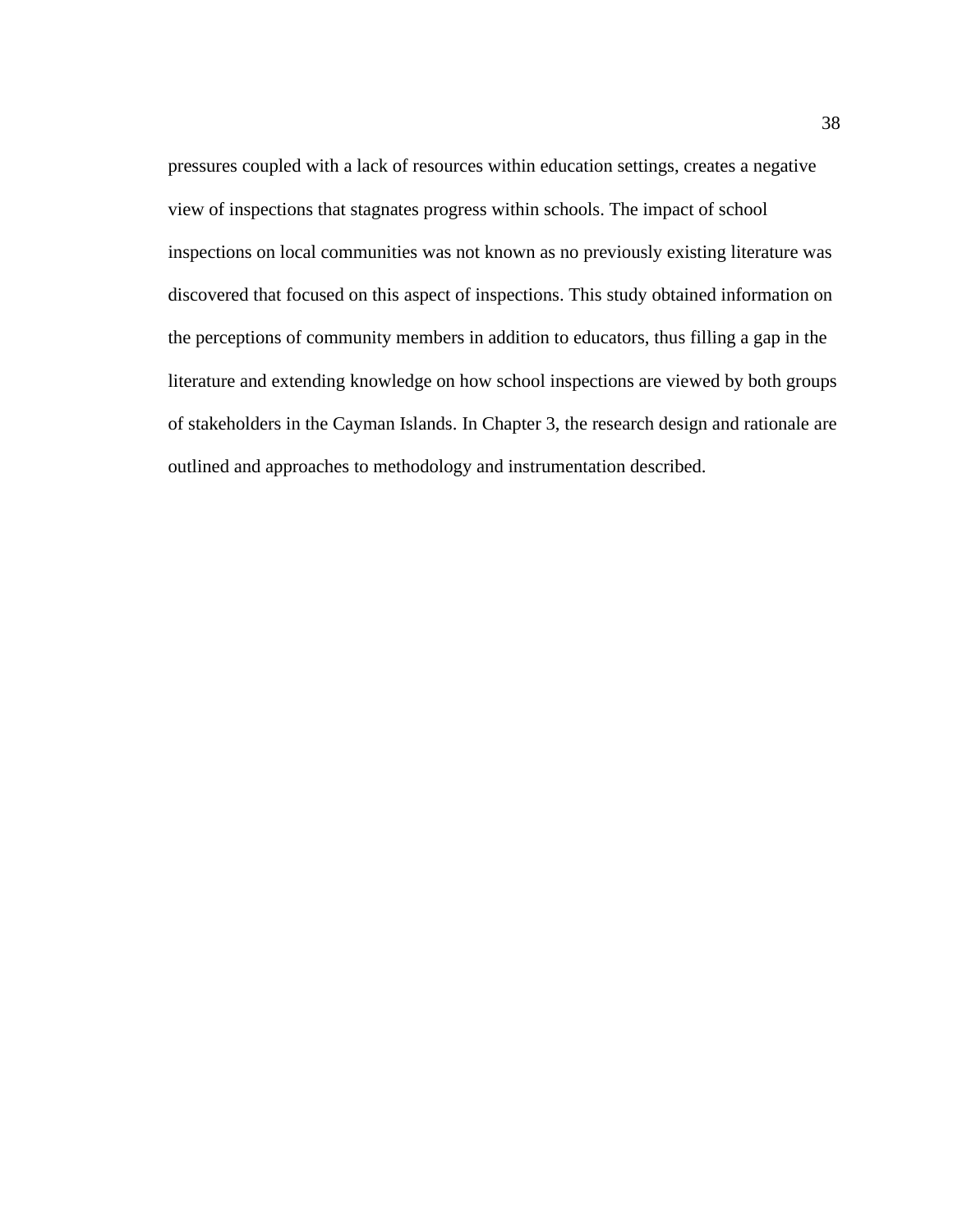## Chapter 3: Research Method

The purpose of this enquiry was to determine how school inspections are perceived by educators and community members in the Cayman Islands. In this chapter, the rationale for the research and its design is outlined with definitions of the central concepts of the study. The role of the researcher is provided to explain the underlying personal and professional relationships that could have resulted in bias and conflicts of interest. The research methodology is also included to identify and justify the population and sampling strategy. The criteria parameters and rationale for participant selection are explained with an outline of specific procedures for identifying, contacting, and recruiting participants. Also, the relationship between data saturation and sample size is defined.

The data collection instrument and source are identified in this section with an explanation to justify their use for this study. Also explored is the sufficiency of data collection to answer the research questions in this study. The data analysis plan is defined to justify the connection of the data to the research questions, and the procedure used for coding data is outlined with strategies for dealing with anomalies and discrepancies. The treatment of data is described with reference to anonymous, confidential, and protected data, as well as ethical issues related to data storage and study dissemination.

In the final section of this chapter, the issue of trustworthiness is explored with a description of appropriate strategies to establish credibility of the research. The transferability, dependability, and confirmability of this research are explained to concretize its relevance and potential to effect positive social change in the Cayman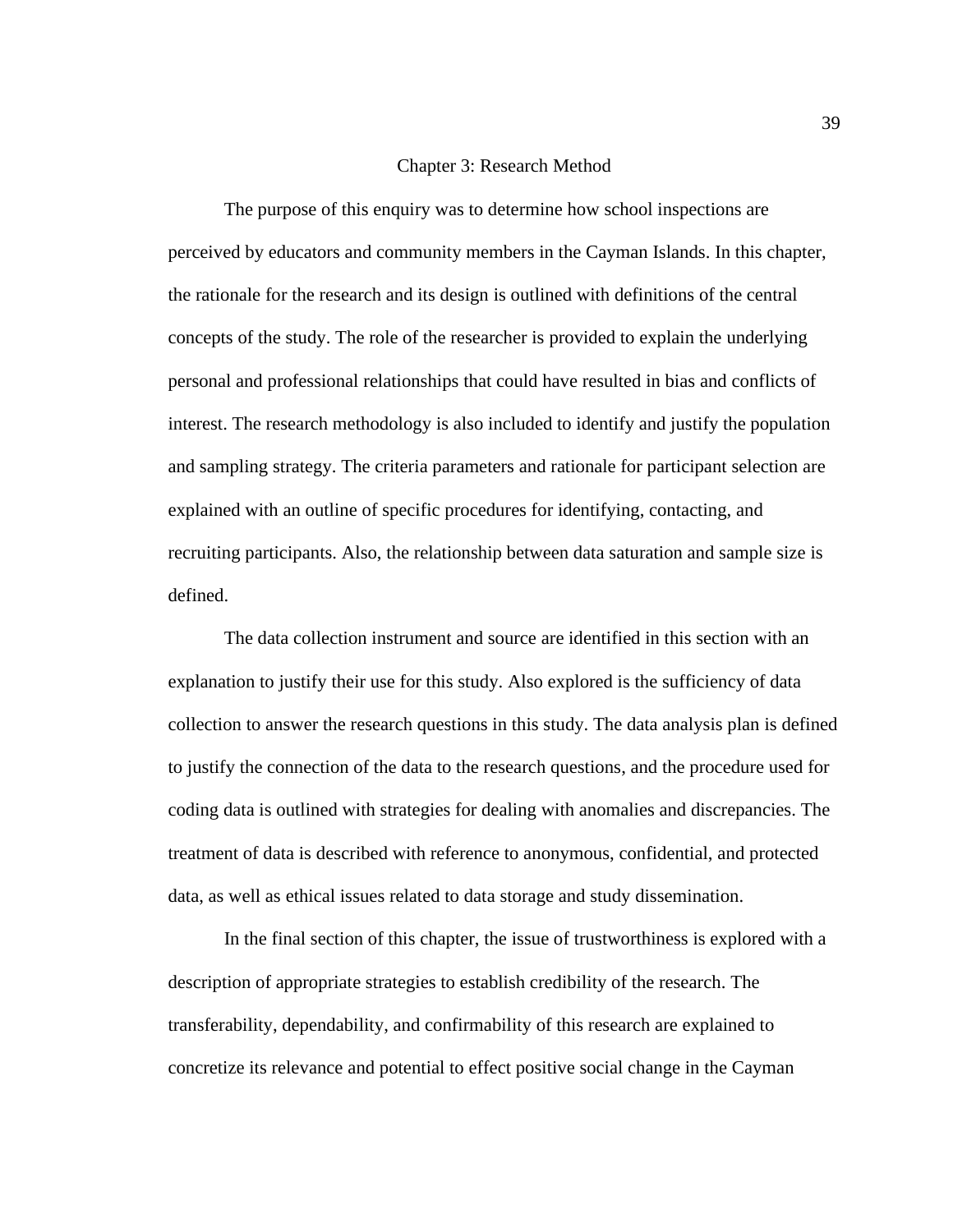Islands education system. In addition to trustworthiness, consideration is given to the importance of receiving ethical approval from the Walden University Institutional Review Board (IRB approval # 04-15-21-0293158). The treatment of educators and community members is described with specific reference to institutional permissions and ethical concerns related to recruitment materials, data collection activities, and use of incentives to encourage participant engagement.

### **Research Design and Rationale**

The research questions that established a foundation for this study were based on my observations as a Islands educator and existing research that revealed issues with modern school inspection systems. The similarities within these education systems meant that they could be compared in terms of their day-to-day operation, provision for students, and inspection protocols. The research design was developed to answer questions regarding the perceptions of stakeholders on school inspections in the Cayman Islands in relation to student progress and achievement, quality of the inspection protocols, and demographic relevance.

The perceptions of educators and community members in the Cayman Islands were integral to understanding how the UK-style school inspection has impacted the small island community. A basic qualitative approach was selected to examine this phenomenon through interviews with educators and community members. The views and experiences of the participants expressed in interviews provided a basis for determining how school inspections have affected the target groups in terms of their perceptions on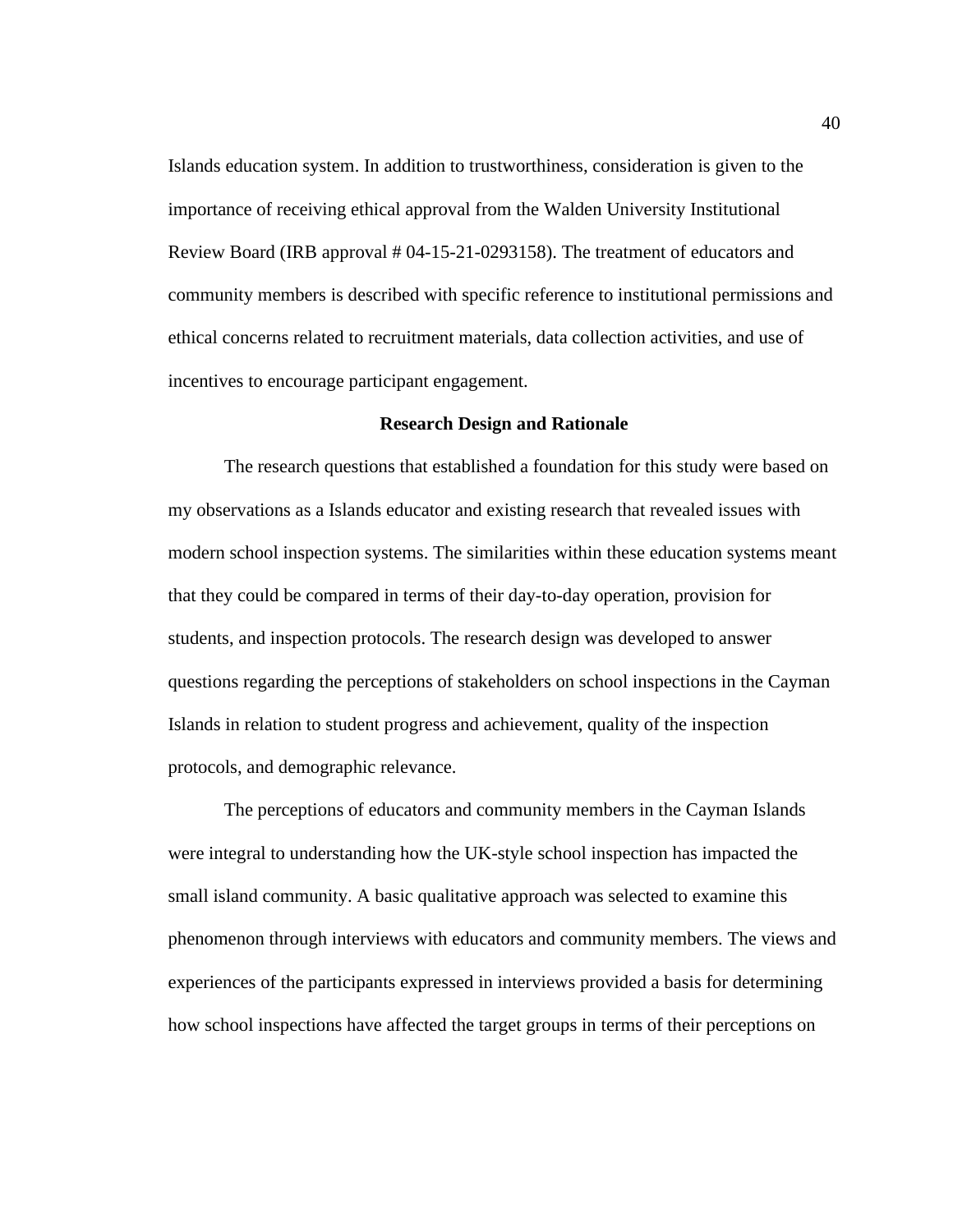the quality and demographic relevance, and whether inspections are perceived to have a positive effect on student progress and achievement.

Creswell and Creswell (2017) noted that investigative research that focused on lived experiences in context while honoring the participants local meanings could be used for understanding perceptions and views. Also, the analysis of data from interviews allows the researcher to delve deeper into the phenomenon leading to the discovery of new thoughts and ideas expressed by individuals. As the researcher, I was responsible for using my knowledge and experience in an unbiased manner to facilitate semi structured interviews that allowed the participants to share their opinions and experiences with the confidence that their views would be fairly represented. I was also responsible for ensuring that the selected theory was used to inform the study and explain the experiences of the participants.

In this study, theory was used as a foundation for understanding the purpose of school inspections in the UK and Europe and to understand how the inspection policies have been adapted for use in the Cayman Islands. The conceptual framework based on the research of Ehren et al. (2013) was used to assist in obtaining the research goals, to avoid contradictory feedback, and to preserve the integrity of the findings in the Cayman Islands context. The research design and review were guided by examples described by Levitt et al. (2017). The model created by Ehren et al. was used to investigate the impact of school inspections on school improvement. The framework describes the varied aspects of school inspections including the frequency, approaches, and handling of results. The theory states that school inspectors have an expectation that school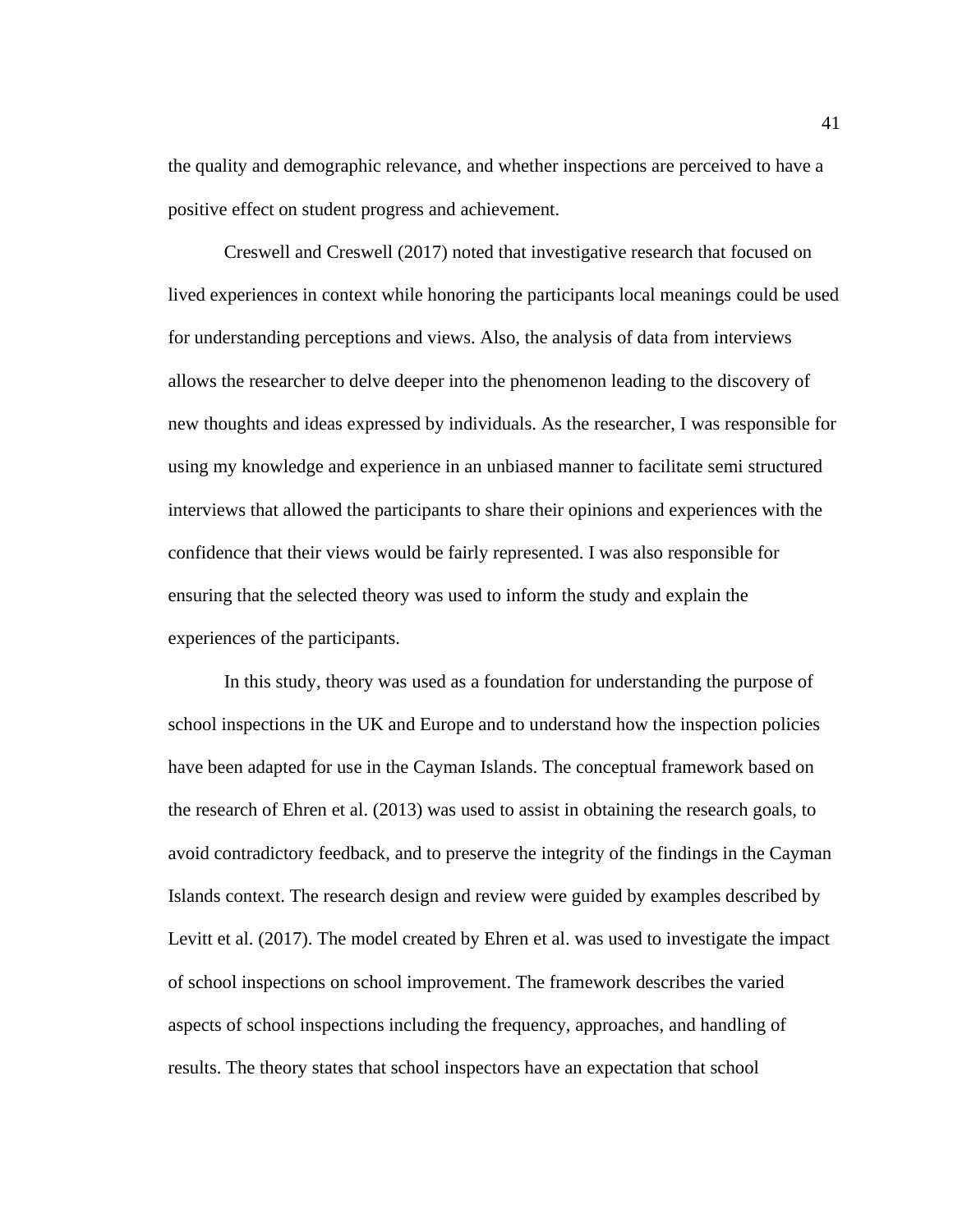inspection can be used as a tool for improving the quality of education in all schools. Ehren et al.'s framework was used in conjunction with the conceptual model described by Quintelier et al. (2019) to investigate the emotional and cognitive responses of teachers during the school inspection process.

### **Role of the Researcher**

My role as the researcher was to interview educators and community members, provide prompts and probes with follow-up questions, and record the information given for analysis. As an educator who works in the local education setting, I was aware of the potential for bias and conflicts and tried to remain neutral and objective so that my experiences did not adversely affect my interactions with participants. My assumptions about school inspections in the Cayman Islands and the lack of credible research available led me to conduct this study. As a member of the community, I have a vested interest in the outcome of this study. My search revealed no secondary sources of information with data that could be analyzed on this subject, and I did not want to use surveys as the basis for my research because I did not think that the quality of answers or level of participation would be as effective in answering the research questions. Meeting face-to-face with the participants provided the opportunity for a more holistic approach to understanding their experiences because this allowed for the recording of facial expressions and other subliminal cues.

As a line manager of 32 teachers and over 300 students in an academy within a government high school, I have developed personal relationships with many teachers and parents over the past 4 years. Additionally, my participation in community service as a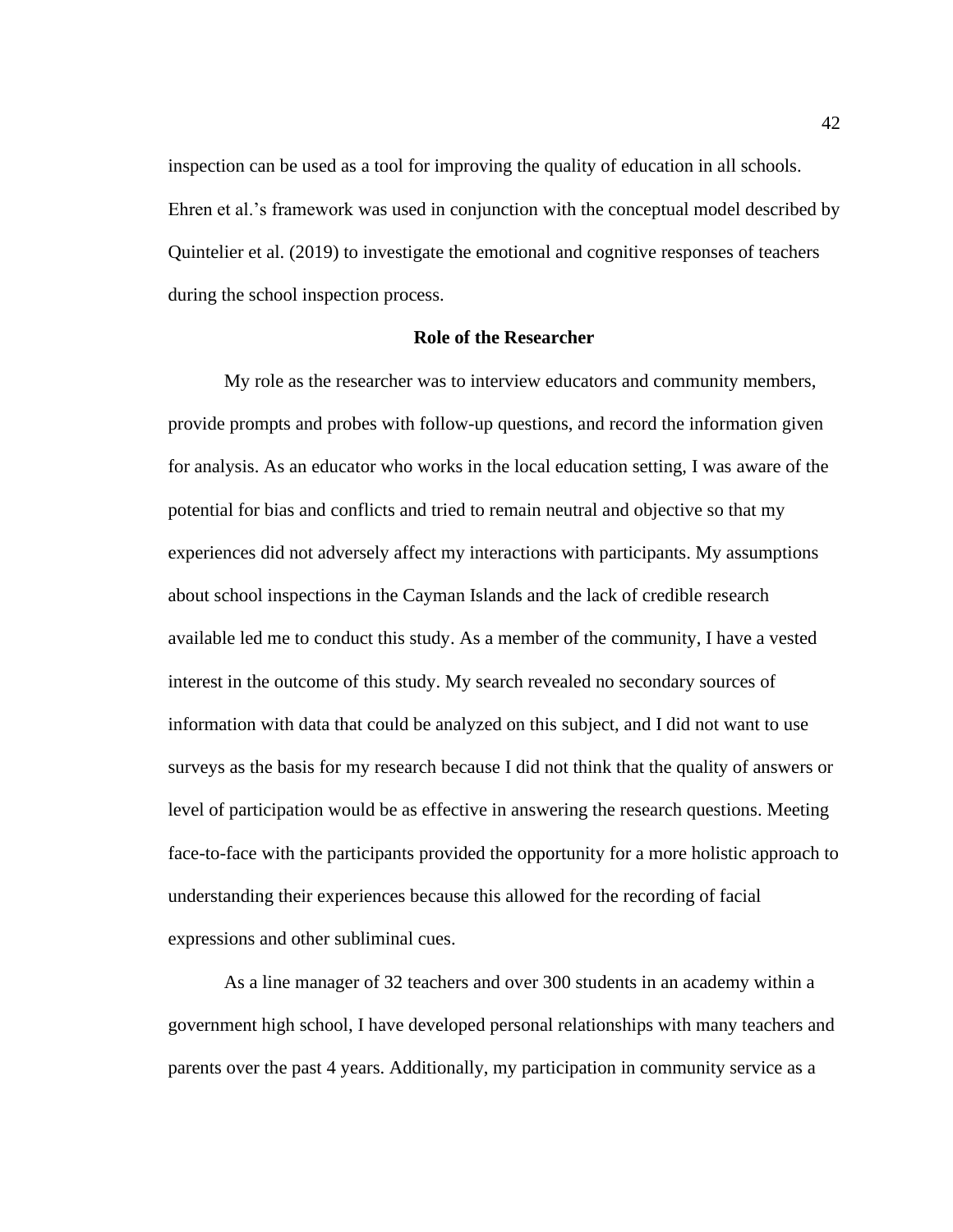Key Club advisor meant that I regularly communicate with numerous community stakeholders. Although these contacts were beneficial to my research in terms of securing participation, I was aware of the potential disadvantage of familiarity affecting the honesty of participants during interviews. To alleviate this potential for bias in this study, I chose participants from a pool of individuals who were not under my supervision and with whom I did not have regular interactions. Participants were chosen based on their experience and ability to articulate their opinions on school inspections. Each interview began with open-ended questions to obtain general information on the participant's experiences. Additional guidance was avoided to prevent influencing the participant's answers with my viewpoint. The participants were encouraged to speak freely, and more focused questions were used later in the interview (see Moser & Korstjens, 2018).

Face-to-face in person or virtual interviews were arranged and conducted in a private space to avoid distractions and encourage free and honest exchange. Educators and community members were encouraged to participate and give willingly of their time for the good of the local education system and community. As an added incentive to secure suitable participants, refreshments were offered during the in-person interviews and participants were presented with a \$25 gift voucher as a token of gratitude.

#### **Methodology**

This section is divided into five subsections and provides the rationale for the selection of participants, instrumentation, and procedures for recruiting participants for the study. I discuss issues of trustworthiness and data handling techniques. The sections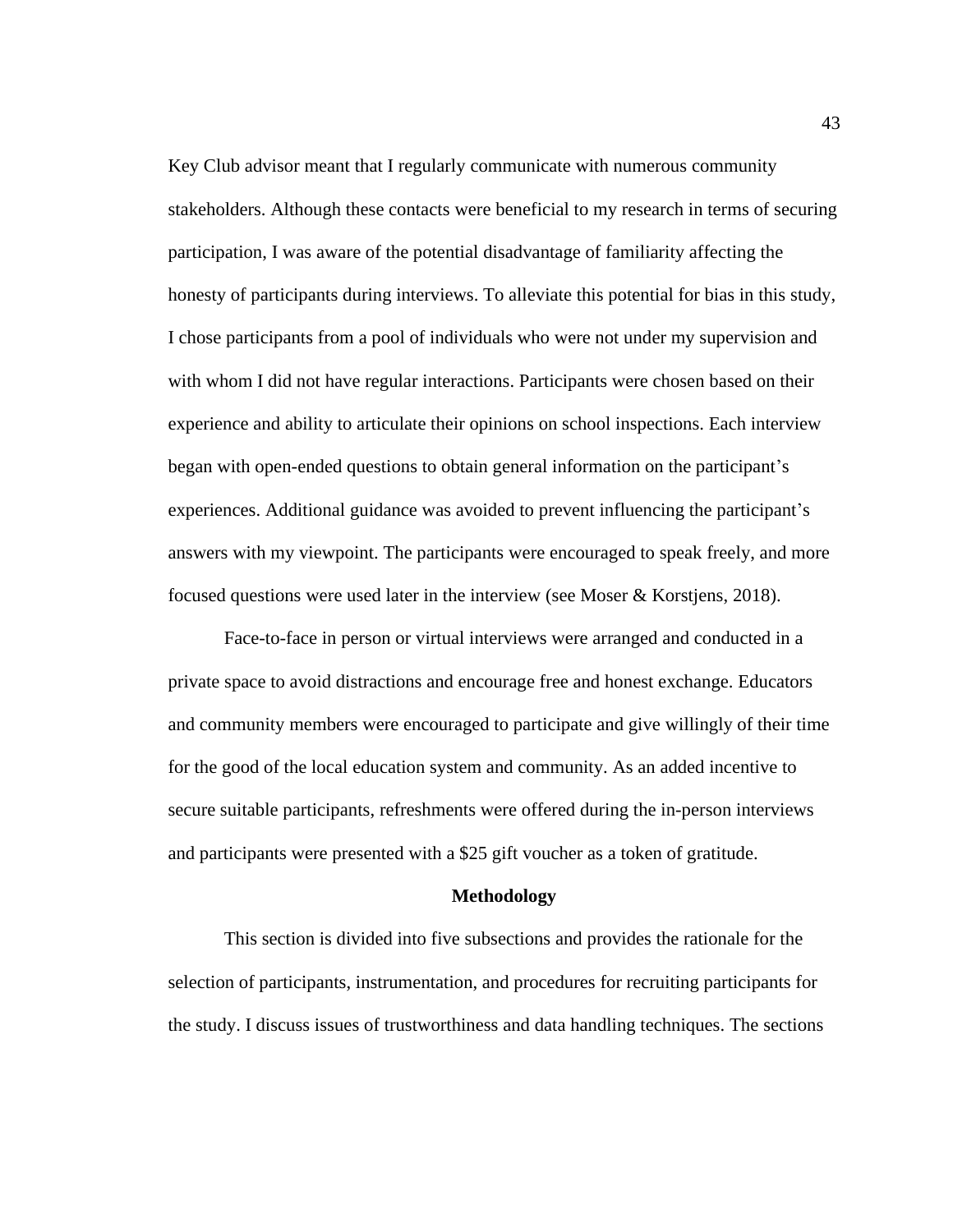provide sufficient details of the procedure to allow replication of the study or as a basis for conducting additional research.

## **Participant Selection Logic**

The population for this study consisted of a mixture of local Caymanians and expatriate families mainly from other Caribbean islands such as Jamaica, Barbados, and Trinidad. These groups were concentrated in the high school system where most educators originate from the Caribbean region. In addition to the Caribbean, the local community is made up of expatriates from across the world with the largest groups from the United Kingdom, United States, and Canada.

Purposeful sampling was used to select participants based on their exposure to school inspections in the Cayman Islands. Participants who had been through at least one inspection cycle were recruited for participation. To qualify, educators were required to be employed in a secondary school in the Cayman Islands for at least one academic year. Community members who qualified for selection as participants needed to be a parent or guardian of a child whose school had been through at least one inspection cycle. This ensured that the community member had some experience with local school inspections. All participants were required to have participated in the inspection process through the completion of surveys or been present in the school during an inspection and accessed the final inspection reports. All participants were questioned prior to the final selection to ensure they met the criteria for participating in the study.

Following the recommendation of Creswell and Creswell (2017), three participants were selected for interviews from each group being studied, resulting in a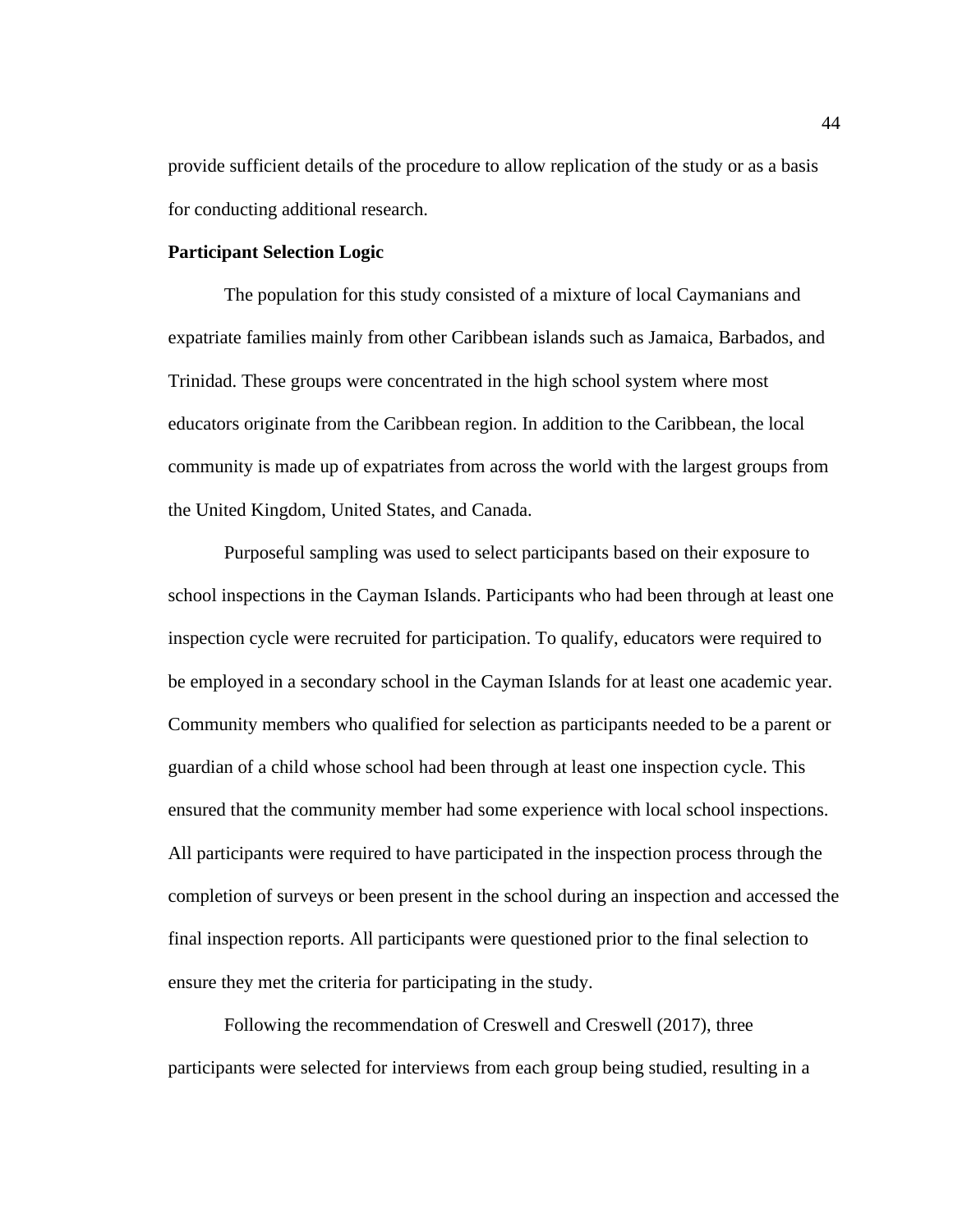total of six participants: three educators and three community members. This sample size was based on the availability of the participants, their willingness to cooperate, and available resources. Emergent sampling was reserved as a tool for recruiting additional suitable participants but was not necessary because data saturation was obtained with the six candidates interviewed. Once IRB approval was granted, participants were alerted using a global email and a message was posted on the WhatsApp group chat of the Parent Teacher Association inviting all interested individuals to participate in the research. Seven days were given for participants to respond to the invitation. Responses were carefully vetted, suitable candidates were contacted by telephone to affirm their interest, and arrangements were made for the interview meeting.

Following Creswell and Creswell's (2017) recommendation, I determined that no more than six and not fewer than four participants would be used in this qualitative study. Data saturation was reached after five interviews when maximum information was obtained, and no new information or patterns emerged (see Moser & Korstjens, 2018). Having three participants from each category was sufficient for the purposes of this study. To ensure confidentiality, I removed all identifiable participant characteristics, and each participant's identity was protected with the use of pseudonyms.

### **Instrumentation**

Six semistructured interview questions were used as an interview guide to gather information on the perceptions of each participant (see Appendix). Participants were initially questioned on their personal experiences with school inspections in the Cayman Islands and were asked to provide examples to support their views. Both sets of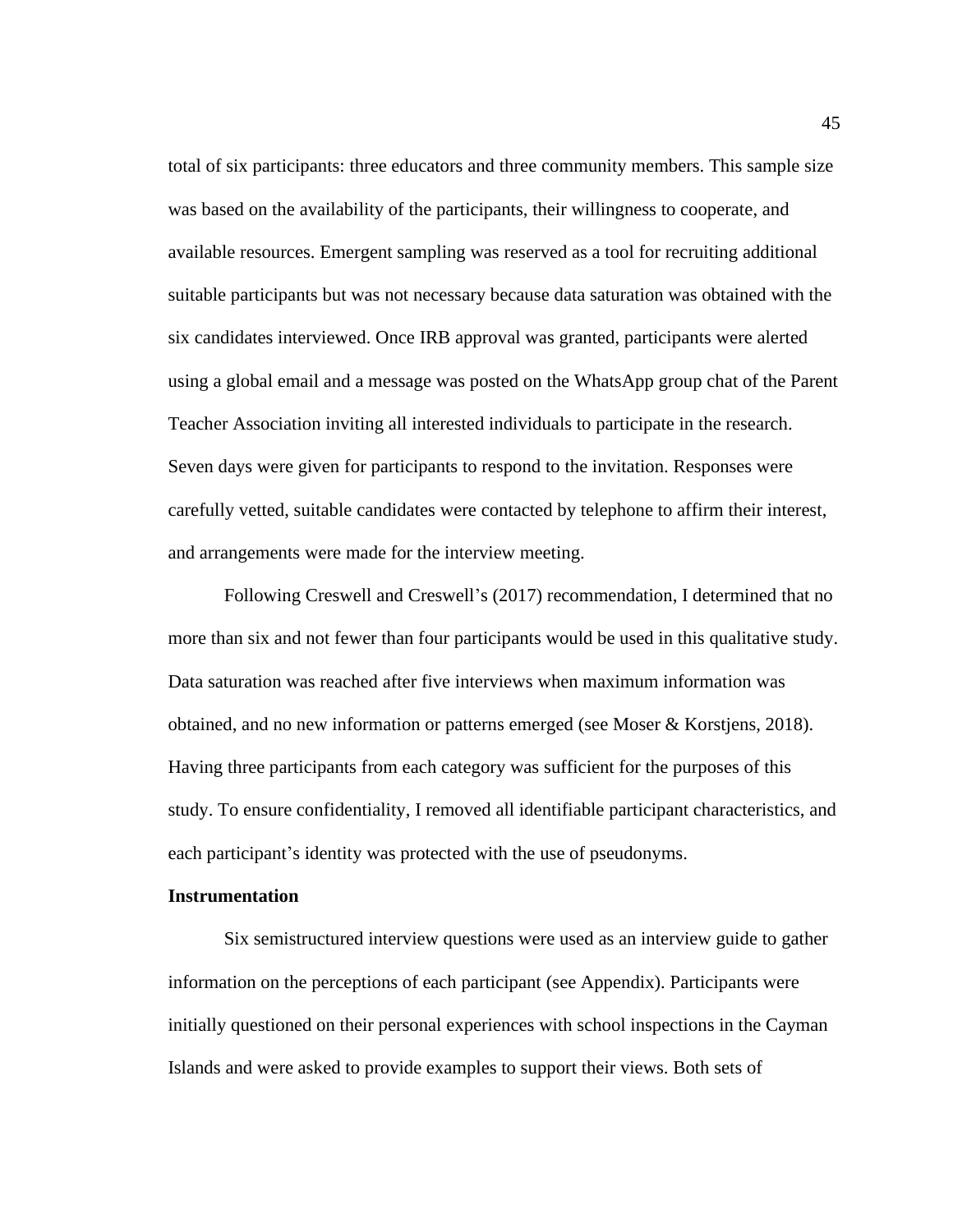stakeholders were questioned on whether they thought the inspection process was relevant to their demographic in terms of cultural significance, and how they thought the inspection process had impacted the local community. The final question was designed to solicit the views of participants regarding the impact of school inspections on student progress and achievement. Probes and prompts were used, and the questions were differentiated because I anticipated that the knowledge and experiences of educators and community members would differ in the area of student progress and achievement. In addition to the six main questions outlined in the Appendix, participants were given prompts and probes that allowed for expansion of answers so that enough data could be collected during the interview sessions to answer the research questions. Some examples of prompts and probes were added to the interview guide in the Appendix, but these were not exhaustive and were extended during the course of the semistructured interviews to obtain rich, thick descriptions from participants (Patton, 2015). Also, video and audio recordings were made of each participant using a smartphone or online meeting software to record additional information and ensure reliability and accuracy of the data collected. As the researcher, I created the interview guide used as the instrument for this study and directed participants to answer interview questions as fully as possible (see King et al., 2019).

According to Creswell and Creswell (2017), it is important for qualitative researchers to focus on the context in which participants live and work and to recognize the extent to which their own backgrounds influence the way they think and interpret information. In the current study, the interview guide was developed using the Cayman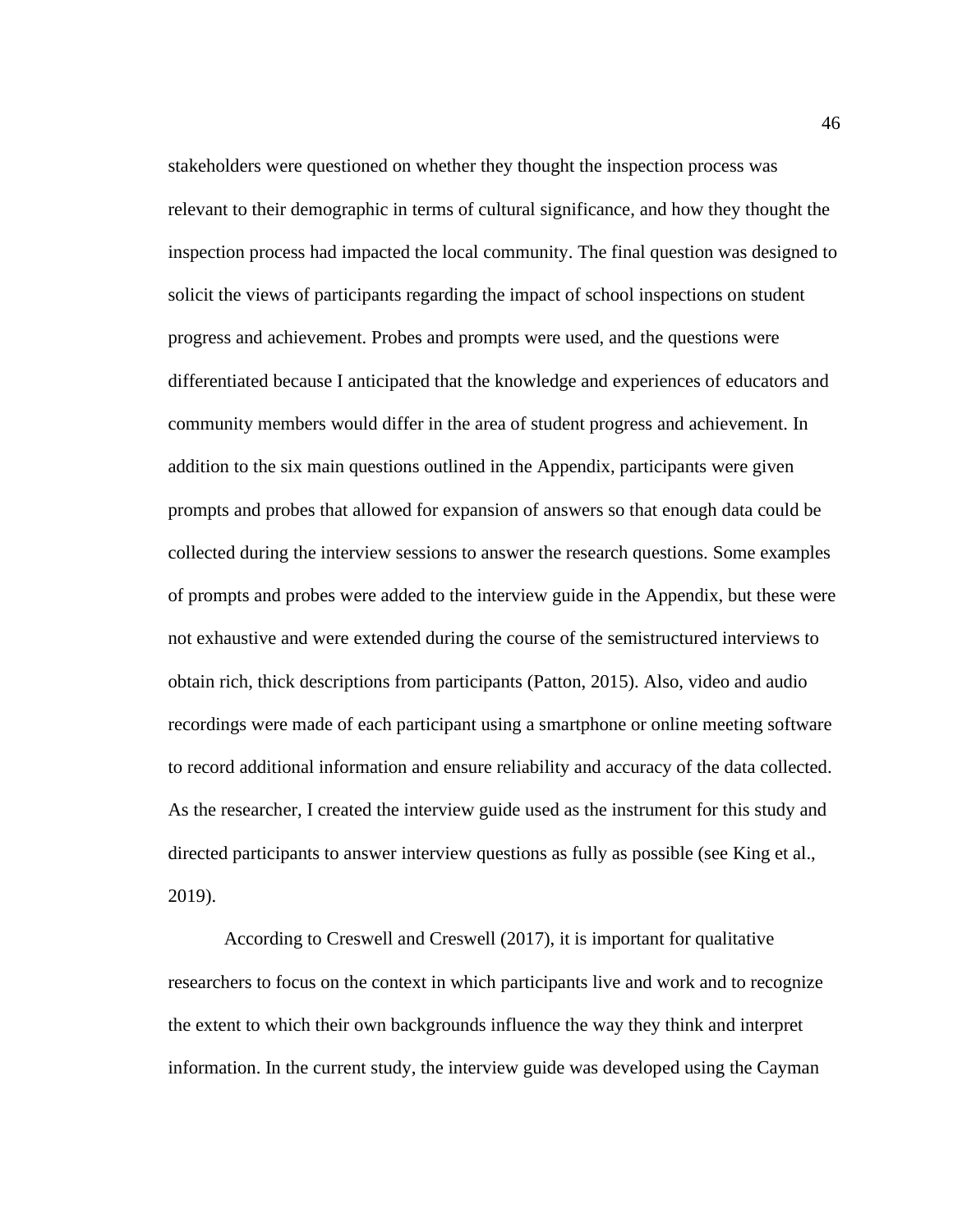Islands school inspection framework as a foundation for questions based on the expected inspection outcomes as outlined in the framework. This provided context to the questions formulated because it outlined the standards of expectations for the procedures and outcome of school inspections in the Cayman Islands (see Cayman Islands Government, 2018). Although the framework provided the foundational questions, the open-ended nature of the questioning and the addition of prompts and probes assisted in establishing sufficiency of the interview guide as the data collection instruments to answer the research questions (see Creswell & Creswell, 2017).

The collection of data was performed via interviews that took place in a private office or virtually using Zoom. To standardize the interview process, I asked all participants identical questions and conducted the interviews under controlled conditions. Interviews were conducted at the same time of day whenever possible with the same post inspection time period To ensure standardization of the data collection process, I used face-to face interactions to facilitate the accurate logging of facial expressions and body language during the interview sessions. Interviews were conducted over a period of 14 days. Each candidate was interviewed for a maximum of 1 hour with follow-up questions used throughout the interview to prompt and probe the participant to expand on answers and give examples from their personal experience. I used a journal during each interview to take additional notes as each interview progressed. The notes from the journal were logged and used as additional information during data analysis. The interview questions were designed to answer the research questions as fully as possible.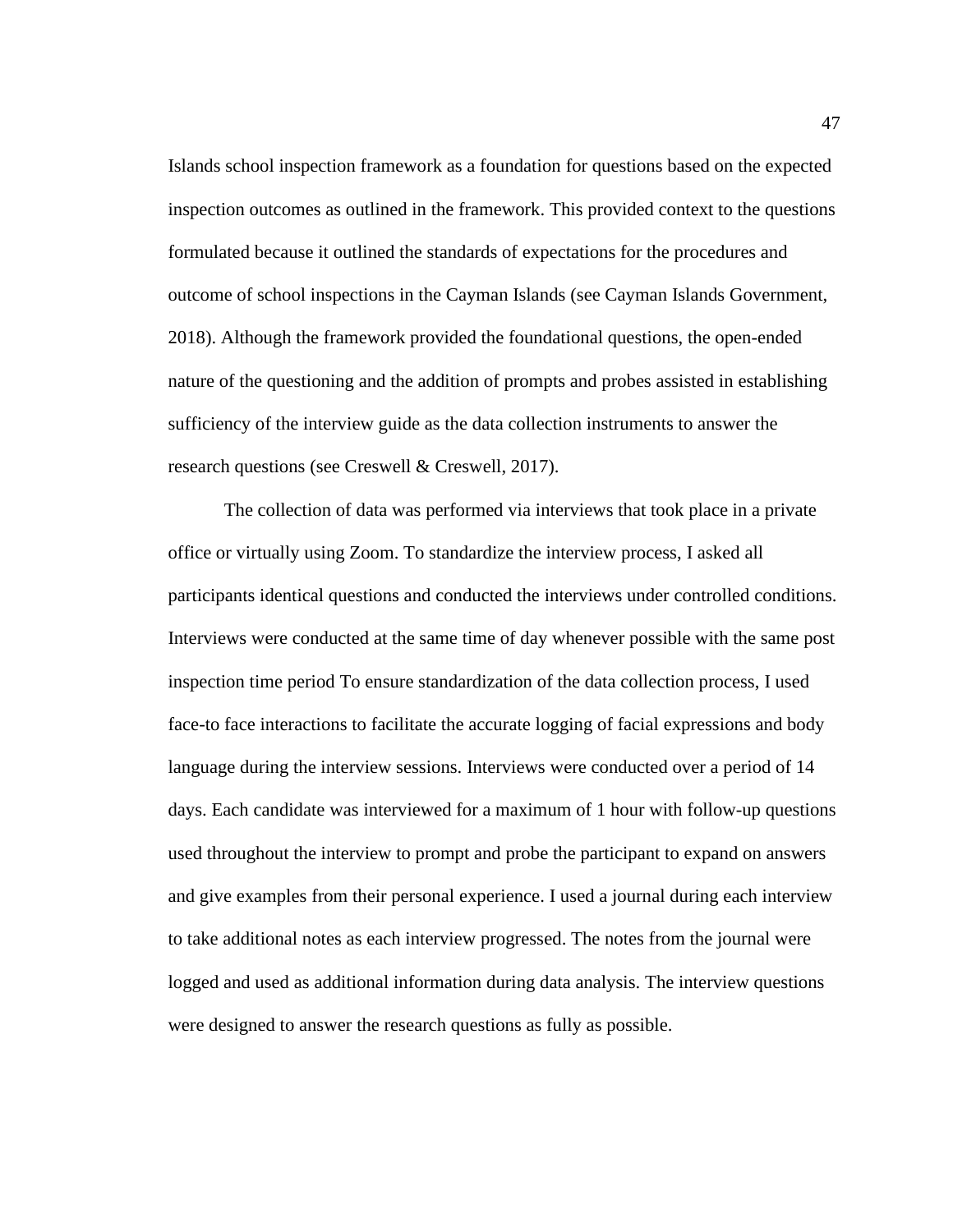To ensure content validity, I transcribed recordings immediately after each interview to increase reliability of data and ensure that the process remained iterative with emerging patterns highlighted to enrich the findings of the research. The participants were asked to verify that the information transcribed from their interview accurately reflected their views. Information evolving from initial interview data was used as a guide for decisions on further sampling. All participants were thanked at the conclusion of each interview and reminded that they could withdraw from the study at any time if they were no longer willing to participate.

# **Procedures for Recruitment, Participation, and Data Collection**

Data were collected from six participants: three educators and three community members. I collected the data using semistructured interviews over a 2-week period. Interviews lasted for 30 to 60 minutes and were recorded using a video application on my personal smartphone or on a laptop. I also recorded written notes using a personal journal.

As an exit strategy, participants were given the opportunity to review and verify the transcribed notes from their interview. They received a \$25 gift card as a token of gratitude for their participation. Finally, they were invited via email, to complete a short online survey of their experiences of participating in the research process. I used the data from the exit survey as a personal guide to improve my interview skills in preparation for future research.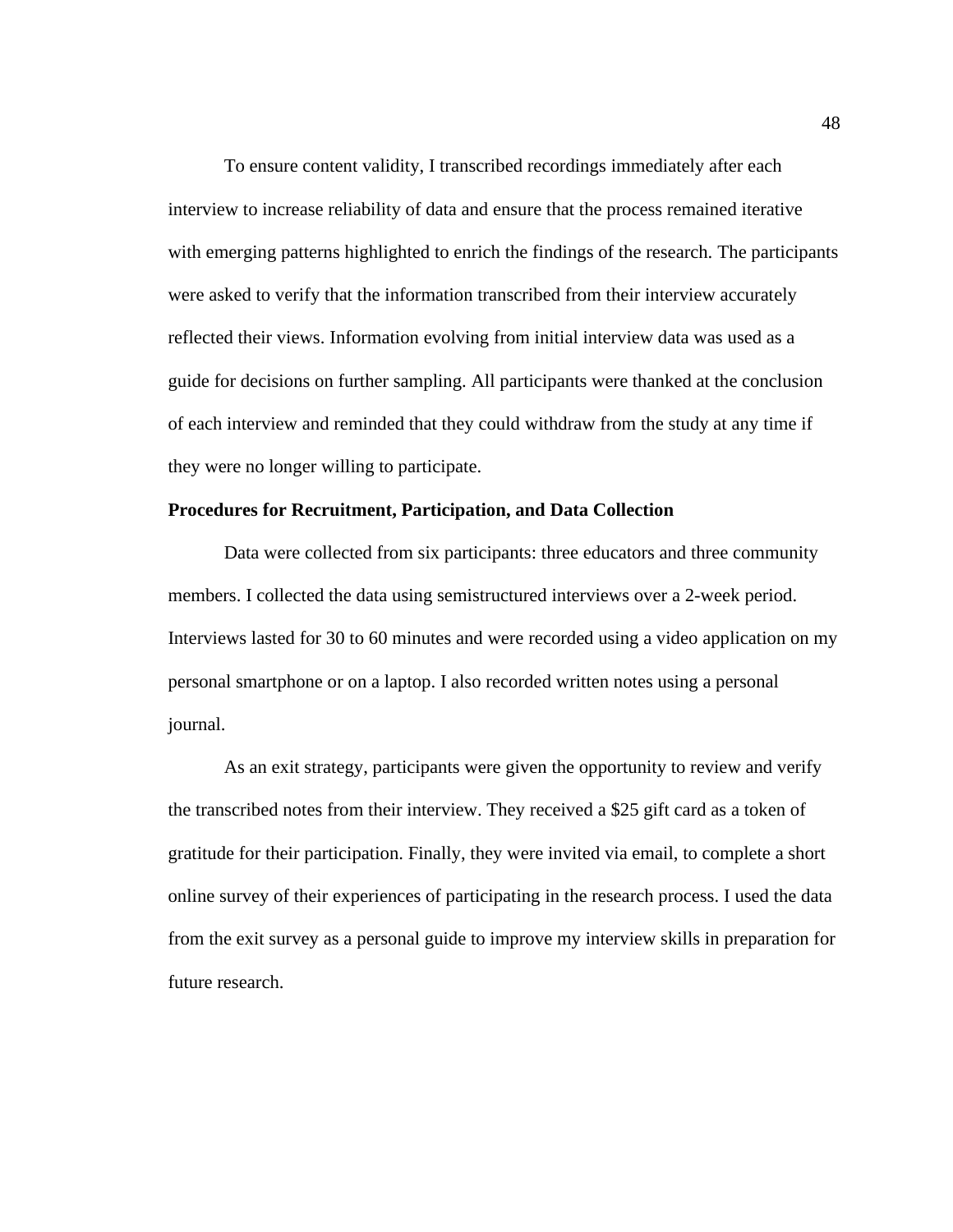## **Data Analysis Plan**

There are many different approaches for analyzing qualitative data. In this research, the data I collected from interviews were examined for themes and patterns to provide a reliable reflection of the views presented by the participants (Mishra & Alok, 2017). All interview transcripts were carefully checked including notes taken related to nonverbal cues, specific phrases, pauses and punctuation, to ensure they accurately reflect the interviews. I searched the transcripts for essential patterns and meanings that highlighted legitimate and useful trends. All transcripts were read several times for data familiarization and deeper understanding. Notes and mini analyses were written throughout the analysis process to reflect on patterns, concepts, codes, and categories as they emerged in the data. Once transcription was completed I shared the information with the participants to verify accuracy and increase credibility.

The data was systematically read and objectively analyzed using the process of qualitative content analysis described by Krippendorff, (2004). This research tool was used to identify key words, concepts, and themes, to assist with answering the research questions. I studied the interview data to identify trends in the responses of both groups of participants. Attitudinal and behavioral responses were described, and the emotional and psychological state of participants noted. The information provided by this data assisted me in answering questions on the perceptions of stakeholders on school inspections in the Cayman Islands.

First, I summarized the interview text by condensing the paragraphs to short meaningful statements. This conceptualization process gave the opportunity to familiarize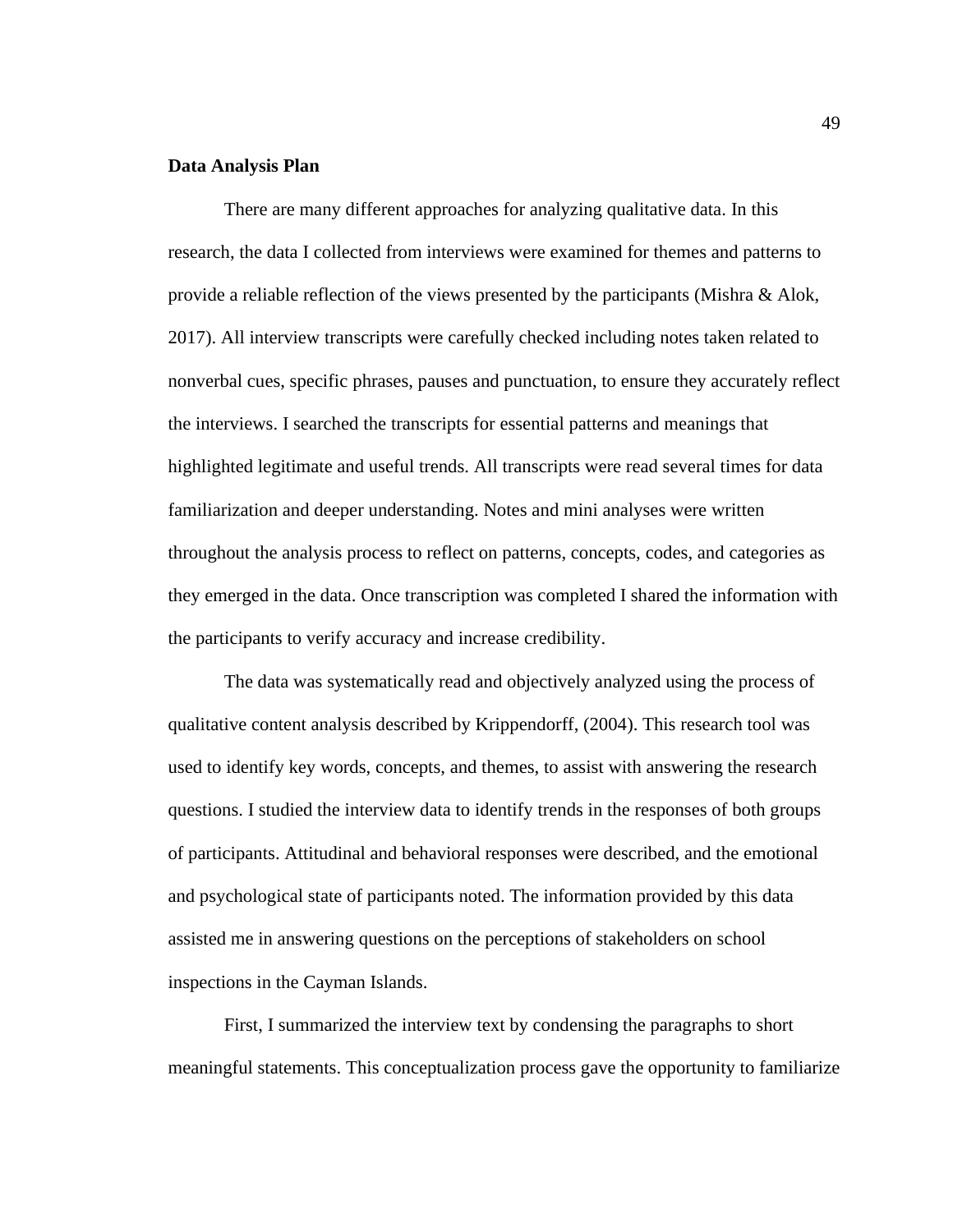myself with the data as I re-read the transcripts to obtain an overview (Mishra  $\&$  Alok, 2017). A label was added in the form of a descriptive code that exactly matched the condensed statement. Each code was no more than two words in length. I then checked to ensure all the content had been covered and assigned codes aligned to the research questions. When all interview transcripts had been condensed and coded, I categorized the labels by grouping related codes according to their context or content. In the process of recontextualization, I linked the data to the specific questions to satisfy the objective of my research by verifying the data on school inspections for each stakeholder group. The resultant themes emerging from the categories were then used to identify underlying meanings that are dormant in the interview data. The themes revealed patters in the interview responses and disclosed how the inspection process is perceived by the participants. It also shows the perceptions of stakeholders on the way in which the inspections affect student progress and achievement, and by what means the process can be improved to have greater relevance for the Cayman Islands.

The themes and categories that were identified were checked to ensure that no data fell between two different groups or did not correspond with one of the groups identified. Sub-categories with exact coding were used to ensure all data could be identified in one category only. The compiled data was then used to draw meaningful conclusions that was recorded in an objective manner from a neutral perspective. I used latent data analysis to identify hidden patterns and meanings in the participants responses (Mishra & Alok, 2017).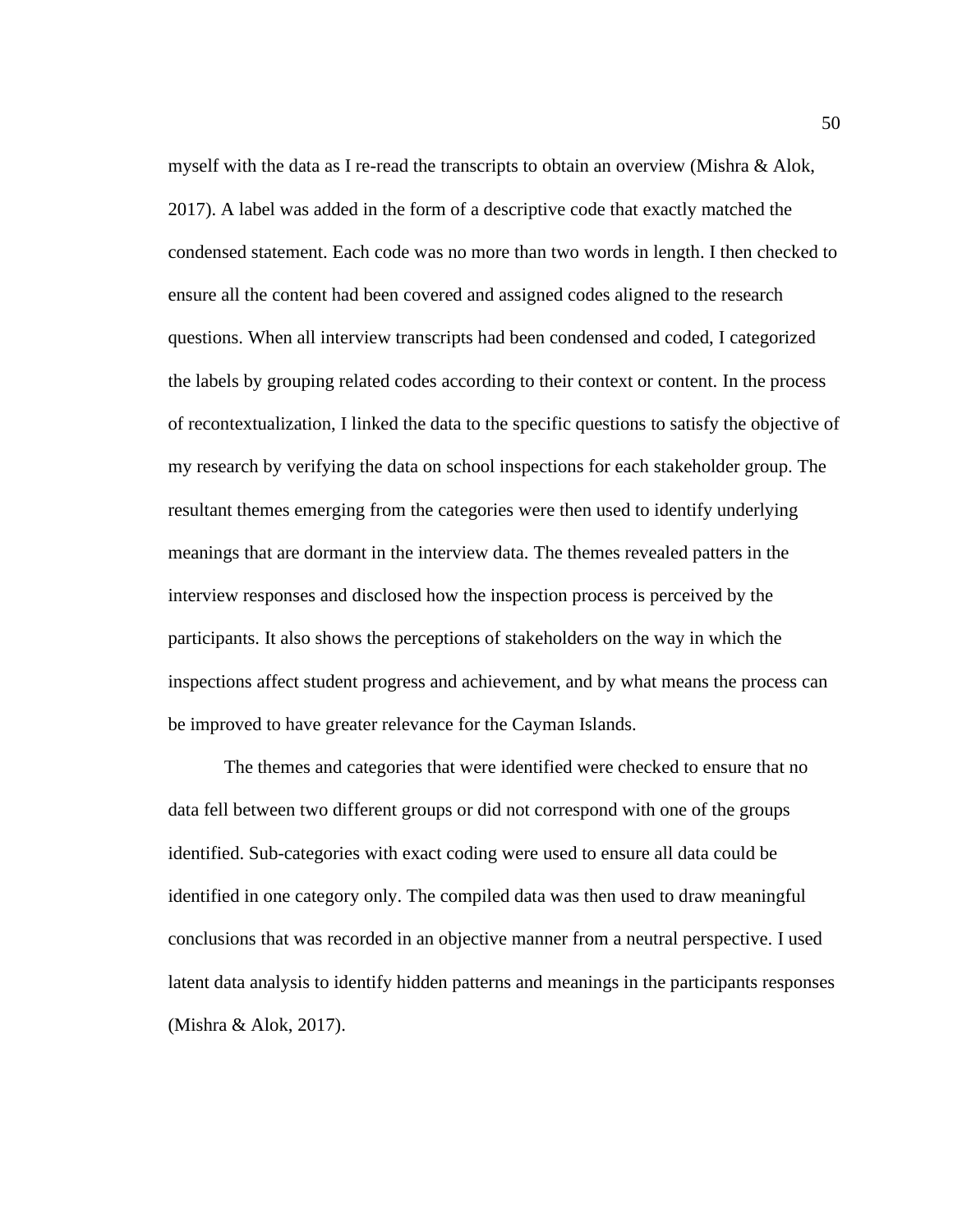In addition to the analysis procedures described above, it was also necessary to use an appropriate computer software package to assist with data analysis (Punch, 2005). Using Microsoft Excel software assisted me with the storage, annotation, and retrieval of data. It was also useful for helping to quickly find and extract quotes and to retrieve words and phrases. The technology proved useful when making decisions on identifying categories and assigning codes.

I identified discrepancies in the data that needed to be further explored with the cooperation of the participants, without them having knowledge of the fact that the data was being treated as anomalous. The aim was to ascertain a background or specific reason for the experience shared by the participant and thus determine a rationale for the discrepancy. This was done in cases where a single participant's response was very different to all others. This method of verification was essential for confirming the findings of the study and obtaining a comprehensive understanding of the participants' perceptions on school inspections in the Cayman Islands.

### **Issues of Trustworthiness**

This section consists of factors related to the trustworthiness of this research. The section on credibility describes appropriate strategies to ensure internal validity. The attainment of external validity is outlined in the section on transferability. The sections on dependability and confirmability outline the strategies used to ensure the research is reliable and objective. Finally, the procedures to address ethical concerns and the moral protection of participants are explored.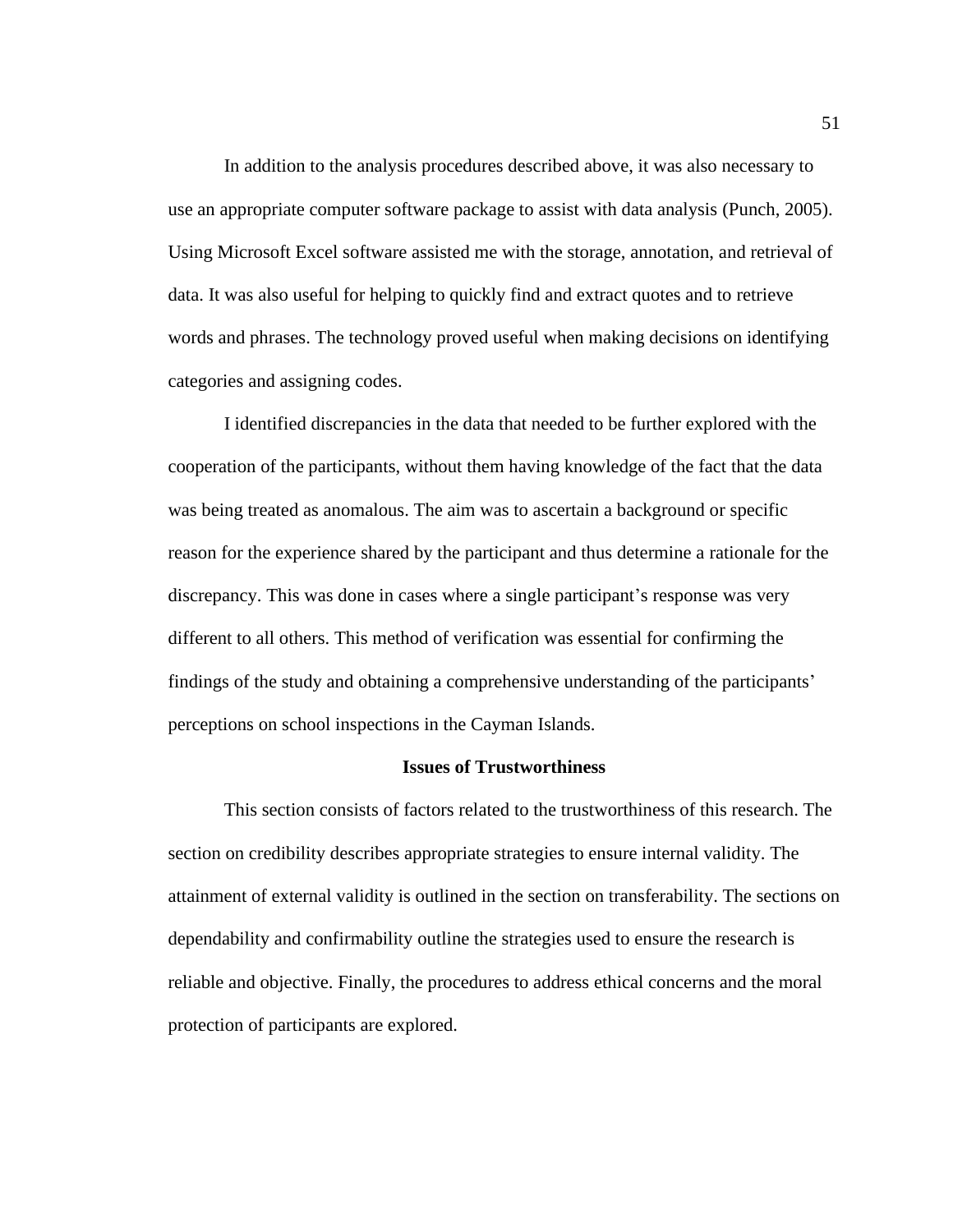# **Credibility**

To ensure the credibility of this research, I carefully vetted the participants to confirm they have personal experience of the Cayman Islands school inspections. The participant numbers chosen for interview were adequate to achieve data saturation. Also, testing the perceptions of community members in conjunction with educators to answer the research questions offered a form of "environmental triangulation" by providing views on the same phenomenon from a different group of individuals (Stahl  $\&$  King, 2020). The use of original data from the exploration of the participants' perceptions to fully understand their experience of school inspections, increased the validity of the data guaranteeing the plausibility of the findings.

Having participants check and verify the data, helped to validate the interpretation of answers to interview questions, thereby enhancing the credibility of the findings. Also, the offer of multiple interview methods for data collection such as telephone, face-to-face online and in person, provided participants with several ways to interact and share their views. This resulted in a more relaxed approach to interviews and although all participants opted for face-to-face interactions, the offer of alternative interview options helped them to feel more at ease in sharing their honest opinions and experiences.

### **Transferability**

According to Maxwell (2020), the concept of transferability is aligned to analytic generalization and is central to external generalization. To achieve external validity in this research, I used thick descriptions and variation in participant selection. Also,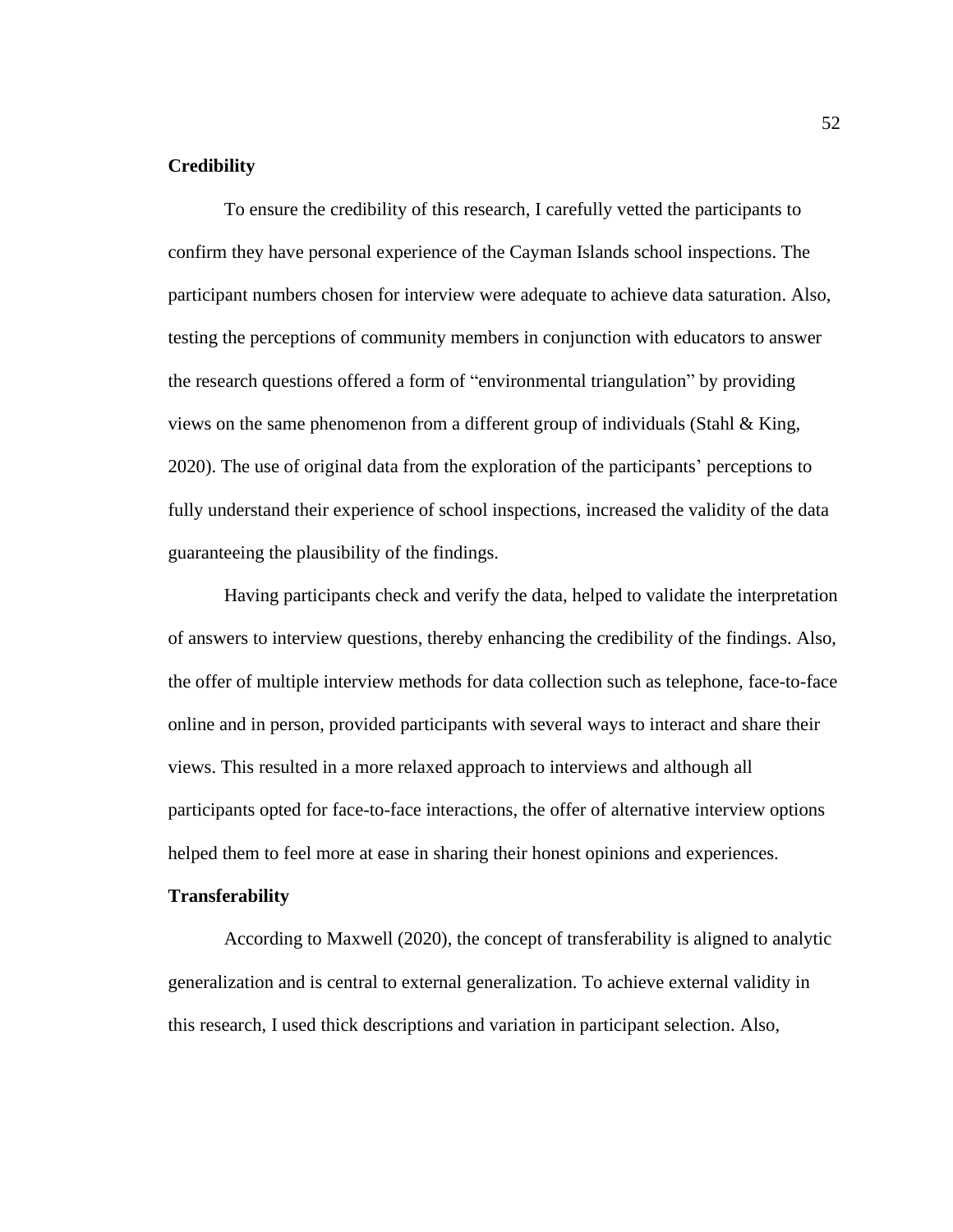discrepancies in the data were identified for further investigation to enhance understanding.

Thick descriptions were used in this study to provide a rich portrayal for the comparative studies on perceptions on school inspections in other countries. The contextual information provided on the Cayman Islands school inspections in this study could be useful to other island nations and the findings of this research used as a basis for further exploration. The detailed description of the methods, timeframe, demographic, inspection system and participants in this study added to its transferability and improved trustworthiness.

## **Dependability**

To ensure the dependability of this study, I kept detailed records of all interactions with participants. Transcriptions of recordings were literal, and the data collected carefully stored in a secure database for availability should the need arise to replicate the study in the future. To ensure integrity and secure data handling, I used a computer with Microsoft Excel to assist with coding. The findings of this research were also reviewed by fellow researchers in the field of education, this instilled a sense of personal responsibility that helped to further guarantee dependability of the research findings.

### **Confirmability**

Lincoln and Guba (1985) described confirmability as a way for researchers to contextualize and eliminate bias in their research. In this study, confirmability was assured by soliciting the assistance of fellow researchers to oversee the precision and accuracy of the research practices used in this study. Also, a research journal was kept for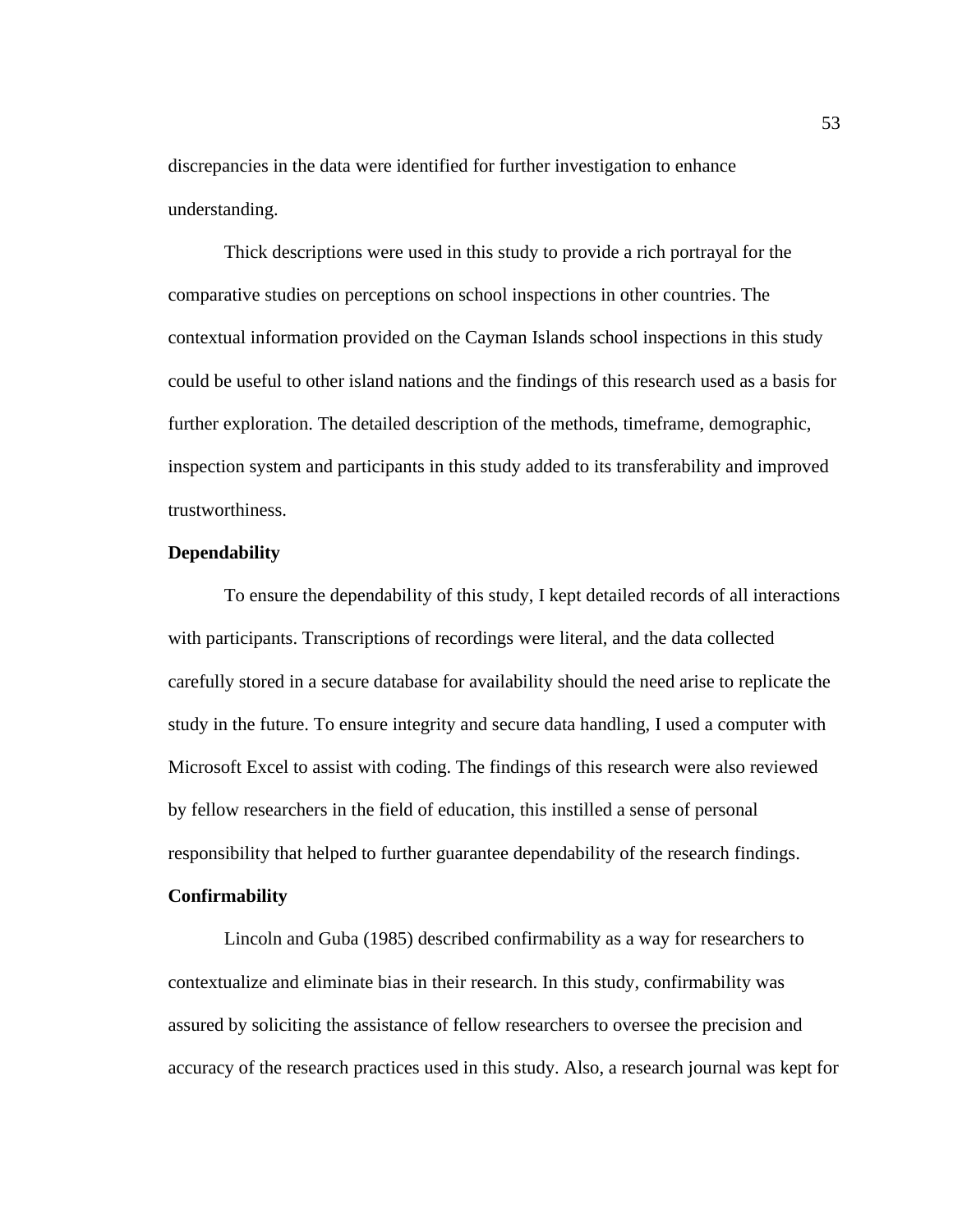critical self-reflection and to log personal views that could potentially contaminate the research findings. All notes and annotations were regularly reviewed, and the data analysis process was iterative.

# **Ethical Procedures**

Potential candidates were selected from the education global email list and their interest in participating noted. All approved participants were given the interview questions prior to the interview to ensure they were comfortable with the questions and informed of the option to withdraw at any stage in the process. I prepared a reserve list of suitable candidates to take the place of participants who decided to withdraw. Candidates who were unable to participate in interviews due to unforeseen circumstances were offered a new date and time that was mutually convenient.

The fact that all participants were chosen from a small close-knit community posed several ethical challenges. My position as an educator within the community meant that some of the participants were known to me. Special care was taken to inform participants of their rights and assure them of my objectivity. In addition to obtaining IRB approval prior to collecting data for the study, participants were provided with a consent form once selected for the study. Each participant was given a copy of their signed consent form containing the pertinent information to contact my research team and procedure for withdrawal from the research. They were also provided with a note to reassure them of my professional and legal obligation to protect their identity and to act in a discrete and confidential manner.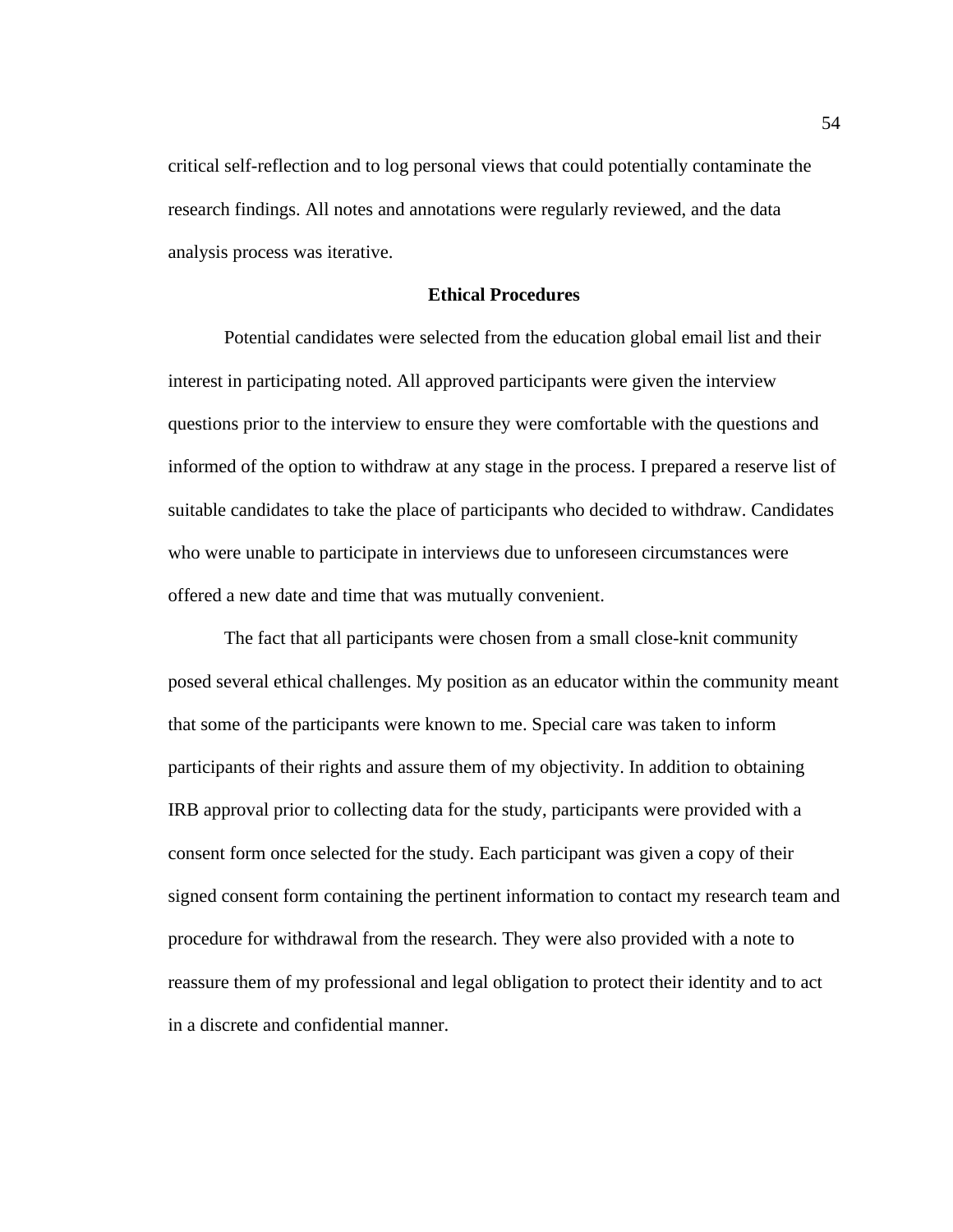I treated all data collected in the strictest confidence with personal information such as names, schools and location hidden. Data was stored in an encrypted file on an external hard drive and password protected. All written notes were shredded after transcription. Participants were offered the opportunity to view their data by sending an emailed request. However, they were not allowed to view the data of other research participants. Data will be stored for five years and then manually deleted.

## **Summary**

The role of the researcher is essential to ensure the rigor and trustworthiness of a qualitative research. In this chapter, the research design and rationale for investigating the perceptions of educators and noneducator community members on the school inspections in the Cayman Islands was outlined. The qualitative research methodology was explained with justification given for the sampling strategy and size. The data collection choice and analysis tools were validated, and the treatment of data and participants discussed. Issues of trustworthiness were highlighted and strategies for coping with ethical challenges that might arise with the selection of participants from the small Cayman Islands community outlined.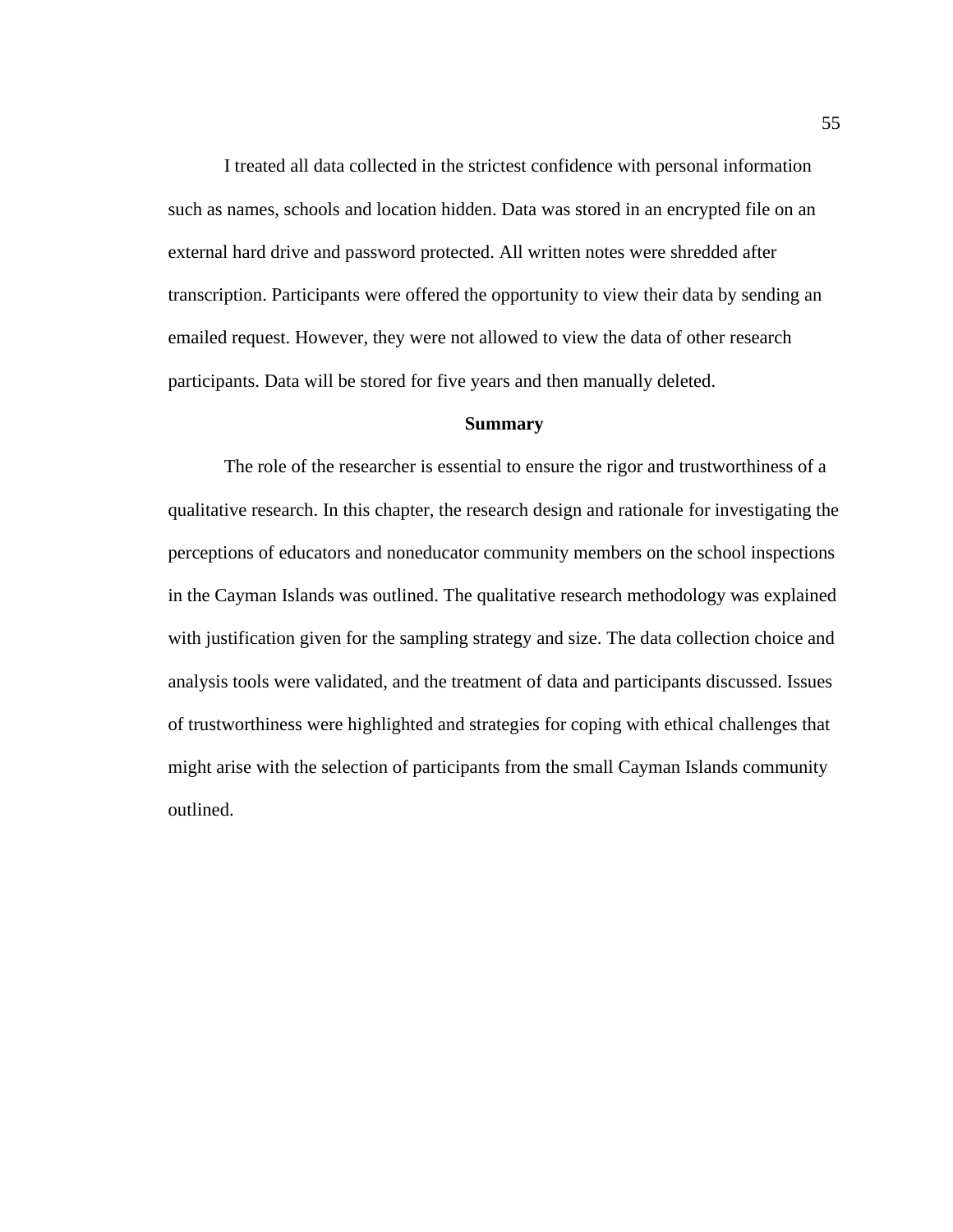## Chapter 4: Results

The purpose of this qualitative study was to determine the perceptions of educators and community members on the efficacy of the Cayman Island school inspections. The research questions were designed to find out how the research participants perceived the school inspection system in relation to demographic relevance, the quality of the inspection process, and student progress and achievement. In this chapter, I describe the setting by outlining the personal and organizational conditions that influenced the participants' experiences at the time of the study and had a bearing on their perceptions. The demographics and characteristics of participants that related to this study are also outlined with details of the data collection and analysis process. Finally, evidence of trustworthiness is presented prior to the reporting of the results of the study.

#### **Settings**

At the time of the study, two participants had experienced a school inspection the week prior to their interview. Consequently, their experience was current and possibly more reliable than those who did not have a recent experience. This had some bearing on the results because participants with more recent involvement provided richer descriptions and more examples when describing their experience of school inspections. Two participants were interviewed in person, whereas all others were interviewed virtually using Zoom. No changes in personal circumstances were reported by the participants that could influence the interpretation of the results in this study.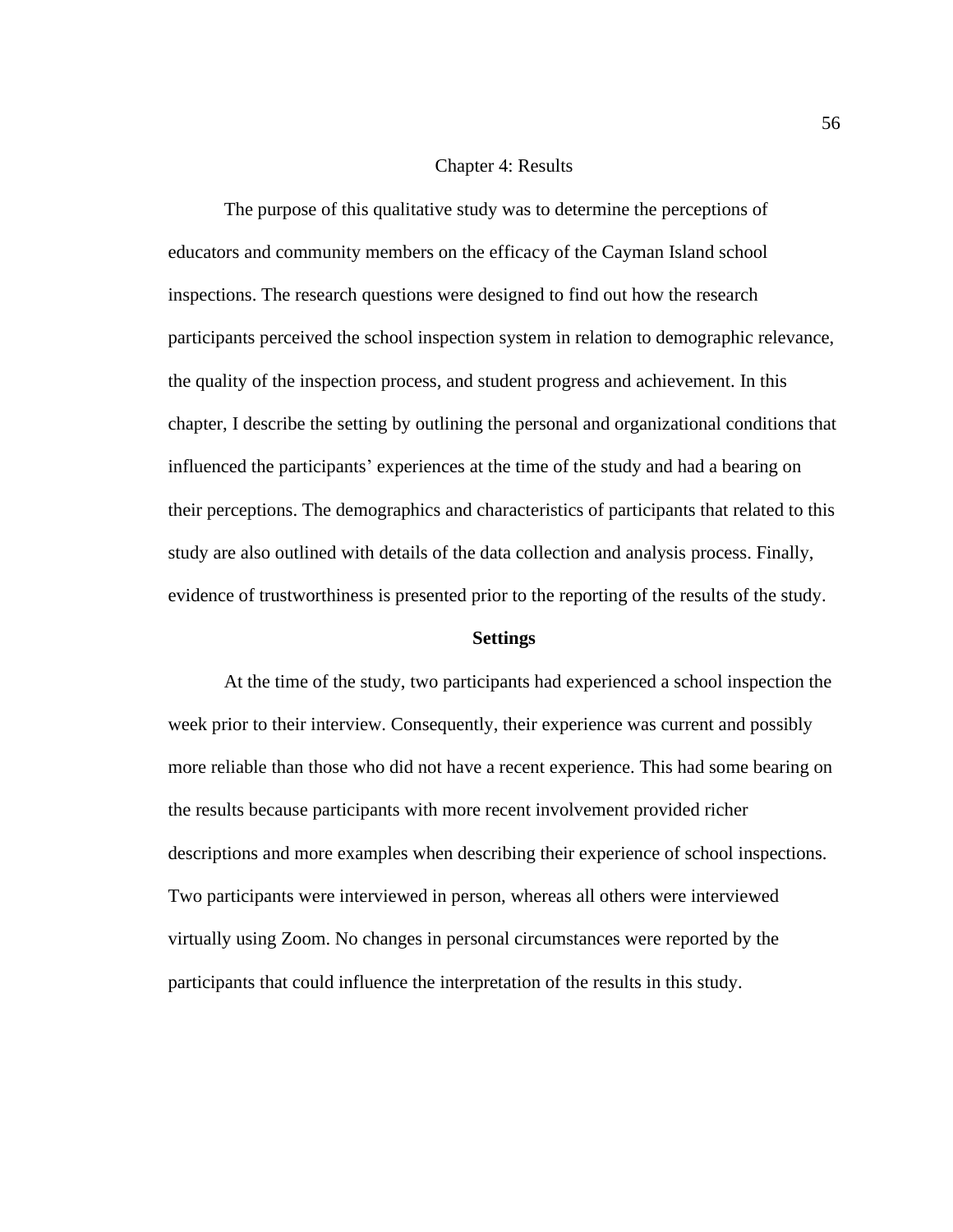## **Demographics**

The participants all resided in the Cayman Islands and were exposed to the local media that report on school inspection dates and publish the final inspection reports. All participants were expatriates of mixed Caribbean, European, or African descent and had experienced at least one school inspection in the Cayman Islands. All educators interviewed had experience working in other jurisdictions, and two had experience of the UK-style school inspection system. One participant was a teacher from a local private school, two were educators from local government secondary schools, and three were community members who are parents or guardians of children attending local schools (see Table 1).

# **Table 1**

| Participant | Gender | Category    | Number of school inspections<br>experienced in the Cayman<br><b>Islands</b> |
|-------------|--------|-------------|-----------------------------------------------------------------------------|
|             | Female | Educator    | 3                                                                           |
|             | Female | Educator    |                                                                             |
|             | Male   | Educator    | 3                                                                           |
|             | Female | Noneducator | 2                                                                           |
|             | Female | Noneducator |                                                                             |
|             | Female | Noneducator |                                                                             |

*Demographic Summary of Interview Participants Showing Number of Inspections Experienced*

# **Data Collection**

After obtaining a signed consent from each participant, I used a printed copy of the interview guide (see Appendix) to question the six stakeholders. Two interviews were conducted face-to-face in a private office, and four were conducted via video conference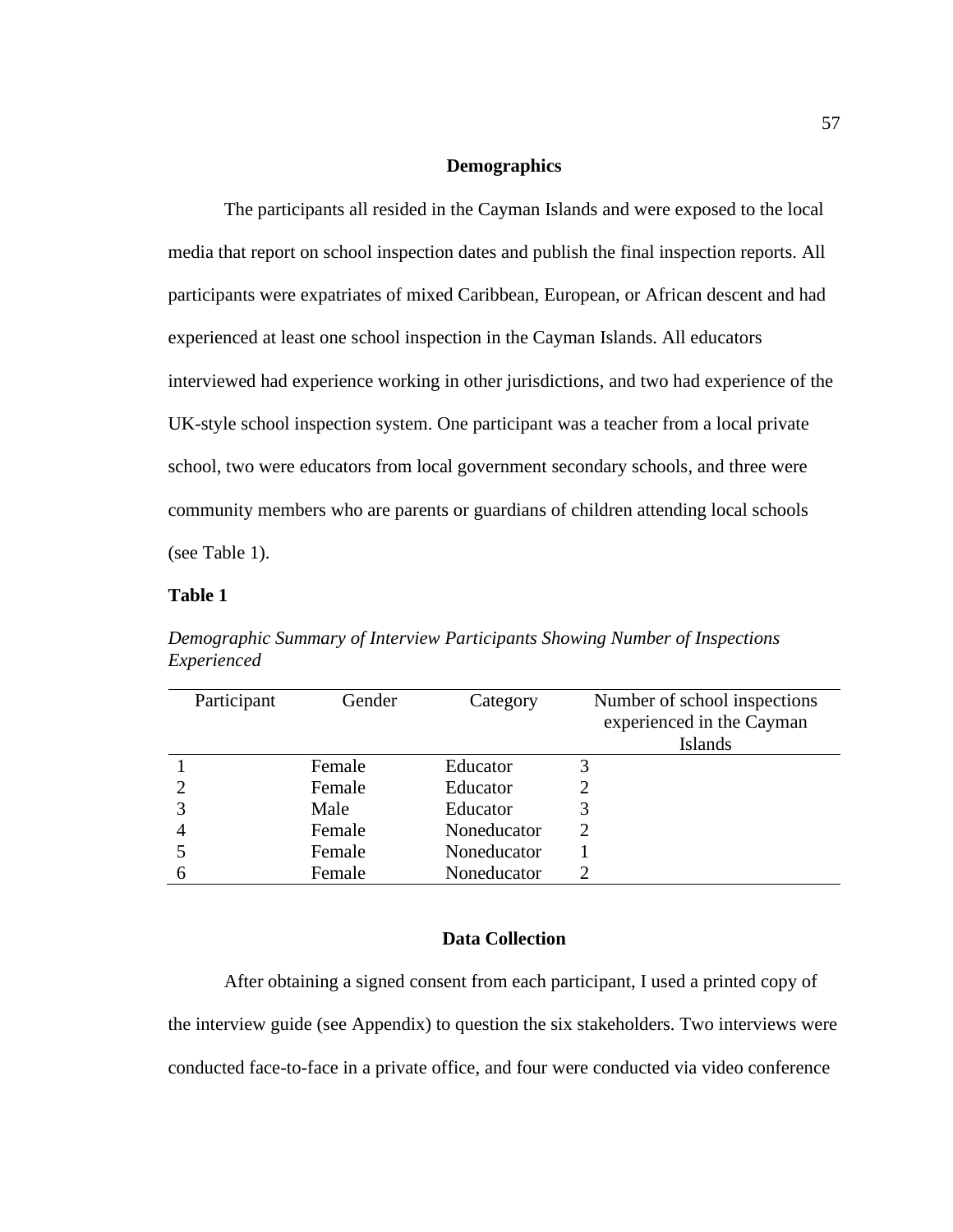over a period of 2 weeks. All interviews took fewer than 60 minutes to complete, and participants were asked six main questions with additional prompts and probes to encourage the use of examples and extract additional details. An online recording device was used to record the virtual interviews, and a cell phone voice recorder was used for inperson interviews. Additional notes were taken using a personal notepad to annotate my thoughts and feelings as they came to mind during each interview.

The execution of the study followed the outline in Chapter 3 except for the timeline for review of transcripts for participant approval. Due to time constraints, the transcript approval process took 3 weeks to complete because some participants took up to 14 days to review and verify the draft of their transcript. This led to a delay in the processing and analysis of the data.

### **Data Analysis**

The data obtained from the interviews were initially presented in Microsoft Word and carefully read and annotated to highlight relevant words, phrases, and sentences to establish codes using an open-minded approach. Precoding and initial coding were used to determine a starting point to extract information from the interview data (see Saldaña, 2015). Manual coding processes were employed that included the use of highlighting and adding color to sections of text. The Find feature in Microsoft Word was used to find keywords that indicated recurring concepts in the interview transcripts. Coded units were identified from repeated phrases, unexpected opinions, specific points that were emphasized by the interviewees, and statements that were aligned with current research on school inspections from my literature review. The codes were then categorized and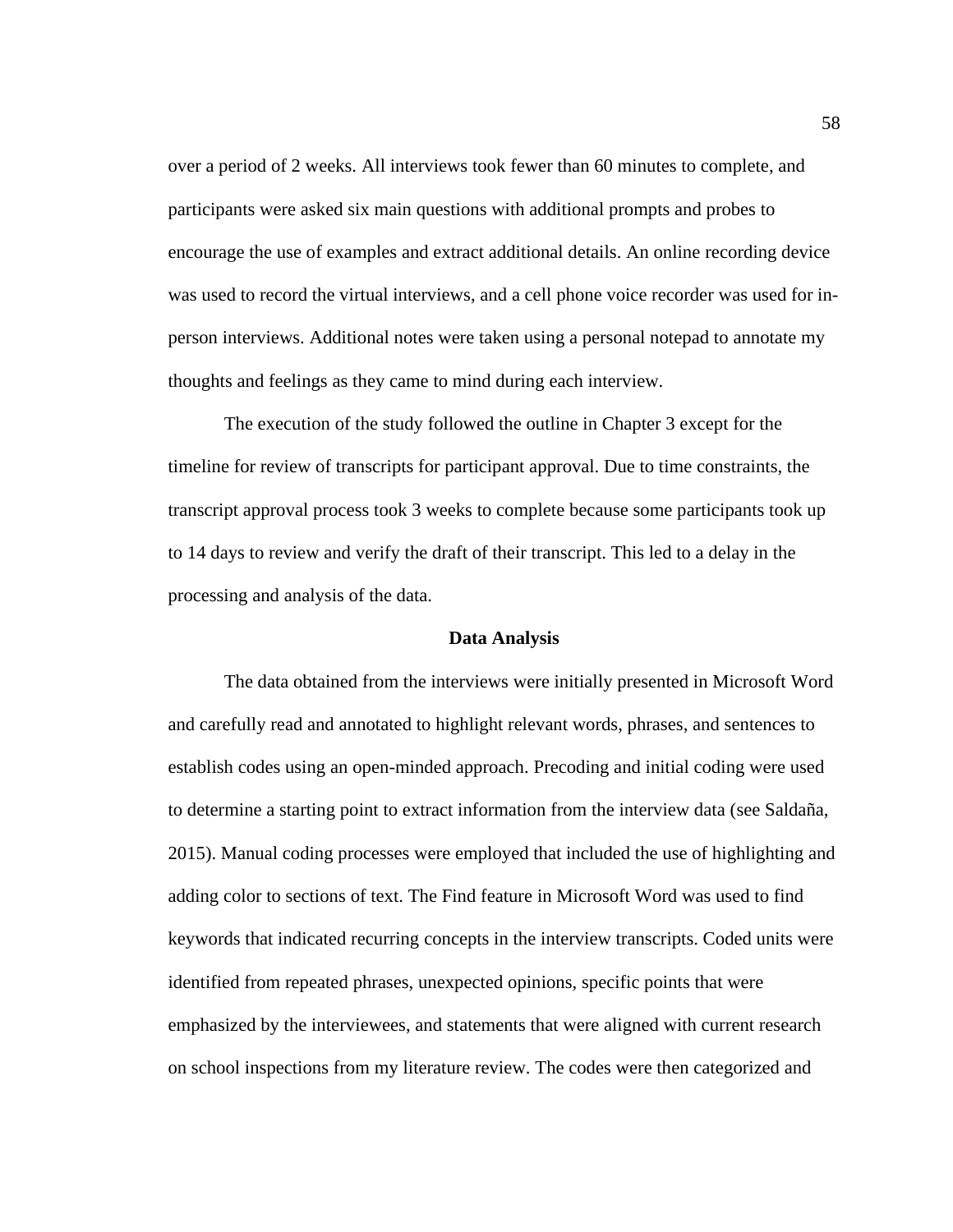uploaded to Microsoft Excel for thematic analysis in the form of a chart. Tabulating the data helped me to identify the connection between the categories and emerging themes that became apparent, such as inspection relevance and reliability, impact of inspections, and inspections sustainability. This approach revealed the connection between the views and experiences of the participants in the study.

### **Evidence of Trustworthiness**

In this study, trustworthiness was ensured by outlining issues related to credibility, transferability, dependability, and confirmability. Participants were chosen based on their knowledge and experience of the Cayman Islands school inspection system. This helped to guarantee the credibility of the data collected. Also, each interview candidate was given the opportunity to review and approve their transcript prior to final data analysis. Although this process took longer than expected, it was an essential step to ensure the information was accurate and reliable. In addition, the views of two sets of stakeholders on the same phenomenon were recorded, serving as a form of environmental triangulation as described by Stahl and King (2020).

Transferability was ensured by following the plan outlined in Chapter 3 to obtain rich, detailed descriptions of the interviewee's experiences of the inspection process. Various participants were used, and I reserved the option to interview additional candidates if data saturation was not achieved with the number of participants chosen. No additional participants were required for this study.

Dependability of this research was ensured by conforming to the plan that was designed with input from my committee members and the IRB committee who evaluated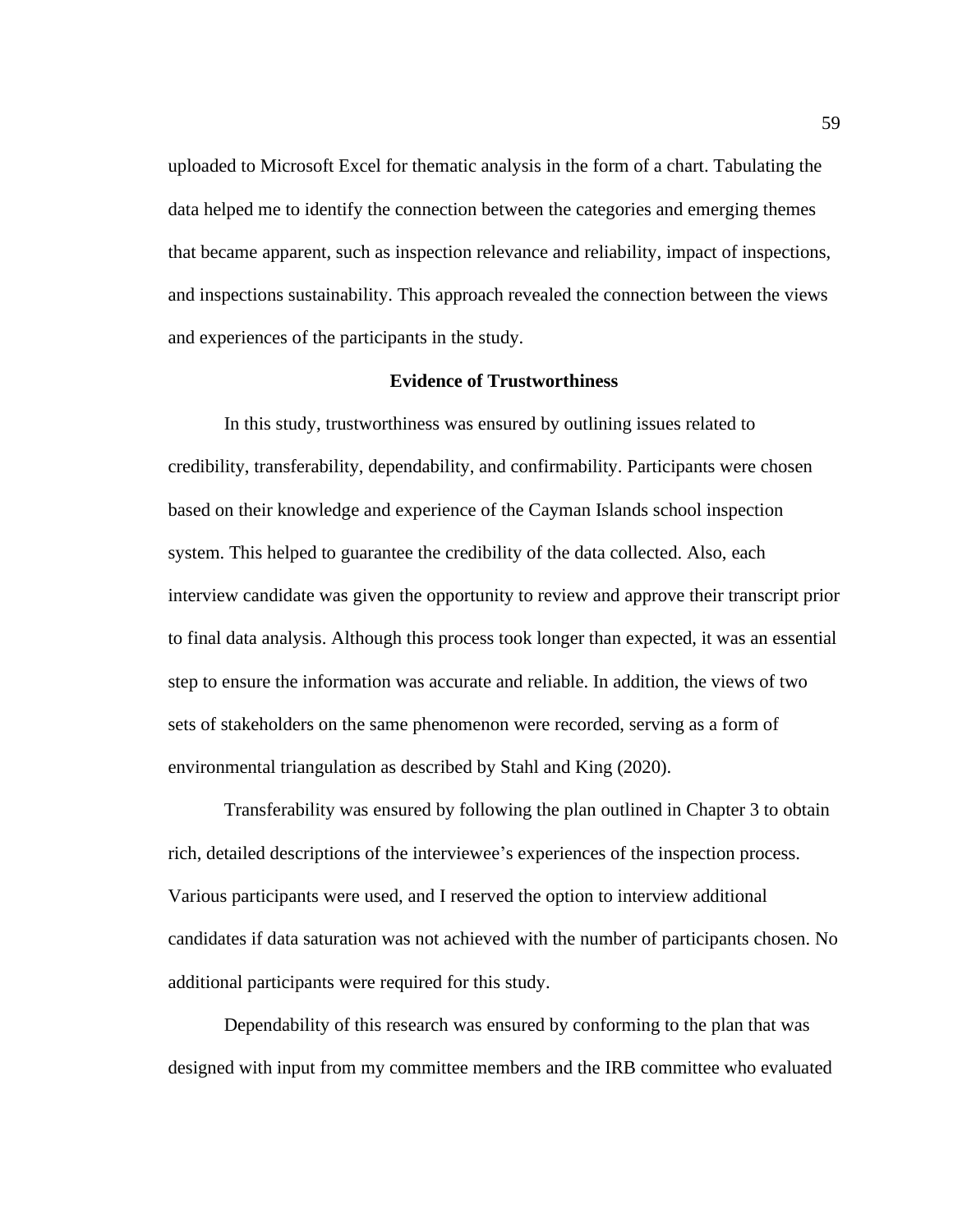and approved the research design. I reviewed the suggestions and recommendations and sought regular feedback at each stage of the process. With their collaboration, I was able to produce a "logical, traceable and documented" (Patton, 2015, p. 685) guide to direct the study and ensure its authenticity.

In addition to soliciting the guidance of my peers and research committee, I adhered to the confirmability strategies outlined in Chapter 3. My research journal proved to be an essential tool for self-reflection and to evaluate my research practices at each stage of the process. This helped to mitigate bias in my research and to gather additional data and thoughts that arose during data collection and analysis.

#### **Research Findings**

The six participants used in this study were identified as Participant 1 to 6 (P1 to P6) to secure their identities and ensure confidentiality. P1, P2, and P3 were educators, and P4, P5, and P6 were other stakeholders. The results were organized according to the three main themes based on the research questions. Research Question 1 asked how educators in the Cayman Islands perceive school inspections in relation to demographic relevance, the quality of the inspection process, and student progress and achievement. Research Question 2 asked how community members (other than educators) perceive school inspections in the Cayman Islands in relation to demographic relevance, the quality of the inspection process, and impact on student progress and achievement. Three broad themes with subcategories emerged from the data analysis. The main themes were relevance and reliability of Cayman Islands school inspections, impact of inspections, and sustainability of inspections in the Cayman Islands.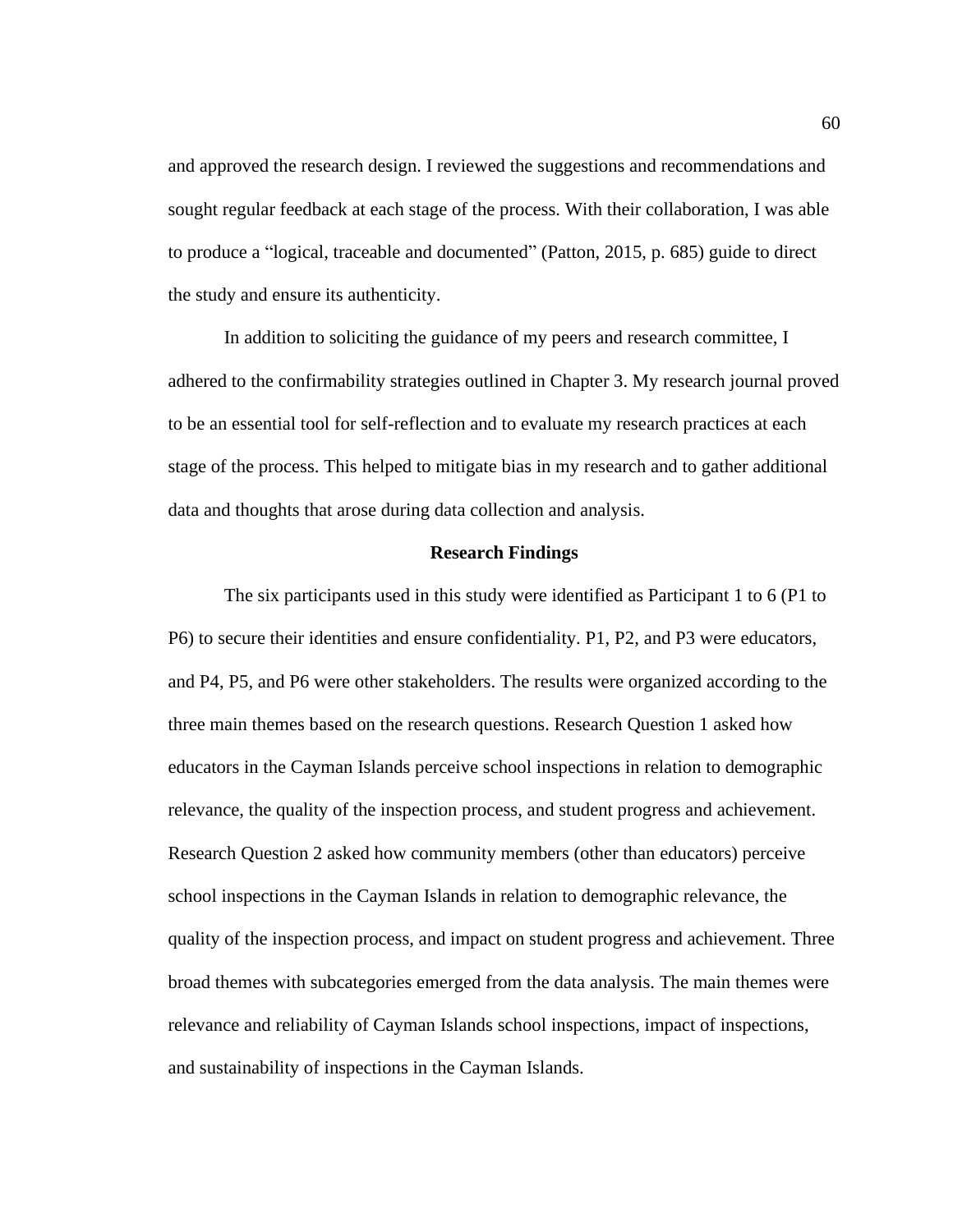# **Theme 1: Relevance and Reliability of the Cayman Islands School Inspections** *Cultural Relevance*

All participants commented on the cultural and demographic relevance of the Cayman Islands school inspection protocol. All six participants felt that its relevance could be improved if inspectors were selected from local educators who were familiar with the local demographic. P3 stated that his most recent inspection consisted of six inspectors, five of whom travelled from the UK for the sole purpose of inspecting local schools. P3 reported feeling that the inspectors did not understand the Caribbean culture and therefore used their experience of UK schools to judge the Cayman Islands schools.

P3 stated that "something gets lost in translation with the UK exam boards and our children generally do not perform as well, so I don't know why we have a UK curriculum and UK inspectors." P3 gave examples from his personal experience to demonstrate why he felt the curriculum and inspection processes were not culturally appropriate. P3 described feeling that culture should be a major factor when choosing inspectors for schools. P3 also revealed knowledge of local associate inspectors but had no experience of them performing inspections in schools. P3 wished for a greater focus on a cultural framework that is relevant and specific to the Cayman Islands context.

All educators reported that their experience of school inspections in the Cayman Islands was generally inconsistent. P2 stated that "standards and processes compare us with schools that are culturally different and have a different set up. The majority of inspectors are from the UK, and we are being compared with the UK schools that have a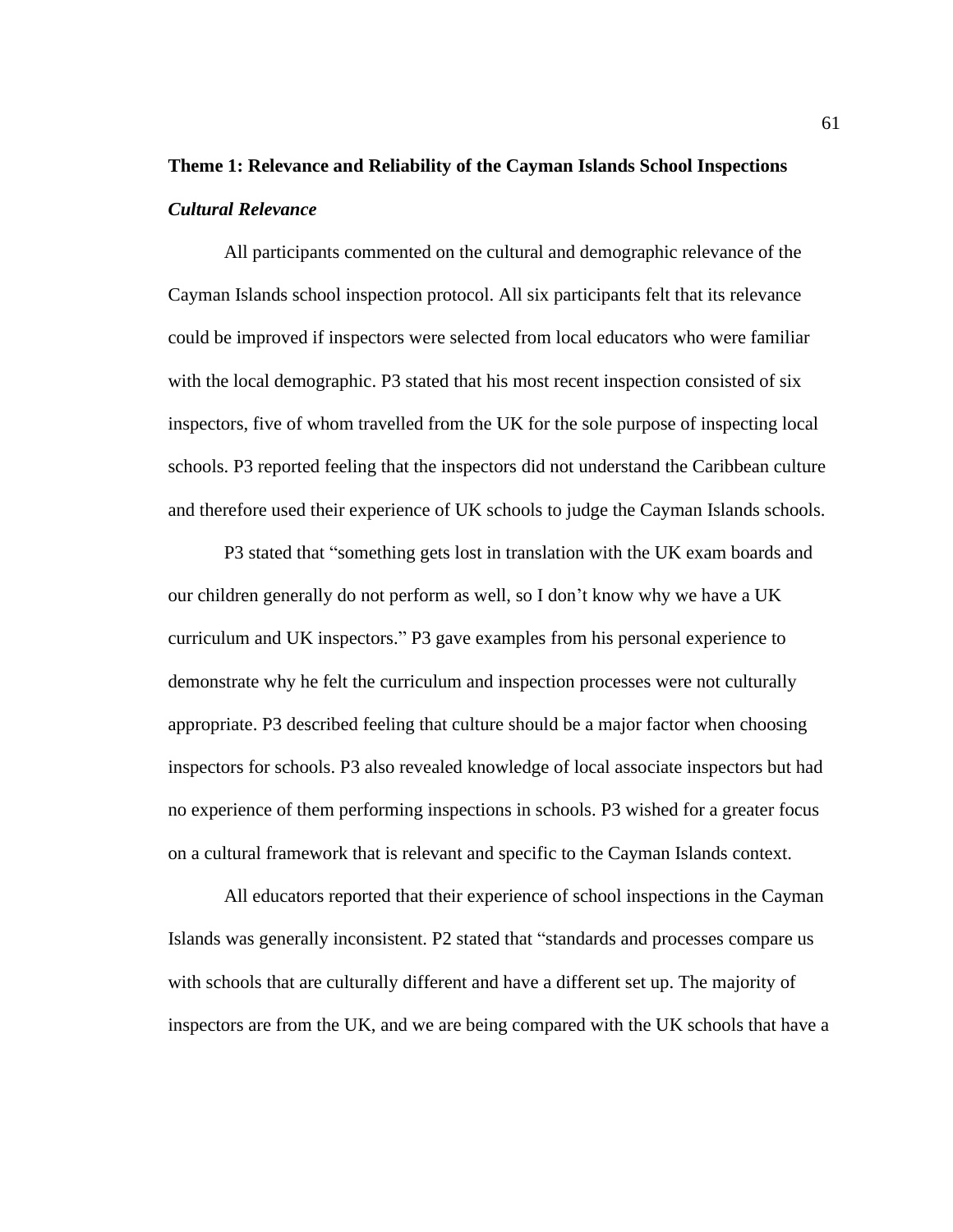different system." P2 did not feel that the school inspection system was appropriate for a multicultural demographic such as the Cayman Islands. P2 stated that

when you come from a background where the standards are different, it's difficult to compare systems. We had to explain the culture of the school and the island to the inspectors, but I think if you are coming to inspect schools, you should already be very much aware of the culture and how the system runs. I do not think that the framework is suitable for every school in Cayman.

P2 and P3 commented on the sociodemographic challenges that lead to some students not eating breakfast before school. P3 noted that this is not necessarily something that would be considered by inspectors who do not know the area well and cautioned that there should be a greater emphasis on value added, considering the broader context and unique challenges in government schools compared with the private sector.

The participants generally reported a perception that the inspectors' lack of cultural and demographic awareness negatively impacted the outcome of inspections. Participants felt this could potentially lead to biased results in inspection reports. P3 stated that "most inspectors are UK trained and visit UK schools, so they come with some biases that affect their judgement."

#### *Timing and Procedures*

Stakeholders generally shared the view that inspectors should spend more time in schools to get a more accurate indication of how the school operates. Also, educators felt the 6-month timeline given for follow-through inspections was too short, and one participant asked why the Cayman Islands did not use the same timeline model as the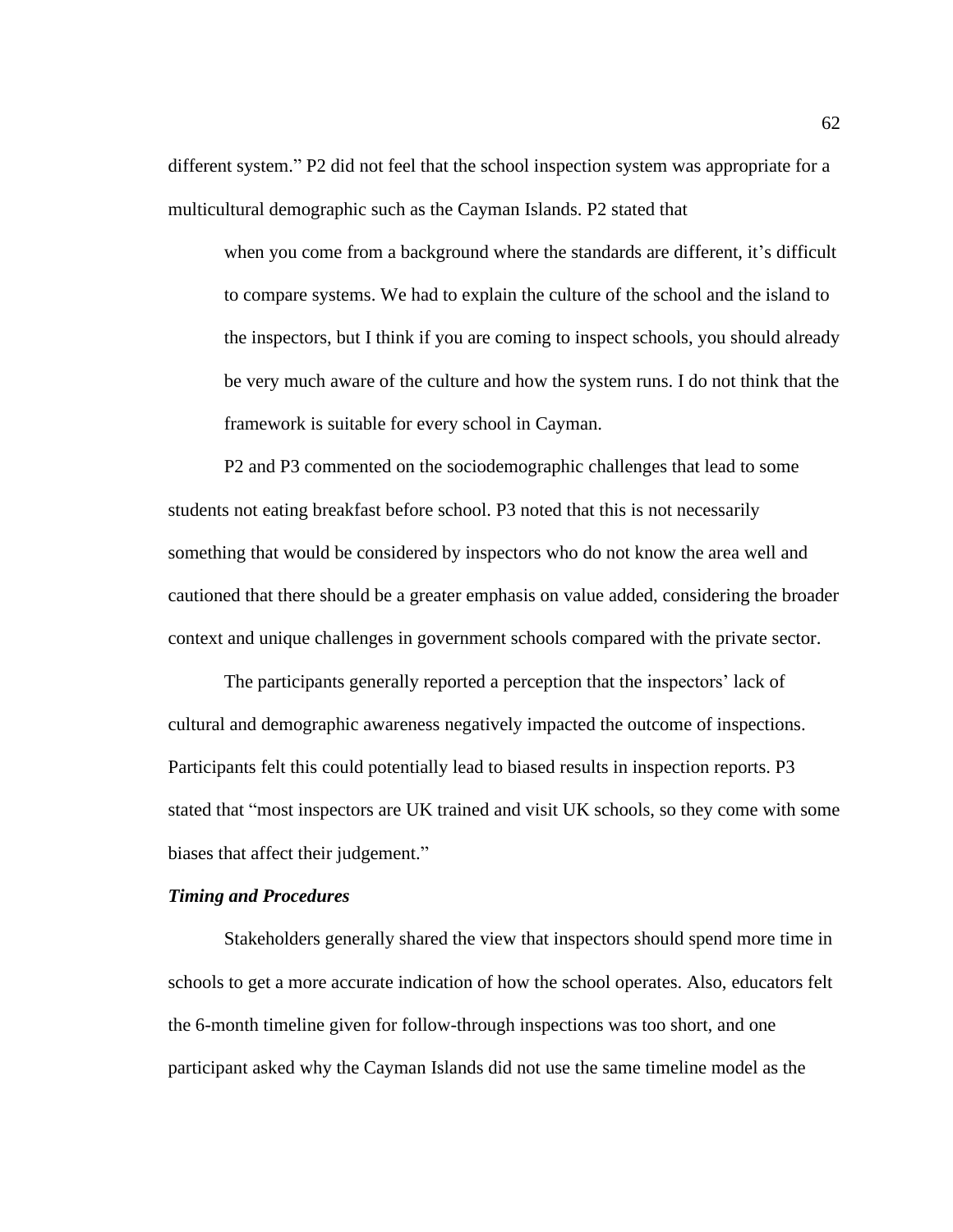UK. P3 stated that he did not think the current system was appropriate and that internationally, when a school is deemed to be weak, more time is given to improve. The participants felt that the timing for turnaround was too short, and P1 added that schools needed time and resources to fulfill the inspection recommendations. P1 completed her statement by sharing that the short inspection turnaround time caused her to experience fatigue.

P3 believed that instead of inspections every 2 years, a 3-year cycle would be better. P3 justified this timeline by asserting that it would be very difficult to move from a satisfactory to a good rating in only 2 years. P3 stated that "six months is not enough time to turn a school around. I think a failing UK school is given a year or more before a follow-through."

Two educators felt that inspections would be more impactful if the inspection team visited the school over a longer period and performed regular drop-ins. These educators' experience of the OES is that it is too separate and removed from the schools. The educators felt the OES inspectors should be locally based and visit schools more often with a partnership approach to inspections. P1 stated that "instead of a full-blown inspection every two years, we need to have inspectors coming into schools to do more walkthroughs and giving regular feedback and guidelines."

#### *Accountability*

Both groups of stakeholders reported that they felt the inspections resulted in increased accountability for educators. Noneducators felt this was a positive aspect of inspections, but educators reported experiencing increased levels of stress because of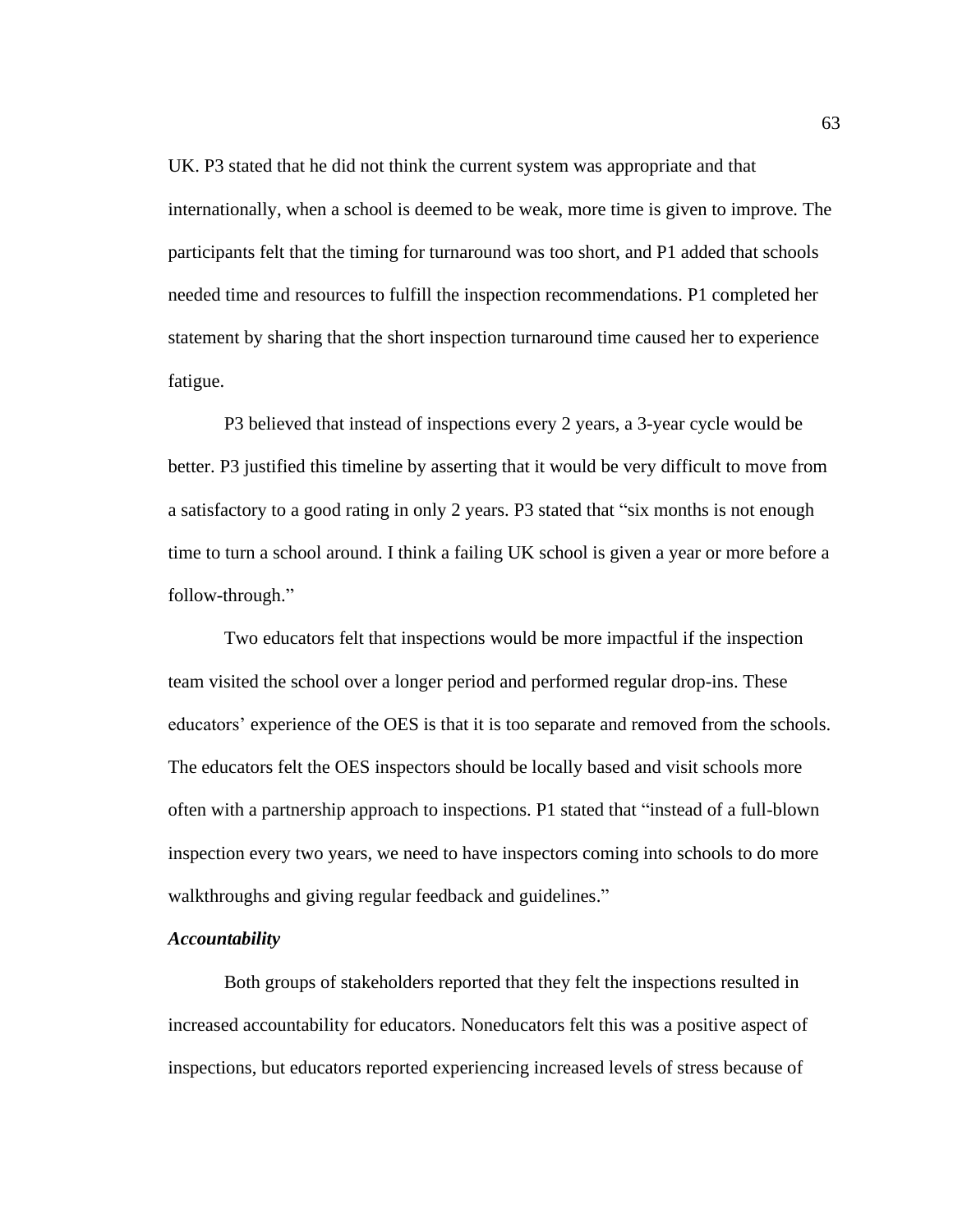accountability pressures. All noneducators reported that they generally found the school inspections positive because they used the results to determine which schools were the best. P4 stated that it helped her to feel secure in the knowledge that her child was attending a good school. Noneducators joined the educators in reporting no noticeable improvement in student progress and achievement that could be attributed to the inspections.

Four participants felt that schools were not provided with the resources they need to be successful and that in the Cayman Islands, the inspections seem to be more politically motivated. P1 stated:

We tick a box to say we are checking on our school, but it's not making an impact because there needs to be a further step. If a school is failing, we look at reasons such as lack of resources or incompetence on behalf of staff. We need to have a tiered level approach to accountability.

P1 suggested using an audit team that would visit schools prior to the start of an inspection cycle. That team would then tell the schools and education services what was lacking in terms of resources and what needed to be provided to ensure the schools perform and do well. The idea is that if schools are provided with all the necessary resources and there are no barriers to student progress and achievement, it would be fair to hold the educators accountable for the inspection outcomes because an inspection would reveal how well the school is performing under ideal conditions.

P6 discussed her experience of sitting on a parent interview panel for an inspectorate team. P6 commented that the questions she was asked in relation to the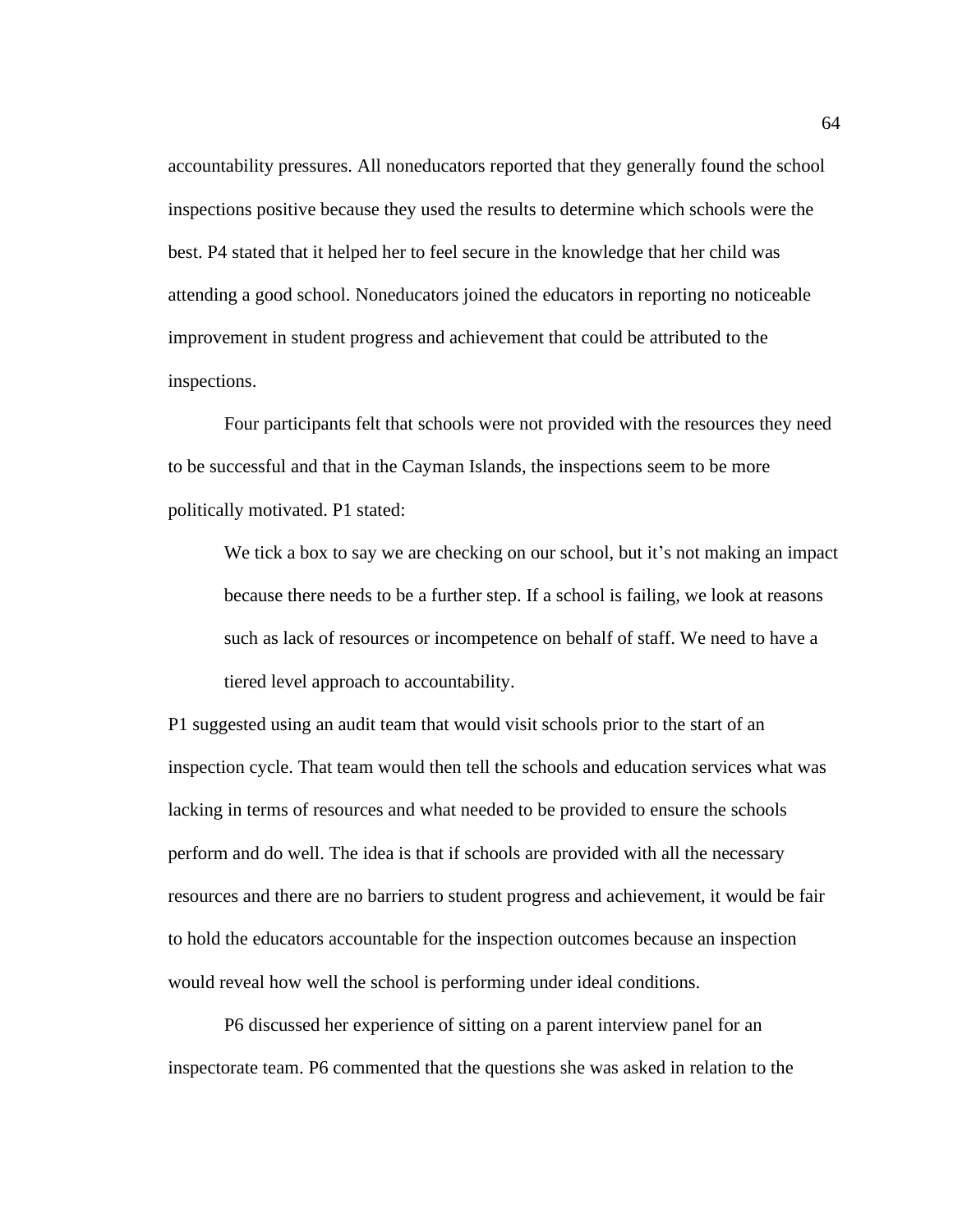school were not fair in her opinion. P6 did not know how to answer to ensure that the school was shown in a positive light. P6 felt that some questions were biased toward creating a negative perception of the school. P6 stated that "they specifically asked certain things and left out others that were very important."

P5 and P6 felt that parents should have a greater level of accountability for school inspection outcomes. P5 and P6 desired a more transparent process for the selection of parents for interviews and felt that the results of the interviews should be shared with schools in conjunction with the survey data. P4 noted that parents who pay school fees play a more active role in ensuring that schools perform well and value high levels of accountability for educators. Five participants noted that in addition to educators, government also needs to be held accountable for school improvement. P1 noted that an inspection system independent of government would be a preferred option because some of the inspection recommendations are beyond the school's control.

P3 posited that despite accountability factors, "inspections do not improve the quality of education." P3 went on to share his experience stating that school inspections are designed to provide policy decision-makers with information about the current state of education in the schools. Therefore, he believed it is the government's responsibility to implement changes suggested by school inspectors.

P5 discussed the importance of accountability and shared her view that inspections are useful for providing the Cayman Islands community with national and international comparisons of school performance. In P5's opinion, "a school that performs well will be motivated and encouraged when comparing themselves with other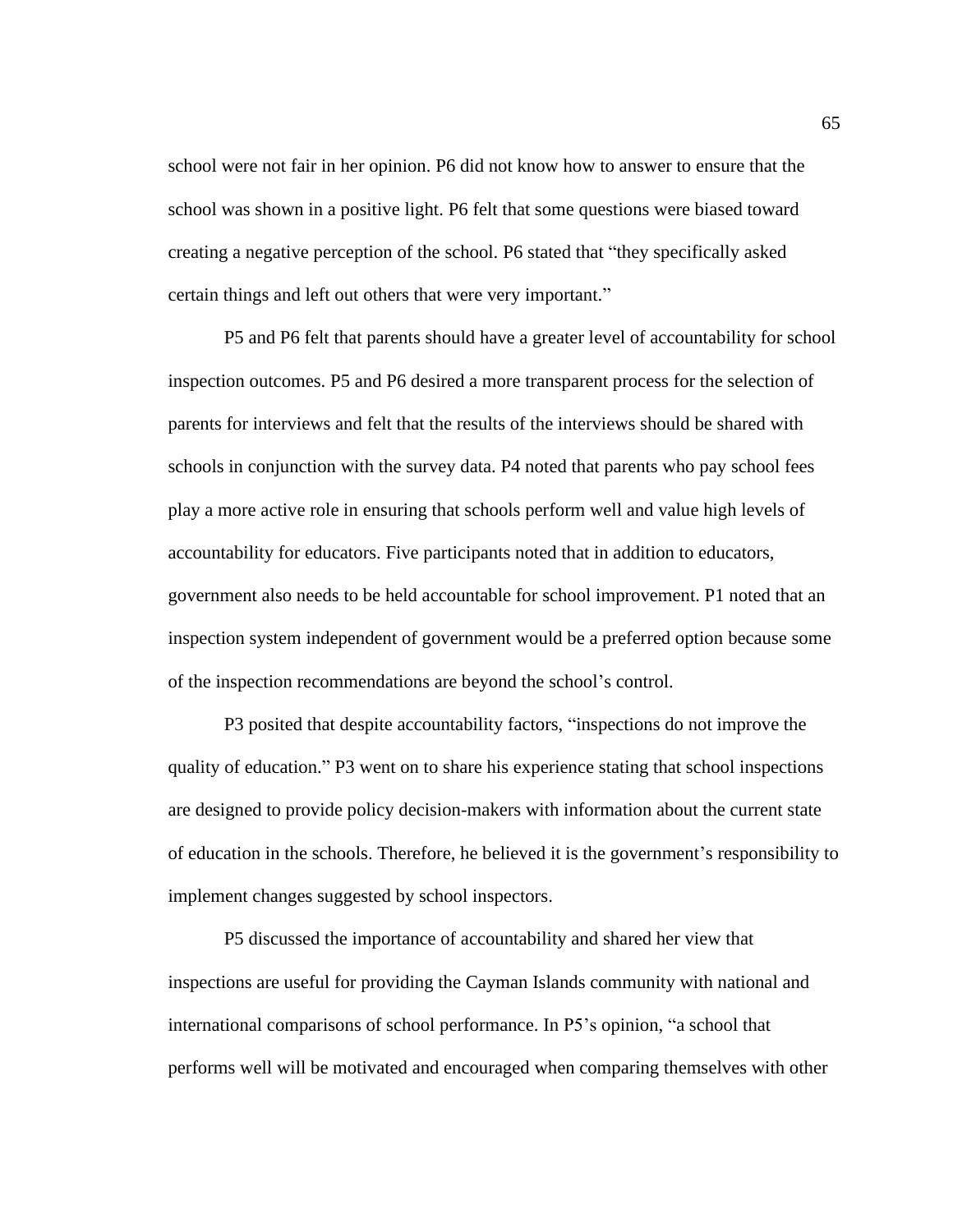schools in the Cayman Islands". P5 emphasized her view that greater accountability and competition between schools can help to bring about improvement.

#### **Theme 2: Impact of the Cayman Islands School Inspections**

#### *Student Progress and Achievement*

The consensus from all participants is that they were not convinced of a correlation between school inspections in the Cayman Islands and improved student outcomes. No participant reported experiencing an improvement in student progress and achievement because of inspections. P2 stated that one reason for this might be the fact that the improvement in student behavior after the inspection in her school, lasted for only one week. P2 commented that the inspections might show improvement for students if teachers were provided with much needed resources identified from inspection outcomes.

P1 mentioned that she was aware of students who struggled to access the curriculum because they had learning differences that had not yet been identified. She advised that an inspection judgement based on a value-added approach would be more meaningful. P3 commented that the limited access to targeted resources acted as a hinderance to student progress and achievement.

#### *Educator Experience*

P1,2 and 3 commented on the increased accountability pressures associated with ensuring they provide adequately for all students, especially those with special educational needs (SEN). P1 and P2 shared that the inadequate resources often means that the energy required to prepare for the inspections leaves them depleted and unable to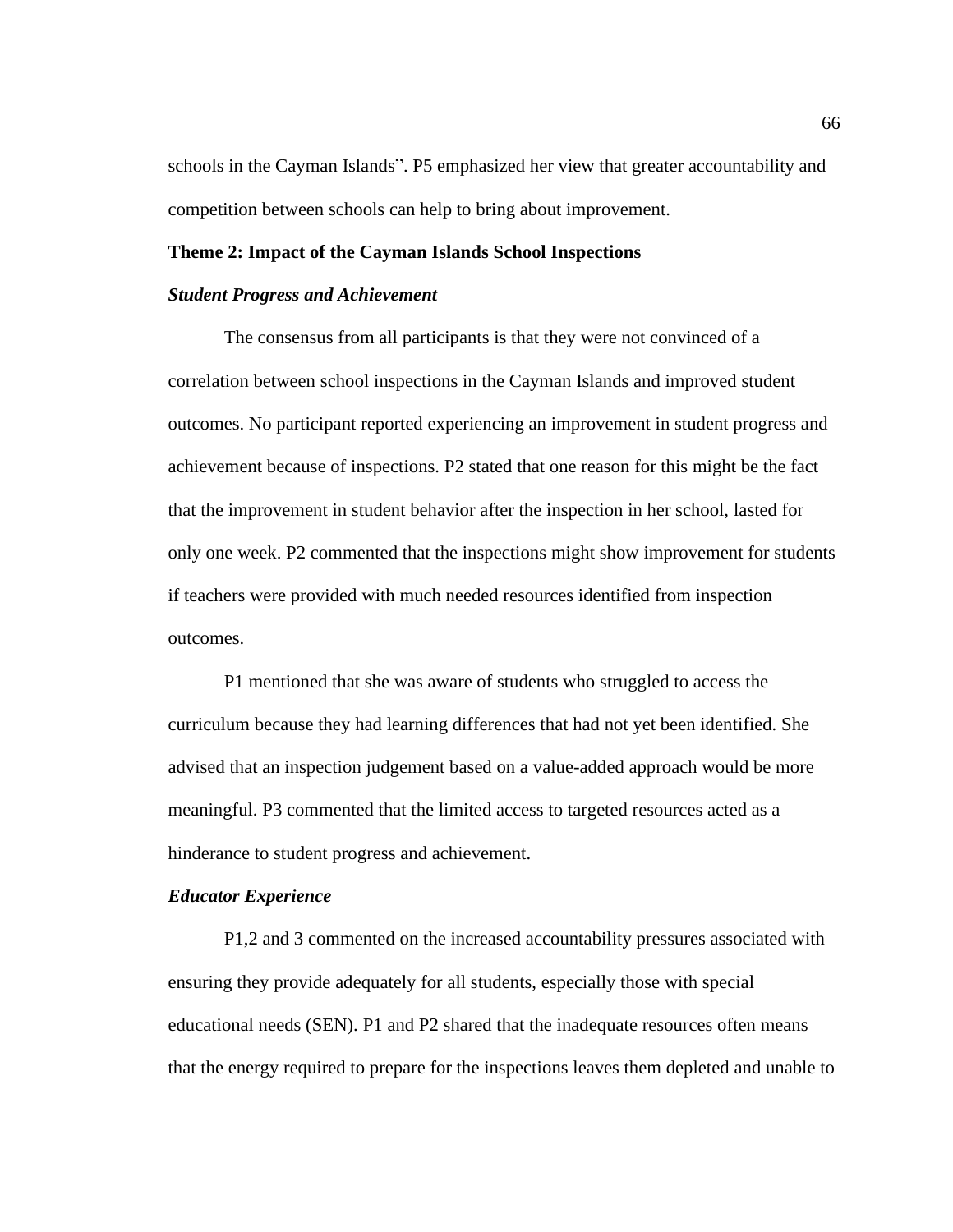meet the needs of their students. Consequently, they reported feeling less effective as teachers immediately before and after an inspection because they focused more on preparing resources to "put on a good show" than on the needs of the students. In addition, they noted that the stress caused by inspections had a "trickle down" effect to their students whose opinion of their school is framed by inspection outcomes.

P1 explained that as a Caribbean teacher, she experienced a different type of training in SEN and behavior management and when she arrived to work in the Cayman Islands, she noticed that the education system was an amalgamation of the UK, Canadian, US and Caribbean education systems. She did not think this was considered during an inspection where the expectation of inspectors is primarily from the UK perspective. She stated that "for example, when inspectors report that the method of teaching is too didactic, this was from a UK perspective. There have been proven successes of Caribbean teachers who deliver the CSEC curriculum using this style of teaching". She went on to note that the pedagogy of Caribbean trained teachers needs to be understood within the context of their training and the outcomes measured by inspectors so that their judgement can be balanced.

P2 described her experience of working in a United States school where UK-style school inspections were not required. She explained how standardized tests were used to monitor student progress and achievement. She described her experiences with school inspections in the Cayman Islands as generally "stressful and unhelpful". However, her most recent experience was described as the most positive because the inspectors were more approachable and interacted with her personally. In her own words: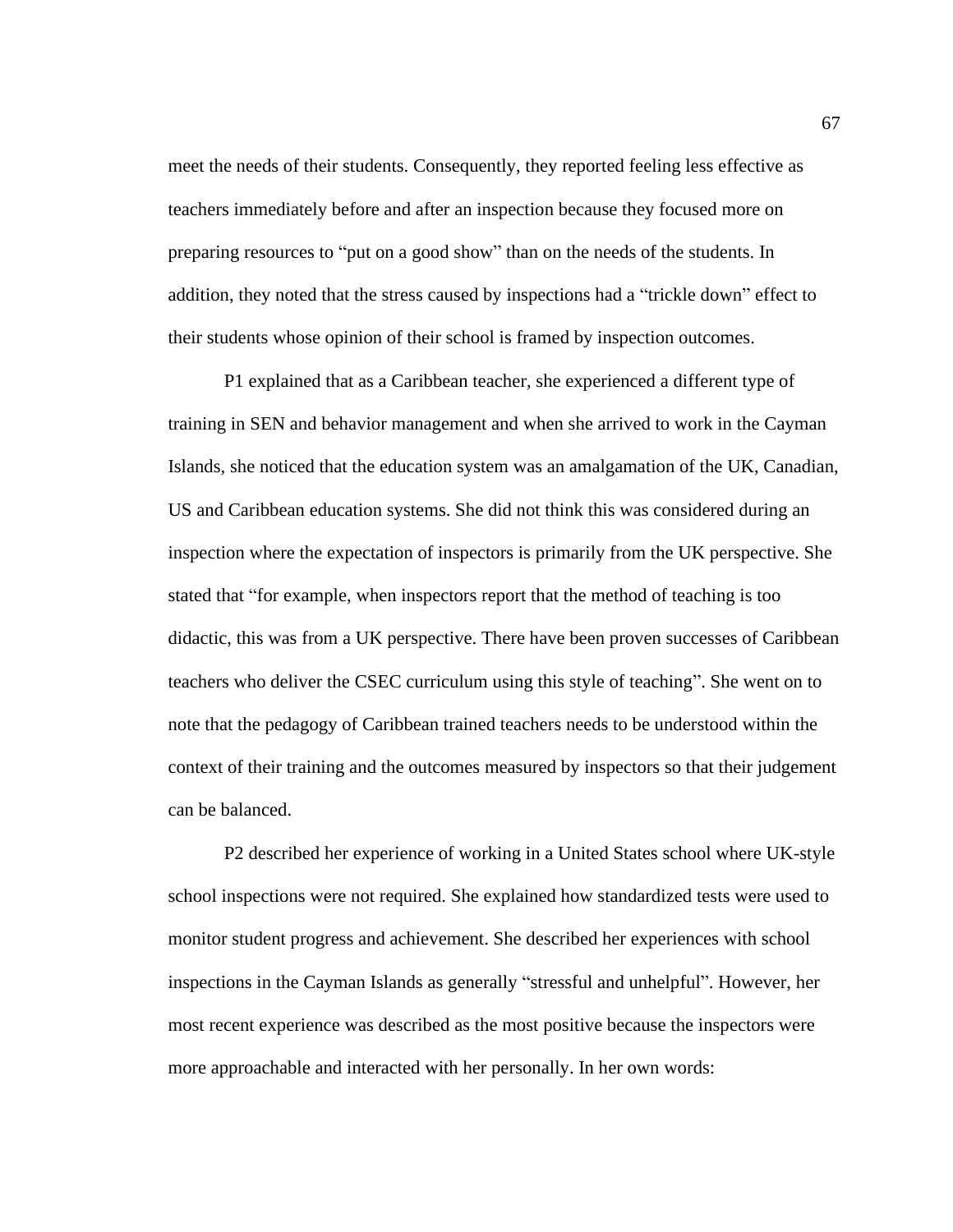It was the first time I had an inspection where the inspectors introduced themselves and said they were there to observe and not to criticize, so they wanted us to feel at ease. I have never had that kind of interaction with inspectors before. Before we were just told that inspectors would be here, and we would just have to carry on as normal having as little interaction as possible. There was an us and them feeling. This time I saw the human face of the inspectors. This might be due to the fact that they were coming out of quarantine and the fact that we are going through a pandemic, so they possibly took this into consideration when making their judgements.

P2 shared the general educator view that the amount of time, energy and paperwork that goes into preparing for a school inspection, for the school to be deemed successful can be overwhelming because there are several criteria to meet. P2 went on to describe how an inspector appeared in her classroom to observe her teaching for only twenty minutes. P2 did not feel that he could have formed a reliable judgement in that time. She described feeling disappointed, and the paperwork that took her many hours to prepare seemed to be a waste of her time as the inspector did not read them.

P3 described his experience as mostly positive but shared that the most recent has been less favorable due to variation in inspection quality and the interpretation of the framework. P3 stated that the reports generated by the inspection team do not seem to correlate with his personal experience of the schools in the Cayman Islands and corroborated the general educator view that the inspection reports were inconsistent and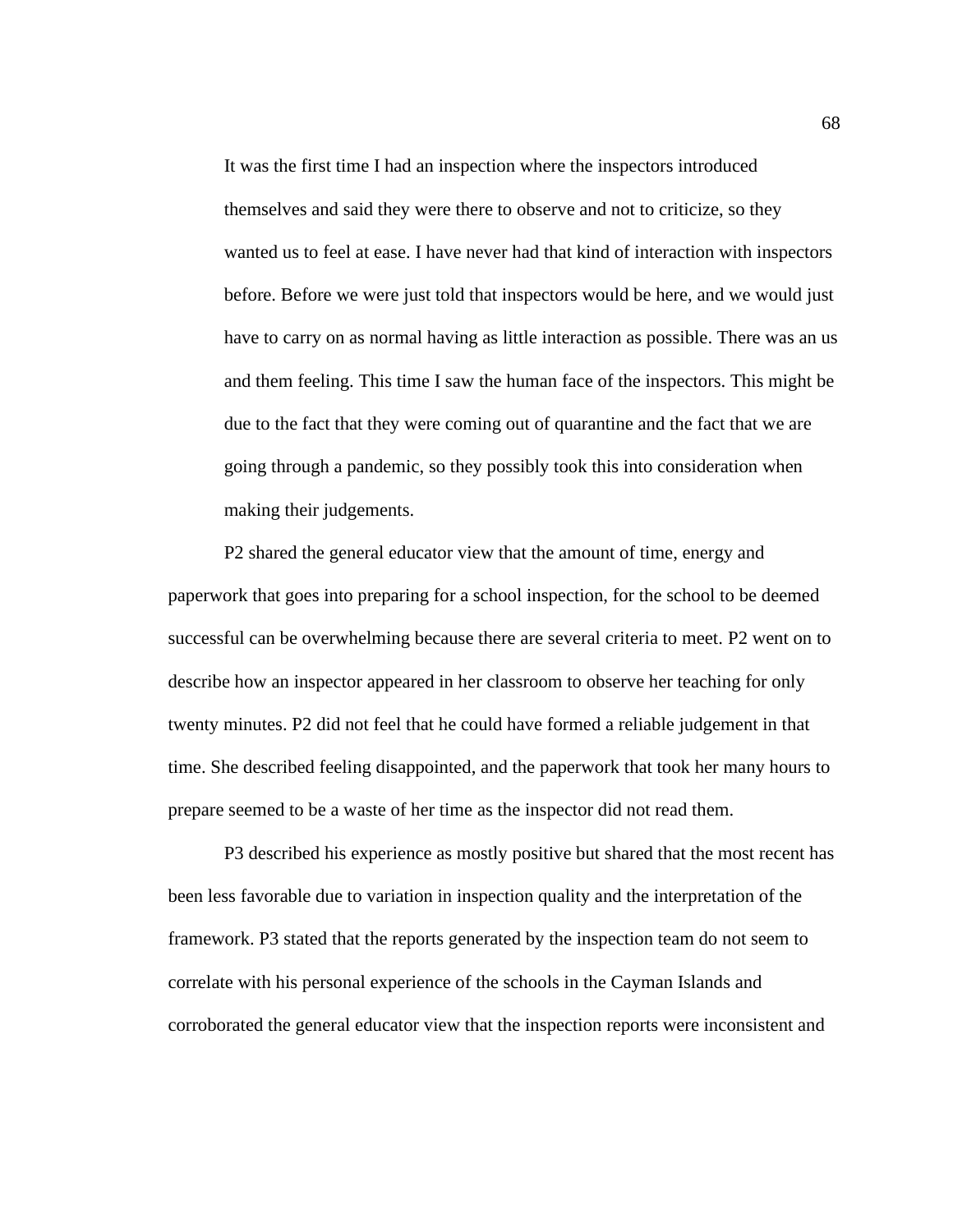somewhat unreliable. P3 surmised that discrepancies in the reports "might be due to the inspectors' lack of cultural and demographic appreciation and understanding".

## *Community Dynamics*

P4, 5 and 6 shared the view that school inspections benefited the Cayman Islands community because they believe it results in increased levels of accountability. P4 surmised that in government schools the accountability was not as significant because "there is no enforcement of the existing accountability measures". She noted that parents with children in private schools had higher expectations so were more likely to hold educators accountable for school inspection outcomes.

P4 and P5 commented on the importance of the inspection reports in helping them to choose schools for their children. They believed the inspection results gave an idea of how well a school was performing. P4 stated that in her experience, there is a strong sense of community and culture that is not reflected in the inspection reports.

All participants shared the view that school inspections have a significant impact on the Cayman Islands community. P3 suggested that "when the school fails or does not do well, there is a strong stigma attached which affects pupils that attend that school and adults and children within the school and the wider community". P3 went on to share an experience of attending a social gathering where he was approached and told "Oh, you work at that school that has a weak inspection rating" and the school becomes the topic of discussion as the community members asked questions and wanted to know more about the school and why it did not at least receive a "satisfactory" rating. P3 continued to share his experience of students' perceptions: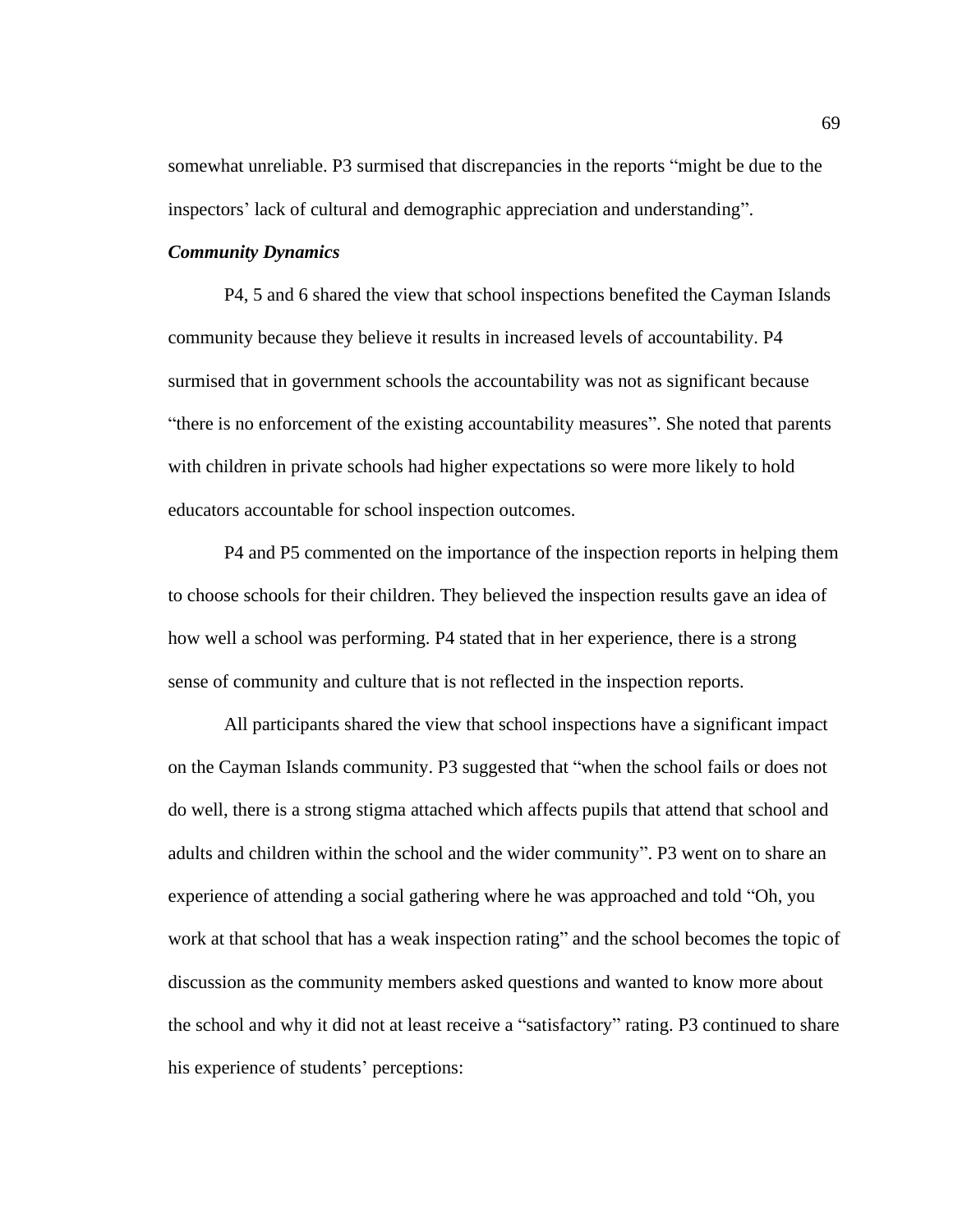I noticed that students particularly, get the feeling that they are not very good because they are in a "weak' school. They assume that the inspectors don't think it's a good school, so they feel that maybe the school really is not good. There are some people who are aware of the reality and are appreciative but the average person in the street will go on what they see in the news and on social media which can be quite variable.

P4 commented on her experience and shared the view of the educators that negative inspection reports can alter community perceptions of schools. She speculated that families from low socioeconomic communities might see a school as failing because of a negative inspection report, "but they have no choice but to send their children to that school". P4 corroborated the view shared by P3 and stated that "the community might think the school is not good and that feeds to the children who accept this as a fact and make it a reality, and their behavior and attitude deteriorates due to their perceptions".

P3 described the inspection process as hectic and stated that the final reported results did not always reflect what is happening on the ground in schools. He went on to share his opinion that the published reports sometimes show the school in a negative light in the community and do not always reflect the positive aspects of the school. P6 also shared this view on the implications of the published reports for the Cayman Islands community.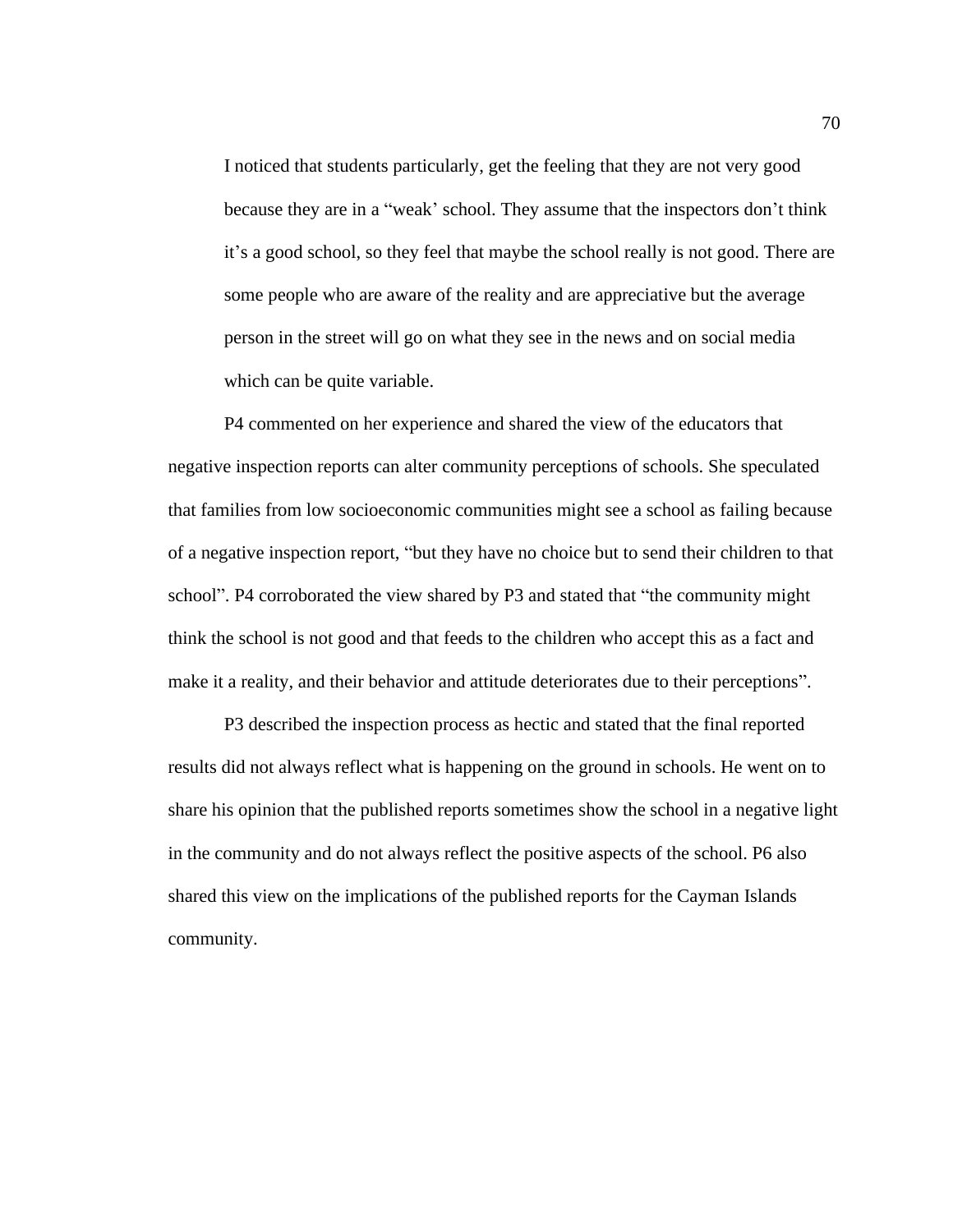#### **Theme 3: Sustainability of the Cayman Islands School Inspections**

### *Stakeholder Expectations*

The participants reported a desire for the purpose of the inspections to be made clearer to the entire community. P2, 3 and 4 commented that they were not always clear on the expectations of the inspectors and educators reported that they found that expectations differ with each inspection. P2 shared that "from a teacher's point of view, its often difficult to determine what they are looking for and what they are using as a comparison". P2 went on to add that due to sociodemographic differences, she did not consider it fair for inspectors to compare government schools with private institutions in the Cayman Islands. She remarked that:

As a simple example, I don't think you have many children in private schools coming to school hungry. That single factor can change the dynamics of how the day will go. Because a hungry child will not be a productive child. To compare that with a well-fed child in a private school who turns up at school mentally ready to learn, is unfair.

Educators believe that the socioeconomic considerations and student profiles should be an integral part of the inspection process. P1 shared her thoughts and experience making mention of the UK Ofsted school inspection system on which the OES Cayman Islands model is based:

According to the Ofsted website the idea is we are all supposed to have this common goal where we want to see schools where students are being catered for in their entirety. They should be making progress in academics and in their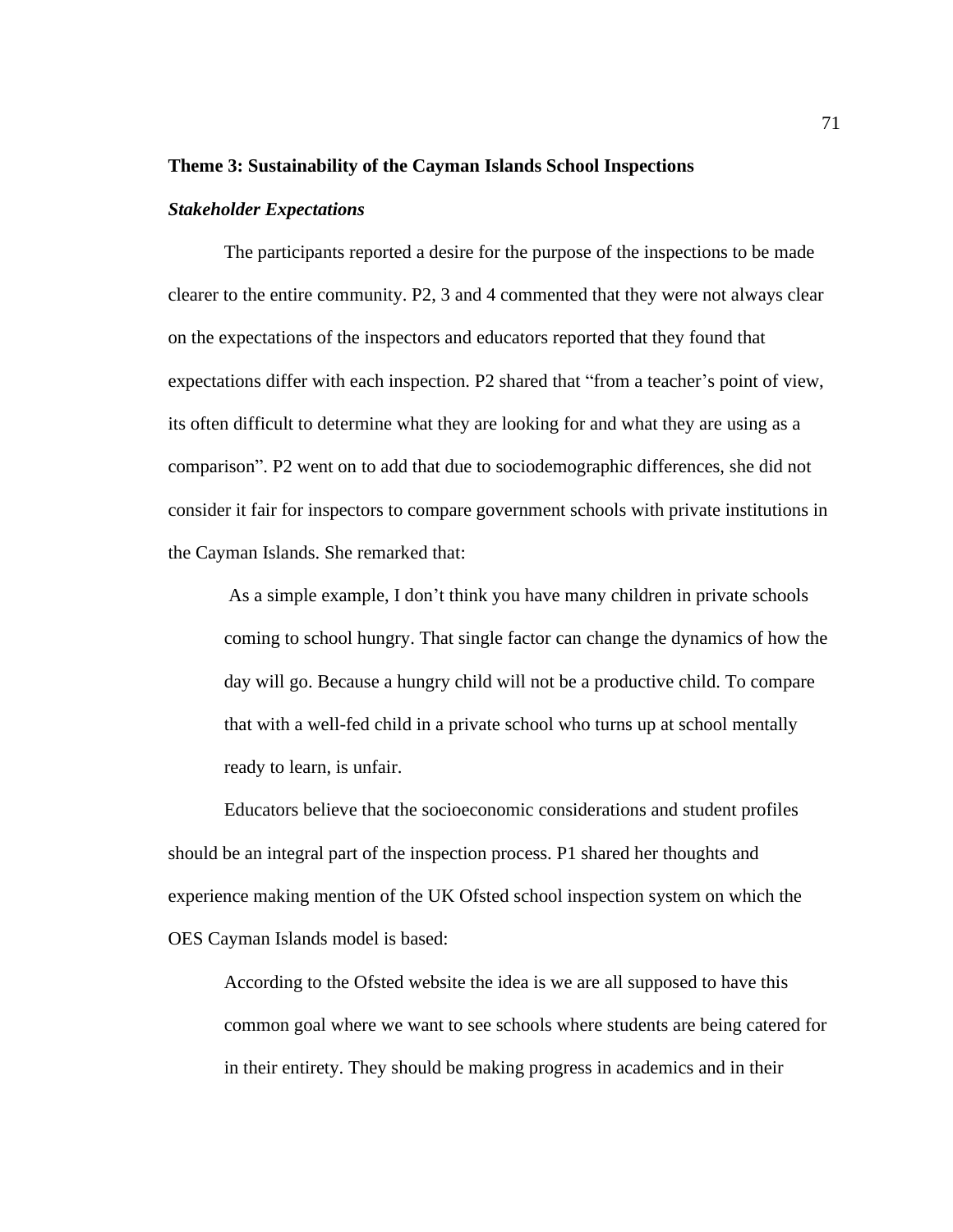personal and social development. We need to be clear on what that looks like. My expectations of what good progress looks like might not be the same as everyone else. We have to meet students where they are. Our students come from diverse backgrounds and some people do not realize that there is a great socioeconomic divide in Cayman and some families have to choose between Wi-Fi and feeding their families.

P1 went on to explain that having inspectors with greater awareness of the demographic would mean they are cognizant of the fact that "some students are not failing because of the school or teaching or anything else, sometimes it's because their basic needs are not being met". P1 shared her experience of her most recent inspection where she felt surprised that the inspectors rating did not seem to correlate with the progress made by her students over the short time frame between inspections. Her views correlated with the other educators interviewed who noted that they expected the OES standards to be less subjective, and that there should be a greater emphasis on value added.

#### *Inspections in the Future*

Stakeholders shared a desire for greater involvement in the Cayman Islands school inspection process. Educators expressed a desire for more opportunities to interact with inspectors and all stakeholders expressed the desire to receive personalized guidance from the inspection team. They also wanted the opportunity to provide their personal view on how the school is performing so that inspectors could take this into consideration. P6 noted that as a parent, she would like details on the role she needs to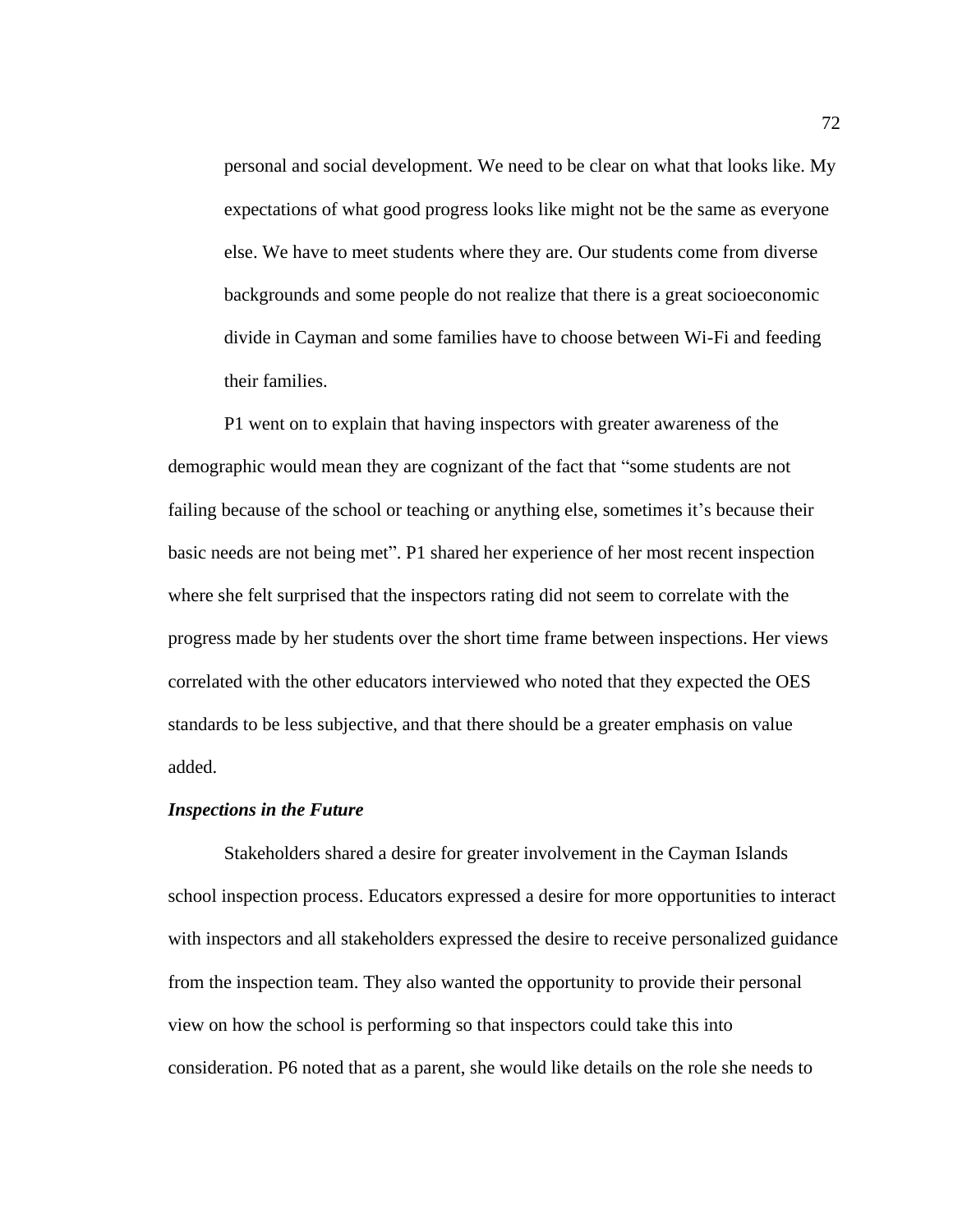play in school improvement. Five of the six stakeholders interviewed shared the view that developing an OES inspection team comprising of trained local individuals would be more beneficial.

P3 felt that having a local inspection team would help to ensure "consistency in interpreting the OES standards". He commented that he found the interpretation to be subjective and changed with each imported inspection team. He further reinforced the importance of culture in school inspections:

Ever since I became a teacher, I felt that culture plays a big role in education. If you don't understand the culture of what you are inspecting/analyzing, you are going to get a lot of things that are off based on your perceptions.

Educators shared the belief that the OES standards would benefit from greater local input. P4 stated that "input from persons here could help tweaked the standards to make them more relevant and appropriate for use locally and ensure they are culturally relevant. We have experts here who could give their opinion".

Educators agreed that altering the inspection system would require training for the inspectorate team but also for school leaders and staff regarding expectations. They encouraged the establishment of a "balanced" team of inspectors with "culturally relevant expertise" that can guide and influence the decisions being made based on the Cayman Islands context. P2 suggested that the inspection team could contain a majority from the Caribbean and that training should be provided for school leaders to meet the OES standards.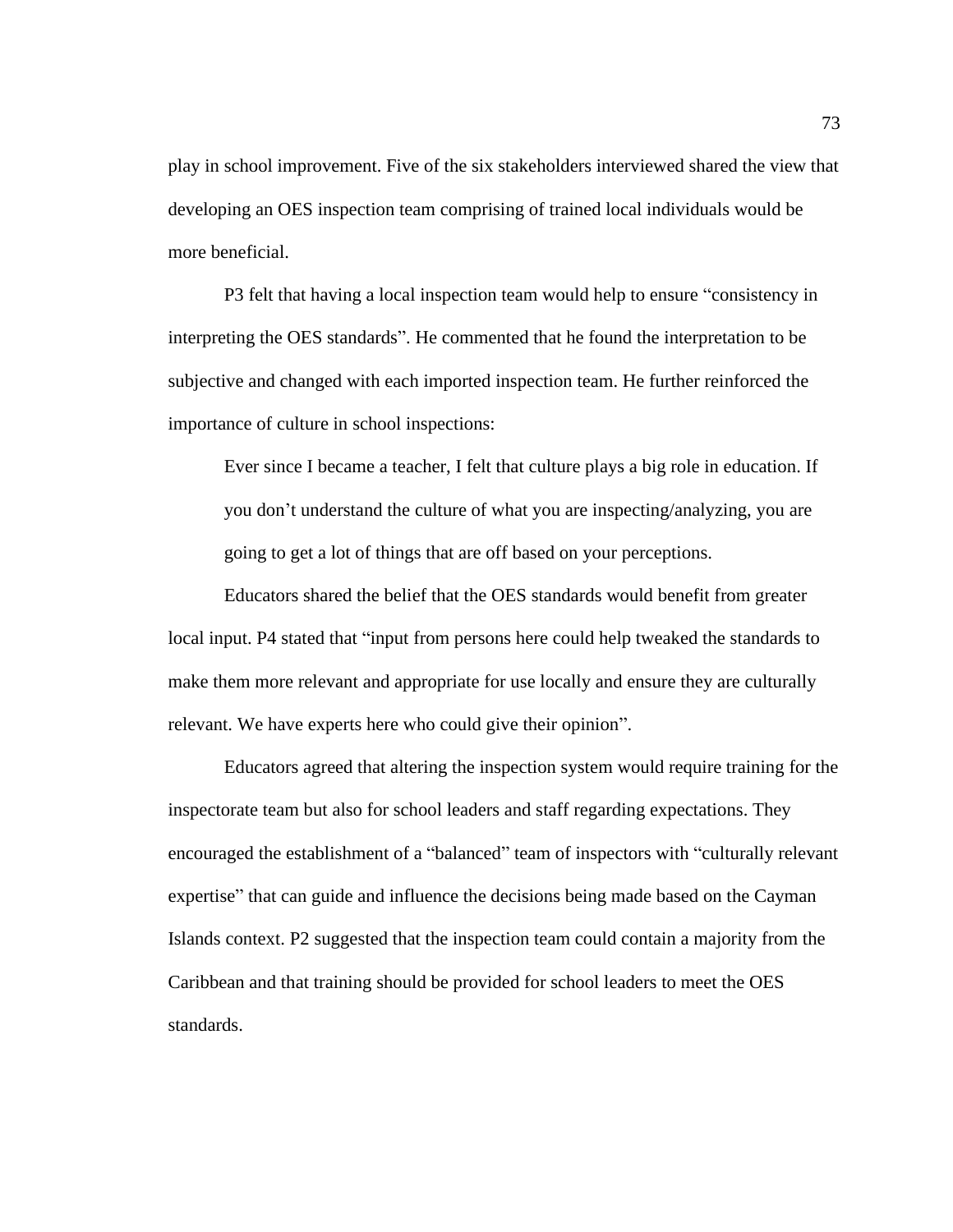P1 suggested that only local educators should be recruited and trained to form an inspection team that would provide the regular monitoring for schools over a long period. She noted that "on the UK Ofsted website, they have plans for inspectors to go into schools and be helpful [while] creating a non-confrontational experience". P1 felt that this approach would be ideal to achieve progress in local schools and reinforced that local inspectors understand the culture and would have a more realistic frame of reference, thus creating a more appropriate inspection experience.

P2 also agreed with the concept of additional training for educators so that school improvement would be a continual process. She stated that "inspections should not just be about sporadic monitoring and writing a report". P2 recommended that the Ministry of Education direct resources and put support in place to achieve specific education goals. She went on to agree with other stakeholders and stated that "there should be more clarity in inspection outcomes to show the powers and responsibilities of parents so that parents know how they can partner with schools for better results."

P4 advised that school inspections needed to be more consistent in their execution. She believed that a local inspection team would better understand the culture of the local education system. P3 commented that a local inspectorate would understand the concept of value added, in the local context, thus making the process more robust and clearer for all stakeholders. P1 suggested that instead of inspections, all schools should have predetermined standards that are internally monitored and that the Office of Education Standards (OES) should work more closely with schools and perform regular walkthroughs.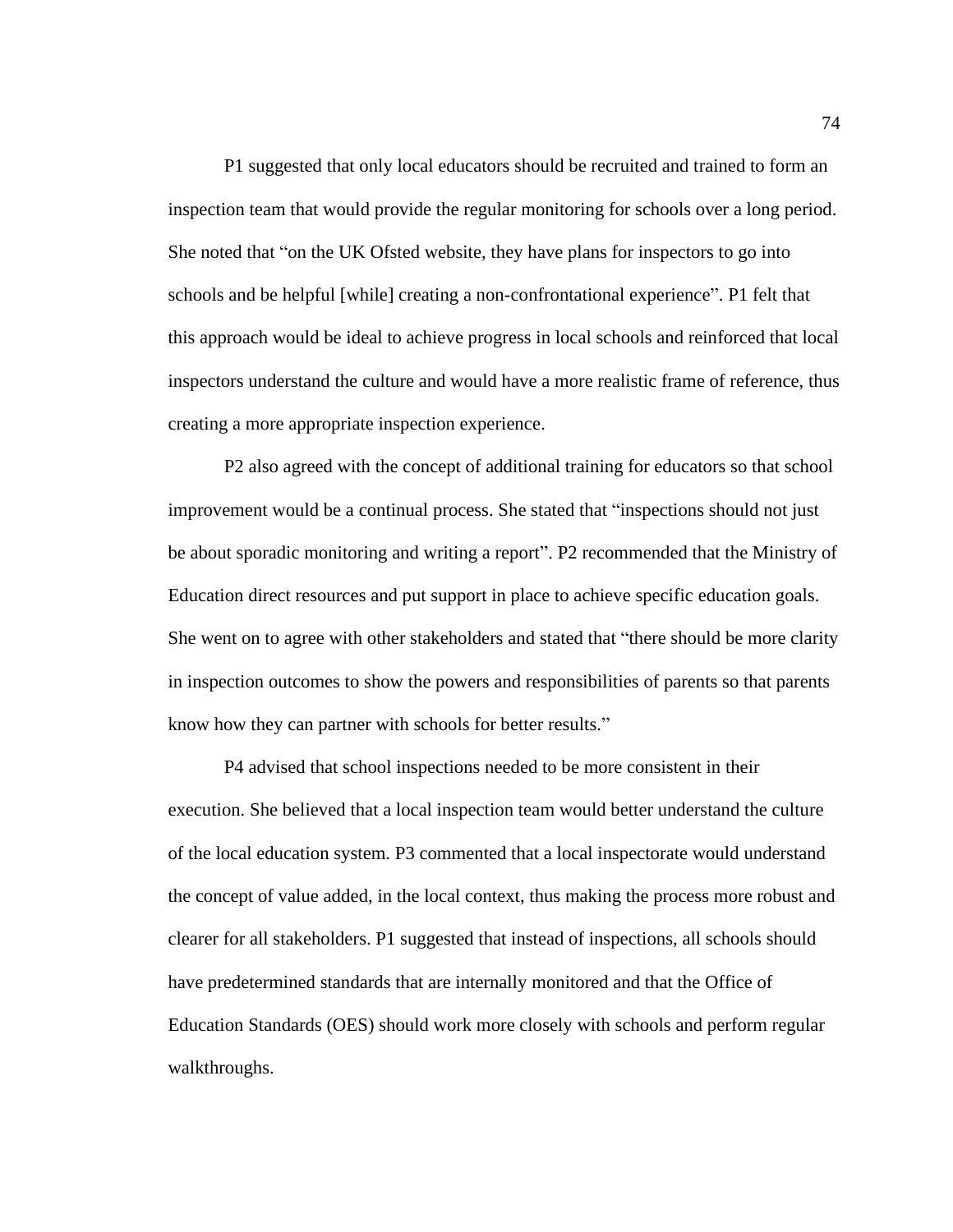Four of the six participants commented that the inspection report was too wordy, and the noneducators added that the inspectors need to use a simple template that is easy to understand and can be used to quickly compare schools in the Cayman Islands. P3 reported that he did not find the inspection report accessible and as an educator, was still unsure of what he needed to do to improve, post-inspection. P3 stated that in the future, he would appreciate direct feedback from the inspectors with specific guidelines on how he could improve his teaching. Figure 2 shows a summary of the views of educators and other community members indicating opinions that were discrete and those that were common to both sets of stakeholders.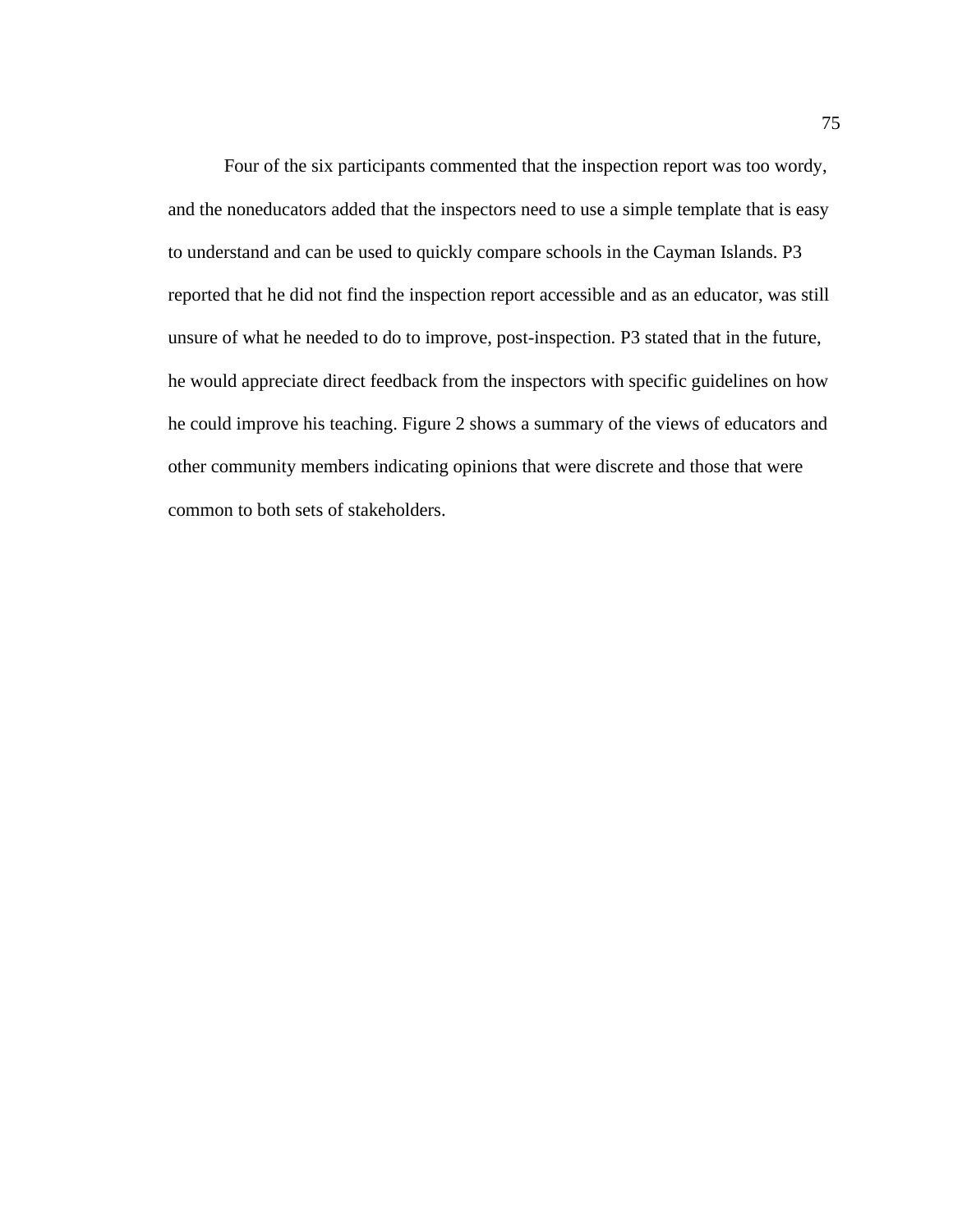## **Figure 2**

*Summary of Stakeholder Views and Experiences on the Cayman Islands School Inspection System Based on the Interview Questions*



## **Summary**

Educators generally have a negative perception on the efficacy of school inspection in the Cayman Islands. They perceived the process to be stressful and inconsistent and felt that it did not lead to improved student progress and achievement. They do not feel that the process is demographically and culturally relevant and think the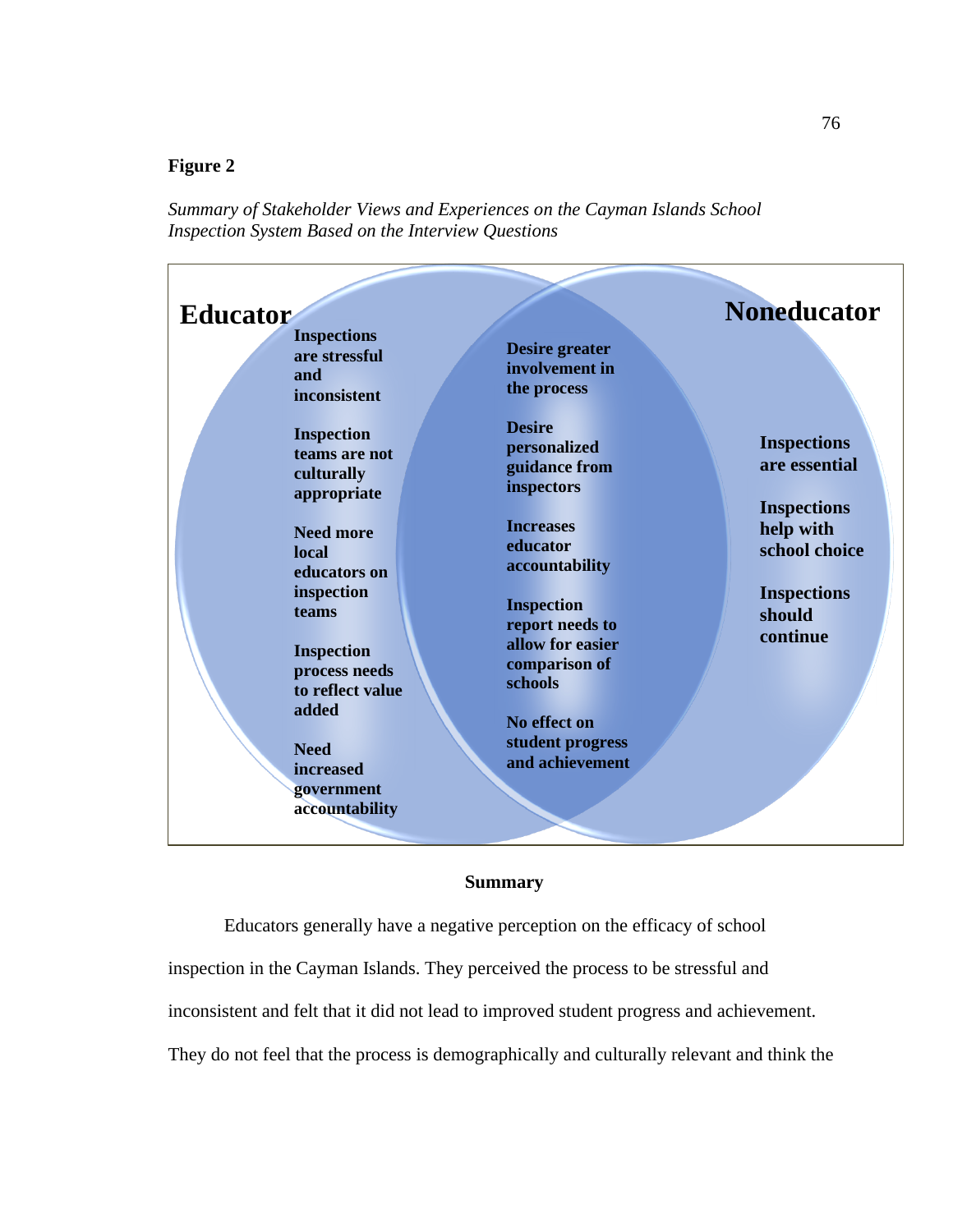system should be reviewed to include the input of local educators. The data revealed that educators felt a greater involvement from the local government was needed to ensure resources and facilities are adequate prior to the onset of inspections. Noneducators felt that the Cayman Islands school inspections are essential and were useful for assisting when choosing schools. However, they did not feel the inspections led to improved outcomes for students or that it was culturally appropriate. Both sets of stakeholders reported a desire to be more actively involved in the process and to receive direct guidance from inspectors on how they could contribute to school improvement. In chapter 5, the interpretation of the results will be presented with associated implications for positive social change and recommendations for further research.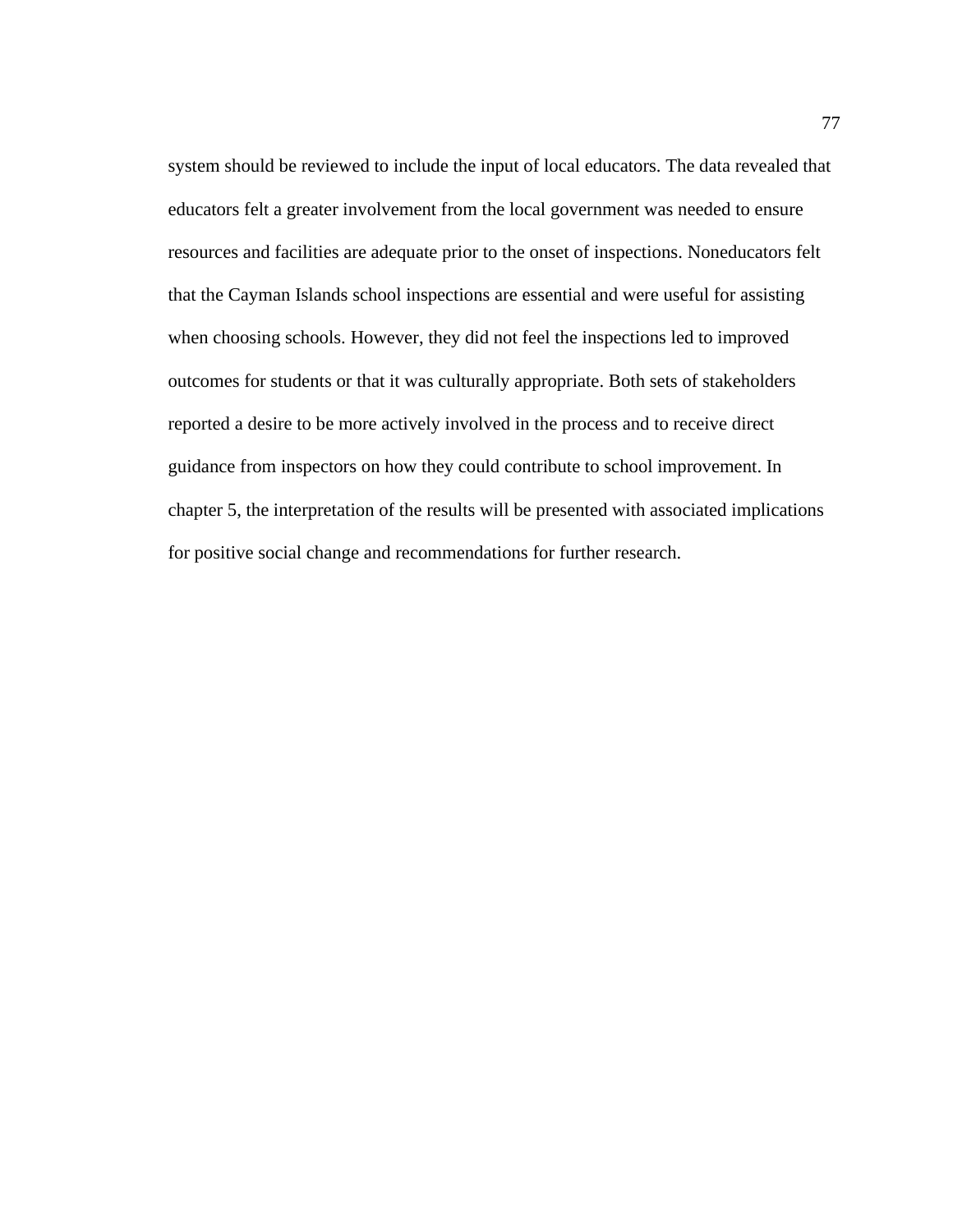Chapter 5: Discussions, Conclusions, and Recommendations

The purpose of this qualitative study was to determine how the Cayman Islands school inspection system is perceived by key stakeholders in the community. The study was conducted to assess the efficacy of the framework developed for use when inspecting schools in the jurisdiction by gathering data on the views of stakeholders. The data from interviews were evaluated to ascertain the participants' experiences of school inspections in the Cayman Islands as an indicator of the appropriateness of its use in local schools.

The key findings of this study revealed that educators in the Cayman Islands perceive school inspections as culturally insensitive, stressful, and inconsistent. Educators felt that the inspection process needed to be reviewed with greater accountability placed on the local government ministry and department responsible for education. Noneducators felt that school inspections in the Cayman Islands are essential and important for assisting parents to choose the best school for their children. Both sets of stakeholders felt that school inspections increased the level of accountability for educators but did not feel they led to improved student progress and achievement. All stakeholders felt they would benefit from greater involvement in the inspection process and personalized guidance from inspectors.

This chapter provides the interpretation and analysis of the research findings in the context of the conceptual framework and the peer-reviewed literature described in Chapter 2. The limitations as outlined in Chapter 1 are reiterated, and recommendations for further research based on the strength and limitations of this study are provided. Prior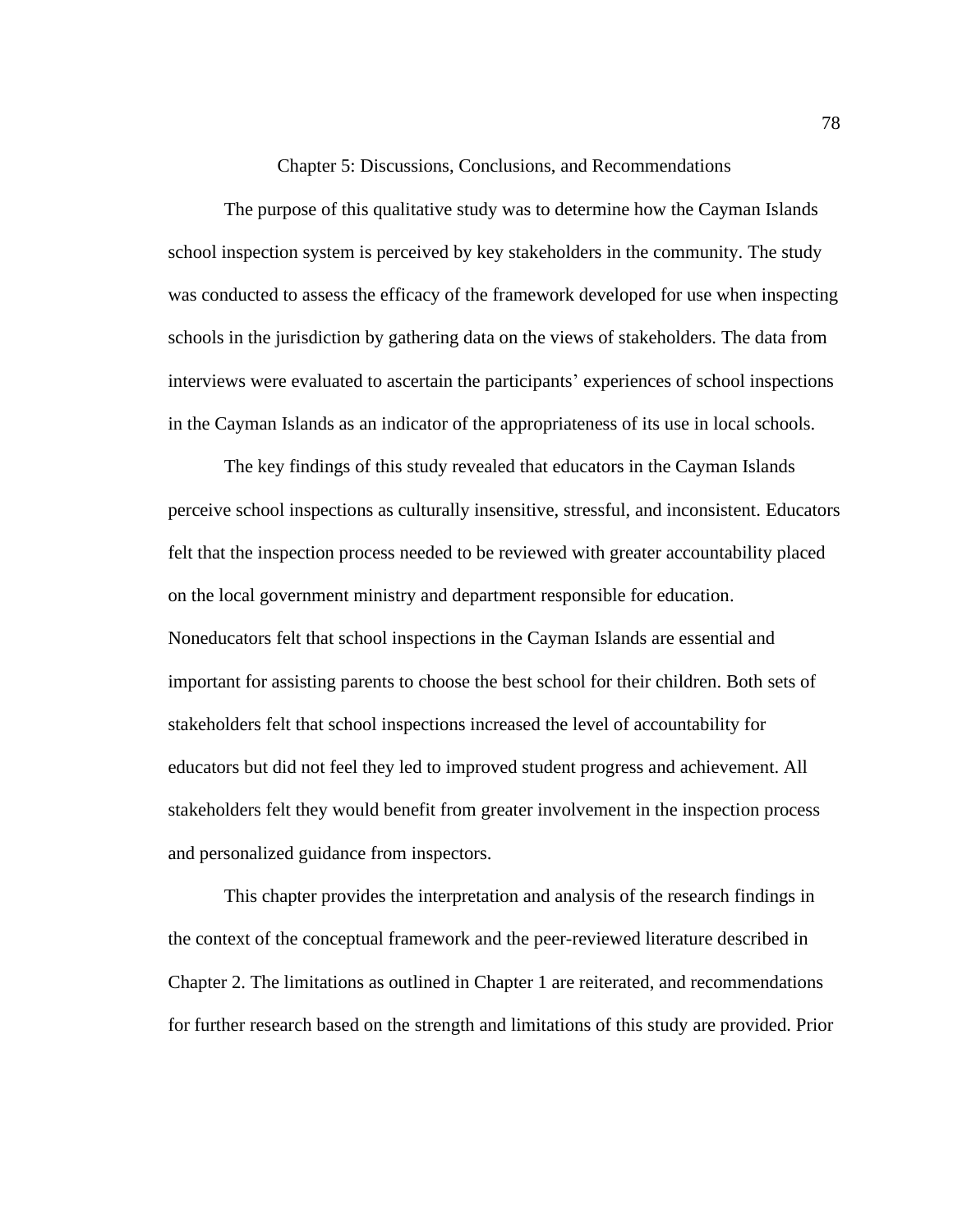to concluding the study, I discuss implications for positive social change related to the efficacy of school inspections.

## **Interpretation of the Findings**

#### **Stakeholder Experience**

The findings of this study indicated that educators often feel stressed and overwhelmed by school inspections in the Cayman Islands. This was consistent with findings from other jurisdictions. Jones et al. (2017) found that the unintended consequences of school inspections were largely linked to the demands associated with educator responsibility and accountability for inspection outcomes. The participants in the current study revealed that they were overwhelmed by the heightened expectations and accountability and felt excluded from the processes and decisions governing the school inspections. This may have resulted in the negative perceptions reported. Hofer et al. (2020) noted that positive educator perceptions make the inspection process more effective, and Schweinberger et al. (2017) reported that educator support is essential for effective school inspections that aid school improvement.

Both stakeholder groups in the current study acknowledged the increased accountability for educators aligned with school inspections. Educators reported feeling that the inspection processes were unpredictable and that the OES framework was not consistently interpreted and applied. Educators also felt that the inspections were political and something they had to endure rather than embrace. This aligned with the findings of Röbken et al. (2019) who reported on the unwillingness of educators to engage with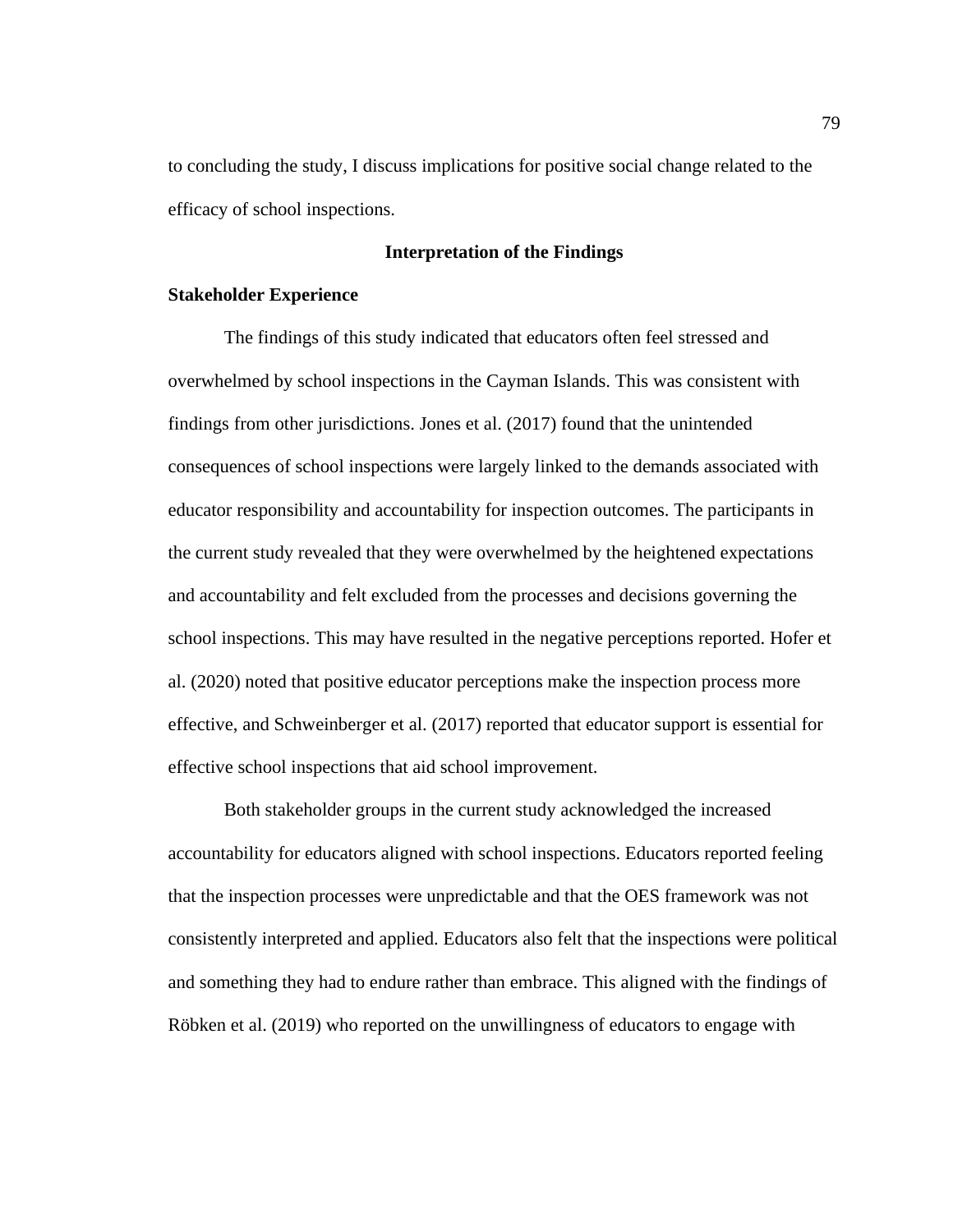inspection processes they deemed to be merely a formality. This perception leads to a lack of confidence in the inspection process (Severs, 2019).

Cayman Island educators also commented on the impact of inadequate resourcing. Educators revealed that a lack of resources in some schools creates bias and affects student progress and achievement, thereby leading to unreliable school inspection outcomes. This is exacerbated by the labelling of schools as "failing" in a small island community where educators are often judged based on the inspection outcomes for their school. Data from the current study revealed that this can have a detrimental effect on educator morale. Severs (2019) reported that accountability pressures placed on educators were deepened by a lack of funding that resulted in inadequate resources in schools and led to increased stress for educators.

Noneducators felt strongly that the school inspections in the Cayman Islands are useful and should continue. Şahin (2017) reinforced the importance of school inspections to determine the comparative quality of schools and education systems while highlighting areas for improvement. Educators in the current study reported a desire to have greater input in the school inspection process. This view was corroborated by Sahlén et al. (2020) who revealed that educator perceptions on school inspections could be improved by allowing them to join inspection teams. The ability to participate as inspection team members instilled a sense of ownership of the process and reduced stress and accountability pressures (Sahlén et al., 2020).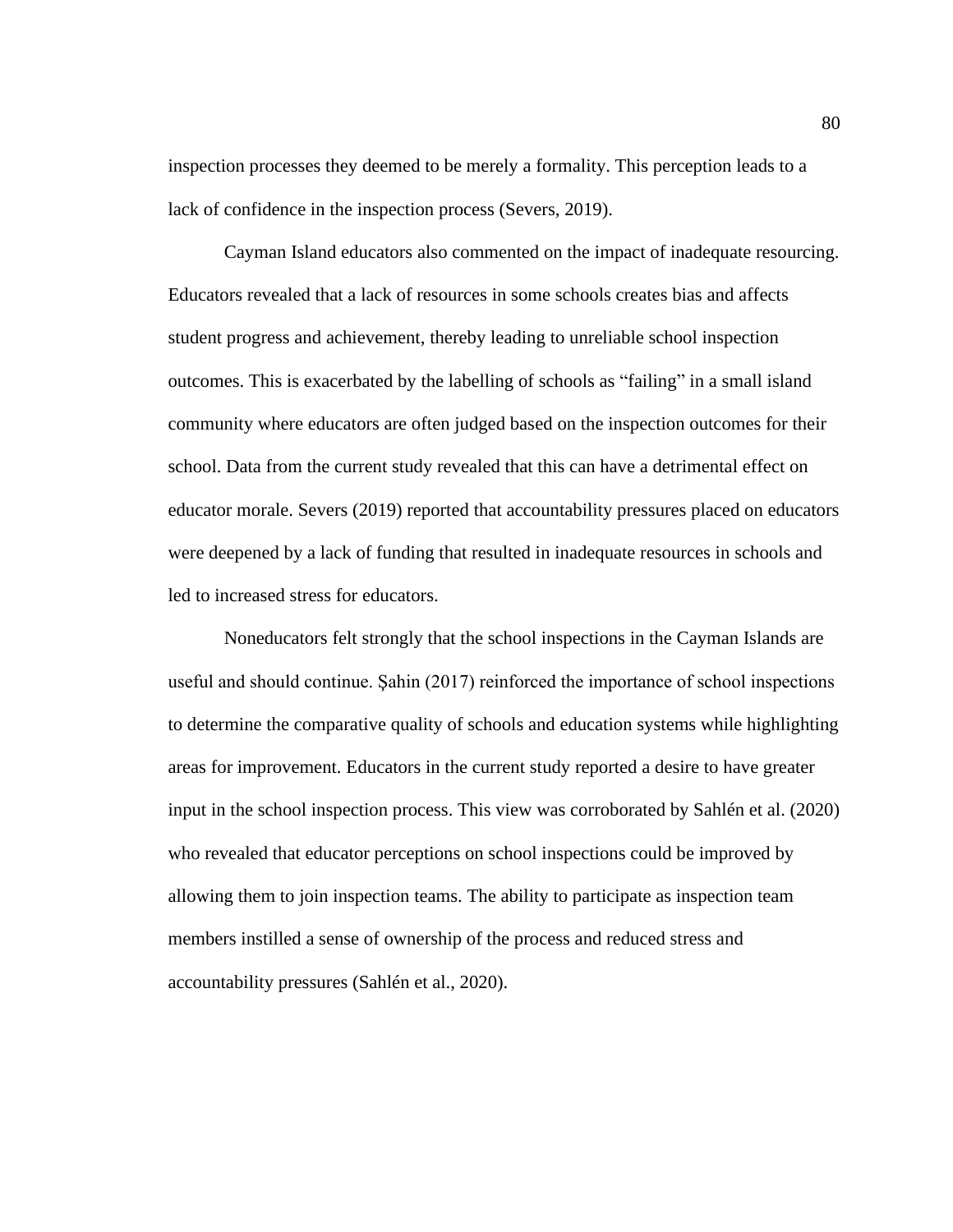## **Demographic Relevance**

Educators perceived that the inspection teams were not culturally appropriate, and educators felt that there should be greater representation from the local population. Choosing to base an inspection system on one founded in a different jurisdiction is not unique. Ehren et al. (2017) reported that many inspection frameworks are adapted from models used in other countries. However, most studies of the efficacy of inspection frameworks have been focused on large, developed countries with well-established systems.

Cayman Island educators' perception that school inspectors do not have an adequate understanding of the demographic is based on the short time inspectors spend on the islands. The fact that school inspectors are imported from other countries, provided with the local OES framework, and sent into schools to inspect has lessened educator confidence in their ability to contextualize their findings. Courtney (2016) reported on the disparities caused by diversity in the socioeconomic status of schools and noted their potential for affecting how educators perceive inspection processes and outcomes. Educators must feel that the system is fair and unbiased and that there is equity in the potential for post inspection development. An amalgamation of local cultural practices and expectations must be considered to achieve success when adopting practices from other regions (Forestier et al., 2016).

The current study revealed that the perceived lack of cultural and demographic awareness of inspectors also affected how they judged the curriculum delivery. Using UK inspectors to judge the delivery of a Caribbean curriculum was perceived as problematic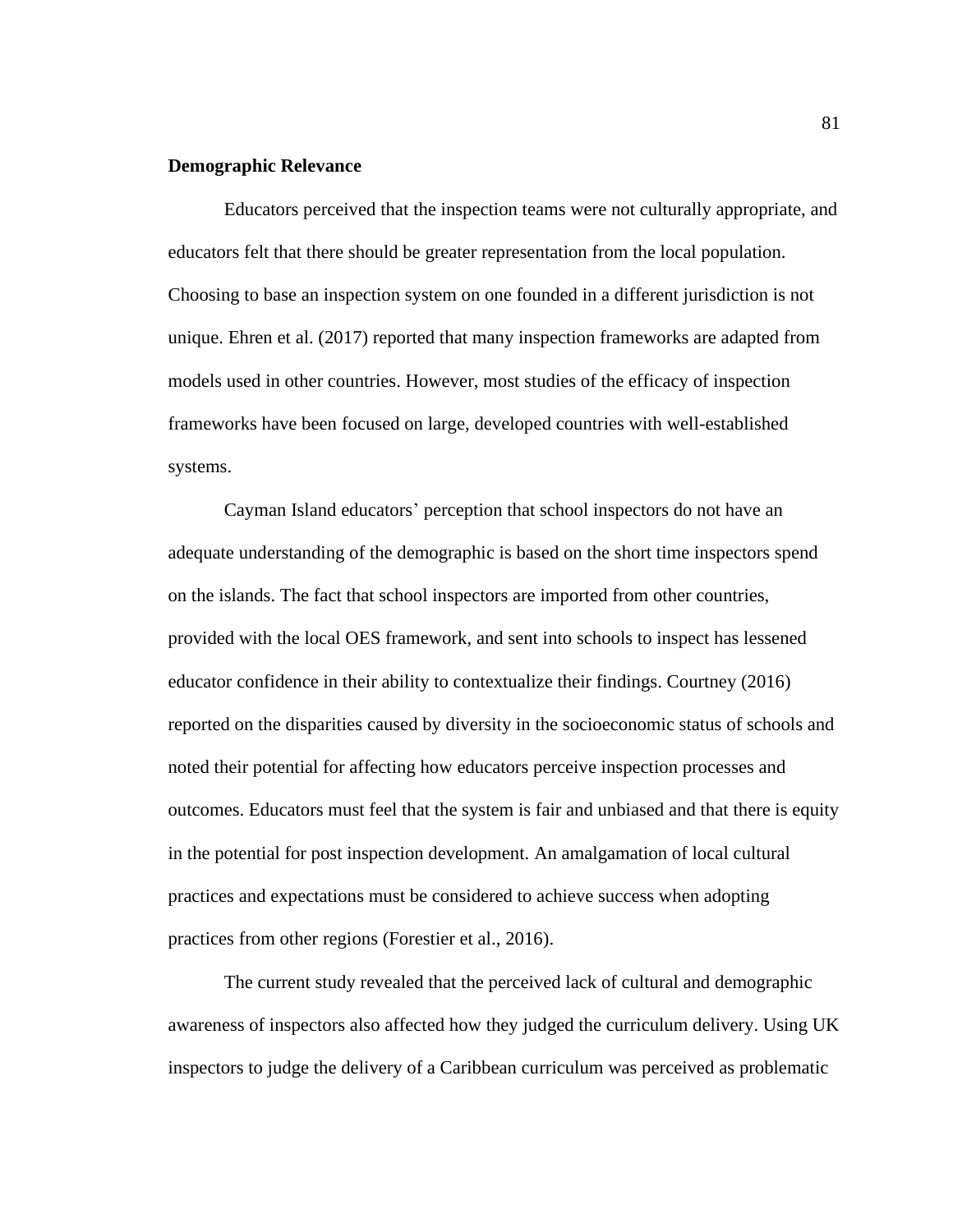by educators in this study. In the Cayman Islands, school inspections have led to reforms in curriculum delivery that educators perceived to be unnecessary. Jones et al. (2017) chronicled curriculum reform as a significant factor for amplified pressure among educators.

The increased accountability reported by stakeholders was seen as positive by noneducators. Educators believed there should be increased government accountability for school inspection outcomes. In addition to inconsistencies in interpretation of the inspection framework, educators reported disparities in accountability between schools and felt that the local education ministry needed to play a greater role in ensuring consistency and equity of resources. Differences in governance and accountability have been shown to cause inconsistencies and have a detrimental effect on school inspection and student outcomes (Ehren et al., 2017).

#### **Impact on Student Progress and Achievement**

Stakeholders did not believe there was an improvement in student progress and achievement resulting from the Cayman Islands school inspections. This perception was corroborated by Ehren and Shackleton (2016) who reported the limited impact on school improvement and student achievement resulting from school inspections. However, some evidence suggested that success can be achieved when teachers and inspectors work together with a focus on specific student outcomes (Hopkins et al., 2016).

Educators in the current study reported that having greater government and stakeholder involvement could result in more meaningful inspections. Both sets of stakeholders reported the desire for greater direct involvement and personalized guidance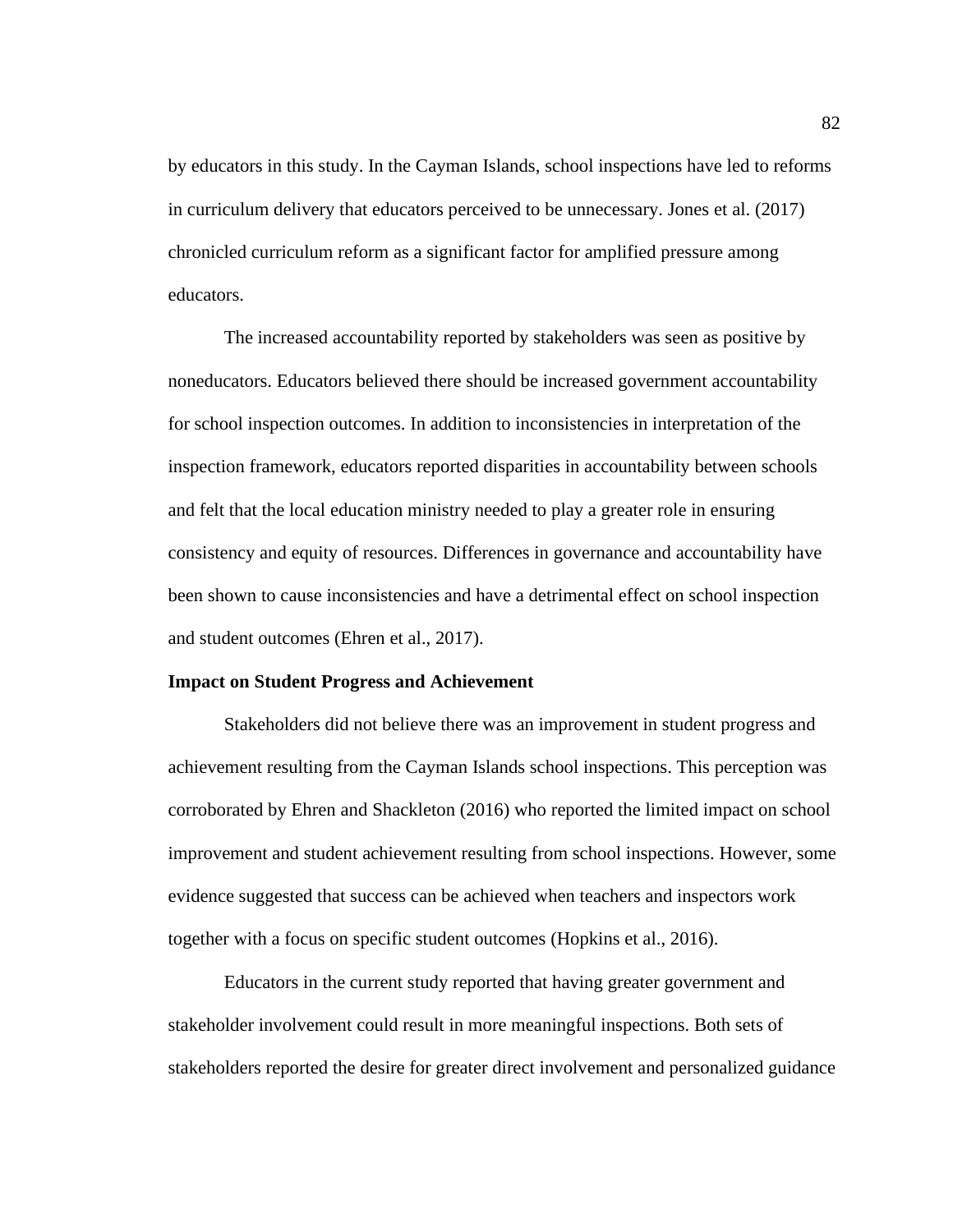from inspectors. This notion was corroborated by Mampane (2020) who noted that school inspections have a greater chance of success and can offer substantial growth and development for students when they are carefully regulated and there is greater government and stakeholder support and involvement.

The conceptual model created by Ehren et al. (2013) provided a foundation for understanding assumptions about the impact of school inspections on school improvement in the current study. In the Cayman Islands context, the assumption of school inspections resulting in improved schools was not reflected in the perceptions shared by the Cayman Islands community members. Additionally, the cognitive and emotional responses of educators gave a clear indication of their dissatisfaction with the school inspection process as described in the investigative model created by Quintelier et al. (2019). The fact that educators described feeling stressed by the process and perceived it to be inconsistent indicated a level of detachment that demonstrated a lack of commitment to the inspection process. Houseman (2018) described this phenomenon as leading to a feeling of helplessness with educators believing that they have no control over inspection outcomes.

#### **Limitations of the Study**

The limitations of this study outlined in Chapter 1 included the small participant pool selected for interview. To alleviate this limitation, I focused on depth of questioning to obtain reliable data. Second, the lack of research specific to the Cayman Islands school inspection system meant that the research gap was based on literature that was not culturally applicable. The exclusion of students' and inspectors' perceptions from this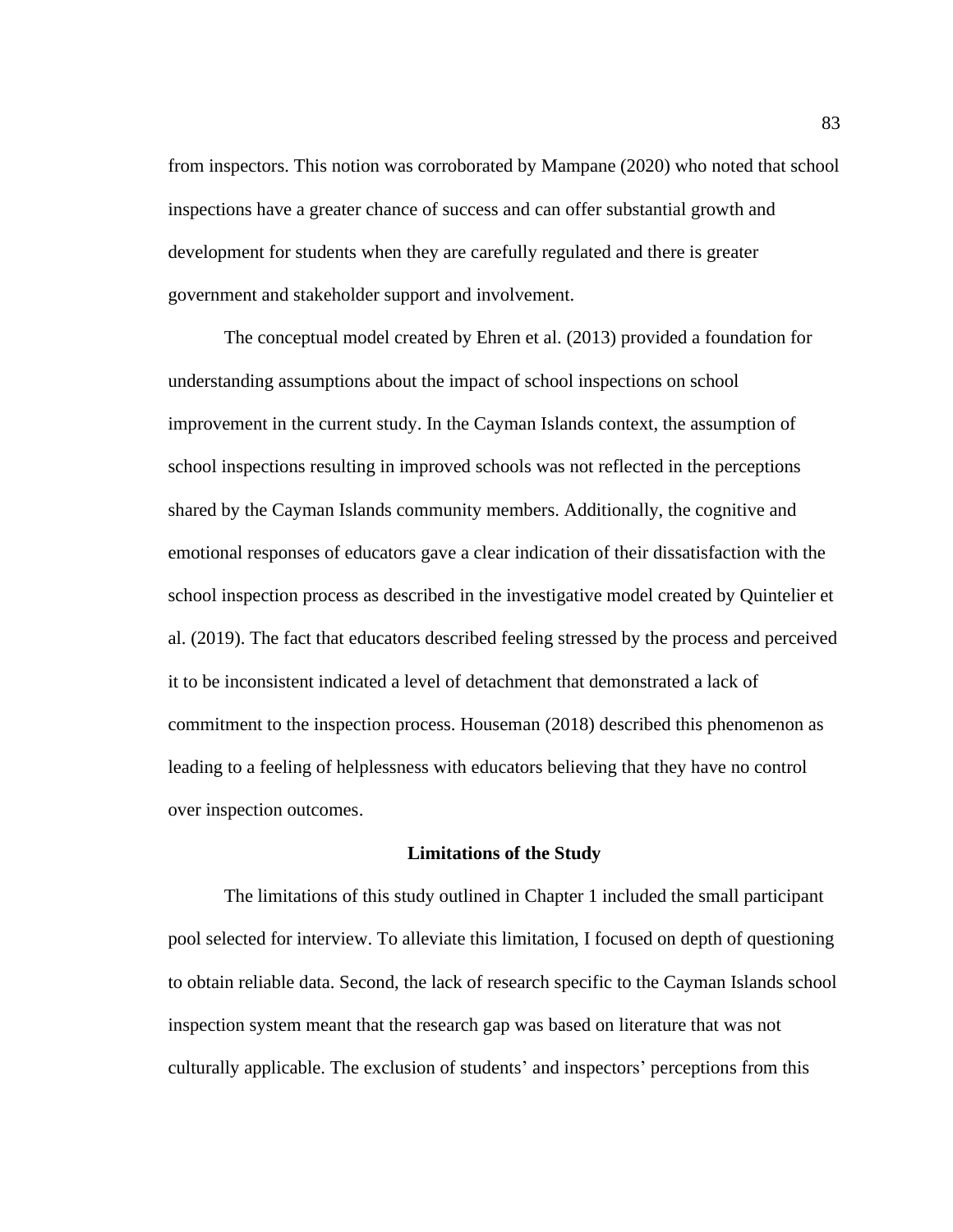research created another limitation because their views would have been helpful in obtaining additional categories of stakeholder viewpoints for this research. Crossreferencing the views of several individuals from two different stakeholder groups within the same community using identical interview questions provided a form of environmental triangulation (see Stahl & King, 2020).

The credibility of this study was ensured as described in Chapter 1, and participants were given the opportunity to confirm that their answers to the interview questions accurately reflected their views and experiences. To promote transferability, I used thick descriptions to contextualize the Cayman Islands experience that can be used in further studies to compare other jurisdictions. The detailed records created and used in this study and the regular review and input of fellow researchers ensured its dependability and confirmability.

### **Recommendations**

The literature review provided information on the perception of educators on school inspections in jurisdictions other than the Cayman Islands. The recommendations for further research are grounded in the strengths and limitations of the current study as well as the literature reviewed in Chapter 2. Although the studies outlined in the literature review were not demographically relevant and did not focus on the views of noneducators, the education context provided a basis for their use.

The first recommendation is that research should be expanded to include the views of students. Focusing on the perceptions of students in the school inspection process would provide a third layer of data that could be used to judge the efficacy of the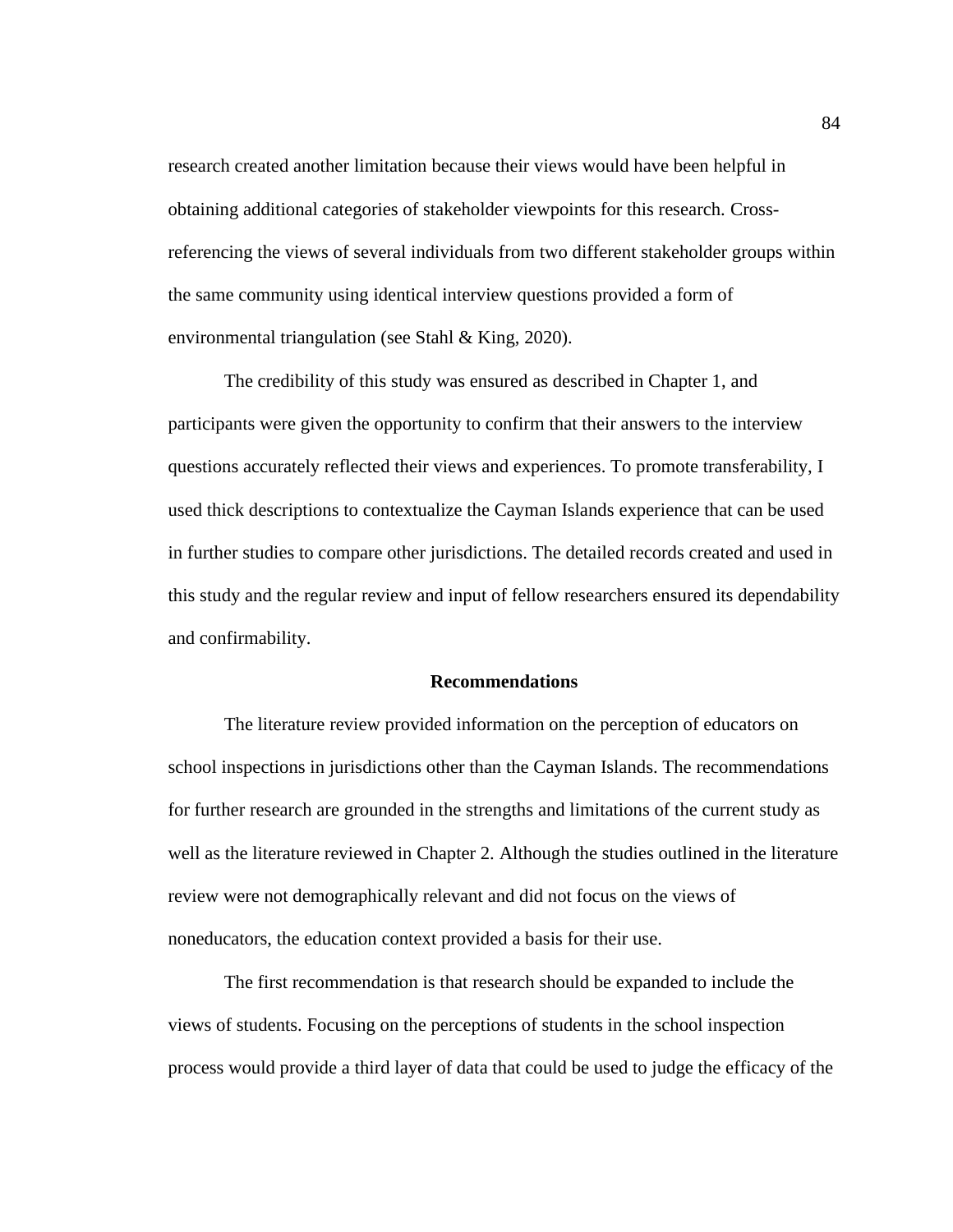Cayman Islands school inspections. Also, a longitudinal study that included student progress and attainment data over several years would provide reliable information on the impact of school inspections on student progress and achievement.

The second recommendation is to include the information on the views and expectations of the Cayman Islands school inspectors. This would allow triangulation as described by Ehren et al. (2013) who reported on the perceptions and expectation of school inspectors. Additional research in this area could be useful because the inspectors were viewed by stakeholders in the current study as having limited knowledge and experience of the Cayman Islands demographic and culture.

A third area of recommended research is to explore the views and perceptions of a wider cross section of community stakeholders. The research addressed in the literature review was limited in that it focused on the experiences of educators. No available research was located that reflected the views of the general community on school inspections. Further research in this area would provide information for cross-referencing and comparison with the current study. Additionally, a regional investigation encompassing the wider Caribbean could shed light on how school inspections are perceived regionally by stakeholders of a similar culture to that of the Cayman Islands.

#### **Implications**

The current study has implications for positive social change at the level of individual educators, community members, educational organizations, local government education departments, and the general society. The potential for positive social change highlighted by this study is based on the interconnecting views of stakeholders regarding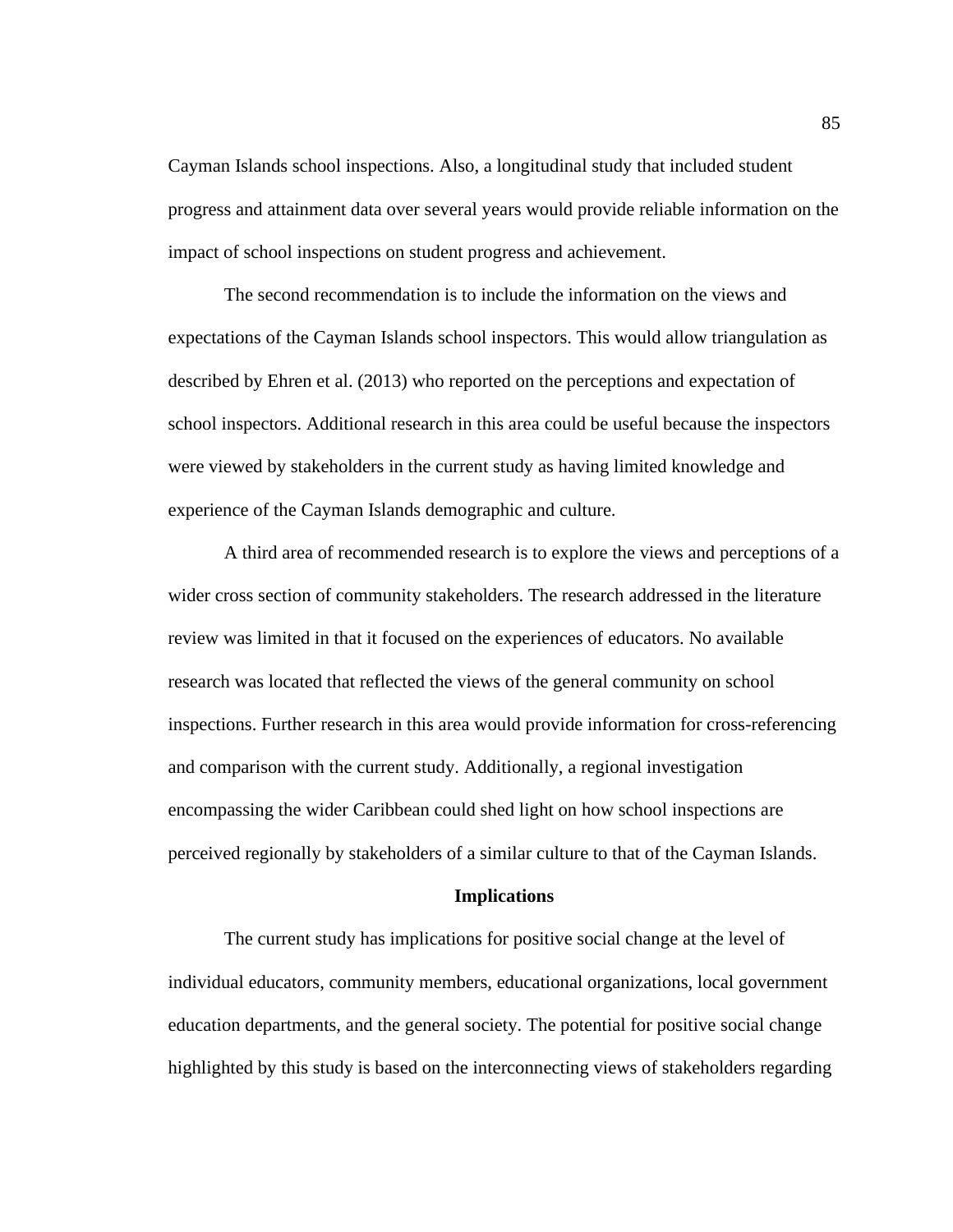school inspection processes and outcomes in the Cayman Islands. The findings of this study could be used to influence decisions on policies related to how school inspections are conducted locally and beyond.

#### **Implications for Stakeholders**

The desire for greater direct involvement in the inspection process was stated by stakeholders in this study. Educators felt the need for more personalized feedback from inspectors, and noneducators wanted explicit instructions regarding their role in improving local schools. Schweinberger et al. (2017) found that greater involvement of educators in the planning and execution of school inspections results in educators who are more supportive and accepting of inspection protocols. The use of educators to design school inspection policies and review the OES framework for school inspections may have a positive effect on the Cayman Islands. The negative emotions toward the inspection system expressed by educators in the Cayman Islands could be alleviated by allowing them more opportunities for direct involvement in the process (see Segerholm & Hult, 2018). Trust and understanding between inspectors and stakeholders can be achieved when stakeholders view the inspection systems as fair and transparent (Quintelier et al., 2019). In the current study, educators expressed appreciation when school inspectors engaged them in conversation and communicated with them directly.

#### **Implications for Choosing Inspectors**

The perceived suitability of inspectors emerged as a concern for the Cayman Islands stakeholders. Training local educators to be used as inspectors was a common suggestion from educators who believed this could serve to improve the perceptions of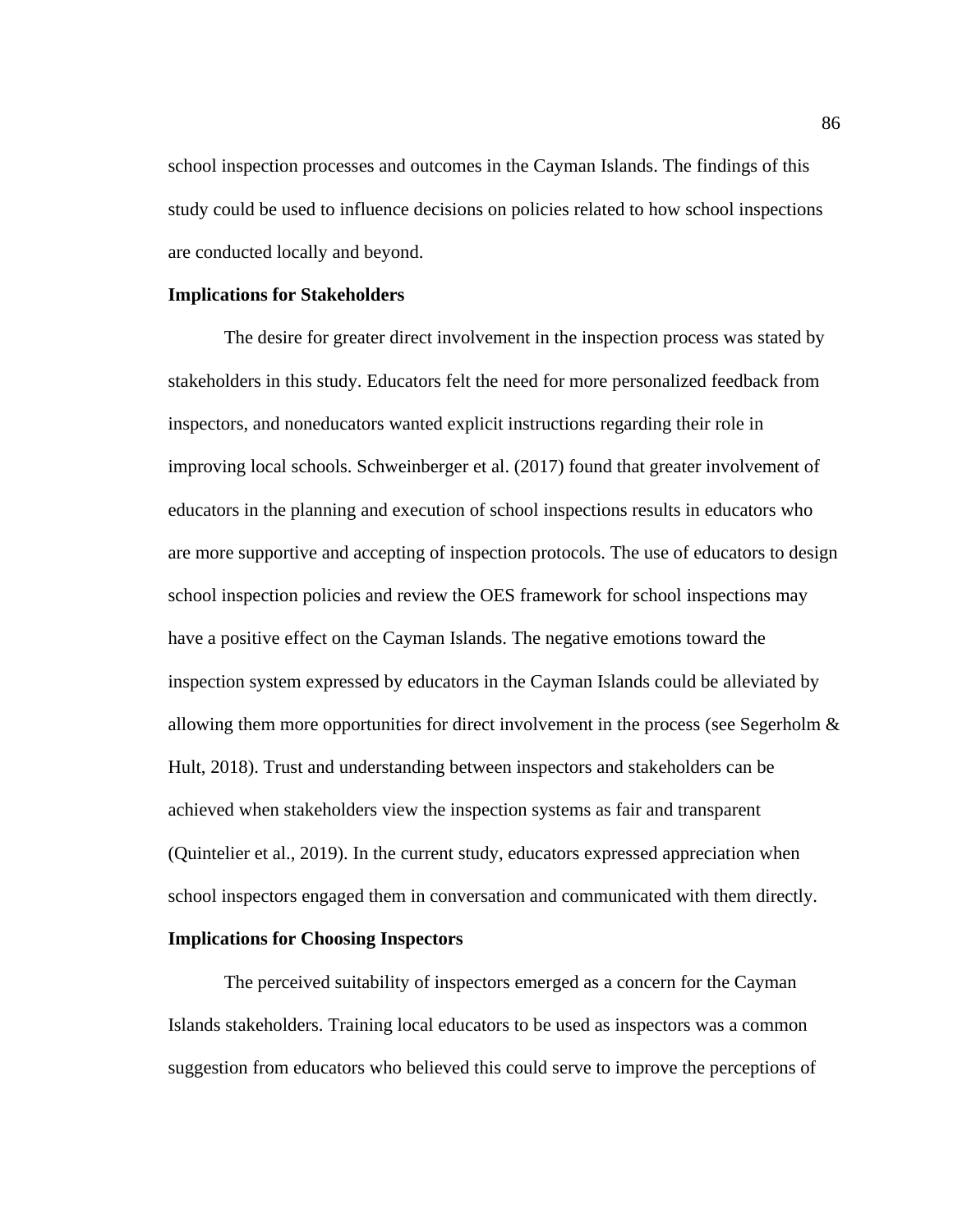educators toward school inspection teams. Having inspectors who are immersed in the local culture and understand the sociodemographic challenges that exist in the Cayman Islands may help to foster greater trust and support from the local community.

Hopkins et al. (2016) provided evidence to support the notion that stakeholder perceptions are improved when inspectors and educators work together to achieve a common goal. Also, inspector expectations could be altered to use an approach that is focused on guided development in an effort to build trust (Penninckx, 2017). This approach may allow schools to self-assess and self-evaluate but would require additional training for educators by way of professional development. Using this approach may give the Cayman Islands educators greater autonomy to drive school improvement (see Segerholm & Hult, 2018).

#### **Implications for Government Agencies**

Educators sought greater accountability for government agencies responsible for education in the Cayman Islands. There was a perception of inequalities between schools in the Cayman Islands and belief that the local government and Department of Education should ensure that all schools are provided with the resources needed for sustained improvement. The feedback provided by inspectors could have a component for government agencies to give direct recommendations on the needs of the school requiring their action. Additionally, establishing a network of schools using a version of the decentralized model described by Janssens and Ehren (2016), could benefit the Cayman Islands education community. Such a model could create an avenue for more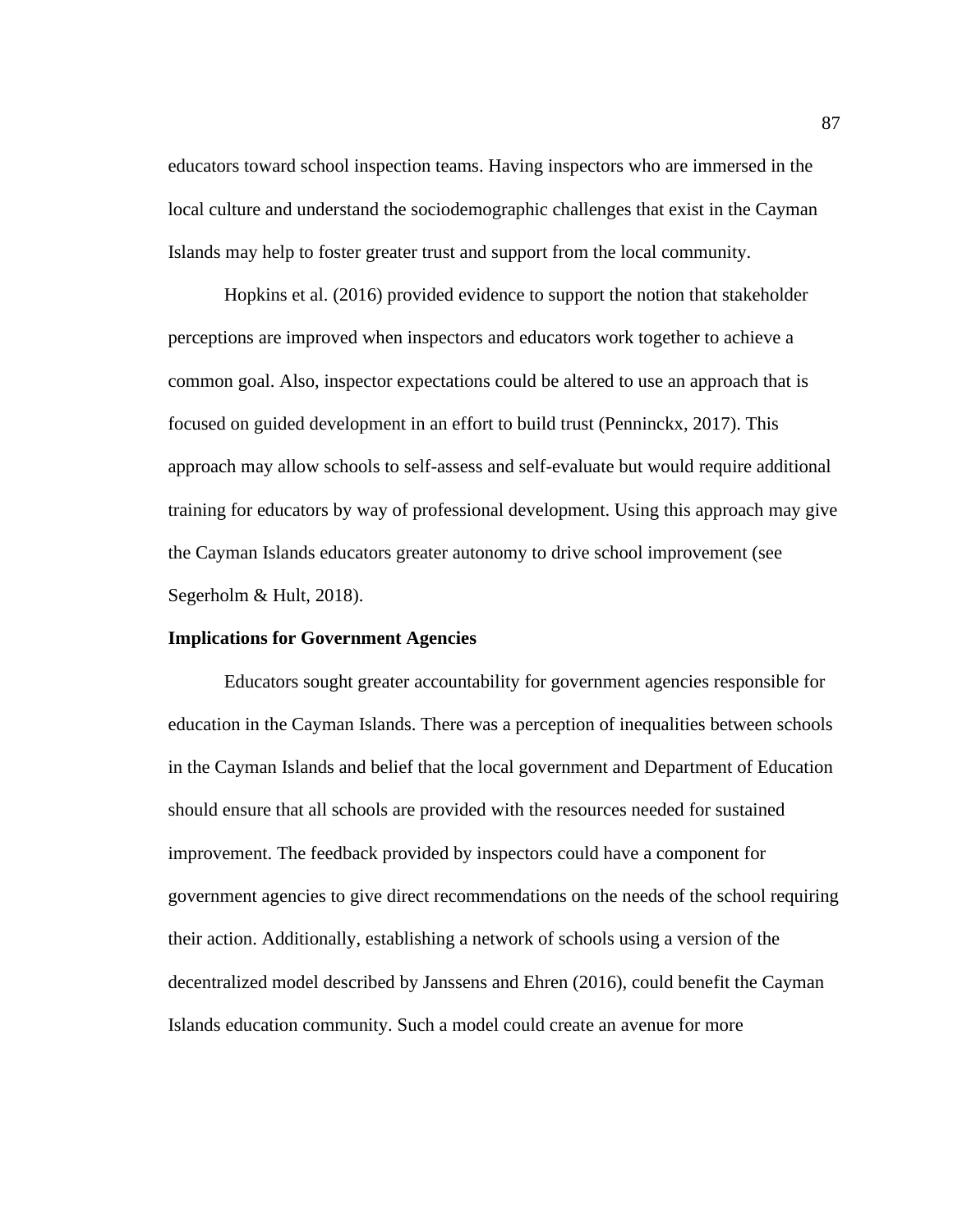collaboration between schools on the islands and potentially greater accountability for the OES school inspectors and local government.

The framework used for school inspection could also be altered to allow greater focus on value added when determining the impact of classroom teachers. Stakeholders often perceive school inspections as having an excessive focus on student attainment from standardized tests and examinations while, for the most part, ignoring the personal and social development of children (see Zheng, 2020). Cayman Island educators believe that the lack of inspector awareness of the local demographic has caused inspectors to accept data on student progress in schools at face value, with little or no understanding of the starting points and challenges associated with achieving good student progress. The notion of using more internal self- evaluation by schools combined with reviewed OES inspection framework criteria, could be of benefit for clearer judgements on student progress and achievement (see Brown et al., 2020). It would therefore be recommended that the Cayman Islands government OES, revise its inspection framework to allow more in-depth self-evaluation as part of the school inspection process. The revised model should include input from the school-family-community cooperative in addition to education administrators and leadership (see Kurum & Cinkir, 2019).

#### **Conclusions**

This research revealed that the Cayman Islands school inspections have had a significant impact on the local community. Parents use the published results when choosing schools based on the OES ratings, but the reality of increased accountability for educators has received mixed reviews amongst stakeholders. Additionally, the research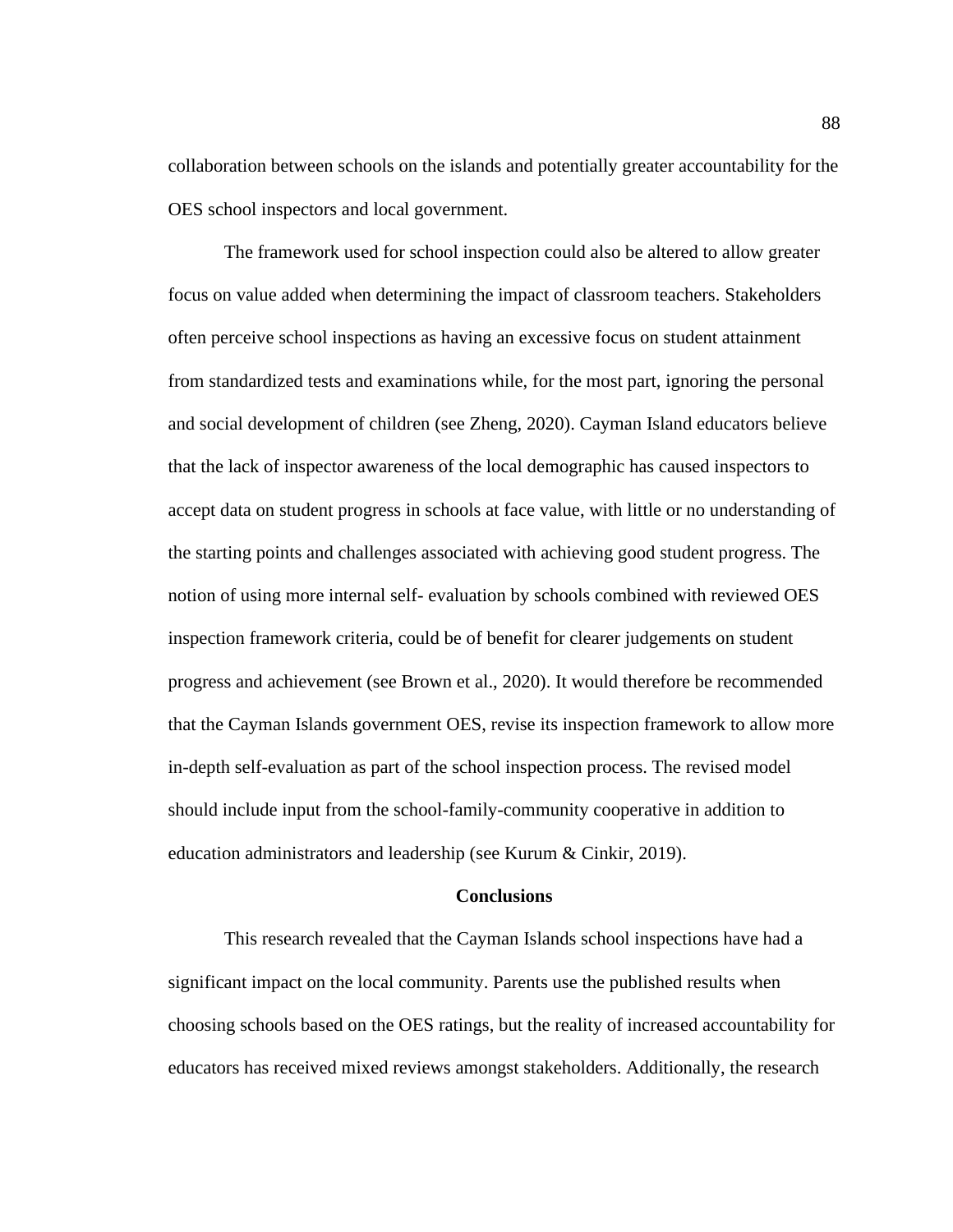found that stakeholders do not believe that local school inspections lead to improved outcomes for students, and there are concerns regarding the cultural awareness of inspectors and the inspection processes.

There is a general perception that school inspections will result in more effective schools (see Ehren et al., 2013). This research found no evidence to corroborate this perception. However, the data was gathered based on the Cayman Islands OES inspection model that has been in force for less than four years. Further research is required to fairly judge its validity. A closer alliance between inspectors and stakeholders could benefit the system and help to refine the OES inspection framework. To achieve this alliance, there needs to be increased collaboration and participation from educators to instill a sense of ownership of inspection processes (see Sahlén et al., 2020). In addition, increased governmental support for school and greater transparency and involvement of the local population, could create a more sustainable approach and ensure long term viability of the Cayman Islands inspection system. Evidence from this current research suggests that using inspectors with a better understanding of the local demographic and increased focus on the value added provided by schools, could help to build trust and increase confidence in inspection findings.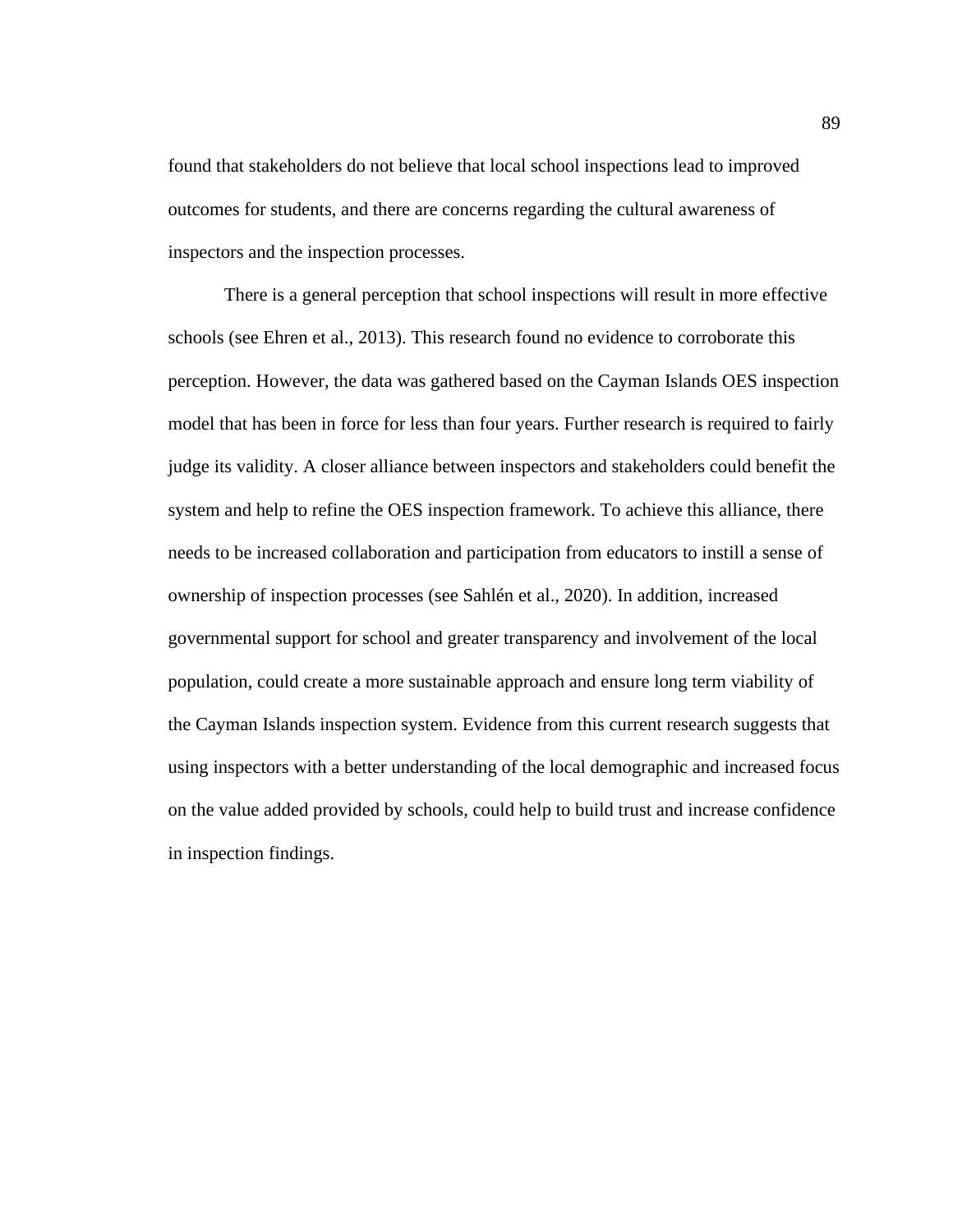#### References

- Altrichter, H., & Kemethofer, D. (2015). Does accountability pressure through school inspections promote school improvement? *School Effectiveness & School Improvement*, *26*(1), 32–56.<https://doi.org/10.1080/09243453.2014.927369>
- Badri, M., Al Qubaisi, A., Mohaidat, J., Al Dhaheri, A., Yang, G., Al Rashedi, A., & Greer, K. (2016). An analytic hierarchy process for school quality and inspection: Model development and application. *International Journal of Educational Management, 30*(3), 437–459.<https://doi.org/10.1108/IJEM-09-2014-0123>
- Behnke, K., & Steins, G. (2017). Principals' reactions to feedback received by school inspection: A longitudinal study. *Journal of Educational Change*, *18*(1), 77–106. <https://doi.org/10.1007/s10833-016-9275-7>
- Bitan, K., Haep, A., & Steins, G. (2015). School inspections still in dispute: An exploratory study of school principals' perceptions of school inspections. *International Journal of Leadership in Education*, *18*(4), 418–439. <https://doi.org/10.1080/13603124.2014.958199>
- Bonnisseau, C. M. (2020). The Standing International Conference of Inspectorates: What we do and what we feel to be the key challenges for inspection. *Management in Education*, *34*(2), 76–78.<https://doi.org/10.1177/0892020619895733>
- Brady, A. M. (2016). The regime of self-evaluation: Self-conception for teachers and schools. *British Journal of Educational Studies*, *64*(4), 523–541. <https://doi.org/10.1080/00071005.2016.1164829>

Brown, M., McNamara, G., O'Brien, S., Skerritt, C., O'Hara, J., Faddar, J., Cinqir, S.,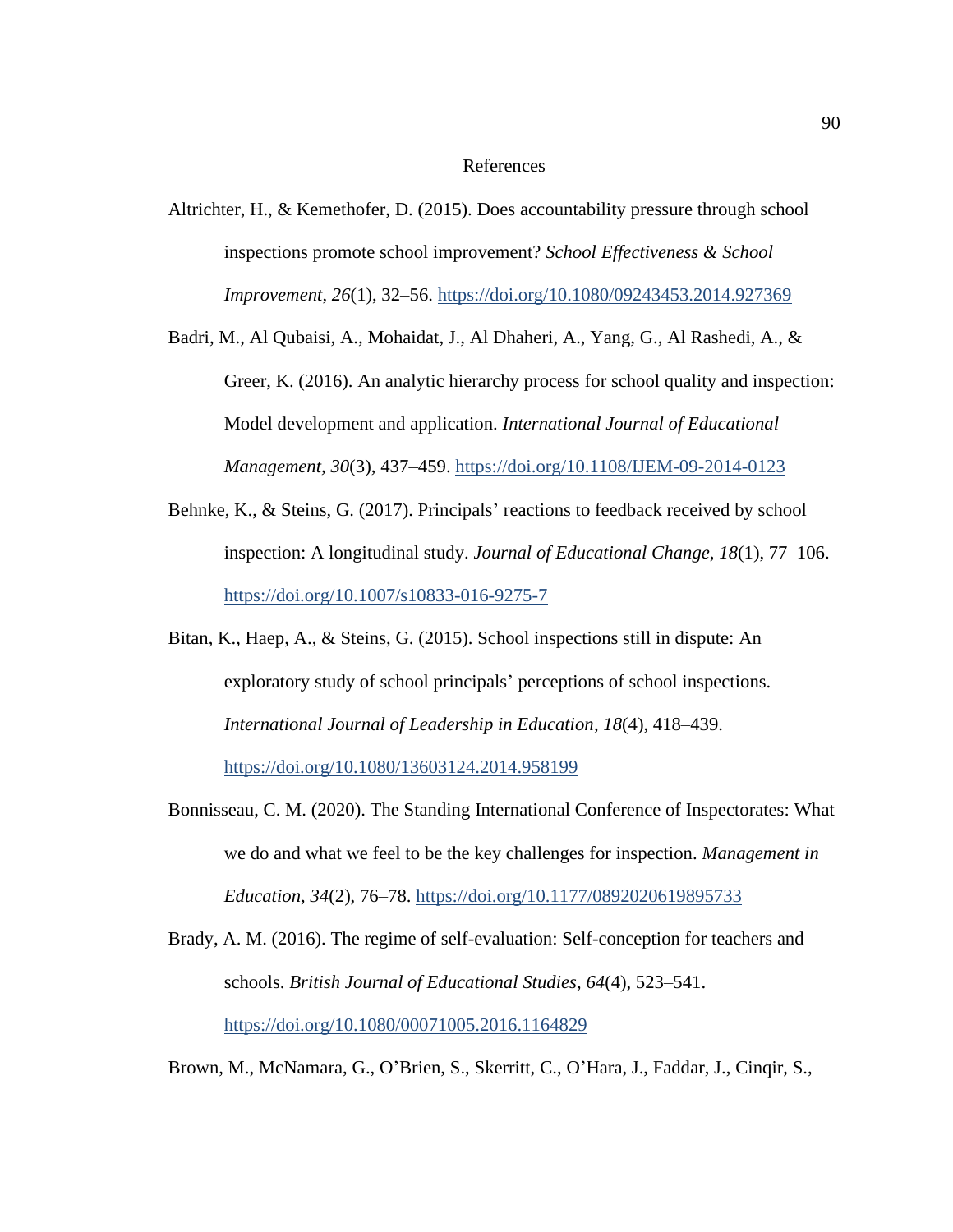Vanhoof, J., Figueiredo, M., & Kurum, G. (2020). Parent and student voice in evaluation and planning in schools. *Improving Schools*, *23*(1), 85–102. <https://doi.org/10.1177/1365480219895167>

- Brown, M., McNamara, G., O'Hara, J., & O'Brien, S. (2016). Exploring the changing face of school inspections. *Eurasian Journal of Educational Research, 66*, 1–26. <https://doi.org/10.14689/ejer.2016.66.1>
- Busingye, J. (2020). The efficacy of school inspection and the quality teaching-learning of students in lower secondary schools in Uganda. *Advances in Social Sciences Research Journal, 7*(3), 303–311.<https://doi.org/10.14738/assrj.73.7931>
- Cayman Islands Government Education Law (2016). *Cayman Island Supplement* No. 2. http://education.gov.ky/portal/pls/portal/docs/1/12408336.PDF.
- Cayman Islands Government. (2018). *New school inspections cycle*.

<http://www.oes.gov.ky/portal/page/portal/esahome>

- Cayman Islands Government: OES Framework. (2020). *Successful schools and achieving students 2020 report*. http://oes.gov.ky/portal/pls/portal/docs/1/13014551.PDF
- Ceylan, M., & Can, S. (2019). Evaluation of teachers' views on school managers' classroom supervision. *Turkish Online Journal of Qualitative Inquiry*, *10*(4), 409– 510.<https://doi.org/10.17569/tojqi.624748>

Courtney, S. J. (2016). Post-panopticism and school inspection. *British Journal of Sociology of Education*, *37*(4), 623–642. <https://doi.org/10.1080/01425692.2014.965806>

Creswell, J. W., & Creswell, J. D. (2017). *Research design: Qualitative, quantitative, and*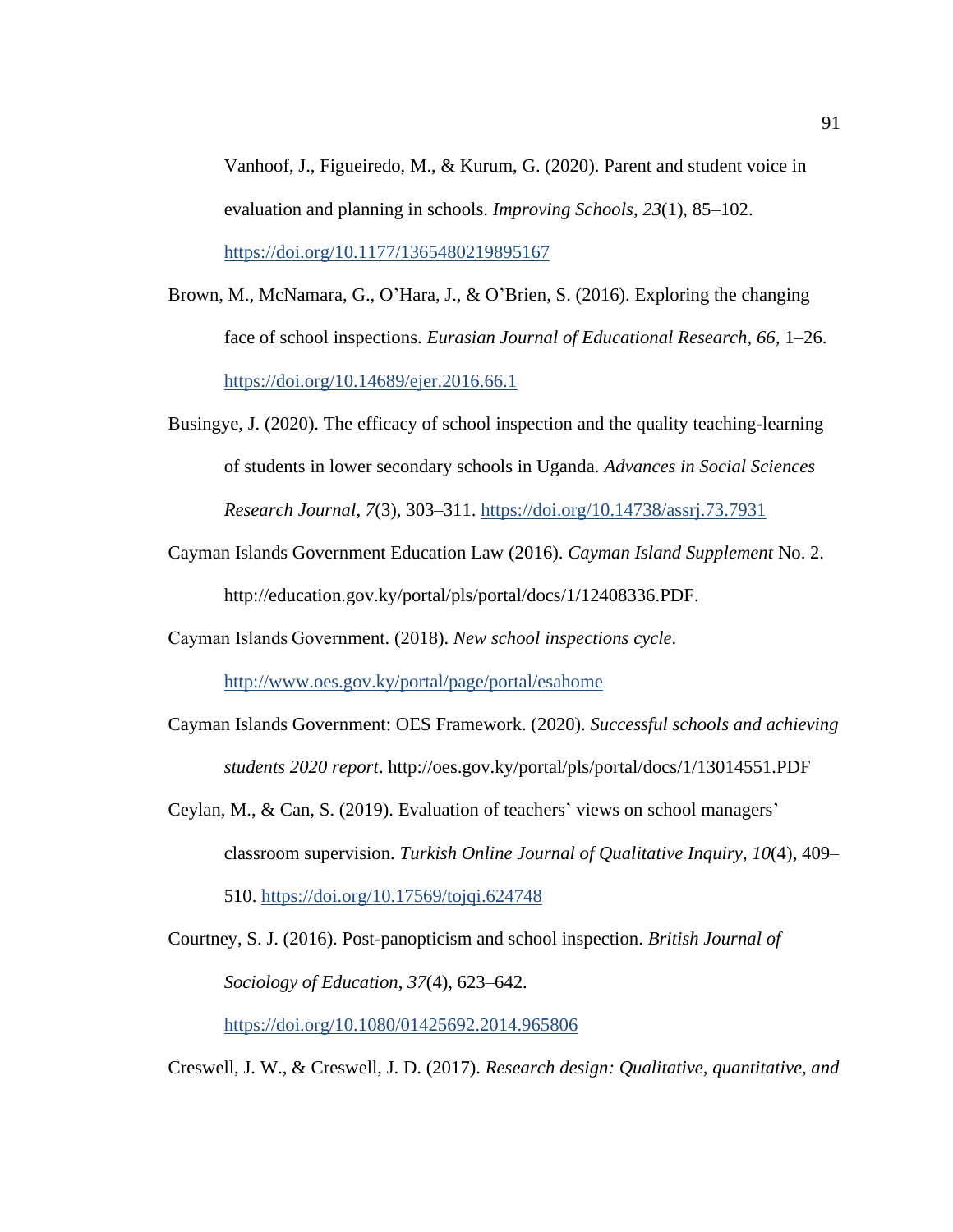*mixed methods approaches.* SAGE Publication.

- Cunningham, C. (2019). An investigation into school inspection policies in Western Australian state education performed by the Expert Review Group. *Educational Research for Policy and Practice*, *18*(1), 39–58. [https://doi.org/10.1007/s10671-](https://doi.org/10.1007/s10671-018-9227-5) [018-9227-5](https://doi.org/10.1007/s10671-018-9227-5)
- Dedering, K., & Sowada, M. (2017). Reaching a conclusion: Procedures and processes of judgement formation in school inspection teams. *Educational Assessment, Evaluation & Accountability*, *29*(1), 5–22. [https://doi.org/10.1007/s11092-016-](https://doi.org/10.1007/s11092-016-9246-9) [9246-9](https://doi.org/10.1007/s11092-016-9246-9)
- Dijkstra, A. B., Daas, R., De la Motte, P. I., & Ehren, M. (2017). Inspecting school social quality: Assessing and improving school effectiveness in the social domain. *Journal of Social Science Education*, *16*(4), 75–84. <https://doi.org/10.4119/UNIBI/jsse-v16-i4-1640>
- Dorrell, E. (2019, March 29). Headteachers are drowning in accountability. *Times Educational Supplement.* [https://www.tes.com/magazine/article/headteachers-are](https://www.tes.com/magazine/article/headteachers-are-drowning-accountability)[drowning-accountability](https://www.tes.com/magazine/article/headteachers-are-drowning-accountability)
- Ehren, M., Altrichter, H., McNamara, G., & O'Hara, J. (2013). Impact of school inspections on improvement of schools: Describing assumptions on causal mechanisms in six European countries. *Educational Assessment, Evaluation and Accountability*, *25*(1), 3–43.<https://doi.org/10.1007/s11092-012-9156-4>
- Ehren, M., Gustafsson, J., Altrichter, H., Skedsmo, G., Kemethofer, D. & Huber, S. (2015). Comparing effects and side effects of different school inspection systems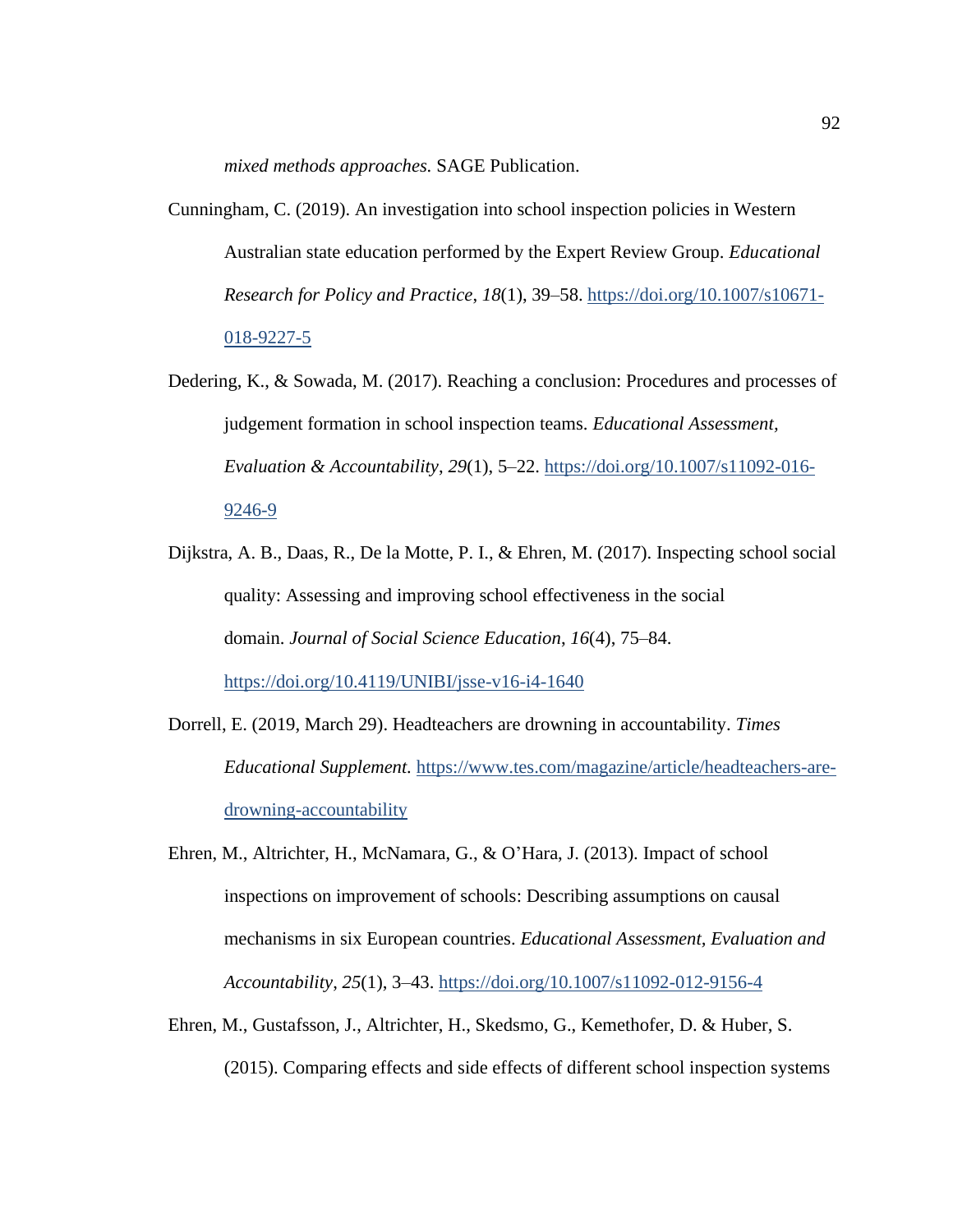across Europe. *Comparative Education*, *51*(3), 375-400. <https://doi.org/10.1080/03050068.2015.1045769>

- Ehren, M. C. M., & Shackleton, N. (2016). Mechanisms of change in Dutch inspected schools: Comparing schools in different inspection treatments. *British Journal of Educational Studies, 64*(2), 185–213.
- Ehren, M. & Visscher, A. (2006). Towards a theory on the impact of school Inspections. *British Journal of Educational Studies*, *54*(1), 51–72.
- Elton, J., & Male, T. (2015). The impact on a primary school community in England of failed inspection and subsequent academisation. *School Leadership and Management*, *35*(4), 408–42[1. https://doi.org/10.1080/13632434.2015.1053860](file:///C:/Users/clevelandhayes/Downloads/.%20https:/doi.org/10.1080/13632434.2015.1053860)
- Engel, C., Reich, M., & Vilela, A. (2014). *The role of teachers in quality education in Latin America and the Caribbean: exploring new forms of horizontal cooperation* (Vol. 25). Emerald. [https://doi.org/10.1108/S1479-](https://doi.org/10.1108/S1479-3679_2014_0000025017) [3679\\_2014\\_0000025017](https://doi.org/10.1108/S1479-3679_2014_0000025017)
- Fahey, G., Köster, F., & Organisation for Economic Cooperation and Development (OECD) (France). (2019). Means, ends and meaning in accountability for strategic education governance. OECD Education Working Papers, No. 204. *OECD Publishing*.

Ferguson, N., Earley, P., Fidler, B., & Ouston, J. (2000). *Improving schools and inspection: The self-inspecting school*. Sage. <https://doi.org/10.4135/9781446220016>

Forestier, K., Adamson, B., Han, C., & Morris, P. (2016). Referencing and borrowing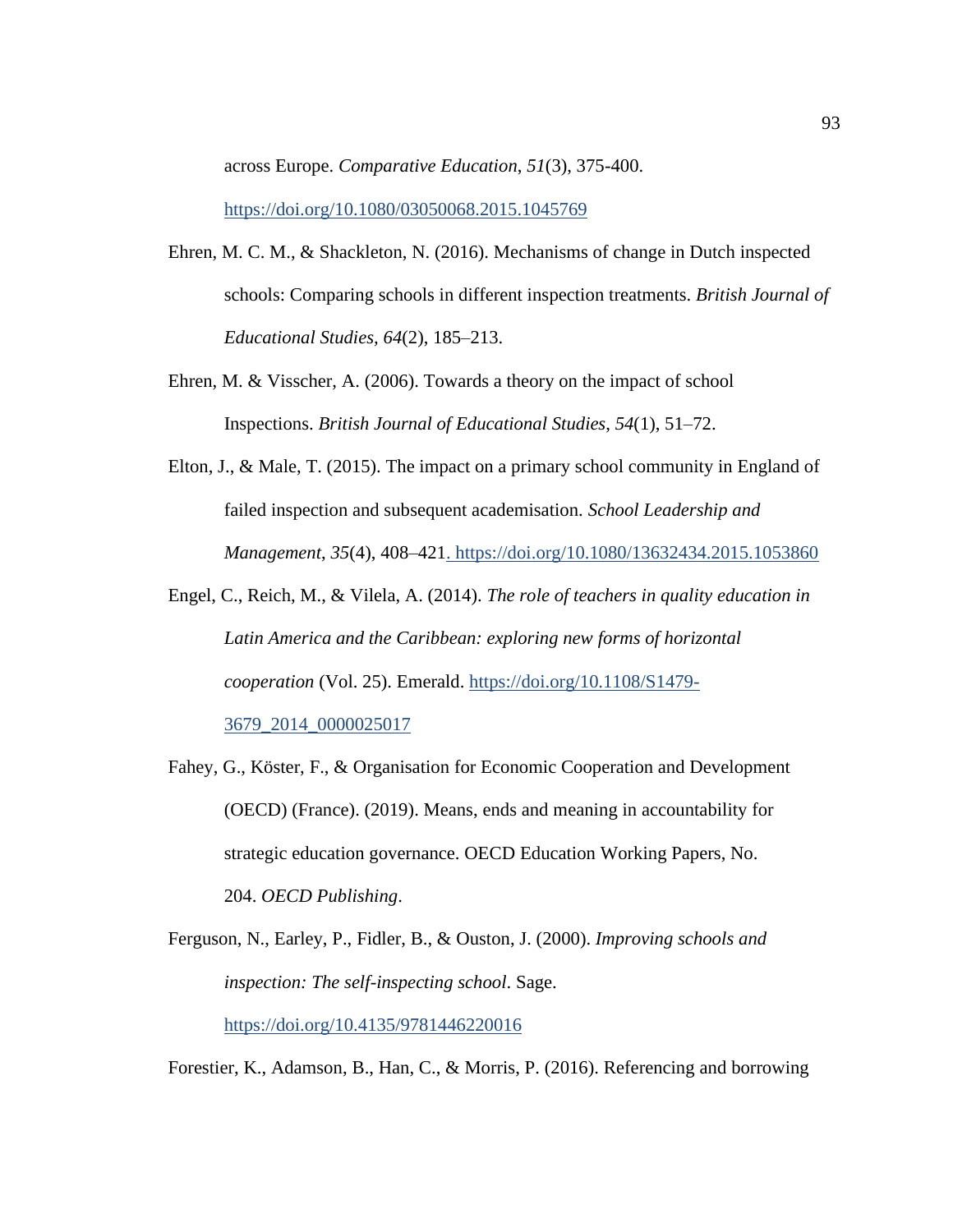from other systems: the Hong Kong education reforms. *Educational Research*, *58*(2), 149–165. https://doi.org/10.1080/00131881.2016.1165411

- Gaertner, H., Wurster, S., & Pant, H. A. (2014). The effect of school inspections on school improvement. *School Effectiveness & School Improvement*, *25*(4), 489– 508.<https://doi.org/10.1080/09243453.2013.811089>
- Gläser-Zikuda, M., Hagenauer, G., & Stephan, M. (2020). The potential of qualitative content analysis for empirical educational research. *Forum: Qualitative Social Research*, *21*(1), 449–468. <http://doi.org/10.17169/21.1.3443>
- Hall, J. B. (2017). Examining school inspectors and education directors within the organisation of school inspection policy: perceptions and views. *Scandinavian Journal of Educational Research, 61*(1), 112–126.

<https://doi.org/10.1080/00313831.2015.1120234>

- Hall, J. (2018). Processes of Reforming: The case of the Norwegian state school inspection policy Frameworks. *Education Inquiry*, *9*(4), 397–415
- Hofer, S. I., Holzberger, D., & Reiss, K. (2020). Evaluating school inspection effectiveness: A systematic research synthesis on 30 years of international research. *Studies in Educational Evaluation*, *65*, N.PAG. [https://doi](https://doi-org/10.1016/j.stueduc.2020.100864)[org/10.1016/j.stueduc.2020.100864](https://doi-org/10.1016/j.stueduc.2020.100864)

Hopkins, E., Hendry, H., Garrod, F., McClare, S., Pettit, D., Smith, L., & Temple, J. (2016). Teachers' views of the impact of school evaluation and external inspection processes. *Improving Schools*, *19*(1), 52–61. <https://doi.org/10.1177/1365480215627894>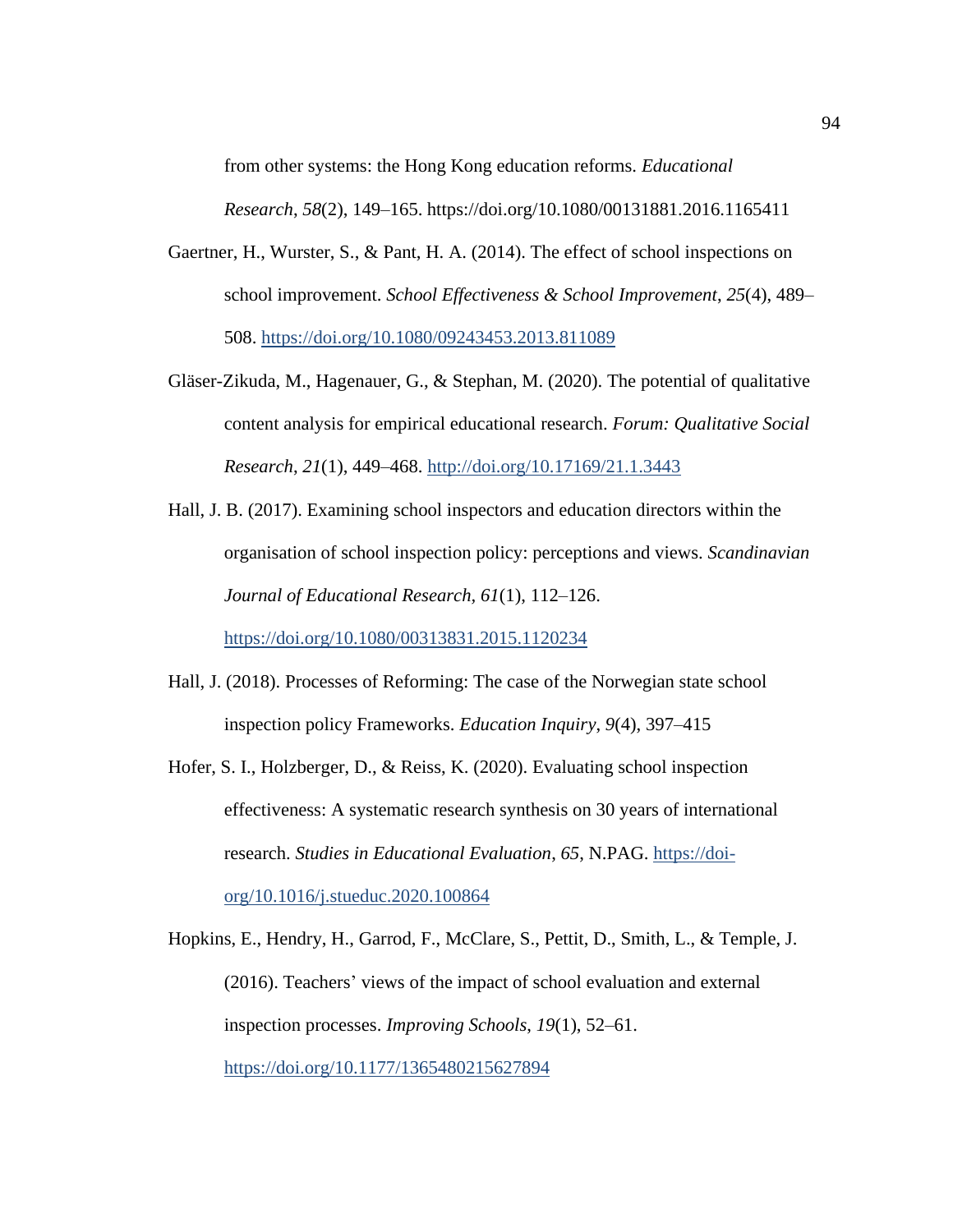- Houseman, O. R. (2018). Nothing to worry about. *Conference & Common Room*, *55*(2), 22–23. <https://doi.org/10.1080/02607476.2016.1184462>
- Janssens, F. J. G., & Ehren, M. C. M. (2016). Toward a model of school inspections in a polycentric system. *Evaluation and Program Planning*, *56*, 88–98. <https://doi.org/10.1016/j.evalprogplan.2016.03.012>
- Jones, K. L., Tymms, P., Kemethofer, D., O'Hara, J., McNamara, G., Huber, S., Myrberg, E., Skedsmo, G., & Greger, D. (2017). The unintended consequences of school inspection: the prevalence of inspection side-effects in Austria, the Czech Republic, England, Ireland, the Netherlands, Sweden, and Switzerland. *Oxford Review of Education*, *43*(6), 805–822.

<https://doi.org/10.1080/03054985.2017.1352499>

- Kemethofer, D., Gustafsson, J.-E., & Altrichter, H. (2017). Comparing effects of school inspections in Sweden and Austria. *Educational Assessment, Evaluation & Accountability, 29*(4), 319–337. <https://doi.org/10.1007/s11092-017-9265-1>
- King, N., Horrocks, C., & Brooks, J. (2019). *Interviews in Qualitative Research* (Second ed.). Sage.
- Krippendorff, K. (2004). *Content Analysis: An introduction to its methodology (second edition)*. Sage.
- Kurum, G., & Cinkir, S. (2019). An authentic look at evaluation in education: A school self- evaluation model supporting school development. *Eurasian Journal of Educational Research, 19*(83), 1-34.<https://doi.org/10.14689/ejer.2019.83.12>

Leo-Rhynie, E. (2018). Re-imagining education in the commonwealth Caribbean. *Social*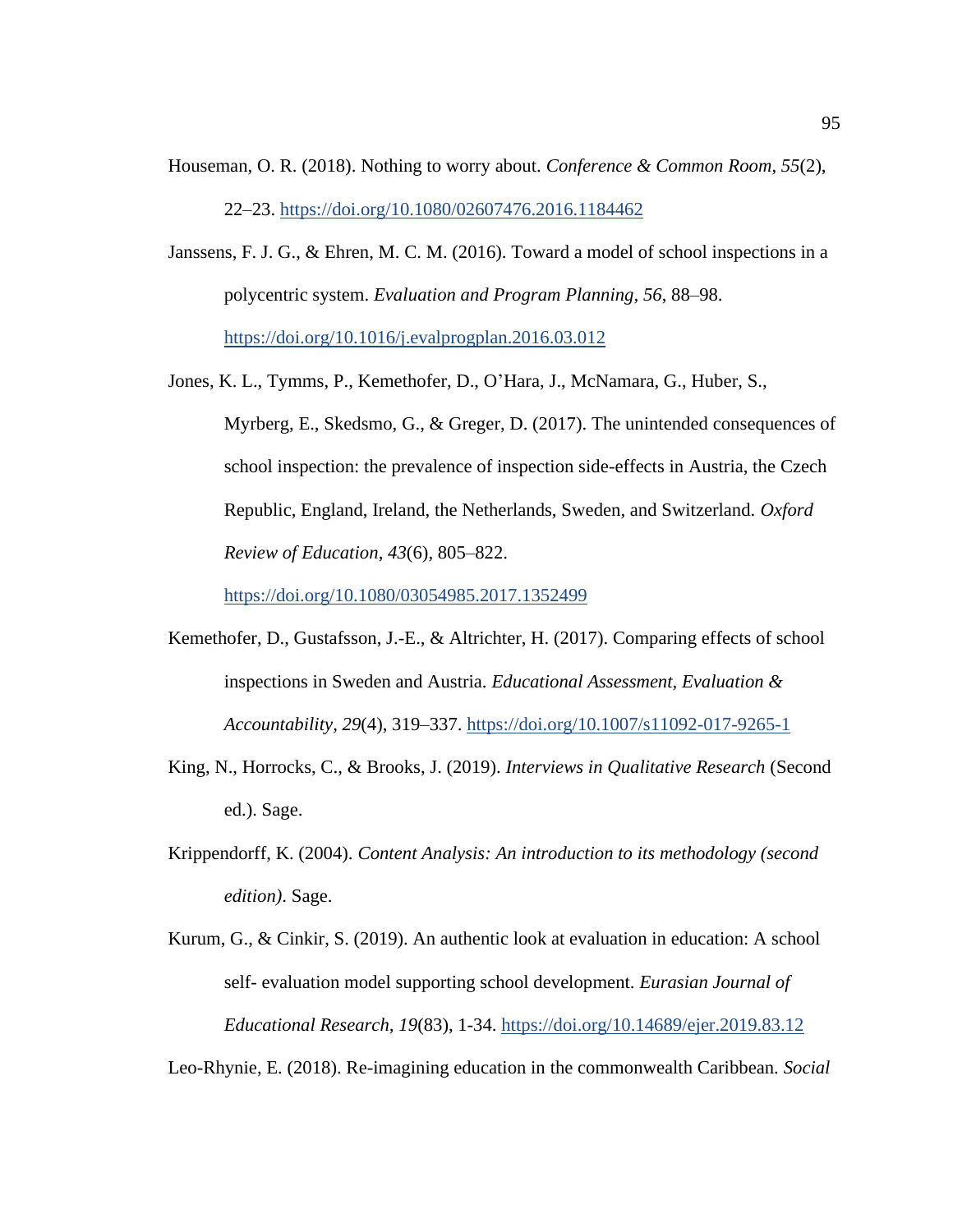*and Economic Studies*, *2*–*3*, 305.

- Levitt, H. M., Motulsky, S. L., Wertz, F. J., Morrow, S. L., & Ponterotto, J. G. (2017). Recommendations for designing and reviewing qualitative research in psychology: Promoting methodological integrity. *Qualitative Psychology, 4*(1), 2– 22. <https://doi.org/10.1037/qup0000082>
- Lincoln, Y. S., & Guba, E. G. (1985). *Naturalistic inquiry*. Sage.
- Luhmann, N. (1982) *The differentiation of society*. Columbia University Press.
- Mampane, T. J. (2020). *School inspectors' role of supporting mathematics educators in South African township schools*. *BCES Conference Books*, *18*, 212–218.

Maxwell, J. A. (2020). Why qualitative methods are necessary for generalization. *Qualitative Psychology.* Advance online publication. <https://doi.org/10.1037/qup0000173>

Mishra, S. B., & Alok, S. (2017). *Handbook of Research Methodology*. eBooks2go.

- Moser, A., & Korstjens, I. (2018). Series: Practical guidance to qualitative research. Part 3: Sampling, data collection and analysis. *European Journal of General Practice*, *24*:1, 9-18,<https://doi.org/10.1080/13814788.2017.1375091>
- O'Brien, S., McNamara, G., O'Hara, J., & Brown, M. (2019). Irish teachers, starting on a journey of data use for school self-evaluation. *Studies in Educational Evaluation*, *60*, 1–13.<https://doi.org/10.1016/j.stueduc.2018.11.001>
- Ochs, K. (2006). Cross‐national policy borrowing and educational innovation: improving achievement in the London Borough of Barking and Dagenham. *Oxford Review of Education*, *32*(5), 599–618. https://doi.org/10.1080/0305498060097630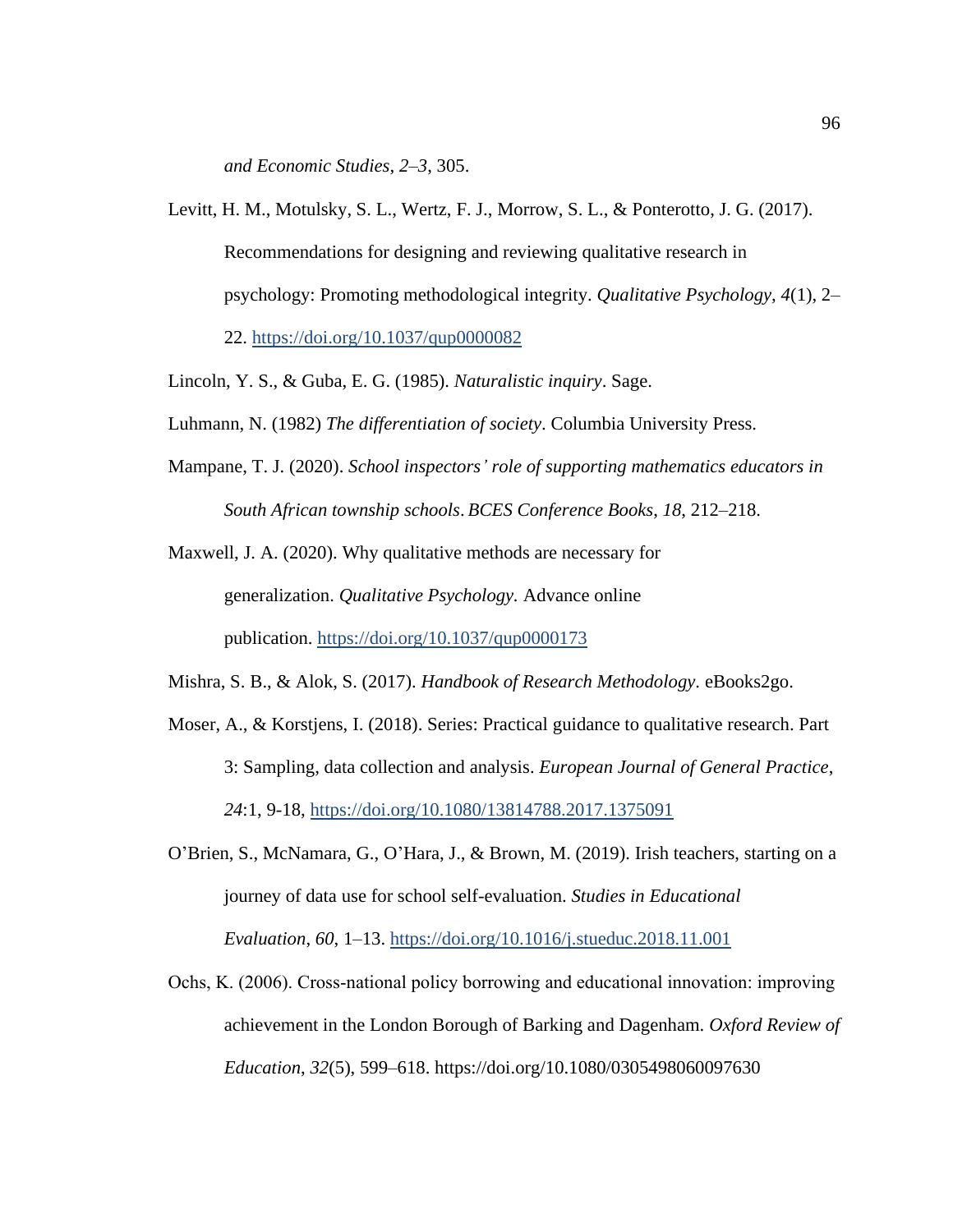Ofsted (2020). Raising standards, improving lives.

https://www.gov.uk/government/organisations/ofsted/about

Ofsted Seeks Views on Future Changes to Short Inspections. (2017, September

21). *States News Service*. [https://www.gov.uk/government/news/ofsted-seeks](https://www.gov.uk/government/news/ofsted-seeks-views-on-future-changes-to-short-inspections)[views-on-future-changes-to-short-inspections](https://www.gov.uk/government/news/ofsted-seeks-views-on-future-changes-to-short-inspections)

- Patton, M. Q. (2015). *Qualitative Research & Evaluation Methods: Integrating Theory and Practice* (4th ed.). Sage.
- Penninckx, M. (2017). Effects and side effects of school inspections: A general framework. *Studies in Educational Evaluation, 52*, 1–11. <https://doi.org/10.1016/j.stueduc.2016.06.006>
- Price, H., Carstens, R., & Organisation for Economic Cooperation and Development (OECD) (France). (2020). Teaching and Learning International Survey (TALIS) 2018 Analysis Plan. OECD Education Working Papers, No. 220. In *OECD Publishing*. OECD Publishing.
- Punch, K. (2005). *Introduction to social research*. Sage.
- Quintelier, A., Vanhoof, J., & De Maeyer, S. (2018). Understanding the influence of teachers' cognitive and affective responses upon school inspection feedback acceptance. *Educational Assessment, Evaluation & Accountability*, *30*(4), 399– 431.<https://doi.org/10.1007/s11092-018-9286-4>
- Quintelier, A., Vanhoof, J., & De Maeyer, S. (2019). A full array of emotions: An exploratory mixed methods study of teachers' emotions during a school inspection visit. *Studies in Educational Evaluation*, *63*, 83–93.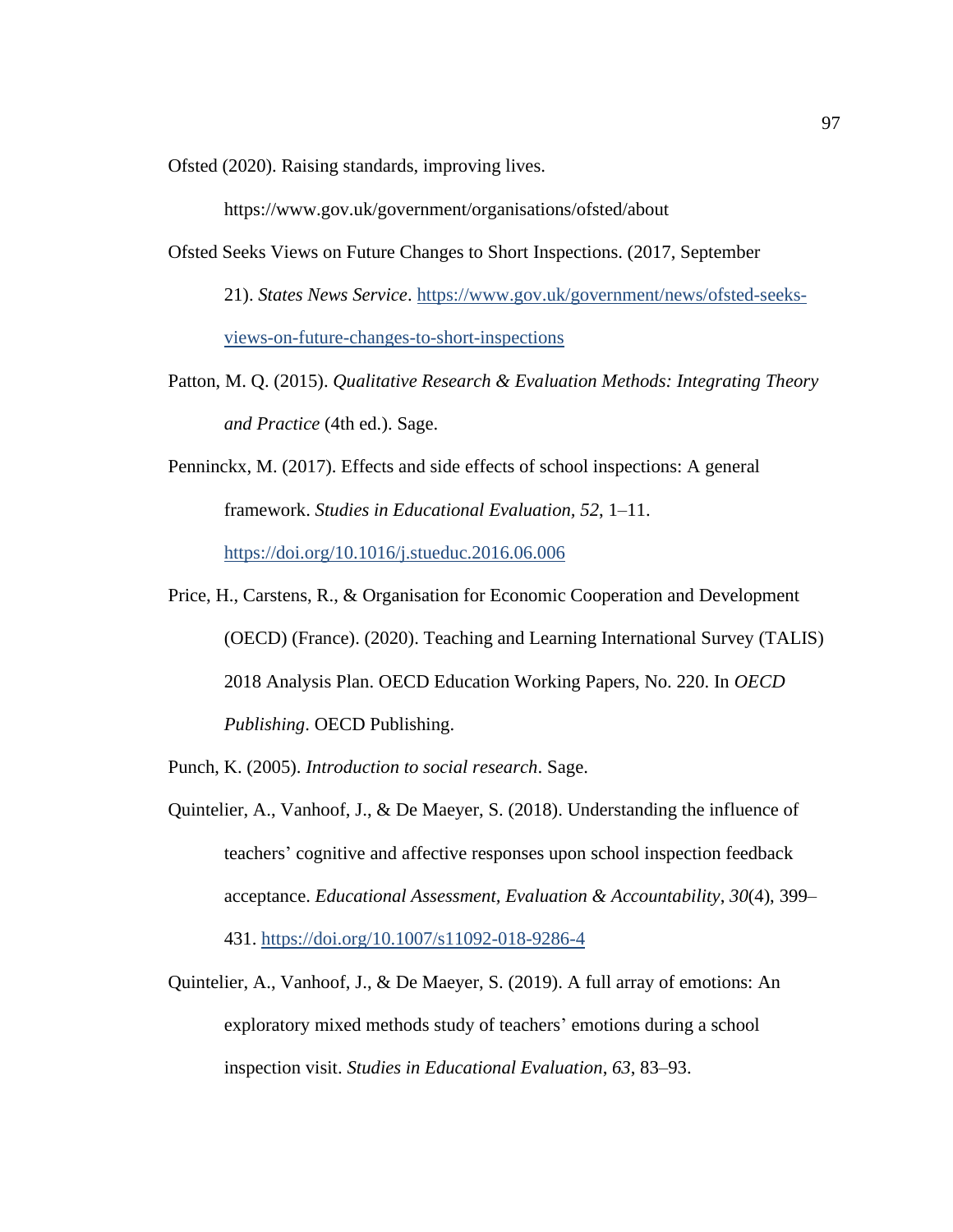<https://doi.org/10.1016/j.stueduc.2019.07.006>

- Röbken, H., Schütz, M., & Lehmkuhl, P. (2019). From reform to reform: how school reforms are motivated and interrupted – the case of "school inspections" in Germany. *Journal of Educational Administration & History*, *51*(4), 316–329. <https://doi.org/10.1080/00220620.2019.1585336>
- Sahan, G. (2018). Development of course inspection skills of secondary and high school headmasters in Bartin Province. *Educational Research and Reviews*, *13*(6), 212– 223. <https://doi.org/10.5897/ERR2018.3477>
- Şahin, I. (2017). An overview to inspection and guidance from the perspectives of teachers and inspectors. *Journal of Theoretical Educational Science*, *10*(2), 251– 273.<https://doi.org/10.5578/keg.39369>
- Sahlén, P., Stålbrandt, E., & Åberg, E. (2020). Teachers' work in the Swedish school inspectorate's quality audits in a time of accountability. *Teaching and Teacher Education, 96*.<https://doi.org/10.1016/j.tate.2020.103181>

Saldaña, J. (2015). The coding manual for qualitative researchers. Sage.

Schriewer, J. (2003). Globalisation in education: Process and discourse. *Policy Futures in Education*, *1*(2), 271–283.<https://doi.org/10.2304/pfie.2003.1.2.6>

Schweinberger, K., Quesel, C., Mahler, S., & Höchli, A. (2017). Effects of feedback on process features of school quality: A longitudinal study on teachers' reception of school inspection of Swiss compulsory schools. *Studies in Educational Evaluation*, *55*, 75–82.<https://doi.org/10.1016/j.stueduc.2017.07.004>

Segerholm, C., & Hult, A. (2018). Learning from and reacting to school inspection – two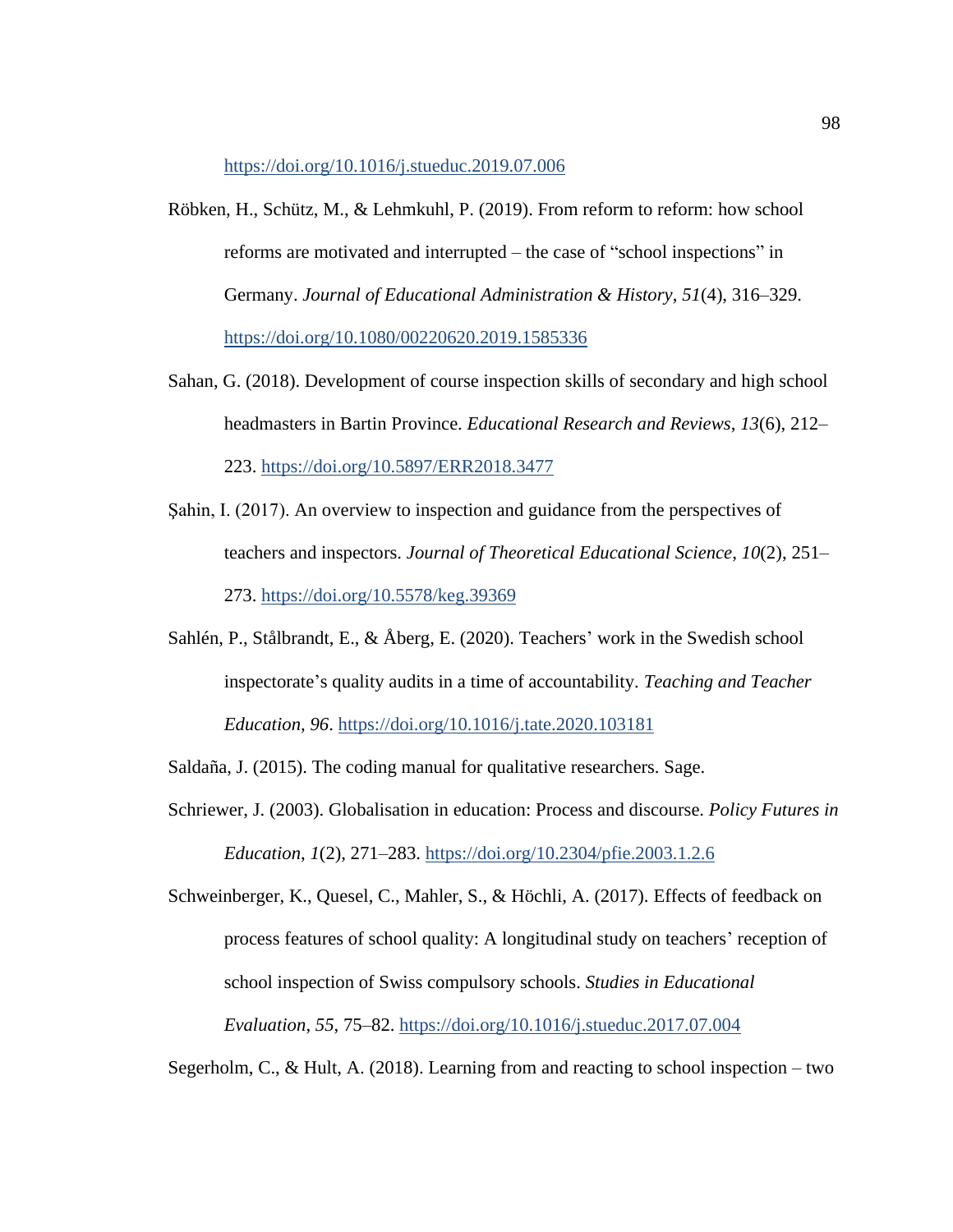Swedish case narratives. *Scandinavian Journal of Educational Research, 62*(1), 125–139.<https://doi.org/10.1080/00313831.2016.1212257>

Severs, J. (2019, May 17). For an excellent curriculum, we need excellent resources. *Times Educational Supplement*, 5351, 1.

https://www.tes.com/magazine/article/excellent-curriculum-we-need-excellentresources

- Simeonova, R., Parvanova, Y., Brown, M., McNamara, G., Gardezi, S., del Castillo Blanco, L., Kechri, Z., & Beniata, E. (2020). A continuum of approaches to school inspections: Cases from Europe. *Pedagogy*, *92*(4), 487–506. <https://doi.org/10.1080/03050068.2015.1045769>
- Steins, G., Behravan, B., & Behnke, K. (2020). Is resistance futile? Teachers' viewpoints about school inspection—Taking practitioners' perspectives into account. *Studies in Educational Evaluation*, *64*.<https://doi.org/10.1016/j.stueduc.2019.100825>
- Stahl, N. A., & King, J. R. (2020). Expanding approaches for research: Understanding and using trustworthiness in qualitative research. *Journal of Developmental Education*, *44*(1), 26–28. <https://doi.org/10.1186/s12874-019-0895-5>
- Verger, A. (2013). 2012 World Yearbook of Education: Policy Borrowing and Lending in Education. *Comparative Education Review*, *57*(2), 344-345

Wagner, I. (2020). Effectiveness and perceived usefulness of follow-up classroom observations after school inspections in Northern Germany. *Studies in Educational Evaluation*, *67*.<https://doi.org/10.1016/j.stueduc.2020.100913>

Waterman, C. (2014). Ofsted wants to radically change the way it inspects. *Education*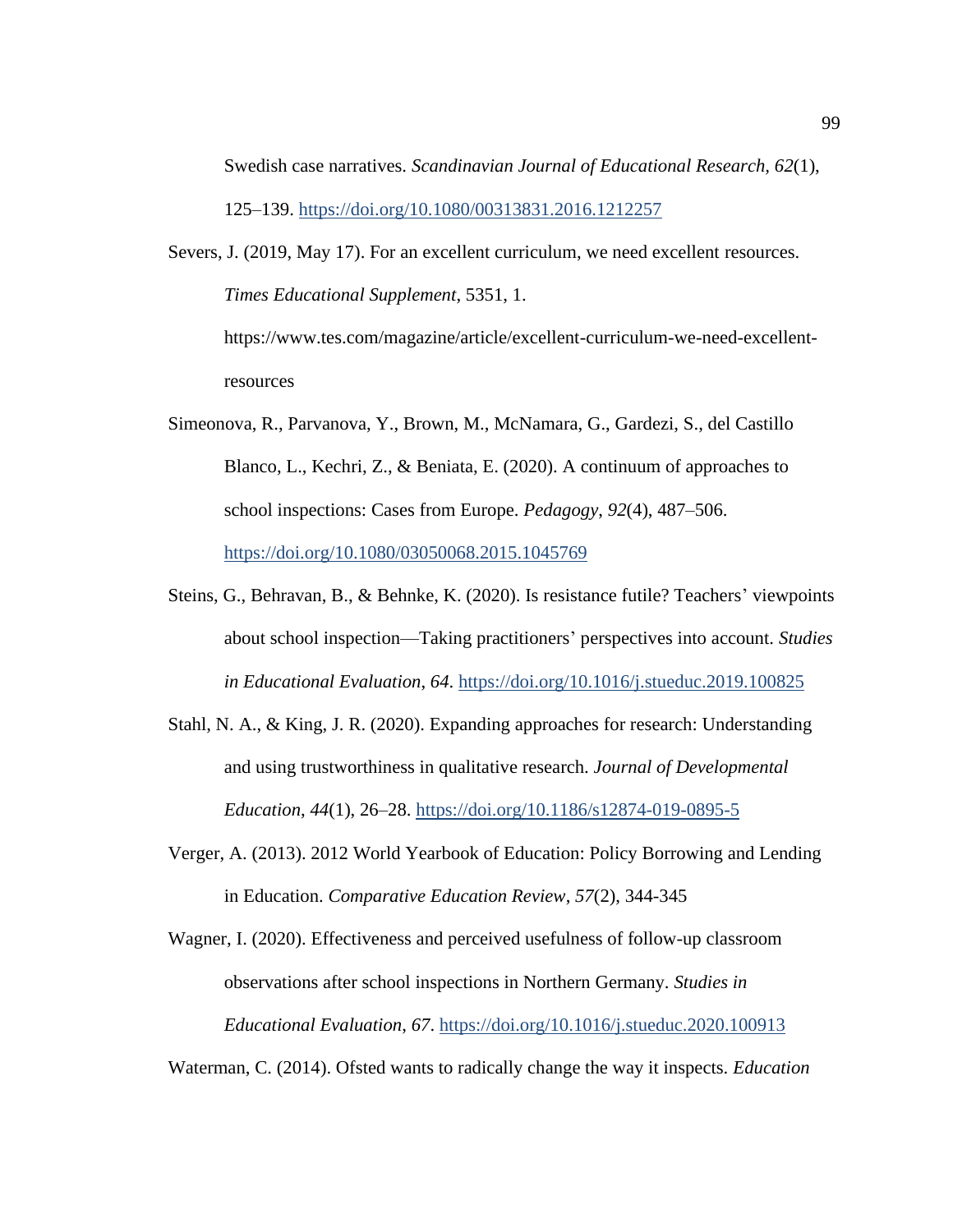*Journal*, (211), 8–9.<https://doi.org/10.12968/htup.2014.9.1.102388>

Zheng, H., (2020). Stakeholder perceptions on the role of school inspection standards in demonstrating education quality in China. *Quality Assurance in Education, 28*(2), 105–121.<https://doi.org/10.1108/QAE-09-2019-0093>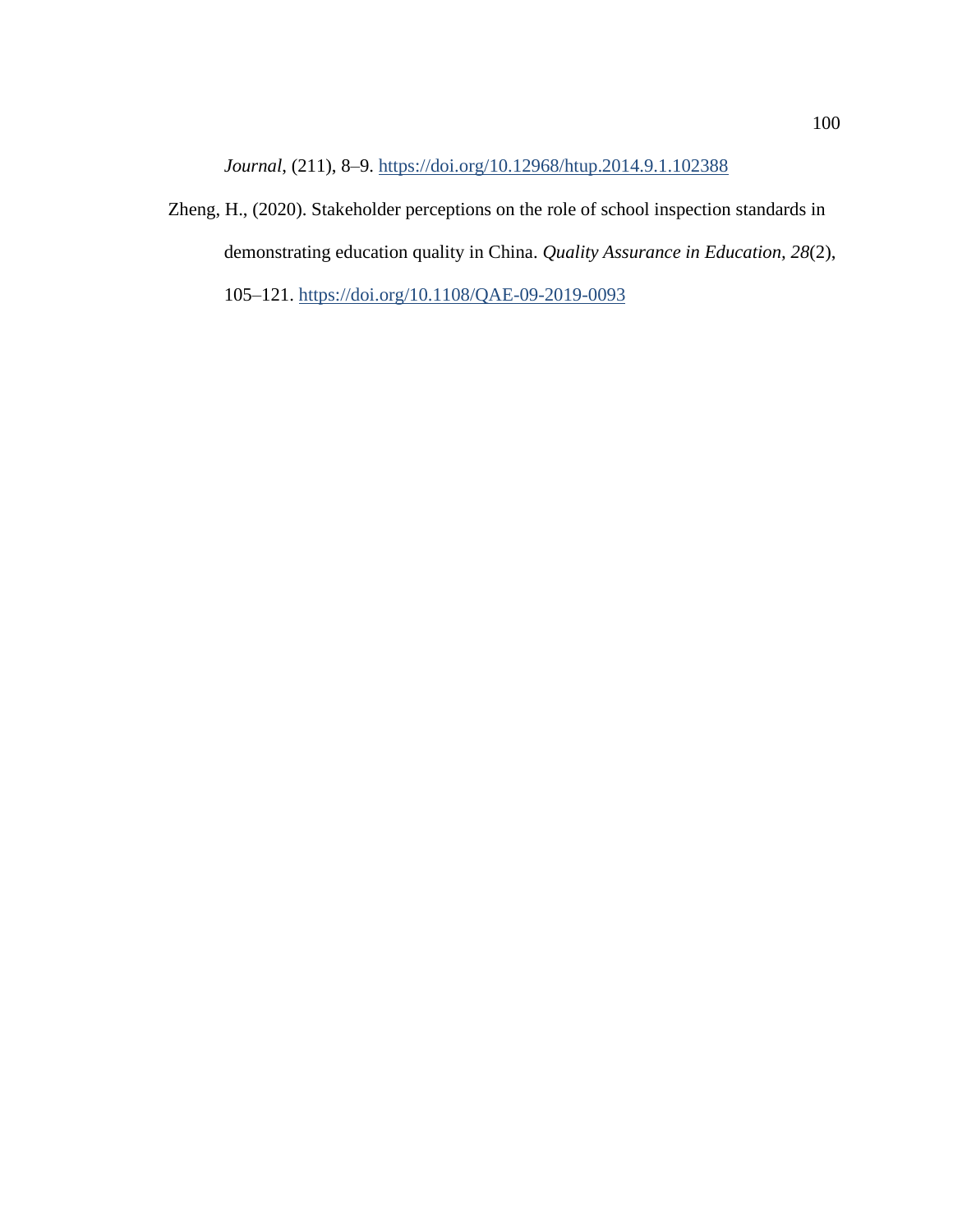## Appendix: Interview Questions and Probes

Research Question 1.

• How do educators in the Cayman Islands perceive school inspections in relation to demographic relevance, the quality of the inspection process, and student progress and achievement?

Semi-Structured Interview Questions

- 1. How many school inspections have you experienced in the Cayman Islands? Probe: Have these been positive experiences? Why or why not?
- 2. What are your views on your most recent school inspection experience? Give examples to illustrate these views?
- 3. Do you think the school inspection system is appropriate for use in the Cayman Islands? Prompt: Give reasons to justify your answer.
- 4. How could the inspection system be altered to improve your experience? Explain using examples.
- 5. How do you think the school inspection process affects the community? Explain. Probe: Can you provide an example from your experience? Do you think school inspections benefit the community?
- 6. Do you feel there is an improvement in the quality of education and student progress and achievement because of the school inspections? Explain?

## Additional Prompts:

Please describe some of the successes and challenges you have had with school inspections. Was the process as you expected? What was your experience with the inspectors? Did you feel that the judgement was fair and a true reflection of your school?

## Additional Probes:

How did you view the future of inspections in the Cayman Islands? Do you think the school inspection process needs to be changed in any way? What changes would you make to the process if you could?

Please explain a little more about your views on the school inspection process. Do you have any additional areas of thought or concern that you would like to share?